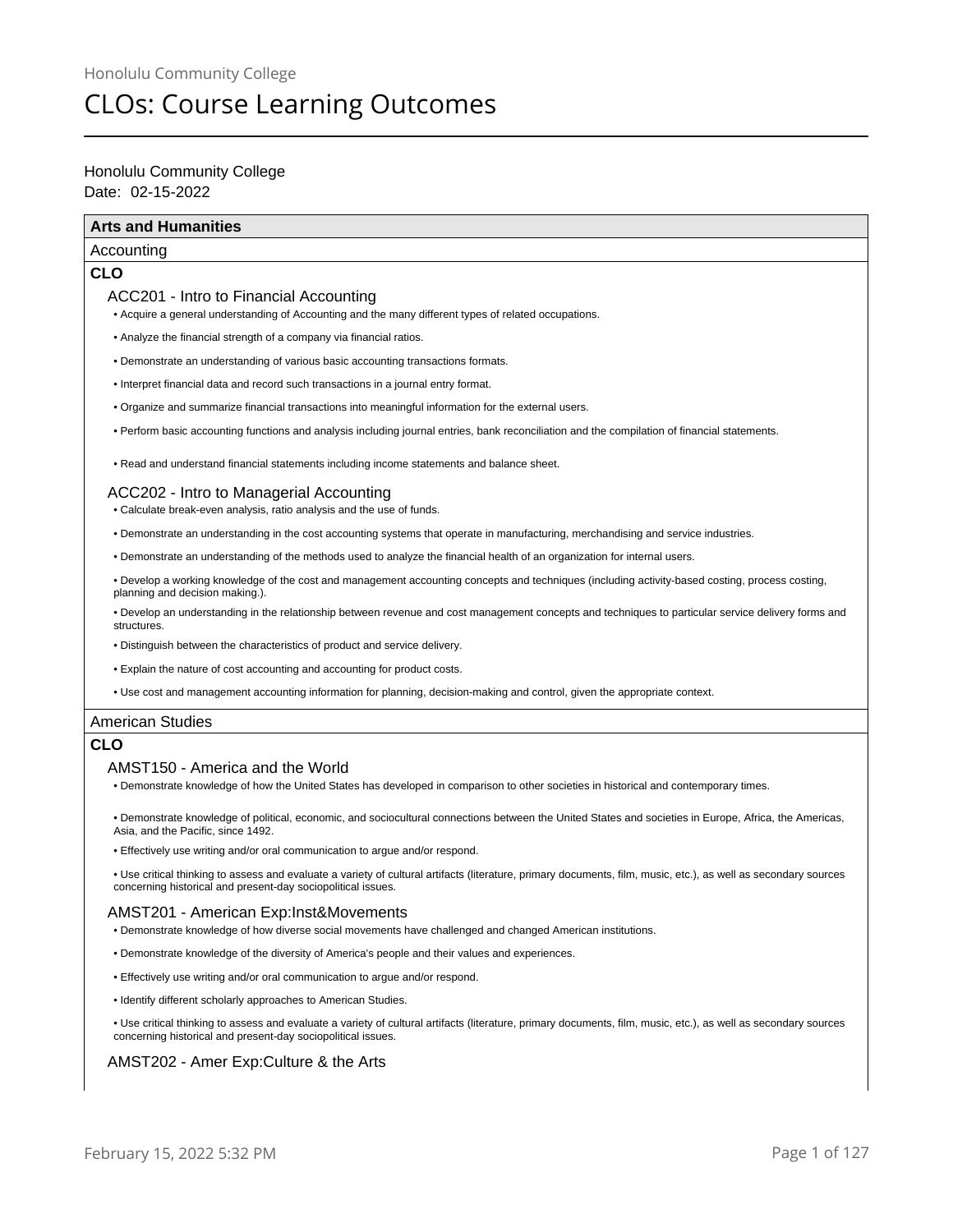- Demonstrate knowledge of how American culture and the arts provide diverse perspectives about American history.
- Demonstrate knowledge of how American culture and the arts reflect and advance changing American values and identities.
- Effectively use writing and/or oral communication to argue and/or respond.
- Identify different scholarly approaches to American Studies.

• Use critical thinking to assess and evaluate a variety of cultural artifacts (literature, primary documents, film, music, etc.) as well as secondary sources concerning historical and present-day sociopolitical issues.

# Art **CLO**

#### ART101 - Introduction to Visual Arts

• Appreciate the visual arts' influences on the quality of life.

- Demonstrate a familiarity with major historical and contemporary movements in art, and be able to understand how art reflects its time.
- Demonstrate a knowledge and understanding of the elements of art, principles of design, and the creative process.
- Demonstrate an understanding of the various art media.
- Incorporate writing as a tool for analyzing art forms.

#### ART107D - Intro to Digital Photography

- Create a variety of visual statements through digital photography.
- Demonstrate knowledge of digital photography often required at entry-level positions.
- Demonstrate knowledge of software required for manipulation of digital images.
- Demonstrate knowledge of the basic history of digital photography.
- Know how to operate most other SLR and Point-and-Shoot digital cameras
- Successfully operate his/her own digital camera.
- Understand and apply the principles of basic photographic composition.
- Understand and apply the principles of basic photographic lighting.

#### ART111 - Intro to Watercolor Painting

- Complete the creative problem-solving process from discovery and planning to implementation and evaluation.
- Demonstrate a basic understanding of watercolor painting materials, techniques and terminology.
- Demonstrate an understanding of the use of the physical properties of watercolor paints.
- Develop a painting from observation using a viewfinder and thumbnail sketches.
- Select and use watercolor materials.

# ART112 - Intro to Digital Art

• Apply the visual elements of line, shape, value, color, texture, space, time and motion as well as the design principles of balance, rhythm, emphasis, contrast, variation and unity in the creation of digital art works.

- Complete the creative problem-solving process from the preliminary planning stage and exploration through revisions to the final product.
- Demonstrate how digital graphics are used as a contemporary art tool.
- Understand basic animation concepts and demonstrate basic animation skills.
- Use appropriate software based on industry applications.
- Use digital graphics to generate personal visual images.
- Use several digital graphic systems, graphic software packages, and input/output devices.
- Use the vocabulary and technological processes of digital graphics.
- Work effectively as a team member as well as achieving individual creative decisions.

## ART113 - Introduction to Drawing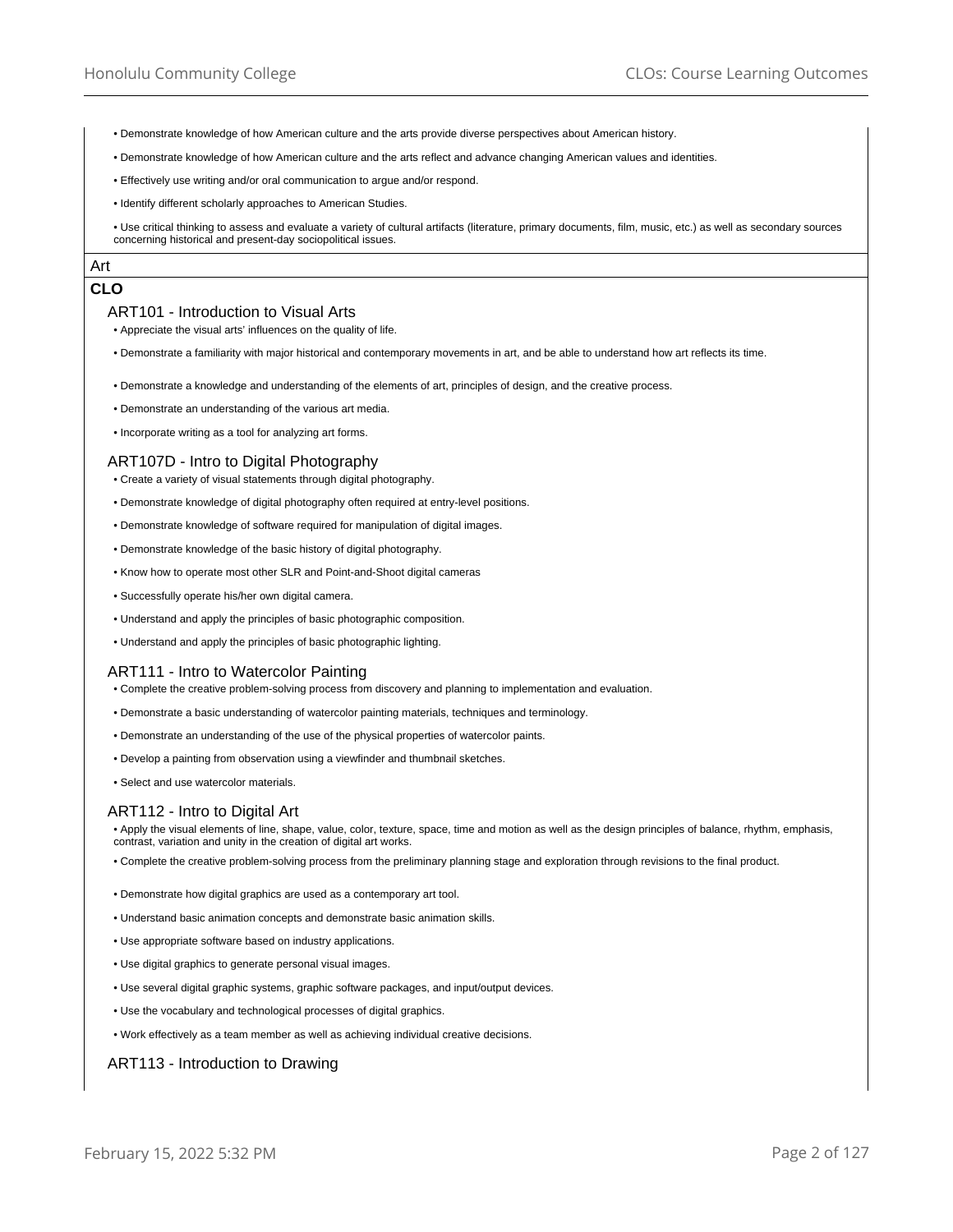- Demonstrate a skillful use of a variety of drawing materials and techniques.
- Demonstrate an ability to articulate a qualitative evaluation of one's own and others' work.
- Demonstrate hand-eye coordination.
- Develop an awareness of the interaction of seeing, imagining, and drawing.
- Use the basic elements of the visual arts (line, value, shape, texture, modeling, pattern, composition) to arrive at an illusion of space, image and form.

# ART115 - Introduction to 2D Design

• Appreciate and understand the role of design in the contemporary world.

• Complete the creative problem-solving process from the preliminary planning state and exploration through revisions to the final product.

• Comprehend and apply to specific assignments the visual elements of line, shape, value, color, texture, space, time and motion, and the design principles of balance, rhythm, dominance, contrast, variation and unity.

• Demonstrate awareness of structure in design, and employ design theory in relation to practical applications.

• Learn to skillfully use traditional and contemporary design media.

## ART123 - Introduction to Painting

• Complete the creative problem-solving process from planning and discovery to implementation and evaluation.

• Comprehend and apply to specific assignments the visual elements of line, shape, light and shadow, color, texture, space and motion, the design principles of balance, rhythm, dominance, contrast, variation and unity.

• Demonstrate an understanding of painting materials, procedures and terminology.

• Demonstrate an understanding of the painting process from thumbnail sketches and canvas preparation to the completion of a painting.

#### ART196 - Sustainable Art and Design

• Evaluate their ethical choices in terms of the products they purchase and use everyday.

• Exhibit improved communication skills through the process of giving a presentation and writing a paper on an artist or designer of their choice.

• Explain how one's choices of works of art influences nature, one's community, and culture.

• Identify key artists and designers who use sustainability practices or who have a sustainability message, both past and present.

• Identify, articulate, and evaluate the ethical perspectives of others and themselves regarding sustainability.

• Interpret a work of sustainable art or design in terms of its effectiveness in contributing to our sustainable world, as well as in terms of subject matter, medium, form and content.

#### ART213 - Intermediate Drawing

• Demonstrate an ability to focus on the "process" of drawing through the various developmental states of observation, analysis, construction, reorganization and transformation.

• Demonstrate an ability to integrate the dynamic nature of the picture plane with the representational aspects of drawing.

• Demonstrate an increased familiarity with the language of art, the basic vocabulary of drawing: line, shape, value, color, form and space; to organize these elements and their relationships.

• Develop skills in drawing as a descriptive language for greater personal expression.

• Experience drawing as a way of "seeing" involving all the faculties of the mind: perception (observation, sensation), intellect (analysis, organization, synthesis), intuition and emotion.

#### ART214 - Life Drawing

• Apply the visual elements of line, shape, volume, mass, value, color and space, and the design elements of balance, proportion, rhythm, movement and dominance to the drawing process.

- Demonstrate a knowledge of the structural anatomy of the human figure.
- Develop proficiency in the use of a variety of drawing materials and techniques.
- Draw the human figure expressively.
- Draw the human figure with some accuracy.

#### ART223 - Intermediate Painting

• Acquire a working knowledge of recent developments in the pictorial structure of painting.

• Begin to develop original and personal concepts and techniques.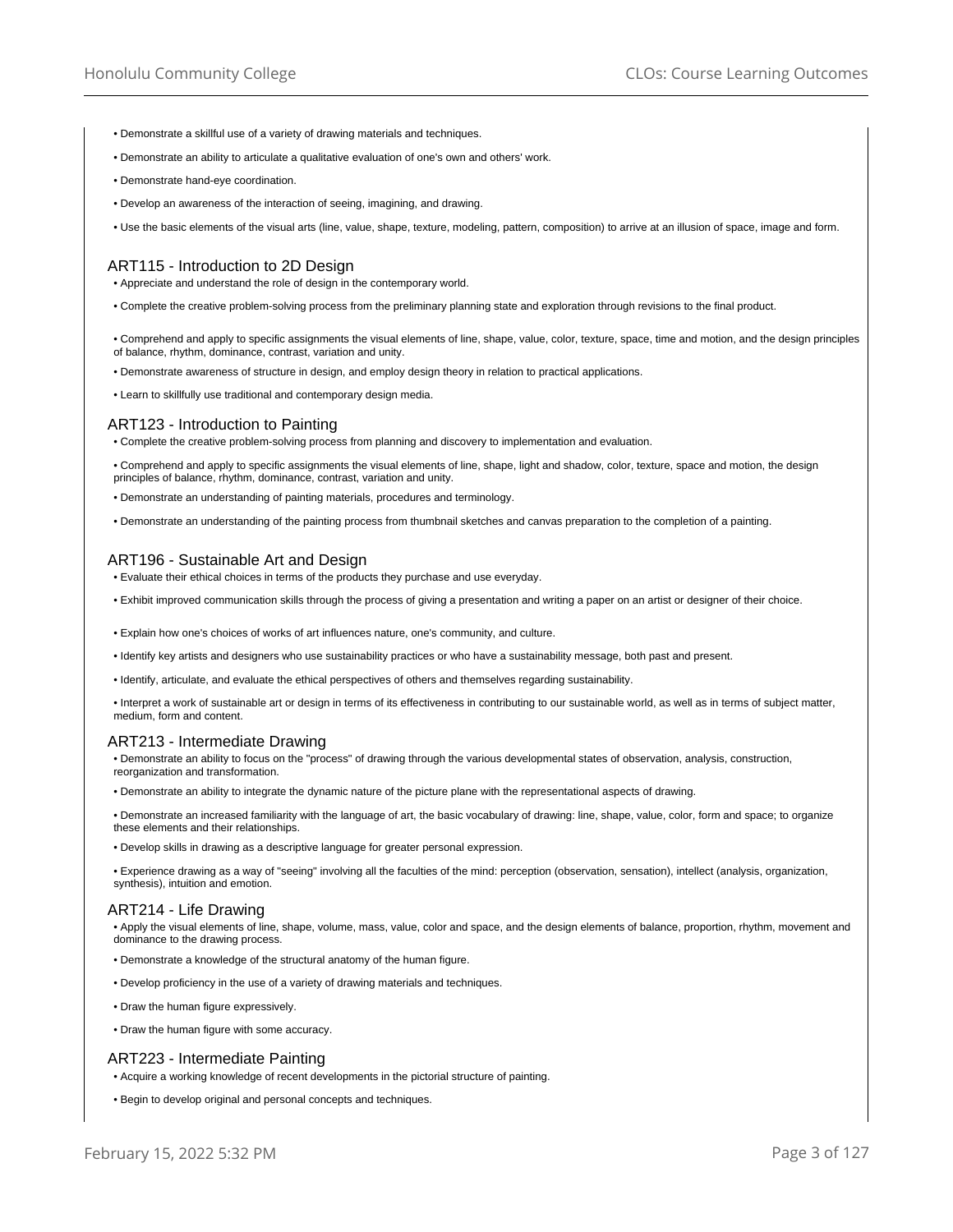- Demonstrate an understanding of the painting technical process.
- Develop language skills in critical evaluation of paintings.
- Perceive and paint shape, edges, color relationships and space with increased sensitivity and personal confidence.
- Understand the dynamic organization of pattern, two and three dimensional space and rhythmic demands of the flat picture plane.

#### Asian Studies

# **CLO**

#### ASAN100 - Asian Perspectives

• Analyze and describe contemporary issues and perspectives of Asia.

- Contrast and compare current trends of change in Asia and their relevance for the region and the world in the 21st century.
- Discuss the geography of Asia and interrelationships with the rest of the world.
- Express in writing or speaking, components of traditional and contemporary Asian political, social, economic and cultural patterns and institutions.

• List and describe Asian cultural traditions, lifestyles, aesthetic expressions and their contemporary relevance.

#### ASAN201 - Introduction to East Asia

• Describe basic family structures within East Asian societies and be able to describe the differences and similarities in family structure across cultures.

• Describe geographical, demographic, political, and cultural structures of various Asian societies.

• Describe the state of international relations in contemporary East Asia and relate that to current events.

• Identify the basic precepts of various East Asian religions and be able to make comparisons regarding the social impact of those religions in different times and contexts.

• Make informed comparisons between East Asian societies in terms of modern cultural, political, and economic developments.

• Relate global, regional, and local events and issues to regional and local developments in various East Asian societies.

#### ASAN202 - Intro to South/Southeast Asia

• Describe basic family structures within East Asian societies and be able to describe the differences and similarities in family structure across cultures.

- Describe geographical, demographic, political, and cultural structures of various Asian societies.
- Describe the state of international relations in contemporary East Asia and relate that to current events.
- Identify the basic precepts of various East Asian religions and be able to make comparisons regarding the social impact of those religions in different times and contexts.
- Make informed comparisons between East Asian societies in terms of modern cultural, political, and economic developments.
- Relate global, regional, and local events and issues to regional and local developments in various East Asian societies.

## ASAN241 - Civilizations of Asia I

• Construct a written argument on a historical topic, including presentation of the main points of the argument, and an organized structure that analyzes evidence in order to discover whether the main point is supported, and use of proper style and citation of evidence.

• Demonstrate the ability to use cause and effect reasoning to analyze Asian history.

• Frame and investigate basic questions of historical causality and change, using primary and secondary sources and basic research and analysis techniques.

• Identify and discuss the primary cultures and actors in Asian history between 1500 CE and the present at a level of knowledge appropriate for second year history students.

• Interpret the meaning of events within the context of the history and interaction of Asian states and relate them to contemporary realities. differentiate and compare the historical processes of the various states of Asia both individually and as an Asian unit, and pose relevant questions about the place of Asia in the world context of history.

• Review and assess some of the major historical issues current in the study of Asian history.

#### ASAN242 - Asian Civilizations II

• Construct a written argument on a historical topic, including presentation of the main points of the argument, and an organized structure that analyzes evidence in order to discover whether the main point is supported, and use of proper style and citation of evidence.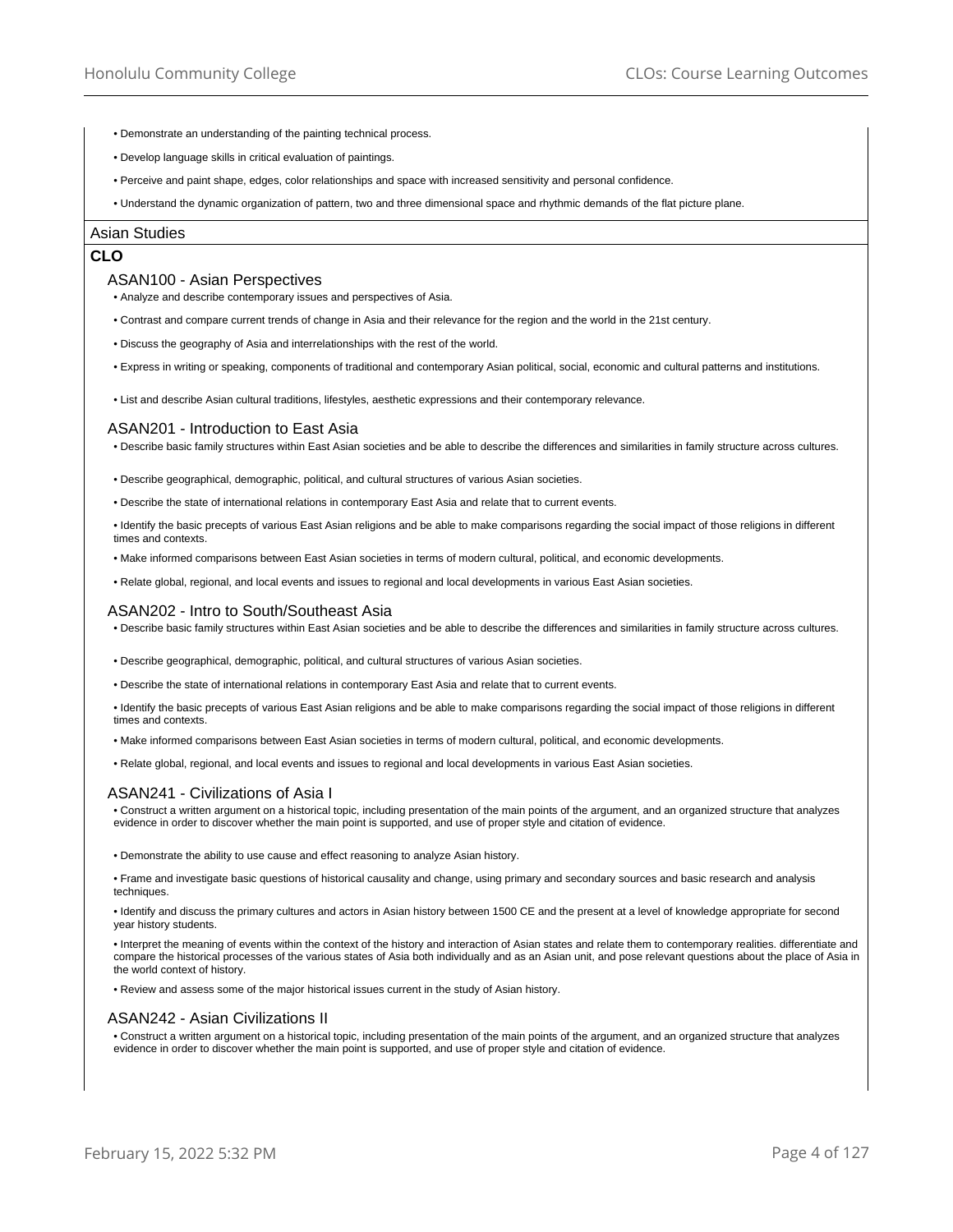- Differentiate and compare the historical processes of the various states of Asia both individually and as an Asian unit, and pose relevant questions about the place of Asia in the world context of history.
- Frame and investigate basic questions of historical causality and change, using primary and secondary sources and basic research and analysis techniques

• Identify and discuss the primary cultures and actors in Asian history between 1500 CE and the present at a level of knowledge appropriate for second year history students.

• Interpret the meaning of events within the context of the history and interaction of Asian states and relate them to contemporary realities.

• Review and assess some of the major historical issues current in the study of Asian history

# ASAN250 - Asian Politics Since 1900

- Describe major political, economic, and social processes since 1900 of ten Asian countries.
- Describe the political and economic policies that these countries used to develop their societies.
- Describe the political structures and processes that produced these policies.

## ASAN296C - Asian Popular Culture

• Analyze what popular culture products can tell us about the values, goals, political and social views and economic status of the target market at which they are aimed.

• Apply communication theories to popular culture products by identifying the elements of the product and analyzing the way it communicates to its target and ancillary markets.

• Describe the characteristics of Asian popular culture fans and market structures.

• Describe theories of communication which apply to popular media and culture studies.

• Identify target markets and market segments for which specific popular culture products are intended.

#### Communication

# **CLO**

# No CLOs

# **History**

# **CLO**

#### HIST151 - World History to 1500

- Demonstrate an ability to compare and contrast historical experiences across cultures and time.
- Demonstrate the ability to analyze and explain cause and effect relationships in history.
- Demonstrate their understanding of the historical roots of current events.
- Describe and define major historical events, ideas, places, people and other items of historical import.
- Identify and analyze the interplay between historical experiences and the environment, including how societal developments were influenced by natural environments and cases where human activities negatively impacted their surrounding environments.
- Summarize key ideas in history including major world philosophies, religions, and political theories and systems.

# HIST152 - World History since 1500

- Demonstrate an ability to compare and contrast historical experiences across cultures and time.
- Demonstrate the ability to analyze and explain cause and effect relationships in history.
- Demonstrate their understanding of the historical roots of current events.
- Describe and define major historical events, ideas, places, people and other items of historical import.
- Identify and analyze the interplay between historical experiences and the environment, including how societal developments were influenced by natural environments and cases where human activities negatively impacted their surrounding environments.
- Summarize key ideas in history including major world philosophies, religions, and political theories and systems.

## HIST231 - Modern European Civilization I

- Communicate in written form to present clearly argued and supported analysis.
- Compare and contrast diverse societal responses to common human issues.
- Demonstrate ability to analyze and integrate primary source materials into a more developed historical understanding.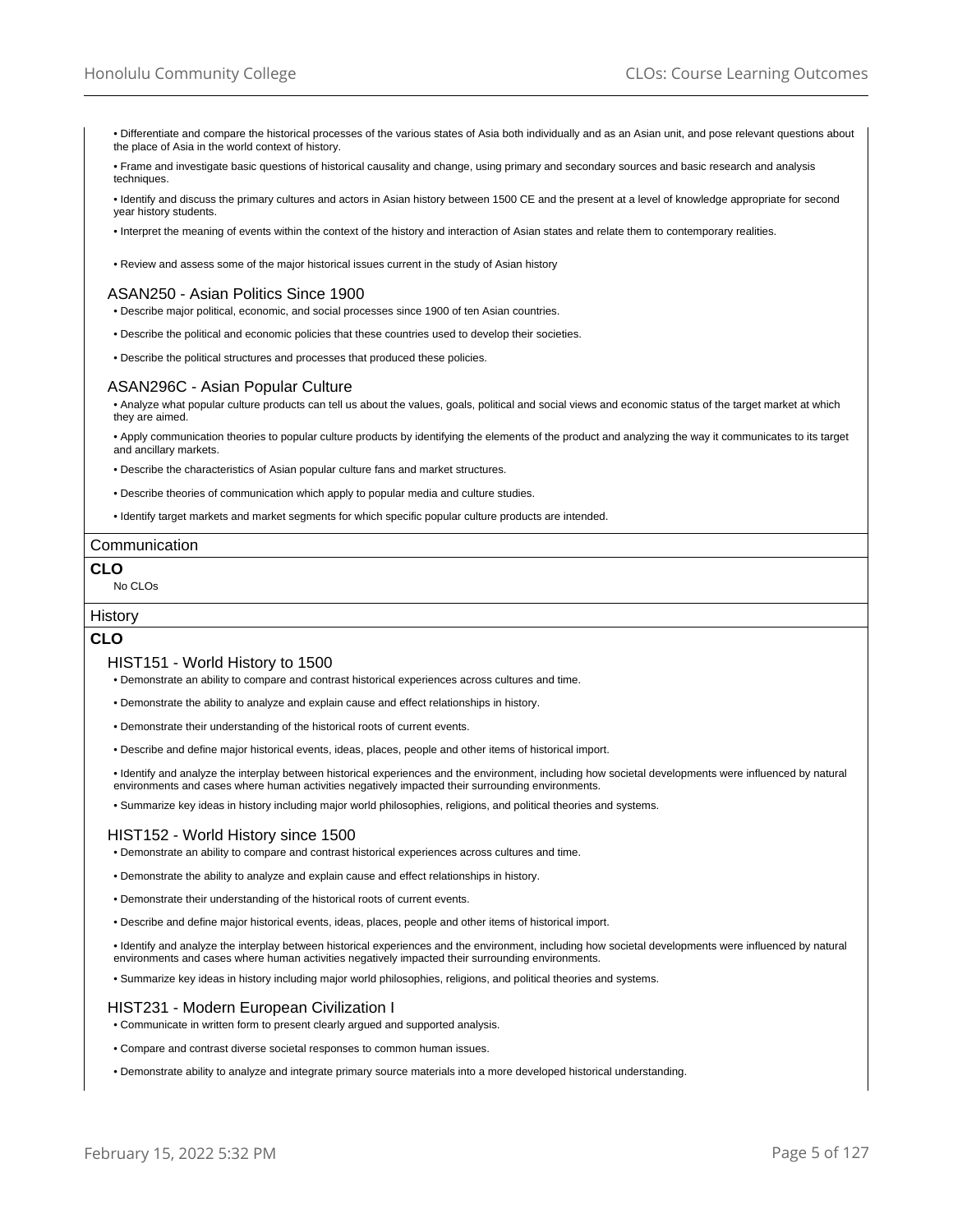- Demonstrate ability to assess and evaluate historical material on the Internet.
- Demonstrate understanding of the experiences and effects of regional and global transformations in political, social, economic and technological systems.
- Describe and compare unique developments and contributions of diverse European cultures/societies.
- Identify and comprehend the historical roots of current issues and controversies.
- Identify patterns in cause and effect relationships and human experiences, and relate this knowledge to current events and issues.
- Synthesize complex material presented in written and verbal format.

## HIST232 - Modern European Civilzation II

- Communicate in written form to present clearly argued and supported analysis.
- Compare and contrast diverse societal responses to common human issues.
- Demonstrate ability to analyze and integrate primary source materials into a more developed historical understanding.
- Demonstrate assessment and evaluation of historical material on the Internet.
- Demonstrate understanding of the experiences and effects of regional and global transformations in political, social, economic and technological systems.
- Describe and compare unique developments and contributions of diverse European cultures/societies.
- Identify and comprehend the historical roots of current issues and controversies.
- Identify patterns in cause and effect relationships and human experiences, and study the relationship of this knowledge to current events and issues.
- Synthesize complex material presented in written and verbal format.

#### HIST241 - Civilizations of Asia I

• Demonstrate an understanding of historical foundation and its role in the current movement of change in Asia and its global impact on the rest of the world.

- Demonstrate the ability to synchronically and diachronically (cause and effect) analyze historical and current issues of Asia.
- Describe and explain major historical events, ideas, places, people, and its impact and transformation upon history.
- Express an ability to compare and contrast historical events that affect and change traditional cultures.
- Summarize key ideas in history that influenced and shaped a culture, such as major philosophies, religions, political theories and government systems.

# HIST242 - Civilizations of Asia II

• Demonstrate an understanding of historical foundation and its role in the current movement of change in Asia and its global impact on the rest of the world.

- Demonstrate the ability to synchronically and diachronically (cause and effect) analyze historical and current issues of Asia.
- Describe and explain major historical events, ideas, places, people, and its impact and transformation upon history.
- Express an ability to compare and contrast historical events that affect and change traditional cultures.
- Summarize key ideas in history that influenced and shaped a culture, such as major philosophies, religions, political theories and government systems.

## HIST246 - The Vietnam War

- Demonstrate a knowledge of the historical impact of the Vietnam War.
- Demonstrate an ability to analyze and explain cause and effect relationships in the Vietnam War.
- Demonstrate an understanding of the historical causes of current events.
- Demonstrate the ability to compare and contrast the historical experiences of the participants in the War.
- Describe significant people involved in the War.
- Summarize key events that occurred during the War.

## HIST250 - World History & Film

- Create and sustain a critical written argument about the relationship of a filmic artifact to history and to its own time.
- Demonstrate an ability to compare and contrast historical experiences across cultures and time.

• Demonstrate critical thinking skills including historical reasoning skills, precision in expressing ideas, accuracy, breadth and depth in understanding ideas, and fairness in expressing new thoughts.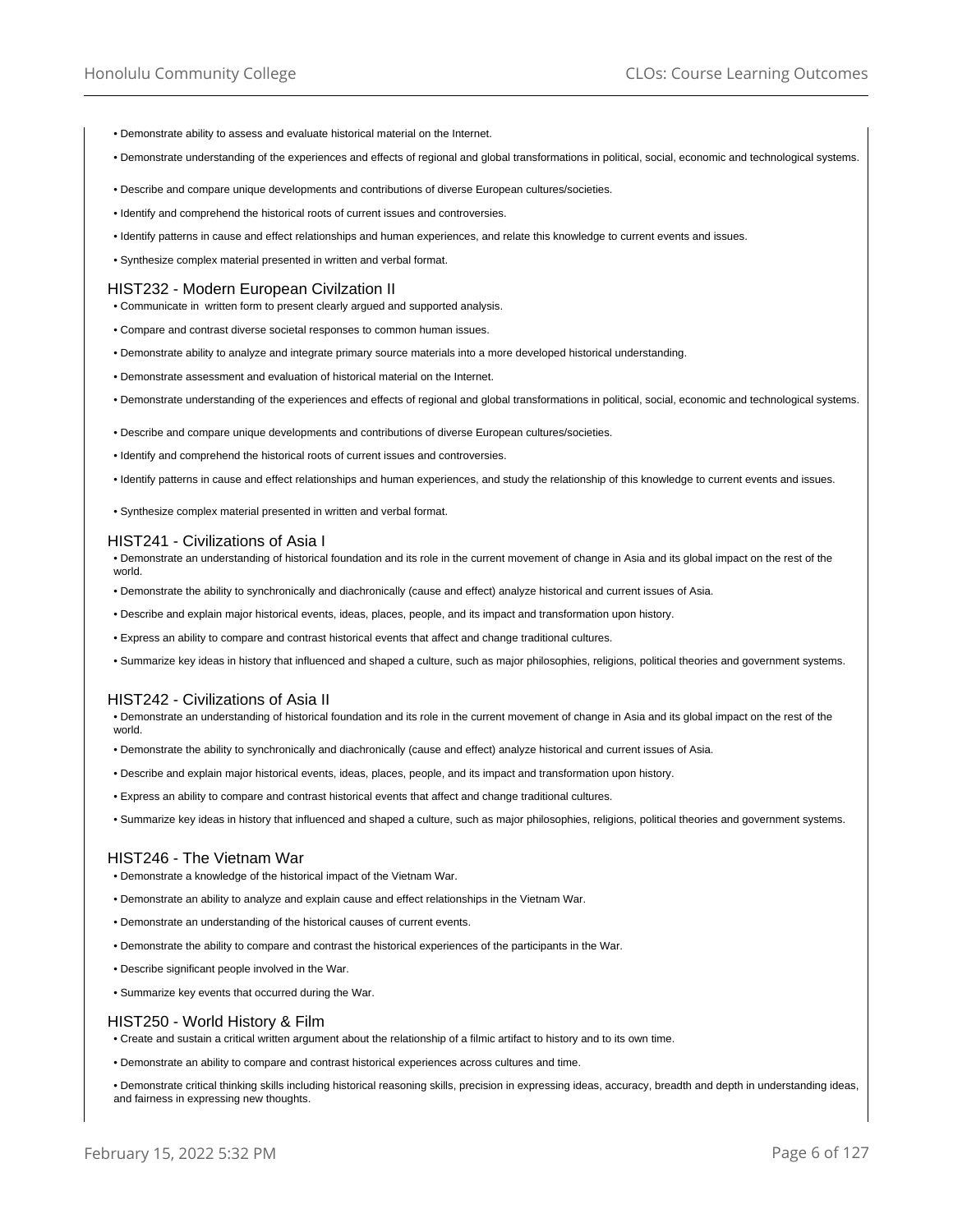- Demonstrate recognition of, and ability to think critically about, the contrast between history and historiography (historical interpretation).
- Demonstrate understanding of the historical roots of current events.
- Describe the way in which key ideas and events in history as portrayed in film and literature are metaphors for contemporary problems and questions.
- Describe the ways in which history is used as a way to understand contemporary society.

#### HIST281 - Intro to American History I

- Apply historiographical developments and theories to analyses of American history.
- Demonstrate an understanding of the historical roots of current events.
- Describe and define major historical events, ideas, places, people and other items related to American history.
- Describe causes and consequences of various social, religious, political, economic, scientific, and technological developments in American history.
- Describe regional differences in the development of the American colonies and states.
- Describe the significance of race, class and ethnicity in shaping historical experiences.

#### HIST282 - Intro to American History II

- Apply historiographical developments and theories to analyses of U.S. history.
- Demonstrate an understanding of the historical roots of current events.
- Describe and define major historical events, ideas, places, people and other items related to U.S. history.
- Describe causes and consequences of various social, religious, political, economic, scientific, and technological developments in U.S. history.
- Describe regional differences in the history of the United States.
- Describe the significance of race, class and ethnicity in shaping historical experiences.

#### HIST284 - History of Hawaiian Islands

- Analyze past events in Hawaiian history by using multiple sources, understanding historical context, and evaluating impact over time.
- Analyze the role and importance of individuals in Hawaiian History.
- Describe the social, religious, political, and economic changes in Hawai'i from the late 18th century through the 20th century.
- Examine the values and cultural traditions of Native Hawaiians in relation to one's own values and culture.
- Trace the development of Hawai'i's multi-cultural society and explain its enduring influences in our modern times.

# HIST288 - Survey of Pacific Islands Hist

- Demonstrate an understanding of how key historical processes affect the present state of the Pacific Islands region from a multi-cultural perspective.
- Demonstrate the intersection of Asian and Pacific Island cultures with Native Hawaiian culture regarding a number of key historical processes.
- Discuss key historical processes using a multi-disciplinary approach that comes from the cultural perspectives, values and world views rooted in the experience of peoples indigenous to Hawai'i, the Pacific, and Asia.
- Explain historical change and continuity in the Pacific Islands by emphasizing key processes (i.e. migrations, cross-cultural encounters and exchange, religion, imperialism, nationalism, decolonization, global war etc.)

## HIST296E - World Environmental History

- Analyze how historical experiences and societal developments have been influenced by the natural environment.
- Communicate in written form to present clearly argued and supported analyses.
- Compare and contrast regional examples of human societies and their usage and impact on the natural world.
- Demonstrate an ability to research, assess and evaluate historical resources.
- Explain how historical events and developments impacted the environment, such as the agricultural revolution, urbanization, industrialization, and colonization.
- Understand and engage in historical and contemporary debates related to humans' relationships with the environment.

## HIST296M - Intro to Asian American

- Analyze the formation and development of Asian communities in the Americas and Hawai'i.
- Demonstrate an ability to analyze and explain cause/effect relationships.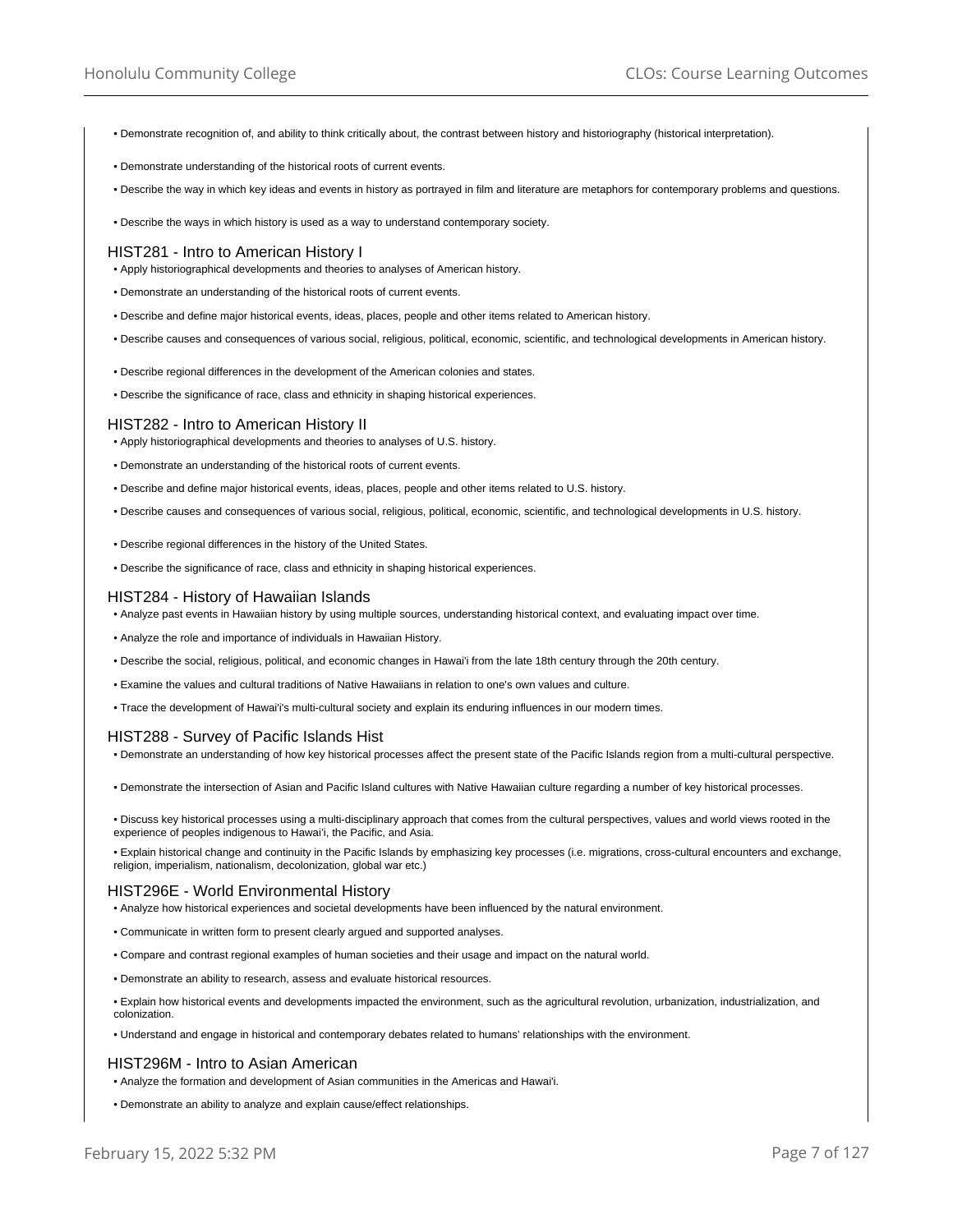- Demonstrate an understanding of the historical roots of current events.
- Describe global processes and events (e.g. agricultural advancements, imperialism, world wars, ecological and environmental changes) and evaluate their impact on Asian migrations.
- Develop original written and oral arguments based on historical research and analysis.
- Evaluate the historiography of the field of Asian American history.

# Music

# **CLO**

## MUS106 - Intro to Music Literature

- Discuss musical works using musical terms and expressions.
- Identify aurally major musical elements, forms and styles covered in lectures and texts.
- Know relevant facts and figures about musical works, composers, and poetry as relevant in understanding musical styles.

#### MUS107 - Music in World Cultures

- Compare and contrast one's own music within the broader context of other music traditions.
- Demonstrate a broader understanding of the role of music in different cultures.
- Describe and analyze the validity of other music traditions.
- Describe the distinctive aural features and music aesthetics of a music culture.
- Describe the historical, religious, social and political aspects of a society that contribute to the development of a music culture.

## MUS114 - College Chorus

- Give examples of basic vocal technique through solo and ensemble vocal performances.
- Identify and solve problems of and experience performance in a variety of physical settings.
- Identify the importance of ensemble singing in terms of musicianship and performance practice.
- Identify the origin and musical elements of the repertoire presented.
- Identify, list and demonstrate the attributes of performance etiquette.

## MUS121B - Voice 1

- Identify and distinguish between different basic notational concepts.
- Identify, define and distinguish between the differences in tone production, the breathing apparatus, interpretation and the qualities of an artist.
- Identify, demonstrate and define a wide variety of singing styles.
- Sing a series of vocal solos with close attention to techniques demonstrated in class.

## MUS121D - Guitar 1

- Apply the basic principles in accompanying and arranging a composition.
- Demonstrate knowledge of tone production, scales, arpeggios, harmonic progressions and music forms.
- Perform elementary solo and ensemble literature.
- Recognize and analyze a variety of techniques and guitar styles.
- Recognize and demonstrate an understanding of basic music notation concepts.

#### MUS121Z - Ukulele 1

- Clap, write, and count aloud various rhythmic progressions.
- Demonstrate knowledge of the 'ukulele in Hawaiian music culture and history.
- Identify and perform basic strumming patterns and techniques.
- Identify and perform standard Hawaiian repertoire written specifically for the'ukulele.
- Locate and name the notes on the fretboard.
- Play major and minor scales and basic chord progressions.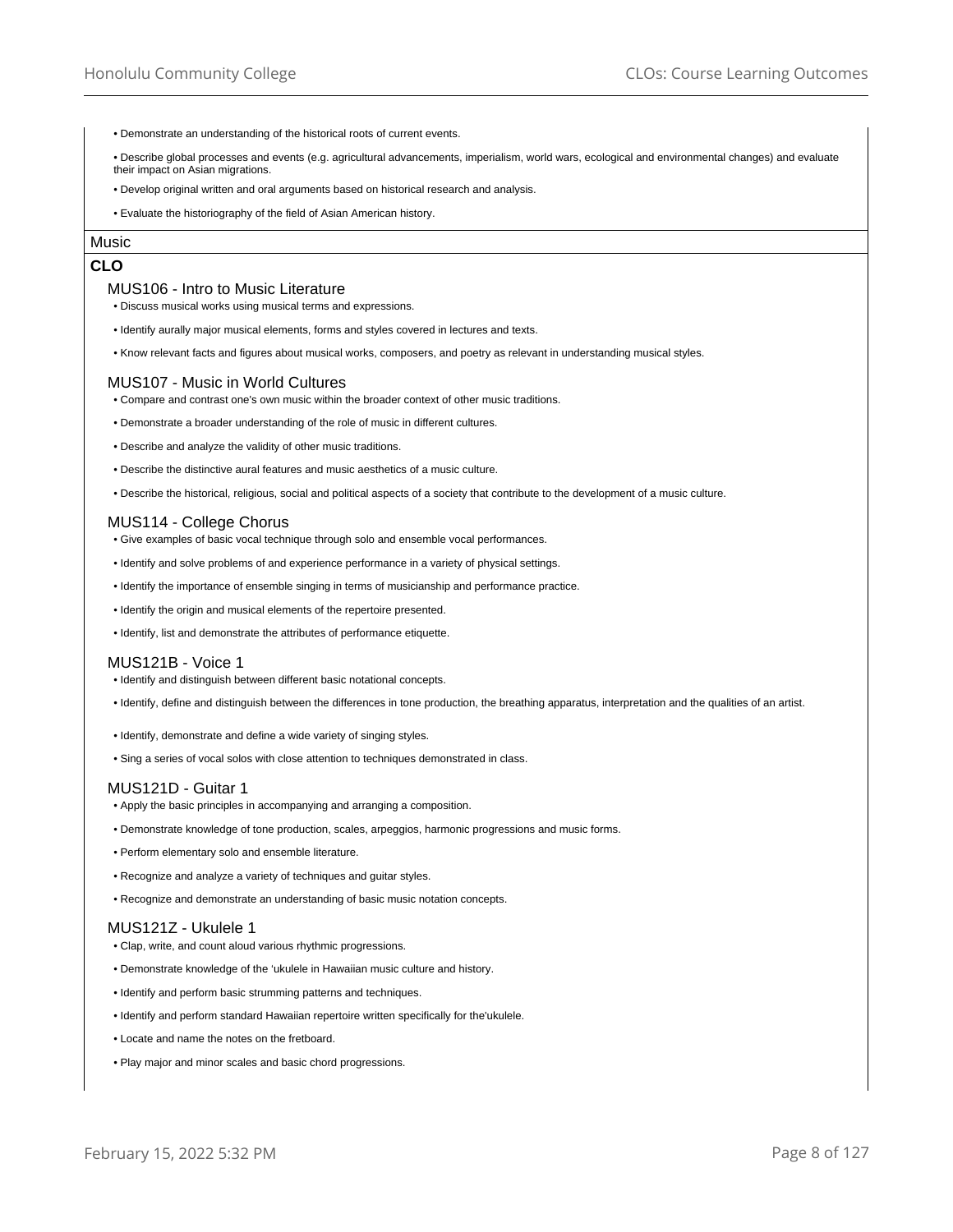- Read and perform from three types of notations for the 'ukulele (modern staff notation, chord notation, and tablature).
- Select, modify, and perform music of other genres on the 'ukulele.
- Tune the instrument properly using the tuning-by-ear method.

#### MUS122D - Guitar 2

- Demonstrate an understanding of more advanced notation and style interpretation.
- Demonstrate basic playing skills (major and minor scales, arpeggios, etudes, tremolos, and other exercises on an intermediate level).
- Demonstrate the ability to play accompaniments and solo works.
- Perform solo and ensemble literature in public recitals/concerts.

## MUS122Z - Ukulele 2

- Examine the importance of the 'ukulele in Hawaiian music, culture, and island history.
- Identify and demonstrate various rhythmic patterns.
- Identify and perform picking and strumming techniques.
- Identify and perform standard Hawaiian repertoire specifically written for the 'ukulele.
- Identify and play intermediate chord progressions.
- Identify, harmonize, and perform chord progressions from major and/or minor scales.

• Intelligently discern/critique various genres, techniques, and 'ukulele playing styles that demonstrate the function and role of the 'ukulele in various music situations.

- Make an instrumental chord-solo style arrangement: arrange and write out a selected music composition in standard notation, chord box, and tablature.
- Read, perform, and write from three forms of notation for 'ukulele in all fretboard positions (popular chord notation, standard notation, and tablature).

## MUS253 - Elementary Music in Action

- Apply the basic principles of music theory to create song arrangements and compose a music composition.
- Demonstrate an understanding of music structure and performance.
- Explain and demonstrate basic terminology and concepts from Western music theory and notation.

## Philosophy

# **CLO**

## PHIL100 - Intro Philosophy

- Clarify their values and philosophical perspectives, and the practice of ethical deliberation through writing.
- Understand the basic fields of philosophy and the philosophy of major philosophical figures.
- Understand the relevance of philosophical discussion for one's daily and major life decisions.

#### PHIL101 - Morals and Society

• Apply the methods of various philosophical ethical theories and their own moral theory to deliberation on a variety of moral dilemmas and ethical controversies.

- Articulate their own personal moral theory and the reasoning they used to develop and support that theory.
- Define and describe the elements of major ethical theories.

• Demonstrate an understanding of the diversity of moral reasoning through the above applications, assessments and analyses as well as through respectful participation in class discussions and deliberations.

• Demonstrate knowledge of the reasoning used to support these theories as well as the flaws inherent in each theory.

## PHIL102 - Intro to Phil: Asian Tradition

• Articulate a unifying theme in Asian Philosophy, that is, "man's false sense of self leads to suffering and bondage."

- Critically examine some modern attempts to integrate Asian Philosophy with Western philosophical/psychological concerns and with science.
- Describe (and perhaps to experience in limited form, optional) four traditional paths of liberation.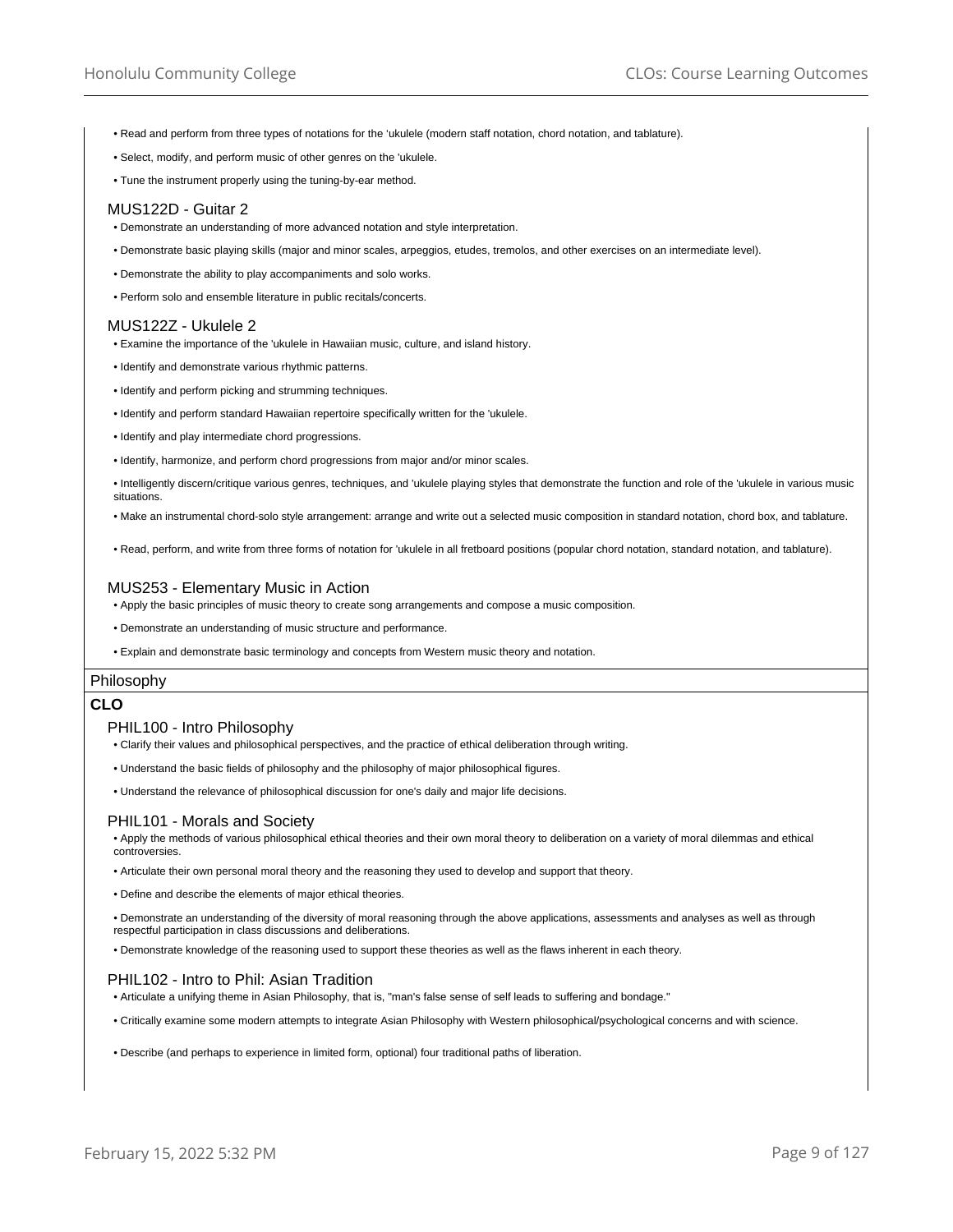#### • Explain the causes of this bondage.

- Recognize traditional themes, problems and suggested solutions in three major Asian traditions: Hinduism, Buddhism, Chinese Philosophy (Confucianism, Taoism). B) State how some of these themes are synthesized in Japanese Philosophy and experience.
- Show how some of the themes of Asian Philosophy would affect ethical and social issues, especially the problem of the individual and the community.

## PHIL109 - Reasoning & Critical Thinking

• Assess the strengths and weaknesses of arguments, recognizing the weight of evidence in reasoning about what is factually true or well supported by evidence.

• Demonstrate an understanding of the philosophical, epistemological, and historical foundations of critical thinking by examination and integration with a capstone project.

• Demonstrate gathering of information relevant to assessing factual claims and generalizations, and communicate the essential logical elements in scientific reasoning.

• Examine and present evidence for conclusions.

• Identify and analyze fallacious reasoning and "truthiness".

• Pay careful attention to detail by identifying the meaning of statements, and the structure (premises and conclusions) and different types (deductive and inductive) of logical argument.

## PHIL110 - Intro to Deductive Logic

• Demonstrate an ability to use symbolic techniques and formal rules in the context of problem solving by applying symbolic analysis techniques (translating, formal proof techniques, truth tables, argument pattern recognition) both to informal (fallacies) and formal reasoning.

• Demonstrate an understanding of the beauty and power of symbolic systems, as well as their clarity and precision, through use of techniques of logical analysis, with the intention of enhancing the student's reasoning skills and appreciation of abstraction, pattern recognition, and formal systems of analysis.

• Demonstrate an understanding of the concept of logical proof as a chain of inferences by producing symbolic chains of inferences of their own.

• Demonstrate skill in hypothetical reasoning, and gain experience in the presentation and critical evaluation of evidence.

#### PHIL111 - Intro to Inductive Logic

• Demonstrate a working familiarity with basic concepts in logic, inductive inference, probability, and decision theory by successfully learning and applying key definitions with a particular focus on creating models for learning from experience.

• Demonstrate an ability to set up simple probability models, including diagrams and basic decision tables .

• Demonstrate an understanding through examination of some of the shortcomings and strengths of employing quantification models in making knowledge claims.

• Demonstrate the capacity to engage in and evaluate "risky" inferences, with the ability to critically assess the implications of modeling behavior as quantifiable, rational action.

#### PHIL120 - HCC-E-Science, Tech, & Values

• Explain why ethics plays an important role in science and technology.

• Recognize the difference between matters of fact and matters of value, while understanding the important ways in which facts influence value assessments and how value judgments shape our vision of "the facts".

• Understand at a basic level the scientific method, its modern results (astronomy, evolution, biotechnology), and its historical development.

• Understand ethical methodologies and competency in ethical deliberation on rationally applying these methodologies to contemporary ethical questions related to scientific progress and technological power.

• Understand the role of cognitive and moral values in world views, by discussing and writing about the ethical implications of modern scientific and technological results.

#### PHIL204 - Philosophy and Film

• Demonstrate an understanding of movies as philosophical enterprises and the possibilities of critical engagement with, rather than passive acceptance of, the philosophical viewpoints depicted or assumed.

- Develop and articulate his or her own reasoned arguments in response to the above.
- Identify and describe the key philosophical themes, positions and ideas presented in movies.

• Utilize the methods of philosophical inquiry: Critical Thinking, Critical Reading, Critical Writing and Discourse to analysis and evaluate these themes, positions and ideas.

#### PHIL211 - Ancient Philosophy

• Demonstrate the ability to write clear, well-organized, well-reasoned, communicative philosophical arguments and analyses.

• Develop and articulate his or her own philosophical arguments.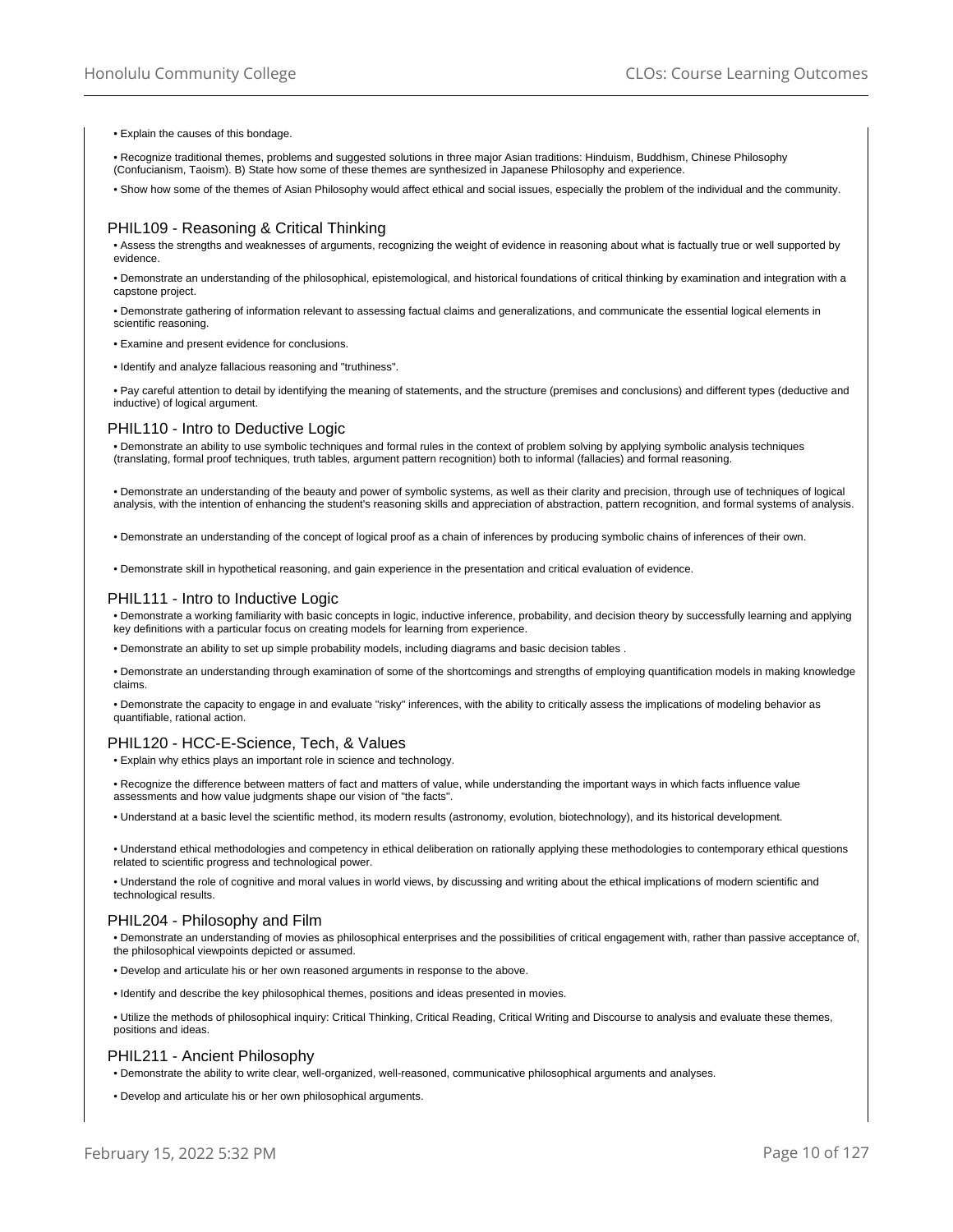• Employ the methods of philosophical inquiry: Critical Thinking, Critical Reading, Critical Writing and various epistemological criteria to test belief.

• Identify and articulate the ideas and reasoning of some of the major figures in the Western philosophical tradition and the historical context in which these ideas were developed and accepted.

• Utilize the above methods to evaluate philosophical arguments and to examine their own beliefs.

#### PHIL213 - Modern Philosophy

• Demonstrate the ability to write clear, well-organized, well-reasoned, communicative philosophical arguments and analyses.

• Develop and articulate his or her own philosophical arguments.

• Employ the methods of philosophical inquiry: Critical Thinking, Critical Reading, Critical Writing and various epistemological criteria to test belief.

• Identify and articulate the ideas and reasoning of some of the major figures in the Western philosophical tradition and the historical context in which these ideas were developed and accepted, as well as some postmodern critiques of those ideas and that reasoning.

• Utilize the above methods to evaluate philosophical arguments and to examine their own beliefs.

#### PHIL255 - Cosmology

• Demonstrate an understanding of historical and philosophical perspectives on the human relationship to the Universe.

• Demonstrate an understanding of the basic issues of philosophy of science, including the central philosophical problem of cosmology -- the problem of understanding the world, and our knowledge, as part of the world.

• Demonstrate an understanding of the different cosmologies of Western culture, i.e., the Aristotelian-Ptolemaic, Copernican-Newtonian, 20th century.

• Demonstrate an understanding of the scientific method by surveying its modern results and studying its historical development.

## Religion

#### **CLO**

#### REL150 - Intro to World Major Religion

• Accurately identify important names, dates, and events in the world's major religions.

- Analyze the contemporary status of each of the world's major religions within a global perspective.
- Critically explain contemporary challenges in understanding the historical origins of the world's major religions.
- Speak and write objectively about Religion as an academic topic.
- Succinctly and objectively explain the major beliefs and practices of the world's major religions.

# REL151 - HCC-E-Religion & Meaning Exist

- Analyze universal questions and problems in application to specific religious tradition responses.
- Apply rational thinking to beliefs driven by emotional relevance.
- Demonstrate an ability to convey "subjective" ideas, views and opinions without "personalizing" the material by referencing one's own experiences.
- Identify differences between religious and secular (e.g., philosophical) values and ethical traditions.
- Through written interpretive analysis, extrapolate religious stories (myths) into explanations of religious teachings and meanings.
- Write on a sufficiently abstract level so as to be able to integrate outside material (e.g., other classes, cultural) into the course content.

# REL201 - Understand the New Testament

• Be familiar with the different approaches, major problems, various interpretations, and present applications of the New Testament and its teachings in today's world.

- Know the major theological themes found in selected books of the Christian Scriptures.
- Understand and to be able to articulate the history, composition, intent, and central teachings of the Christian Scripture
- Understand the literary forms, principles of interpretation, and technical terminology used in the study of Scripture.
- Understand the political, religious, and historical settings in which the Christian Scripture were formed, developed, finalized, and lived.

## REL203 - Understanding Chinese Religion

• Acquire direct experiences of various religious, philosophical, or 'popular' answers to the question of the meaning of existence where possible. Secondary means of acquiring experiences will also be offered, such as films, speakers, lectures, and reading materials.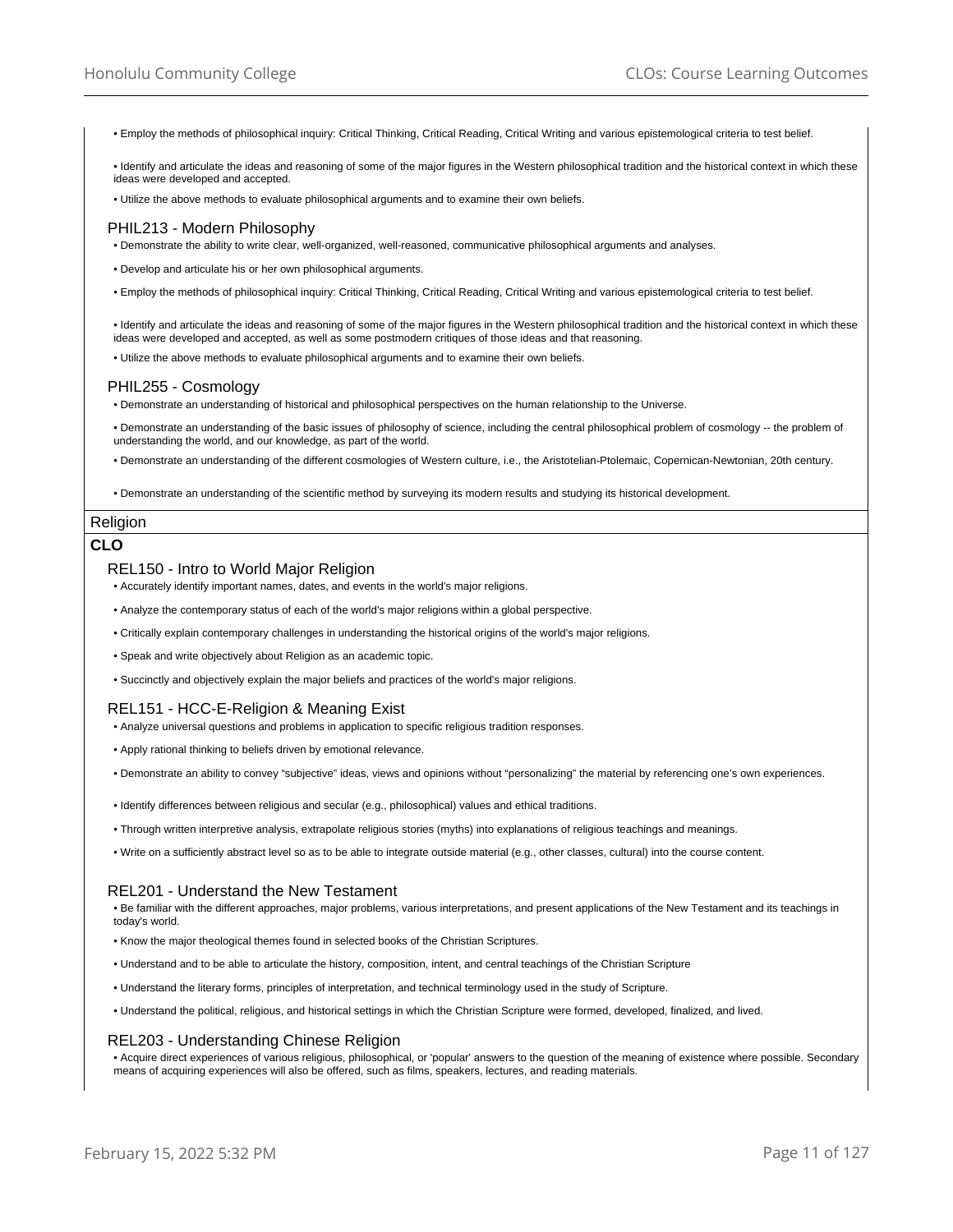• Demonstrate an understanding of selected points and emphasis which religion, philosophy and culture offer to the question of the meaning and existence.

• Demonstrate his ability to discuss analytically the various proposals or solutions offered for those problems by the various religions and cultures under study

• Demonstrate his ability to recognize and identify perennial problems concerning the inter-relationships between the individual and society.

• Demonstrate his or her ability to recognize and to identify important terms as used and described by: Theology, Philosophy, Sociology, Anthropology, Psychology.

• Demonstrate his or her ability to understand the major Chinese religions in terms of: Theological and Philosophical concepts, Tenets and Doctrines, Founders and its movements, Disciples and its subsequent expansion, Historical and culture milieu, Geographical location, Linguistic problems, Symbols and its meanings.

• Develop his or her own philosophy and the meaning of existence and through the process of understanding eastern and western religion and to change or clarify his or her beliefs and values.

• Identify terms and relate them to its founder and historical milieu.

• Identify terms and relate them to its geographical location.

• Identify terms and relate them to the religion or philosophical concepts.

• Share in the teaching/learning process by offering opinions, information, and beliefs in class interaction, and by evaluating and suggesting learning activities.

• Show an awareness that there is no single "right" answer to the question, and that he must choose alternatives which seem to fulfill the needs of one moment and place, but which may change in the next moment and place and for the next person.

#### REL204 - Understand Japanese Religion

• Confront intellectually the central questions of human existence raised by the Japanese religions.

• Demonstrate knowledge of the basic components of Japanese religious tradition, such as its concept of the divine, moral code, value system, rituals, and artistic expression.

• Develop an appreciative understanding of Japanese religions.

• Explore the origins of Japanese religion and how it operates in human society.

• Express ideas and opinions clearly in writing.

• Learn the basic facts about the beginnings, history, teachings, practices, and present-day status of Japanese religions.

• Recognize the essential characteristics which distinguish the religious traditions of Japan.

## REL207 - Understanding Buddhism

• Each student will demonstrate his ability to understand major Buddhism in terms of its: A. Theological and Philosophical concepts; B. Tenets and Doctrines; C. Founder and Its Movements; D. Disciples and Its Subsequent Expansion; E. Historical and Culture Milieu; F. Geographical location; G. Its linguistic Problems; H. It Symbols and Its Meanings.

• The students will demonstrate their ability to identify different "Terms" as used and ascribed by the major Buddhist sects. A. Identify "terms" that correspond to its religious or philosophical concepts; B. Identify "terms" that correspond to its founder and historical milieu; C. Identify "terms" that correspond it to its geographical location.

• The students will demonstrate their ability to recognize and identify perennial problems concerning the interrelationships between the individual and society.

• The students will demonstrate their ability to recognize and to identify important "terms" as used and described by: A. Theology; B. Philosophy; C. Sociology; D. Psychology

## REL210 - Understanding Christianity

• Accurately identify important names, dates, and events in the history of Christianity.

• Compare and contrast contemporary liberal and conservative Christian responses to Church/State, ethical, and scientific issues.

• Critically explain contemporary scholarly challenges in understanding the origins of the Christian religion.

• Identify patterns of cause and effect to explain the changing and evolving teachings of Christianity.

• Identify similarities and especially differences within the major branches of Christianity.

# Speech

# **CLO**

## SP151 - Personal & Public Speech

• Demonstrate an understanding of effective interpersonal and small group communication.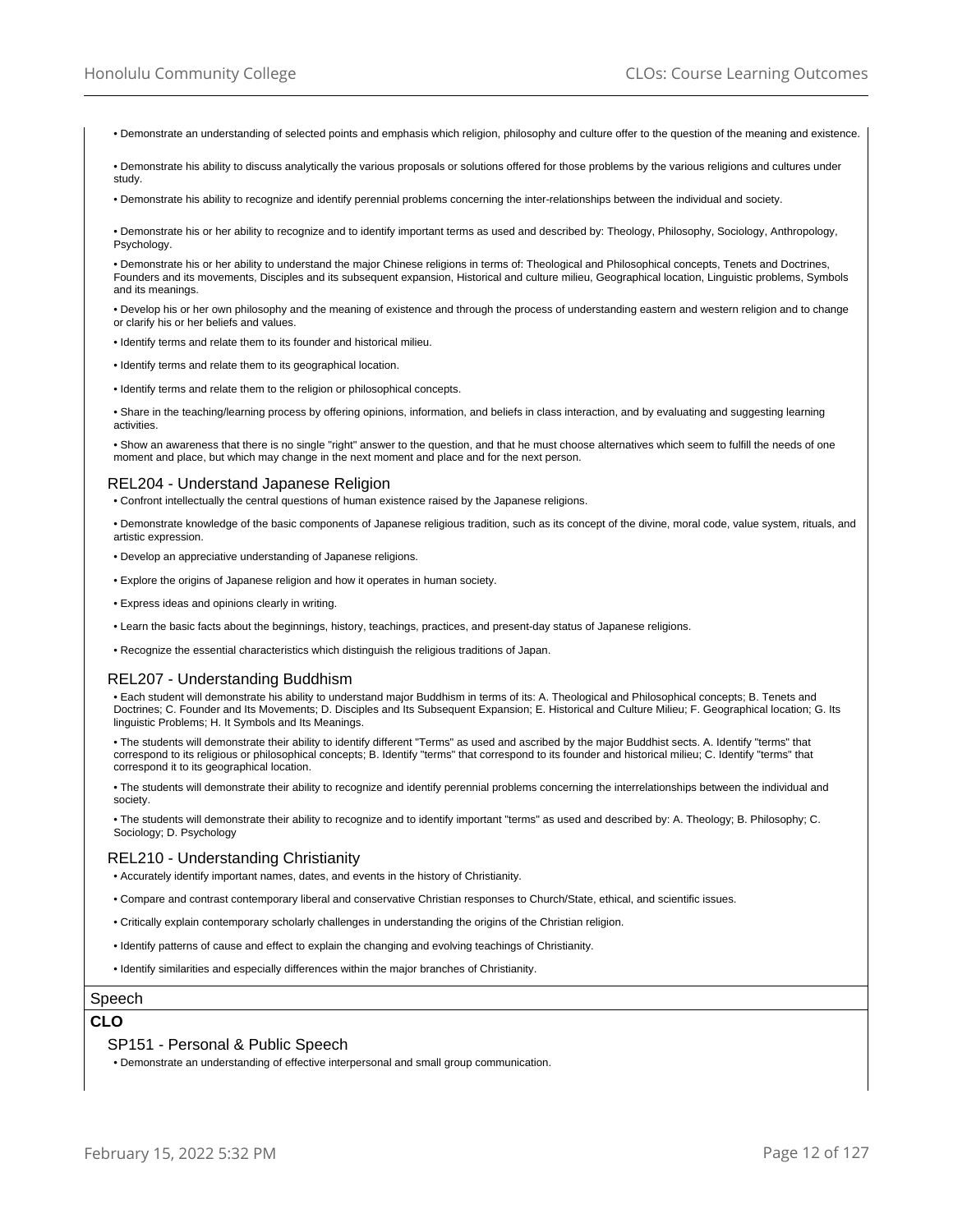- Demonstrate an understanding of the basic principles and elements of human communication.
- Demonstrate an understanding of the principles of effective verbal and nonverbal communication needed for various public presentations.
- Demonstrate the effective use of visual aids.
- Develop and support a persuasive argument.
- Research and organize supporting material for various types of public presentations.

## SP170 - Nonverbal Communication

- Analyze the effectiveness of nonverbal communication skills.
- Demonstrate an understanding of the research on nonverbal communication in various settings.
- Describe and explain the different types of quantitative methods used in conducting nonverbal communication research.
- Identify the basic codes of nonverbal communication.

#### SP181 - Interpersonal Communication

- Demonstrate an understanding of how verbal and nonverbal behaviors affect interpersonal communication.
- Demonstrate an understanding of the quantitative and qualitative social science research techniques used to study interpersonal communication.
- Explain and demonstrate conflict management and assertive communication strategies.
- Explain how self-concept, perception, culture, and gender can influence interpersonal communication.
- Explain how the behavior and the interactions of people can be described by interpersonal communication concepts and theories.
- Use models and theories to describe how humans interact during the various stages of relationships.

# SP251 - Principles Eff Public Spkg

- Demonstrate the effective use of visual aids.
- Develop and support a persuasive argument.
- Listen critically and provide constructive feedback to other public speakers.
- Research and organize supporting material for various types of public presentations.
- Understand relevant concepts, theories, and ethical implications of effective public communication.
- Understand the skills necessary for confident and effective physical and vocal delivery.

#### SP253 - Argumentation and Debate

- Construct and effectively organize logical and powerful arguments with authoritative evidence to support or oppose a proposition.
- Demonstrate an increased self-awareness of their own critical thinking and reasoning processes including their biases and inferences.
- Differentiate between propositions of fact, value, and policy.
- Employ effective listening techniques in order to respond effectively and appropriately to arguments.
- Engage in ethical oral argumentation and debate for the purpose of influencing decision makers.
- Use powerful and appropriate physical and vocal delivery techniques during each phase of a debate.

#### SP290 - Interviewing

- Demonstrate ability to produce an employment cover letter and resume, and complete an employment application.
- Demonstrate an understanding of laws and ethics related to interviewing.
- Demonstrate an understanding of the different types of interviews and probing techniques.
- Demonstrate an understanding of the roles and processes involved in interviewing.
- Demonstrate methods of preparing for interviews.
- Evaluate the performance of interviewers and interviewees.

# **Theatre**

**CLO**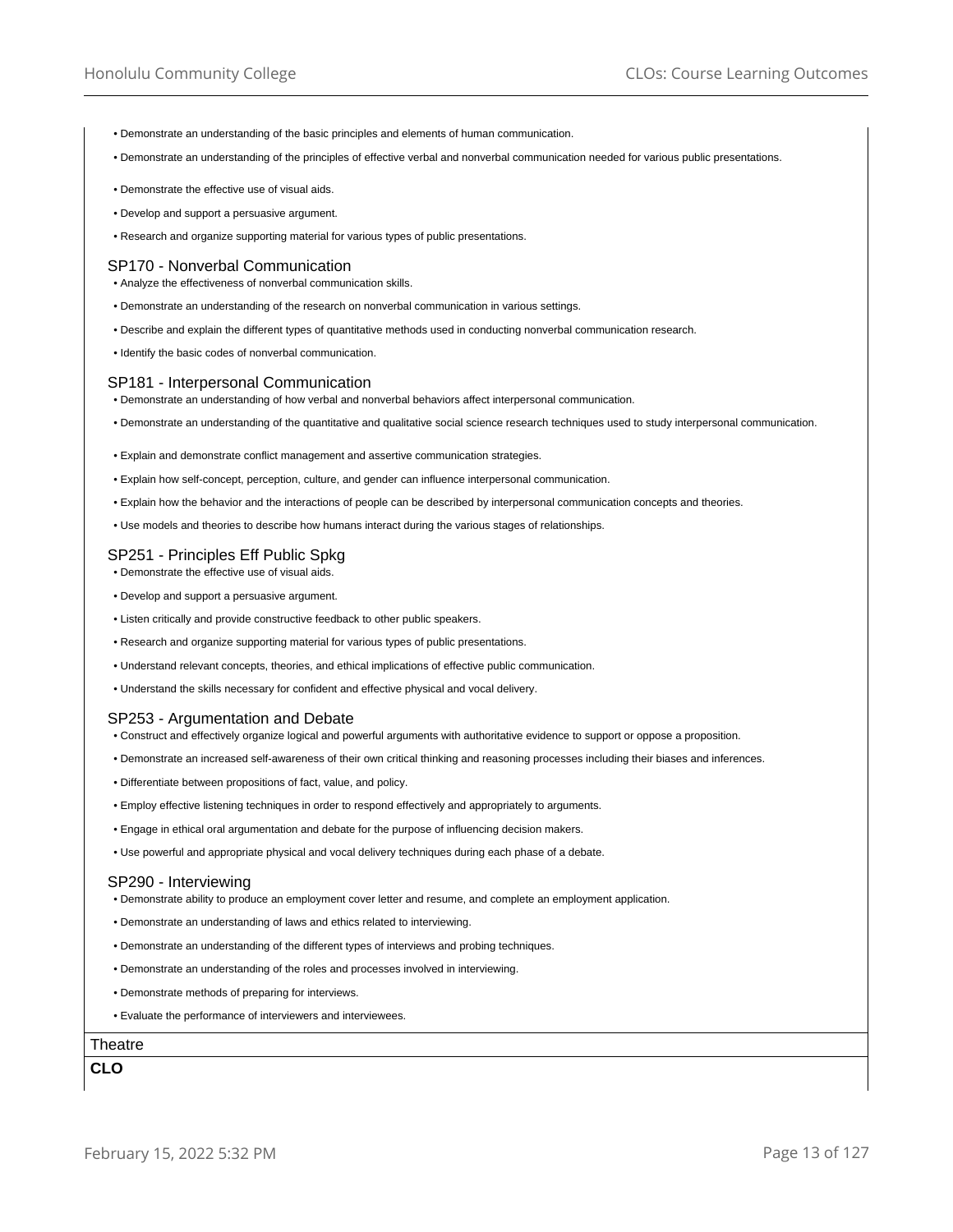## THEA101 - Intro to Drama and Theatre

- Become familiar with the different approaches, major problems. and various interpretations of selected plays.
- Identify major plots and themes in selected plays.
- Understand and be able to articulate the different kinds of drama and literature.
- Understand the forms and structures of drama and theatre as well as the technical terminology associated with it.
- Understand the historical and intellectual influences and effects of the various types of drama and theatre.

## **Communication and Services**

#### Administration of Justice

# **CLO**

#### AJ101 - Intro to Admin of Justice

• Appreciate the basic purposes of policing in democratic societies.

- Articulate a basic understanding of the processes of American criminal justice, including the stages of criminal case development.
- Demonstrate a basic understanding of the nature and guarantees of due process as well as legal aspects of policing, including the law of arrest, and search and seizure.
- Demonstrate a basic understanding of the nature of the rule of law, and describe its purpose in Western democratic societies.
- Describe the five goals of contemporary criminal sentencing as well as the different sentencing practices that have been linked to each goal; and.
- Discuss the major characteristics and purposes of today's prisons and jails.
- Express a developing awareness and deeper appreciation for the human aspects and complexities of police work.

• Identify and describe the adjudication process, including the role of the courts, the typical stages in a criminal trial as well as the nature and purpose of the criminal trial.

## AJ103 - Criminal Investigation

- Cite important legal aspects applicable to arrest, search and seizure procedures.
- Cite important legal aspects applicable to crime scene evidence collection, preservation and supplemental assistance.
- Compare and contrast various types of criminal investigations.
- Correlate the scientific and human methodologies of criminal investigation.
- Discuss issues related to testifying in court.
- Identify the major steps involved in organizing the investigation of a crime (case preparation and report writing).
- Understand and identify the elements of a crime (law).

#### AJ137 - Patrol Procedures

- Analyze a patrol problem.
- Assess manpower expenditures of a department.
- Define patrol methods such as "team policing," "basic car plan," and "unit beat policing.".
- Describe the various duties of uniformed police officers.
- Differentiate the role of the uniformed officer in each type of patrol unit.
- Discuss the Kansas City Experiment and its findings.

#### AJ138 - Criminal Just Repts & Comm

• Demonstrate the ability to write quality criminal justice reports utilizing the four C's of report writing.

- Gather and record pertinent information through observations and interviews. Understand and apply viable communication techniques.
- Organize information into an understandable and chronological format.
- Understand and apply the four steps of proofreading.
- Understand the importance of ethics in criminal justice report writing.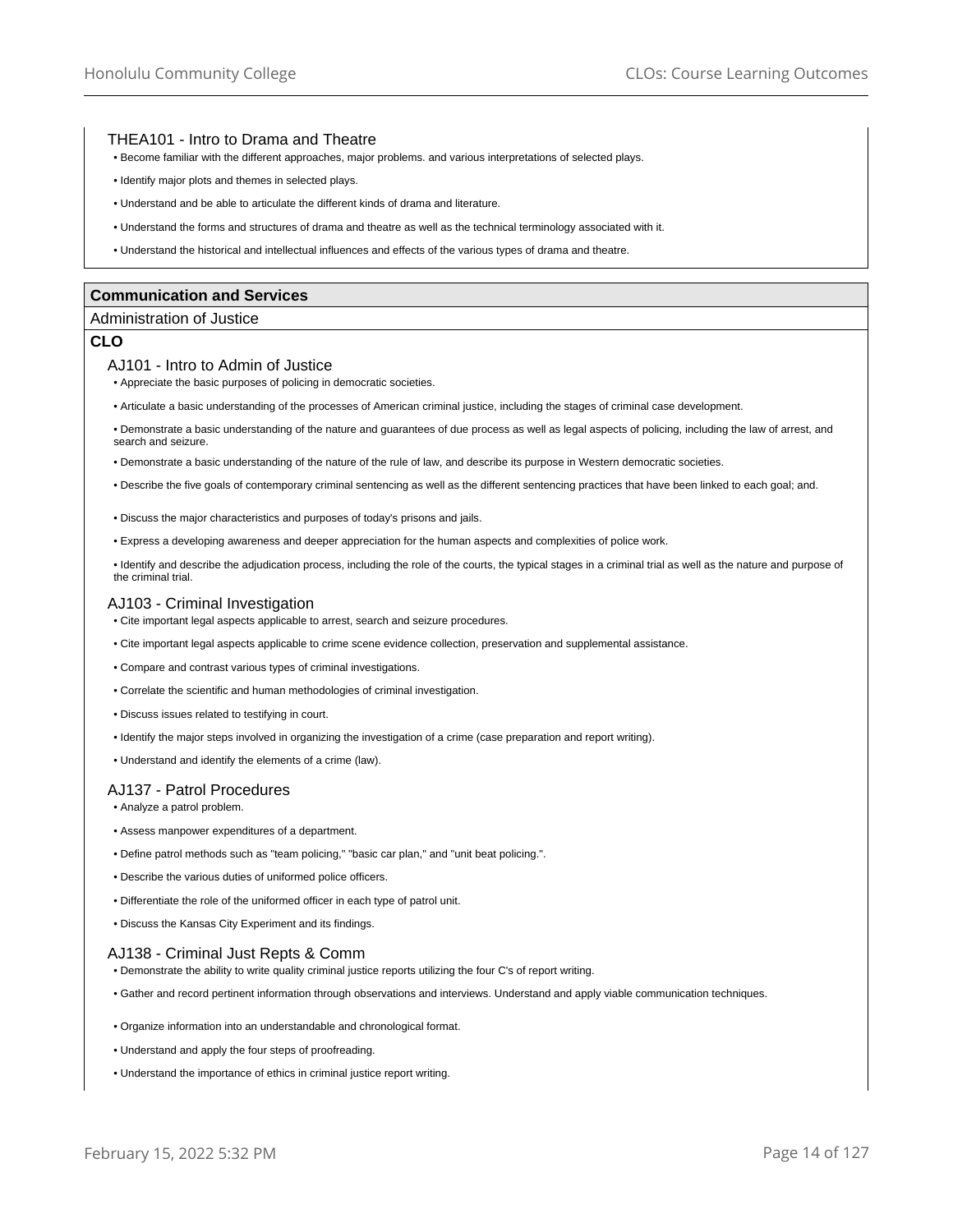# AJ139 - Computer App in Crim Justice

- Apply computer knowledge to hands-on software simulations in the computer lab.
- Describe computer uses in law enforcement.
- Explain the basic concepts of computer theory and operation.

#### AJ150 - Correctional Process

• Appreciate the complexities and challenges of correctional staff members within the ideal framework of their four main goals.

- Articulate an understanding of the most controversial debates in contemporary corrections that include overcrowding, security, privatization, technology, and accreditation.
- Define diversion, probation, intermediate sanctions, and parole and understand their respective functions in the criminal justice system.
- Define the term corrections, and explain the American Correctional Association's (ACA) five fundamental purposes of corrections.
- Describe sentencing philosophy and identify the central purposes of criminal punishment.
- Describe the nine eras of prison development within the context of its societal environment.
- Explain the importance of professionalism in the corrections field, and describe the characteristics of a true professional.
- List and explain the sentencing options in general use today.
- Understand the importance of the inmate subculture and the theoretical explanations that attempt to explain its development.

#### AJ180 - Intro to Homeland Security

• Define terrorism from a political, legal, and military perspective.

- Describe the ideological motivations for terrorism in regard to religious extremism, ethnic cleansing, narco-terrorism, hate crimes, and genocide.
- Describe various weapons of mass destruction, improvised explosive devices, suicide bombers, and cyber warfare used in terrorist attacks.
- Discuss the legal perspectives of and responses to terrorism.
- Examine the role of the Internet and mass media in regard to terrorism.

• Examine the use of the Internet to gather intelligence on terrorist targets, recruit and radicalize terrorist members, and generate funding to execute terrorist attacks.

• Identify both domestic and international terrorist groups.

## AJ200 - Principles of HI Justice Syste

• Articulate a basic understanding of the law governing vehicle stops, searches and inventories including the scope of such procedures, and the role of reasonable suspicion.

- Define the exclusionary rule and describe its purpose, procedures for invoking the rule, and certain major exceptions to the rule.
- Define the law of arrest, the role of probable cause, the necessity of a warrant, permissible procedures before and following an arrest, and the reasonable use of force.
- Demonstrate a basic understanding of the concepts of probable cause and reasonable suspicion and its effect on the legality of arrests and admissibility of evidence.
- Demonstrate a basic understanding of the impact that Miranda v. Arizona has on the admissibility of confessions, the concepts of custodial interrogation, and when the Miranda warnings are and are not required.
- Demonstrate a basic understanding of the law of stop and frisk and stationhouse detention, the role of reasonable suspicion, its distinction from an arrest, and its application in various contexts.

• Describe the fundamental concepts of the law of search and seizure of things, the requirement of probable cause and necessity of a warrant, and exceptions to the warrant requirement.

• List and describe the three procedures used in pretrial identification lineups, showups and photographic identification, and the four constitutional rights invoked during these procedures.

#### AJ208 - Criminology

- Describe the criminal/victim relationship.
- Describe the impact of crime on society.
- Describe the various biological, sociological, and psychological theories of criminality.

## AJ210 - Juvenile Justice

• Apply juvenile case law to community and institutional settings.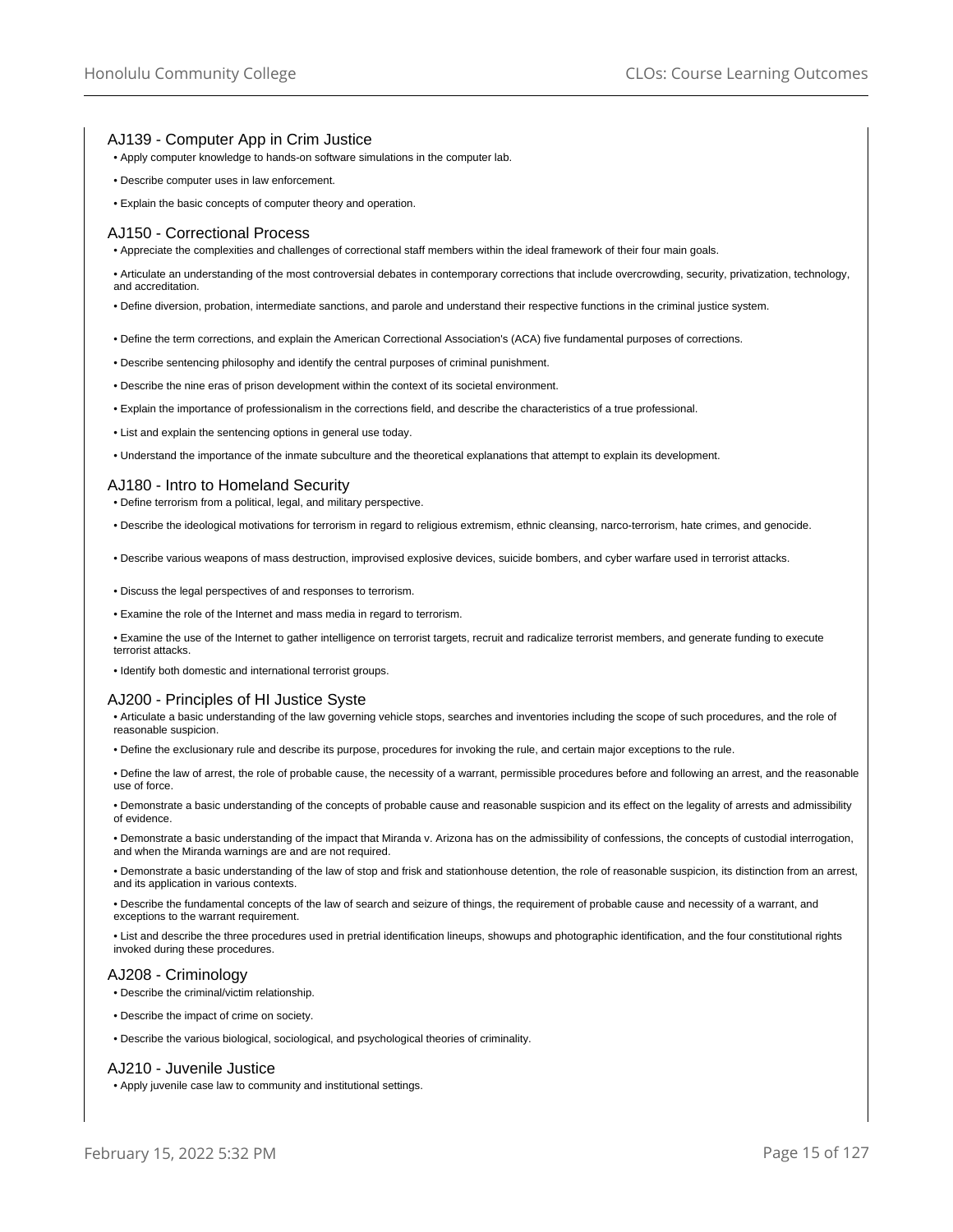- Define the patterns of effective juvenile crime prevention efforts.
- Differentiate key groups that consolidate information about juvenile crime.
- Explain the contributions of information and research to juvenile crime solutions in America.
- Explain the process for handling juvenile offenders in various correctional settings.
- Interpret local, state, and national juvenile crime data.

#### AJ220 - Constitutional Law

• Appreciate the tension that exists between national security and civil liberties in today's times.

• Articulate a basic understanding of the how various Supreme Court interpretations of the Commerce Clause as greatly affected the interaction between the federal and state governments.

• Comprehend the enormous and far-reaching effect the United States Supreme Court has on American jurisprudence whenever it renders decisions reflecting its interpretation of the various tenets of the Constitution.

• Demonstrate a basic understanding of the authority and jurisdiction of the Supreme Court and the tremendous power it possess through the process of judicial review and Certiorari.

• Demonstrate a basic understanding of the equal protection clause and its complex and three-tier interpretive model used by the Court in its interpretations of such issues as: what is equality, what constitutes forbidden discrimination, and the like.

• Describe the basic freedoms guaranteed by the First Amendment, including but not limited to, freedom of expression and religion and have an elemental understanding of the Supreme Court's efforts to balance these individual rights with the collective needs of society.

• Describe the organizational make up of the American court system and define such terms as: jurisdiction; appeal; standing; nonjusticiable; and the Ashwander rules.

• Explain the concepts of constitutionalism; federalism; separation of powers; and political question doctrine.

• Explain the various provisions of the constitutional amendments (i.e. the Fourth, Fifth, Sixth and Eighth) that influence the criminal justice system, including conducting constitutional searches and seizures, right against self-incrimination, right to counsel and a fair trial, and bail, fines and punishment.

• Understand from a historical perspective, the social and political context within which the framers crafted the U.S. Constitution.

• Understand the Court's use of the due process clause of the Fourteenth Amendment to selectively apply provisions of the Bill of Rights to the states.

#### AJ221 - Criminal Law

• Define criminal law and identify the purposes served by the criminal law.

• Define what a criminal defense is, the two types (factual and legal), and describe the difference between a justification and an excuse.

• Demonstrate a basic understanding of the concept of inchoate crimes (uncompleted crimes) which traditionally include (1) attempt, (2) solicitation, and (3) conspiracy.

• Demonstrate a basic understanding of the legal and social dimensions of personal crimes (or crimes against the person) as well property crimes.

- Describe and identify the three types of criminal homicide and to distinguish them from noncriminal homicide.
- Describe the elements of specific crimes selected from the Hawai'i Penal Code.
- Identify and describe the three fundamental aspects of criminal liability: (actus reus, mens rea, and causation).

• Identify and describe the various offenses against public order, administration of government, and public morality.

#### AJ224 - Rules of Evidence

• Articulate a fundamental understanding of the rules relating to the burden of the prosecution in proving guilt, and the procedures used in introducing evidence.

• Define the concept of documentary evidence and describe its attendant foundational requirements of authentication and best evidence rule.

- Define the evidentiary concepts of relevancy and materiality.
- Describe the concept of hearsay evidence, the hearsay rule and the major exceptions to the hearsay rule with its attendant requirements.

• Describe the historical development of the rules of evidence and explain the effect of that history on the rules finally adopted by the United States courts and legislative bodies.

- Identify and describe the concept of real evidence and its foundational requirements for admission into evidence.
- Identify and explain the underlying rationale for the various privileged communications.

## AJ230 - Prin of Police Supervision

• Describe a supervisor's role in guiding a subordinate through phases of a police career.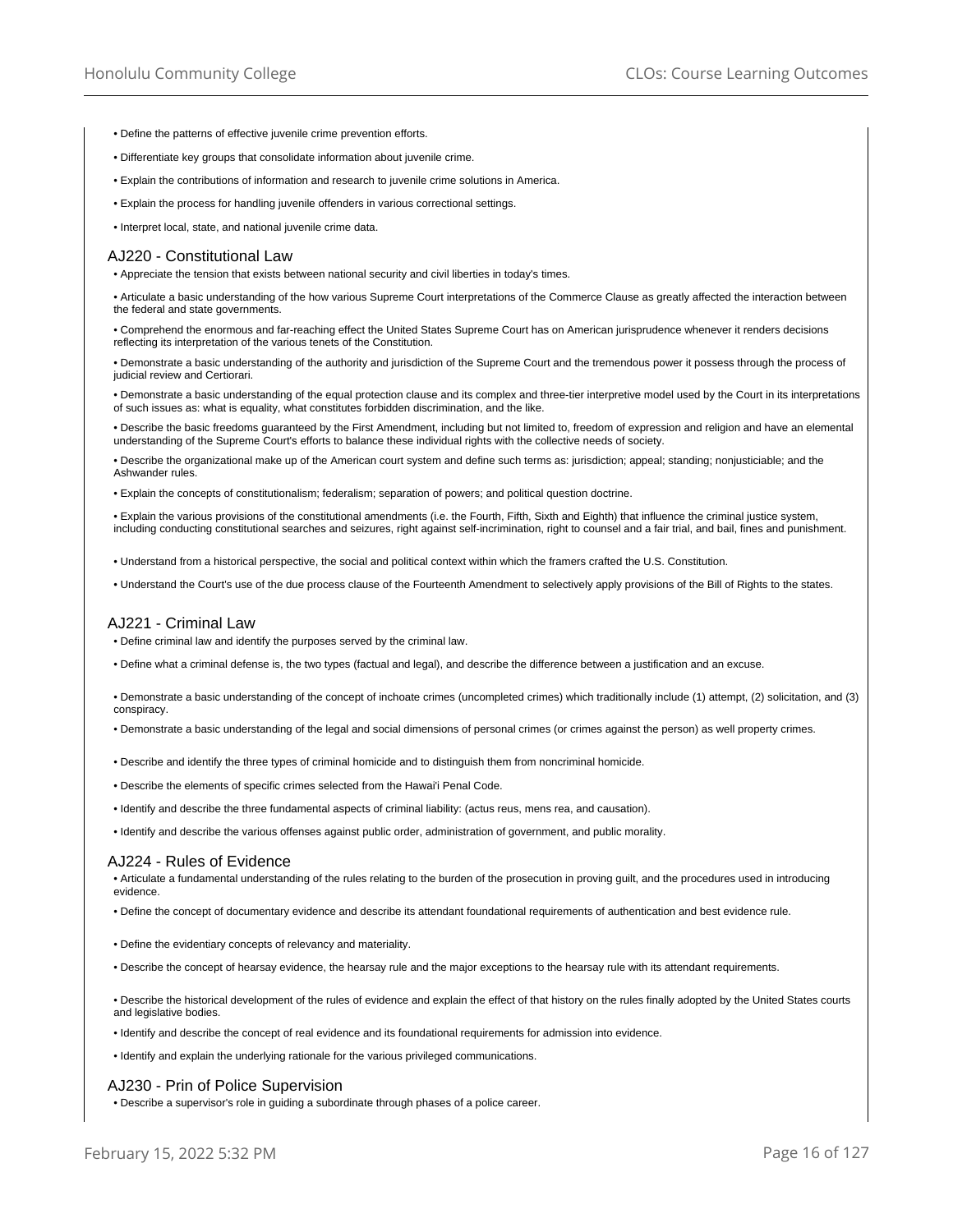- Describe the qualities a supervisor must possess.
- Explain the relationship between supervisor and subordinate.
- Recognize the critical nature of first-level supervision in a police organization.
- Recognize the key role of a line supervisor in an organization.

#### AJ233 - Police Org & Management

- Discuss several management theories and their principal authors.
- Explain the organization of police agencies.
- Explain the role of various divisions in overall police operations.

## AJ234 - Police and Community Relations

- Define community and police agency.
- Define the key stages of the police agency's unique functions in Hawai'i.
- Describe the attributes of a successful police-community relations program.
- Discuss the development of relationships between the police agency and the community.
- Explain the community's response to various police actions and practices.

## AJ235 - Ethics in Crim Justice System

• Appreciate the significance of metaphysics and moral psychology (free will and determinism, relativism, self-interest, moral motivation and its development) and its impact on and importance for crime, law, and justice.

- Describe the ethical issues involved in the various aspects of the criminal justice system.
- Describe the three primary categories of ethical inquiry (meta-, normative, and applied), as well as the domains of normative ethical inquiry (character, intentions, actions, and consequences).
- Explain the definitions and relationship between moral values, ethical judgments, justice, and law.
- Identify and describe the three basic frameworks of normative ethics: consequentialism; deontology; and virtue-based ethic.
- Understand the theoretical and foundations of ethics that constitute the basis of ethical thinking and the value of ethical inquiry.

#### AJ280 - Issues in Admin of Justice

- Collect data.
- Construct an effective questionnaire.
- Gather appropriate research materials on a selected topic.
- Write a properly annotated research paper based on data obtained by the class.

## AJ283 - Substance Abuse in Society

- Describe the manufacture, production, and distribution of these drugs.
- Discuss law enforcement concerns regarding these categories of substances.
- Explain the effects of these drugs on society.
- Identify the following illegal drugs: Opiates; Stimulants; Depressants; Alcohol; Marijuana.

#### Communication Arts

#### **CLO**

## CA100 - Survey of Graphic Styles

- Classify the basic concepts and vocabulary of graphic art by period and artist.
- Describe the development of electronic media.
- Describe the development of print media.
- Discuss the impact of major design theory on communication arts since the industrial revolution.
- Discuss the impact of political influences on communication arts since the industrial revolution.
- Discuss the influences of technology on graphic design and society.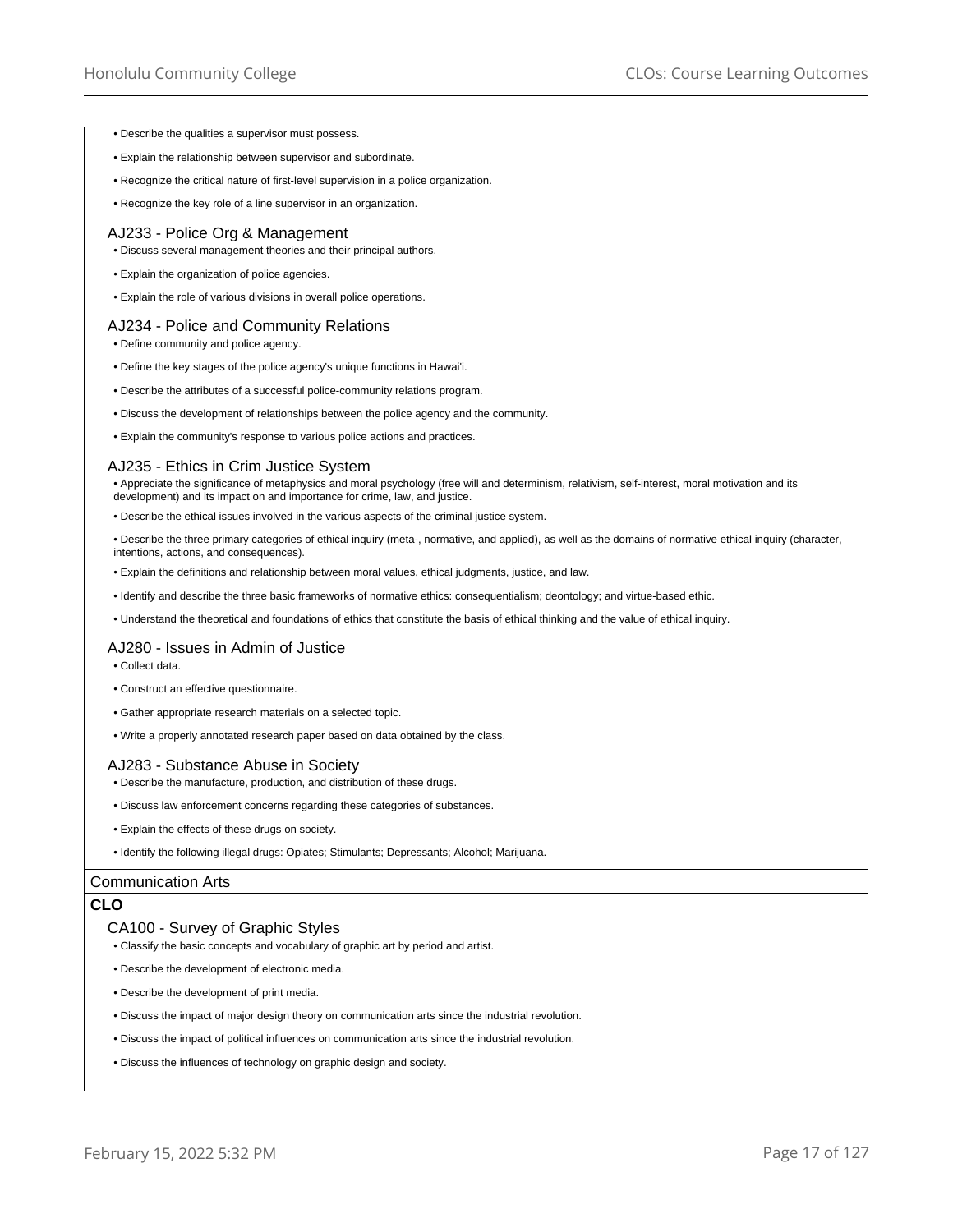• Discuss the influences of the work of contemporary visual designers.

# CA101 - Power of Advertising

- Describe the development of electronic media.
- Describe the development of print media.
- Discuss media issues such as controls, concerns, and consequences.
- Discuss the influences of international communication and culture.
- Discuss the influences of the media shapers and manipulators.
- Explain the interaction of culture and mass communication.
- Recognize the basic concepts and vocabulary of culture and communication.

# CA121 - Art and Media Preparation I

• Demonstrate a functional knowledge of basic operations of a graphics generating program (commands/ codes/menus/tools and procedures for their uses).

- Demonstrate appropriate scanner/program operations for line artwork and continuous tone copy.
- Demonstrate the ability to do basic 2-D animation: frame-by-frame and tweened animations and integration of sound.
- Demonstrate the ability to import/export various file formats.
- Identify and use basic hardware components.
- Identify basic graphic software uses and limitations.
- Understand graphics software in terms of: tints, fills and paint; manipulated type (rotated. circled, extended, etc.); tracing; drawing; template; photographic image editing; various forms of electronic art; image acquisition methods.

# CA122 - Copy Preparation

- Identify fundamentals of type and its uses.
- Measure copy/text and demonstrate copyfitting.
- Select an appropriate word processing software and prepare text for exporting.

• Understand: x-height, mean-line, base-line, ascenders, descenders, and caps, lowercase. uppercase, small caps and ligatures; dingbats, bullets, rules, and symbols and their uses in publications. display (headline) type and body (text) type differences basic type styles and their uses. "weight" and "posture" of type. serif and sans serif type styles; letterspacing and kerning of type characters; wordspacing and the relation of em and en in paragraph spacing; linespacing and the measurement principles for leading.

# CA123 - Color Theory and Issues

• Demonstrate the following skills safely and accurately in a non-patient care situation: cardiopulmonary resuscitation, basic patient history and physical examination, assessment and monitoring of vital signs, establish and maintain patent airway (basic and advanced), administer free-flow 100% oxygen safely, ventilate with bag-mask, correctly apply and use mechanical automatic heart/lung resuscitators, control hemorrhage, apply bandages, immobilize or splint fractures, dislocations I sprains, immobilize I extricate motor vehicle accident victims, perform light rescue and triage, perform emergency delivery of baby, and provide newborn care, initiate intervention with behavioral disorders, apply pneumatic anti-shock garment, correctly operate medical communication systems, operate emergency vehicle, perform 12-lead electrocardiogram, interpret 3-lead electrocardiogram, provide necessary pharmacological interventions, and perform intravenous cannulation.

• Describe the practical application of color in the field of graphic design.

# CA125 - Beginning Graphic Design

- Demonstrate skill in writing technical specifications, project objectives and reports, and doing oral presentations.
- Demonstrate the ability to meet deadlines, organize time and maintain schedules.
- Demonstrate the ability to select appropriately from various technical alternatives to start to achieve effective design solutions.

• Perform on a beginning level, the various steps of the design process: investigate client needs; do marketing research, define the design problem, problem solve, develop an idea/concept, thumbnails, roughs, comps and presentation art.

- Recognize the principles of design to assigned projects using typography and/or images to communicate.
- Understand and use the vocabulary and tools for design, printing, and related fields.
- Understand the design process as related to the various formats to include the web as a medium.
- Understand the three basic types of design: Information Design; Editorial Design; and Promotional Design.

## CA131 - Art and Media Preparation II

• Demonstrate a functional knowledge of basic video editing.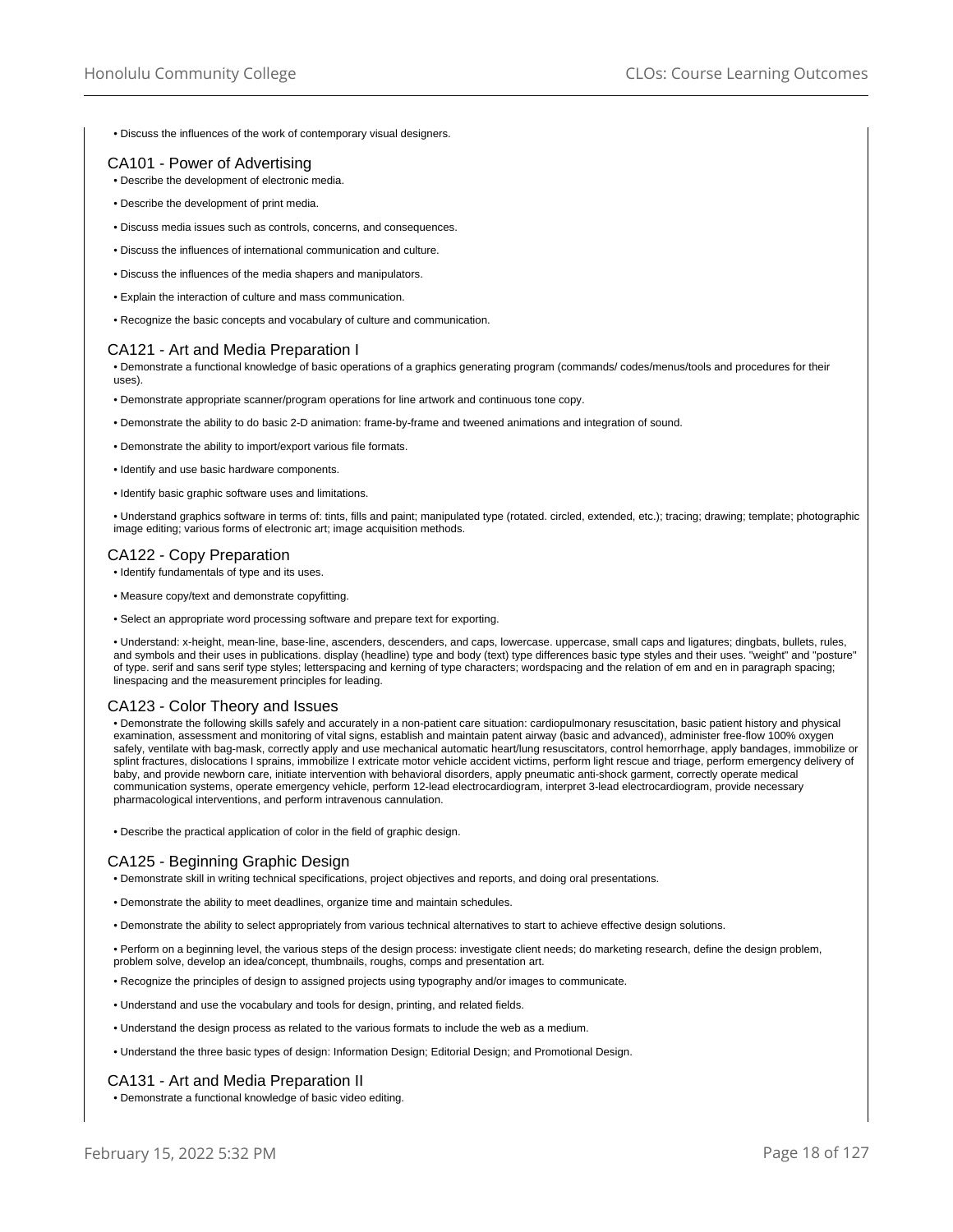- Demonstrate a functional knowledge of color correction and color separation.
- Demonstrate a functional knowledge of compression techniques.
- Demonstrate a functional knowledge of exporting.
- Demonstrate a functional knowledge of image manipulation.
- Demonstrate a functional knowledge of spot, full color; duotone, tritone and quadtone for print.
- Understand and utilize various methods of image acquisition.
- Understand calibration.
- Understand color and color issues (for print and multimedia).
- Understand still and motion capture.

## CA132 - Page Composition

- Demonstrate an understanding and the ability to color proof:.
- Demonstrate an understanding and the ability to preflight and package files for output.
- Demonstrate an understanding of appropriate usage of fonts for print as well as the web that includes postscript's screen and printer fonts true type, and open type fonts.
- Demonstrate and apply design and color theory vocabulary to compositions.
- Demonstrate and apply the appropriate techniques and rules of page design for: text alignment; element positioning; cropping graphics electronically; scaling; trapping.
- Demonstrate and apply the appropriate techniques to proof edit and make corrections/adjustment to respective files.
- Demonstrate the ability to "set-up: column grids; pagination; margins. gutters, leading headings, etc. according to job specifications/ticket.
- Demonstrate the ability to import: I) text/copy from word processing. 2) scanned graphics/photos and 3) graphics from an existing file into a publication according to job specifications.
- Identify and understand composition as it applies to the various print and web formats.

## CA134 - Digital Photography

• Assemble a portfolio that demonstrates an ability to use photographic materials.

- Know how both types of images are prepared for use, know how to prepare photographic images for use by a graphic designer; and know how to choose which process-chemical or electronic image-will best meet a client's needs.
- Relate photography to other image making processes used in graphic design so the student can better determine when to use traditional photo, electronic imaging, illustration, multimedia, or other image making processes as appropriate to client needs.
- Understand current photographic business practices, copyright and other laws that apply to the use of images for commercial purposes in the graphic design and commercial photography industries.
- Understand the history of commercial photography.

# CA135 - Typographic Design

- Critique type selection and layout relative to message, client need and appropriate use of type and design.
- Demonstrate attention to detail, to quality organization, to problem solving and flexibility in use of both verbal and visual language.
- Demonstrate awareness of quality and skill in verbal and visual language by successfully designing solutions to assigned projects.
- Design typographic assignments with consideration of meaning, organization and quality.
- Exhibit improvement in electronic typesetting and other computer related tools, as well as skill with traditional hands-on media, useful in making sketches and preliminary planning.
- Recognize and use the typographic qualities of legibility and readability.
- Recognize the fundamental design and classification systems of typography, related to historical and contemporary qualities.
- Understand and follow the steps necessary for quality typographic output; measure text, do copyfitting, proofreading and mark-up, and correct copy, use appropriate OCR and word-processing and page layout software, prepare for output at service bureau.
- Understand and use type vocabulary the typographic lexicon, including computer application and hardware specific language.
- Understand the type style conventions and font limitations of the web.

## CA142 - Page and Web Layout

- Demonstrate understanding of files and formats and the appropriate conversion and use.
- Demonstrate understanding of internet technologies, services and web design.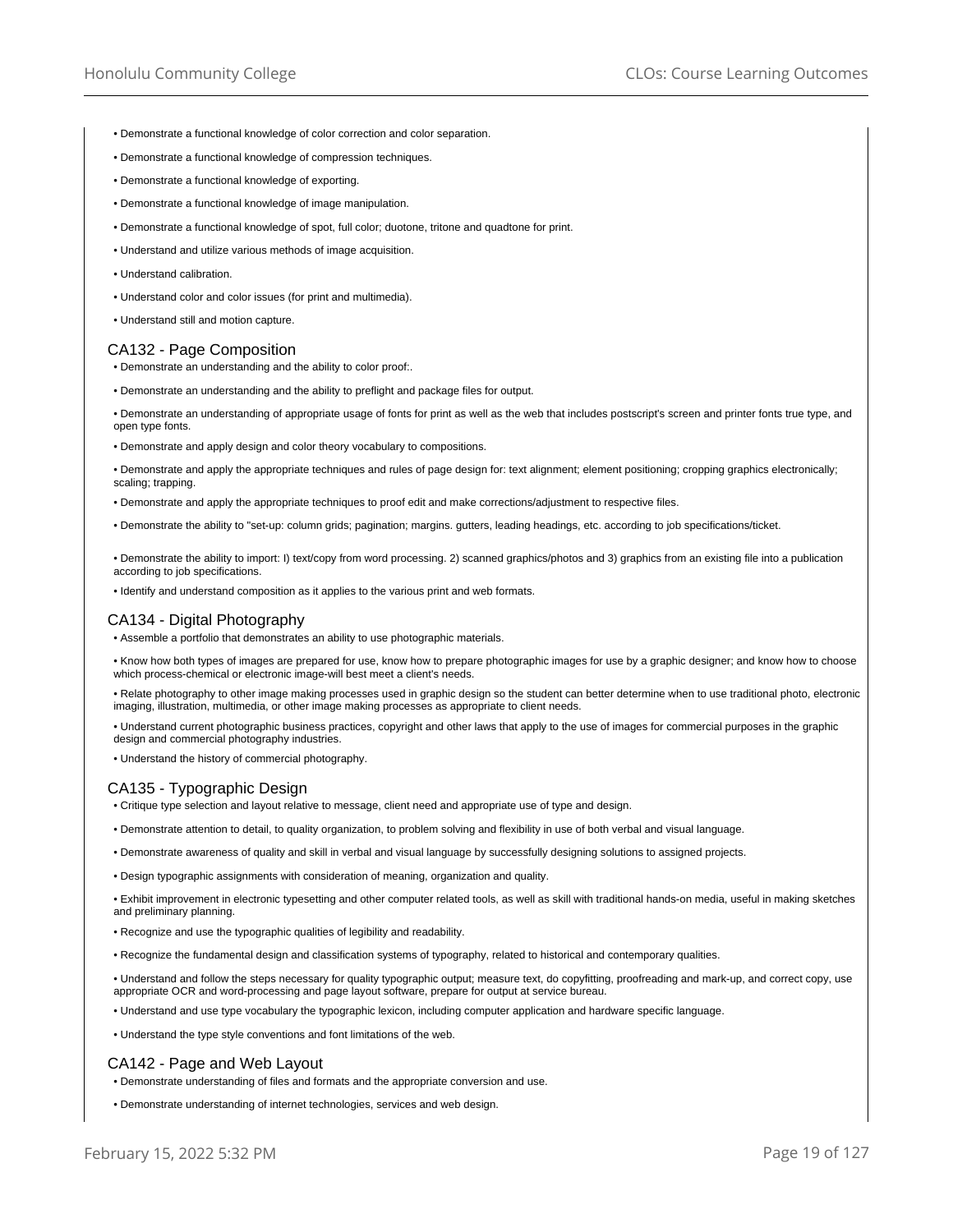- Demonstrate understanding of maintenance and management of a print production workflow.
- Demonstrate understanding of storage.. transfer; and conversion of content and media assets for print and web.
- Demonstrate understanding of the Postscript page description language as applicable to print.
- Demonstrate understanding of web and design issues.
- Produce a complex multicolor mechanicals that include scans, text and spot and full color artwork.
- Produce page layout files containing graphic images for remote output.
- Produce, modify, and output files for multiple deliveries.

#### CA143 - Prepress and Digital Printing

• Produce digital proofs.

- Produce files that have been preflight and packaged.
- Produce scanned files.
- Produce special effects: mezzotint, posterization, etc.
- Translate files from DOS to Mac formats, DOS to UNIX, etc. ).
- Understand basic halftone theory.
- Understand color management policies, settings, and profiles.
- Understand color proofing systems: advantages, disadvantages, and differences.
- Understand color theory as it applies to color separations, proofing, and printing inks.
- Understand direct imaging technologies.
- Understand dot gain and dot loss; duotone copy and basic production procedures; spreads & chokes; and trapping.
- Understand electronic imposition.
- Understand finishing and binding.
- Understand imagesetter technology.
- Understand safety issues and concerns as well as safe work habits in workflow operations.
- Understand the full color process.

#### CA145 - Graphic Design

• Demonstrate skill and experience in writing technical specifications, project objectives and reports, and doing oral presentations.

• Demonstrate skill in the use of tools, equipment and services to implement ideas for production. Techniques to include use of computers, pre press production houses and service bureaus, designate printing and paper specs, oversee printing and production bids, do quality control, and billing.

- Demonstrate the ability to meet deadlines, organize time and maintain schedules.
- Demonstrate the ability to select appropriately from various technical alternatives to achieve effective design solutions..

• Perform on an advanced level the various steps of the design process: investigate client needs, do marketing research, define the design problem, problem solve, develop an idea/concept, thumbnails, roughs, comps and presentation art, produce mechanicals if applicable and prepare final art.

- Produce graphic design samples appropriate for the final graphic design portfolio.
- Recognize and apply the principles of design to assigned projects using typography and/or images to communicate.

• Understand and explain the role of the graphic designer as project director; including art direction, to include the collaborative process of utilizing illustrators, photographers, copy writers and other creative and technical services.

- Understand and use the vocabulary of graphic design, printing, and web design.
- Understand historical and contemporary design styles as it applies to creating contemporary design.
- Understand the concept of experimental play and risk-taking as an important aspect to creative innovation in design:.

• Understand the investigative requirements of the various design applications related to print: design systems, symbol and identity systems; information design (diagrams, graphs, charts); publication and print design; and book, poster; and package design.

## CA146 - Advertising Design

• Demonstrate professional ability and growth with completion of advertising design samples appropriate for the final graphic design portfolio.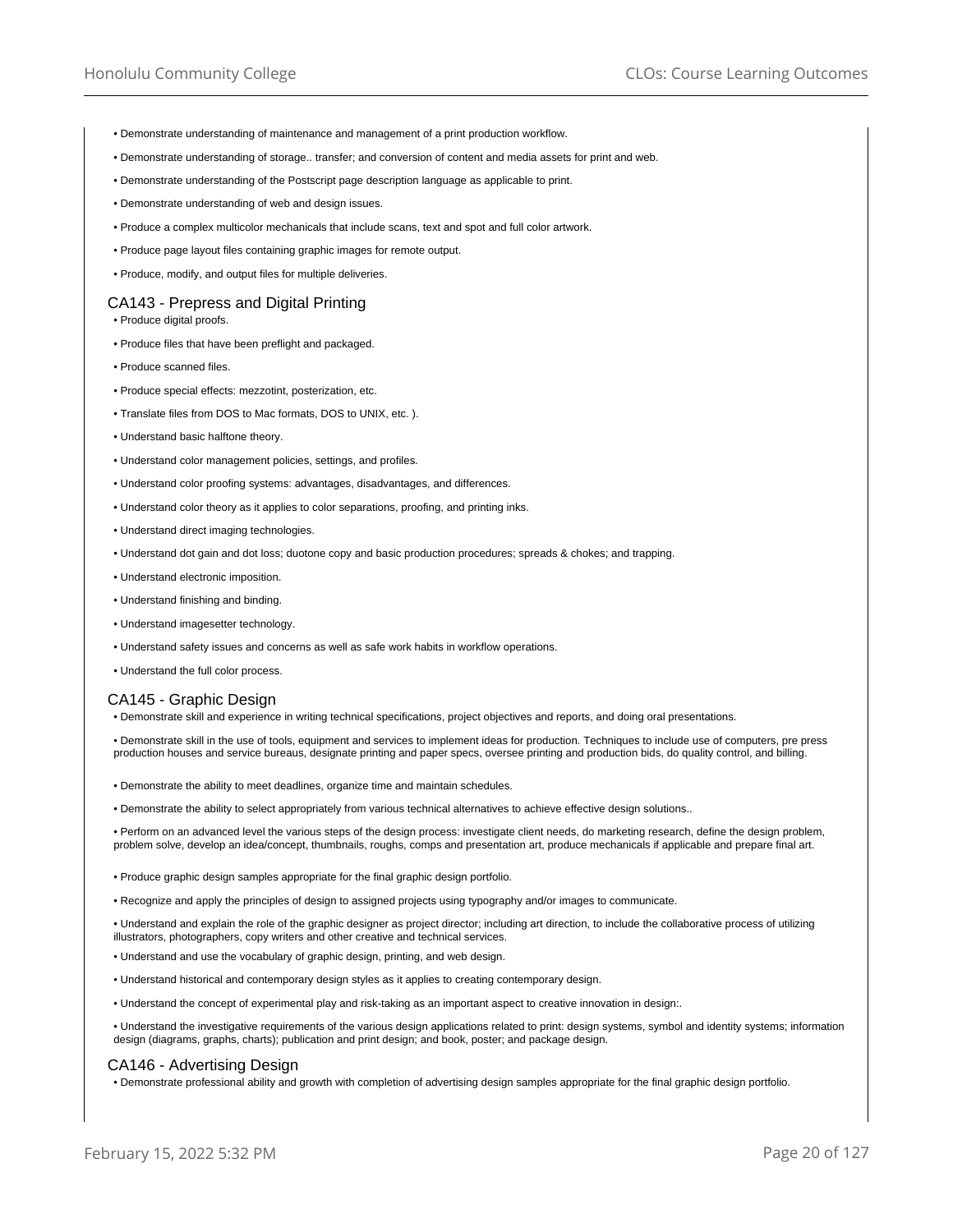• Demonstrate skill and experience in listening to clients, peers, and supervisors, in writing technical specifications, project objectives and reports, in delivery of convincing oral presentations.

• Demonstrate skill and experience with tools and equipment and services to integrate ideas and production techniques, including computers and design electronics, paper sources, pre press production and service bureaus, video and film production services, and printers.

• Meet deadlines, organize time, maintain schedules and demonstrate flexibility.

• Perform on an advanced level the various steps of the advertising design process; investigate client needs, do marketing research, define the advertising design problem, problem solve, develop an idea / concept, do thumbnails, roughs, comps and presentation art, finish production of mechanicals and final art, designate printing and paper specs, oversee printing and production bids, do quality control, and billing.

• Recognize and apply the principles of quality advertising design to assigned projects, developing concept, writing the script, designing layout, typography, and visual images. Communicate a client's message to an audience. Select media. Position a product or service to fit the client's campaign or project.

- Regularly experience the experimental play and risk taking important to creative innovation in advertising design.
- Select appropriately from various technical alternatives to achieve professional design solutions.
- Understand and use the vocabulary of advertising. design, printing, and related fields.

• Understand the impact of the computer in multimedia, the internet, and telecommunications in creating a new direction and market for contemporary advertising design.

• Understand the requirements to investigate projects in the various advertising Design applications; print (includes publications, books, newspapers , etc.), collateral (includes packaging, point of purchase, exhibits, specialty advertising materials), radio, television, campaigns, national and local markets. (Advance understanding of film and video graphics, computer graphics, environmental signage and graphics; exhibition and display design requires study outside the contents of this course.).

# CA150 - Special Projects

- Build constructive interpersonal relationships with peers and supervisors.
- Demonstrate competence in using the following means of production: computers; design software; pre press production; service bureaus.
- Demonstrate effective listening skills.
- Designate printing and paper specs.
- Do quality control.
- Follow billing practices.
- Give oral presentations.
- Organize time and maintain schedules to meet deadlines.
- Oversee printing and production bids.

• Perform the following steps of the design process at an advanced level: investigate client needs; do research; define the design problem; problem solve; develop an idea or concept; do thumbnails; do roughs; do comps; do presentation art; finish production of mechanicals; finish production of final art.

• Produce jobs with the following specifications: half tones; special effects; single and multi-color; screen tints; line and half tone combination; 4-page signature; 8-page signature; duotone; tritone; full-color.

- Produce layout, measure, and rule relevant guidelines.
- Select appropriately from various technical alternatives to achieve design solutions.
- Write technical specifications, project objectives, and reports.

#### CA152 - The Business of Advertising

- Apply the principles of quality advertising to selected projects.
- Complete advertising design samples for the final Communication Arts Program portfolio.
- Demonstrate flexibility in time management.
- Describe the impact of computer and telecommunications on the advertising design market.
- Discuss advertising theory and its relationship to American business.

• Discuss the following advertising applications: publications; books; newspapers; packaging; point of purchase; exhibits; specialty advertising materials; radio; television; ad campaigns for local markets; ad campaigns for national markets.

- Do a job search.
- Give oral presentations utilizing persuasive selling techniques.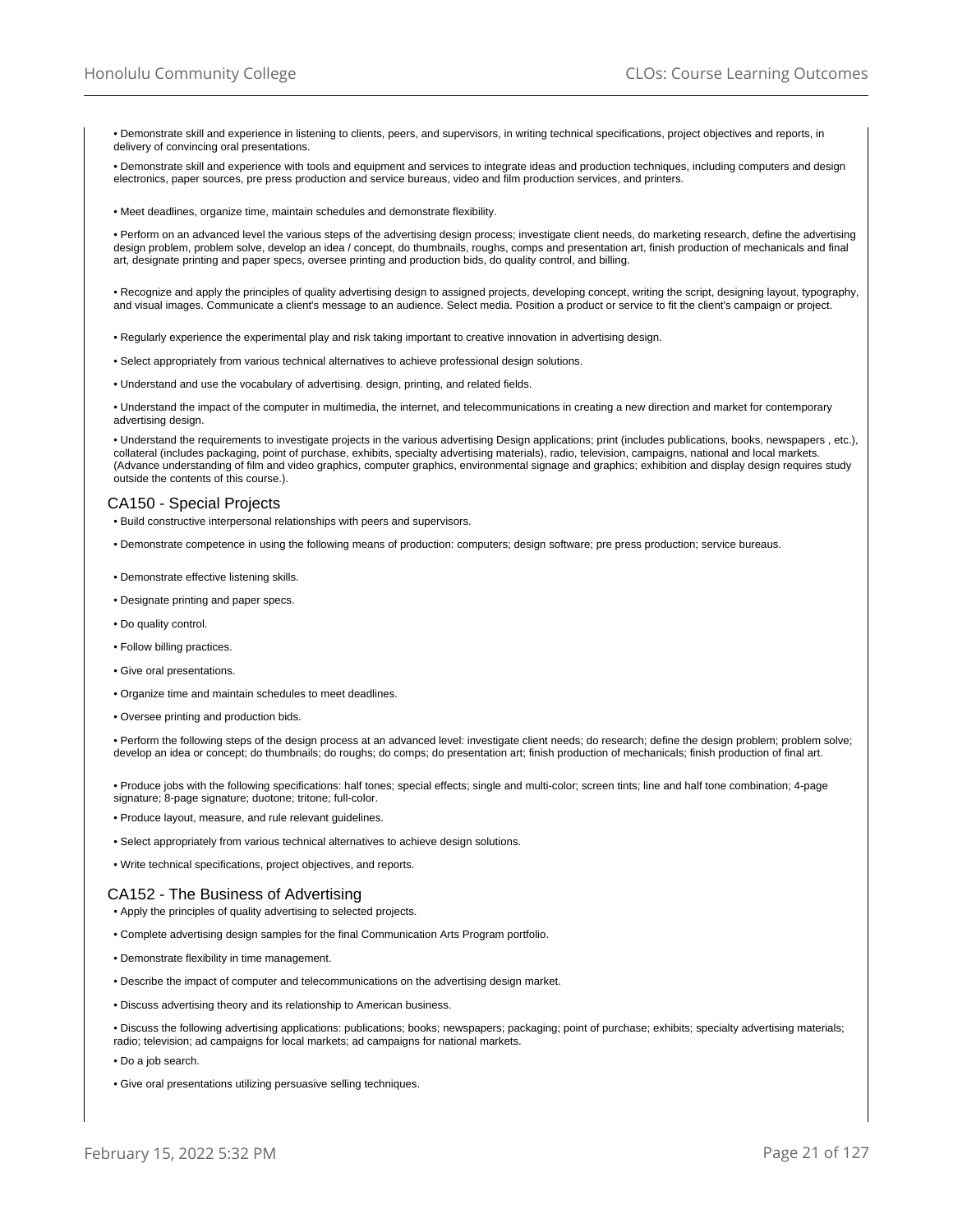- Identify career paths.
- Organize time and maintain schedules to meet deadlines.

• Perform the following steps in the advertising design process: investigate client needs; do marketing research; define the advertising problem; do a media plan; do a marketing plan; develop a campaign concept; do copy writing; do production; do art direction; do a campaign budget plan.

• Provide advertising campaigns for positioning in local and national media based on the following factors: marketing; client information; demographics; research methods; media buys.

- Recognize the personal commitment and skills required by the advertising business.
- Use vocabulary specific to the field of advertising.
- Write technical specifications, project objectives, and reports.

## CA155 - Portfolio Presentation and Rev

- Apply objective analytical skills in selecting the best art samples for inclusion in the portfolio.
- Communicate personal abilities and skills in interviews and resumes.
- Define realistic personal employment goals.
- Describe the process and skills needed to prepare a Communication Arts portfolio.
- Display the following skills necessary to apply for a Communications Arts position: portfolio; interview; resume.
- Prepare Communication Arts samples in a professional presentation format appropriate for an entry-level applicant.
- Prepare professional artwork that demonstrates the following types of skills: aesthetic; artistic; mechanical; technical.
- Present a high quality final portfolio in a formal presentation to the course instructor, members of the Communications Arts Advisory Board, and other professionals in the community.
- Present Communication Arts samples in an exhibition on campus.

## Computing, Security, and Network Technology

# **CLO**

## CSNT110 - Intro to Information Systems

- 1. Write simple programs that use input, output, selection statements, and repetition statements.
- 2. Explain the steps involved in the programming process.
- 3. Solve simple problems and express those solutions as algorithms.
- 4. Understand web technologies and develop programs to interact with them.
- 5. Describe how programming relates to their careers.

## CSNT112 - Fundamentals of Electronics

- Describe the operation and use of semiconductor devices.
- Explain the basic principals of electricity.
- Explain the operation of a variable power supply and an AM/FM radio.
- Operate and use basic electronic components.
- Perform circuit analysis computations for the following circuits: serial; parallel; combination.
- Take measurements with a multimeter and oscilloscope.

## CSNT116 - Security Aware Concepts & Prin

• Describe authentication and identification systems.

- Describe information security access-control models.
- Describe rise management and methods used to address risk.
- Develop a security policy.
- Explain basic IT security concepts and models.
- Explain personal responsibilities and liabilities for working with confidential information.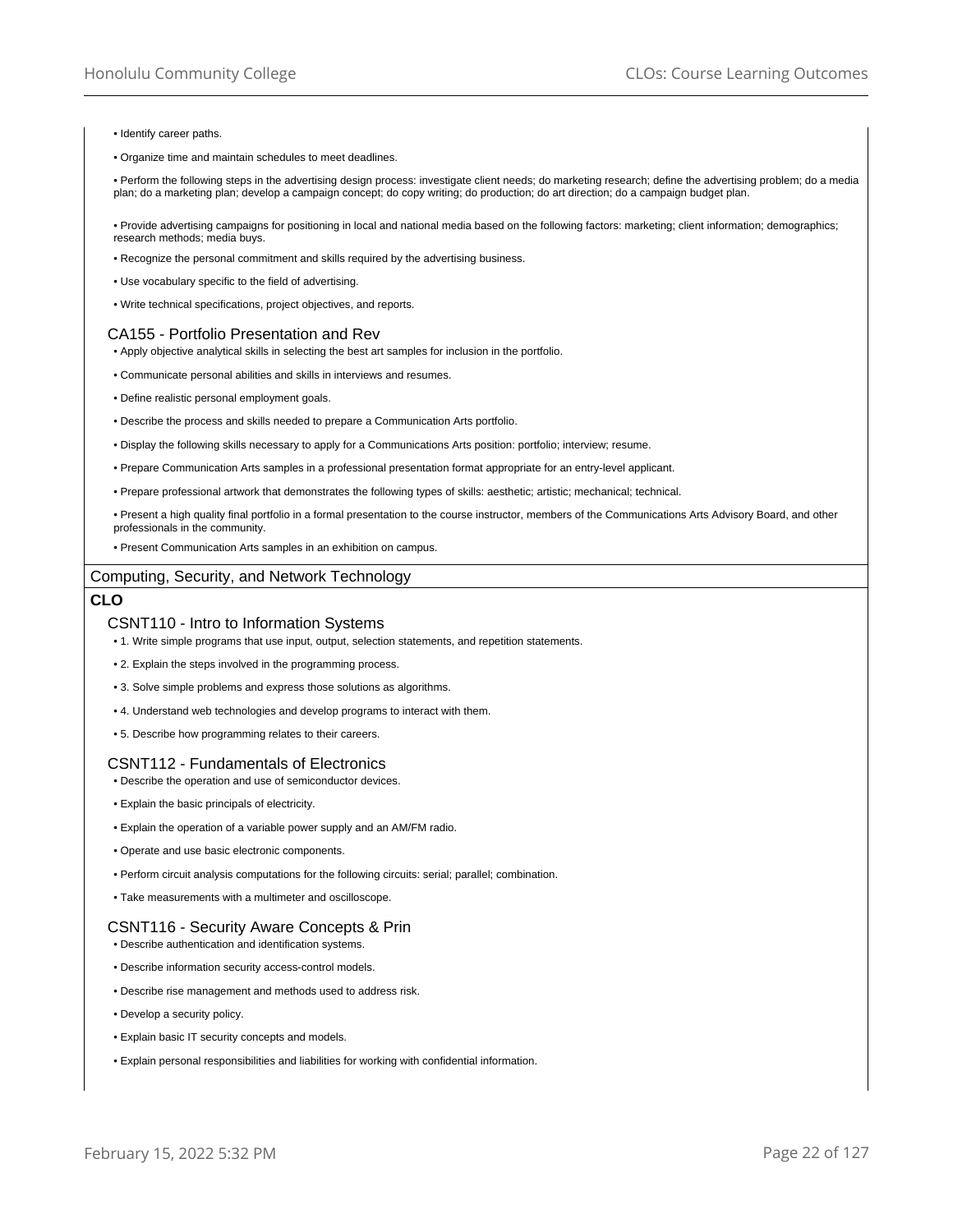- Explain the need for security and the CIA triad.
- Explain threats and risks to modern data and information systems.
- Identify legislation related to data confidentiality, integrity and availability.
- Identify threats and countermeasures.

#### CSNT132 - ICT Support

- Assemble components based on customer requirements.
- Install, configure and maintain devices, PCs and software for end users.
- Properly and safely diagnose, resolve and document common hardware and software issues while applying troubleshooting skills.
- Understand the basics of networking and security/forensics.
- Understand the basics of virtualization, desktop imaging, and deployment.

# CSNT140 - Computer Networking I

• 01. Describe the basic requirements for a reliable network.

• 02. Describe the purpose, functions, characteristics, network devices, and protocols associated with each layer of the OSI and TCP/IP reference models and explain how the TCP/IP and OSI models are used to facilitate standardization in the communication process.

• 03. Describe the characteristics and identify industry standards for copper cabling, fiber-optic cabling, and wireless network media and construct copper network cables.

• 04. Identify and describe the purpose and characteristics of Ethernet framing, MAC addresses, and ARP.

• 05. Describe the characteristics, purpose, and use of IPv4 addresses and subnet masks; public and private addresses; and unicast, multicast, and broadcast addresses.

• 06. Describe the representation, characteristics, purpose, and use of IPv6 addresses and network prefixes and IPv6 global unicast, link-local, and multicast addresses. Linked Program Outcome

• 07. Design and implement fixed and variable length IPv4 addressing schemes including: Determine the subnet mask to support a specified number of hosts to be assigned to each subnet; Determine the subnet addresses and range of host addresses for each subnet for the final addressing scheme.

• 08. Describe commonly used Application Layer protocols that provide IP addressing and network services.

• 09. Use the output of ping, tracert, ipconfig, and show commands to establish network baselines and perform troubleshooting within a network.

• 10. Explain how frames are forwarded in a switched network and how packets are forwarded in a routed network.

- 11. Describe WLAN components and design concepts, threats, and security considerations, and configure wireless LANs.
- 12. Describe the purpose and use of static and default routes and dynamic routing protocols to interconnect devices in different networks.
- 13. Describe the characteristics, benefits, drawbacks, and operation of DHCP in IPv4 and IPv6 networks.

• 14. Identify basic security threats and vulnerabilities and describe device hardening and mitigation techniques and security best practices.

• 15. Configure and troubleshoot routers and switches for IPv4 and IPv6, including basic configuration, ethernet and serial interfaces, static and default routes, VLANs, inter-VLAN routing, security best practices, and DHCP.

## CSNT197A - Intro to Data Analytics

• Describe the characteristics of Big Data and key traits and skills for data literacy.

• Identify examples of data analytics use cases and the phases of a data analytics project.

• Use spreadsheets, analytics systems, or other online resources to obtain, explore, model, and visualize data.

# CSNT197B - Machine Learning

- Describe advantages and shortcomings of widely used machine learning algorithms.
- Explain fundamental concepts and applications of machine learning.
- Explain how to handle and represent data processed by machine learning algorithms.
- Use basic and advanced methods for model evaluation and parameter tuning.
- Use visualization tools to explore and understand data and determine which aspects of data to emphasize.

## CSNT227 - Networking TCP/IP & UNIX

• Decode a TCP/IP application packet down to the bit level.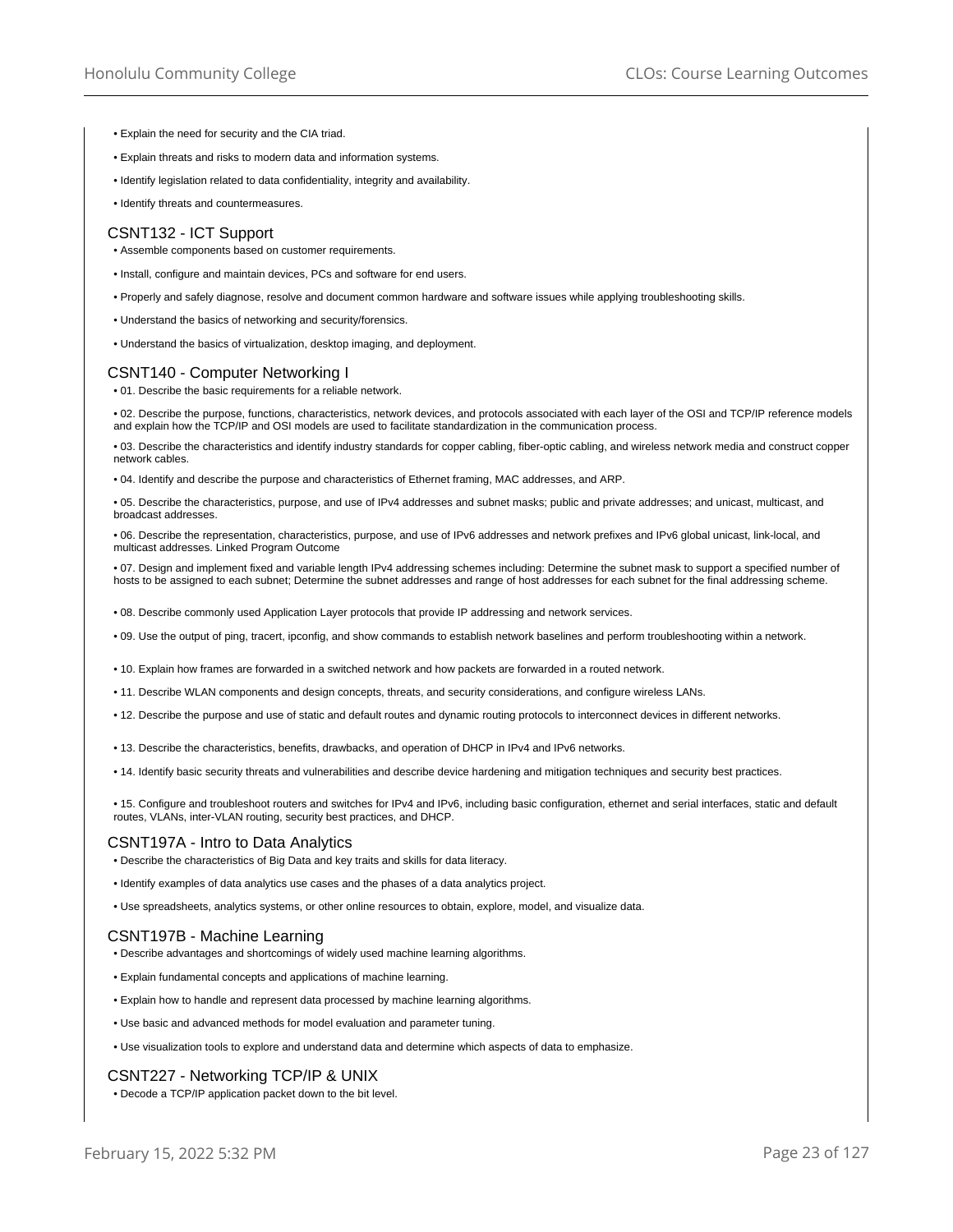- Describe the ISO Layers associated with the TCP/IP protocol.
- Describe the operation of the TCP stack within a host computer.
- Describe/explain the tasks performed by the IP stack within a host computer.
- Predict packets that would be sent over a local area network, given a scenario of attached network devices and commands entered at workstations.
- Use a packet analyzer program to view and analyze packets on a local area network.

# CSNT228 - Sys Adm & TCP/IP Ntwkg w/ Unix

• 1. Install a Linux operating system with a custom partitioning scheme and log into and out of a UNIX/Linux computer system using graphical and command line environments.

• 2. Use UNIX/Linux command line (shell) commands to navigate and manage UNIX/Linux file systems, customize the user shell environment, back up files using archiving and compression, find files and text in the system using file name globbing and regular expressions, manage user and group accounts and permissions, manage processes and jobs, redirect command input and output, install and update software packages, locate and identify hardware devices in the UNIX/Linux system, create and manage partitions, manage system initialization and boot processes, configure networking, use network services and applications, and write simple shell scripts to automate tasks including decision and repetition structures using a text editor such as vi.

• 3. Describe the history of UNIX/Linux, related licensing models, and security practices for a UNIX/Linux system related to performing common system tasks, managing user and group accounts, and access to system files and processes.

• 4. Describe the functions and tasks performed by the TCP, UDP, IP, ICMP, ARP, and DNS protocols and describe the functions associated with the layers of the TCP/IP networking model.

#### CSNT231 - Telecommunications

• 2. Gain knowledge of telecommunications technology and tools.

- 3. Learn how to configure, design and build communication devices.
- 4. Review and explain standard development initiatives and reference architectures.
- 5. Troubleshoot telecommunications circuits and systems.

• 1. Identify and build a sound understanding of core concepts, background technologies, and the different features of the telecommunications landscape.

#### CSNT240 - Computer Networking II

• Configure and troubleshoot basic and advanced operations of routers in IPv4 and IPv6 routed networks and implement OSPF and EIGRP routing protocols for IPv4 and IPv6.

- Configure and troubleshoot extended IPv4 and IPv6 ACLs, and end-to-end connnectivity in small to medium-sized network using a systematic approach.
- Configure and troubleshoot STP, VTP, DTP, and RSTP, inter-VLAN routing, EtherChannel and HSRP.
- Configure PPPoE, GRE, and single-homed eBGP.
- Describe the operations and benefits of Spanning Tree Protocol (STP) and link aggregation.

• Describe WAN technologies and their benefits; QoS operation; evolving network technologies including cloud, virtualization, SDN, and the Internet of Things; and how to mitigate common LAN security attacks.

## CSNT253 - System Admin. w/ Unix/Linux I

• 1. Install a Linux operating system with a custom partitioning scheme and log into and out of a UNIX/Linux computer system using graphical and command line environments.

• 2. Use UNIX/Linux command line (shell) commands to navigate and manage the UNIX/Linux file system, customize the user shell environment, use archiving and compression to back up files, use file name globbing and regular expressions to find files and text in the system, manage user and group accounts and permissions, manage processes and jobs, redirect command input and output, schedule processes for execution using cron and at, install and update software packages using graphical and command line utilities, locate and identify hardware device files in the UNIX/Linux system, configure and manage hardware devices connected to UNIX/Linux system, and write shell scripts to automate tasks including decision and repetition structures using a text editor such as vi.

• 3. Describe the history of UNIX/Linux, related licensing models, and security practices for a UNIX/Linux system related to automating system tasks, managing user and group accounts, and access to system files and processes.

# CSNT270 - Network Operating Systems I

- 01) Install a Windows Server operating system.
- 02) Deploy a Virtualized Server environment.
- 03) Administer and monitor a server.
- 04) Configure auditing and log analysis for a server.
- 05) Backup and maintain a server.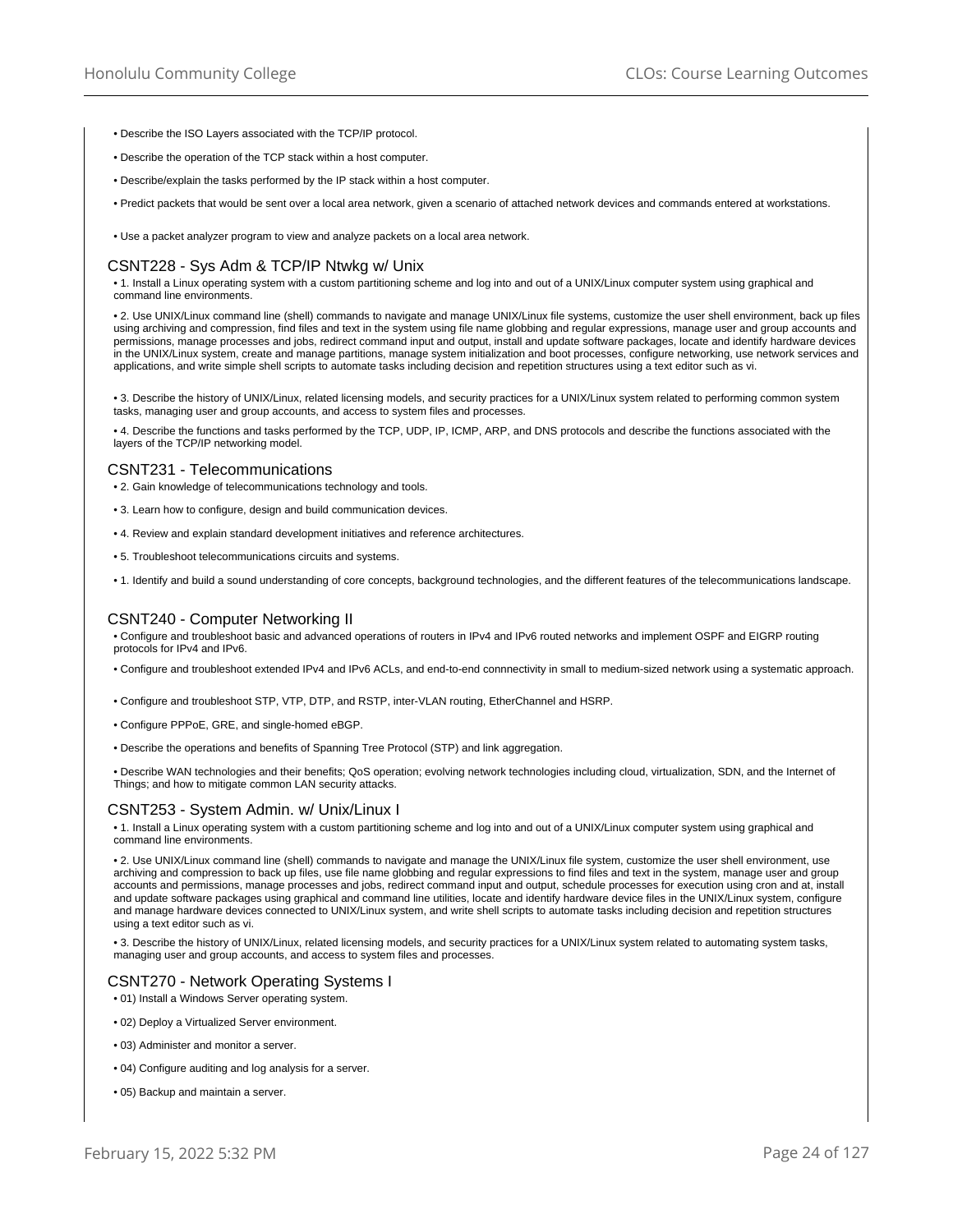- 06) Develop a disaster recovery plan.
- 07) Create and configure local and network users and groups.
- 08) Install and configure a Directory Services Infrastructure.
- 09) Configure a file server.
- 10) Configure different types of storage for a server.
- 11) Install and configure DHCP on the server.
- 12) Install and configure Name Resolution on the server.
- 13) Implement Remote Access Service.
- 14) Deploy group policies to configure and secure a server.
- 15) Describe best practices for hardening a server.
- 16) Describe best practices for network security.
- 17) Create a document identifying best practices for securing a server.

## CSNT275 - Security Essentials

- 01. Explain the security function and basic cybersecurity concepts.
- 02. Explain risk related concepts.
- 03. Describe the characteristics and motivation of malicious players.
- 04. Describe different types of attacks along with different types of mitigation and deterrence techniques.
- 05. Utilize assessment tools and techniques to security threats and vulnerabilities.
- 06. Describe application, data and host security concerns.
- 07. Explain the function, purpose and best practices of authentication services.
- 08. Describe cryptography and cryptographic algorithms and products.
- 09. Describe appropriate usage of cryptography.
- 10. Describe disaster recovery plans and procedures.
- 11. Describe network security components and methods.
- 12. Describe appropriate security design methodology.
- 13. Describe incident response procedures.
- 14. Describe issues with laws, policy and compliance as related to cybersecurity.

#### CSNT280 - Database Systems I

- 1. Explain the concepts of different database models.
- 2. Identify and explain the differences between different database models.
- 3. Define the steps required in the analysis for the development of a new database.
- 4. Design and implement relational databases involving at least three underlying tables.
- 5. Design and implement SQL queries for both Data Manipulation and Data Definition tasks.
- 6. Create an Entity-Relationship diagram based upon a fixed set of requirements.
- 7. Explain the purposes of and differences between conceptual, logical and physical database design.

## CSNT281 - Introduction to Data Analytics and Machine Learning

• Describe the characteristics of Big Data and key traits and skills for data literacy, various data analytics use cases, and the phases of a data analytics project, and advantages and shortcomings of widely used machine learning algorithms.

• Explain fundamental concepts and applications of machine learning, and how to handle and represent data processed by machine learning algorithms.

• Use various tools and methods to perform data collection, exploration, and preparation and basic methods for evaluating models and tuning model parameters.

• Use visualization tools to explore and understand data and determine which aspects of data to emphasize.

## CSNT282 - Analytics Systems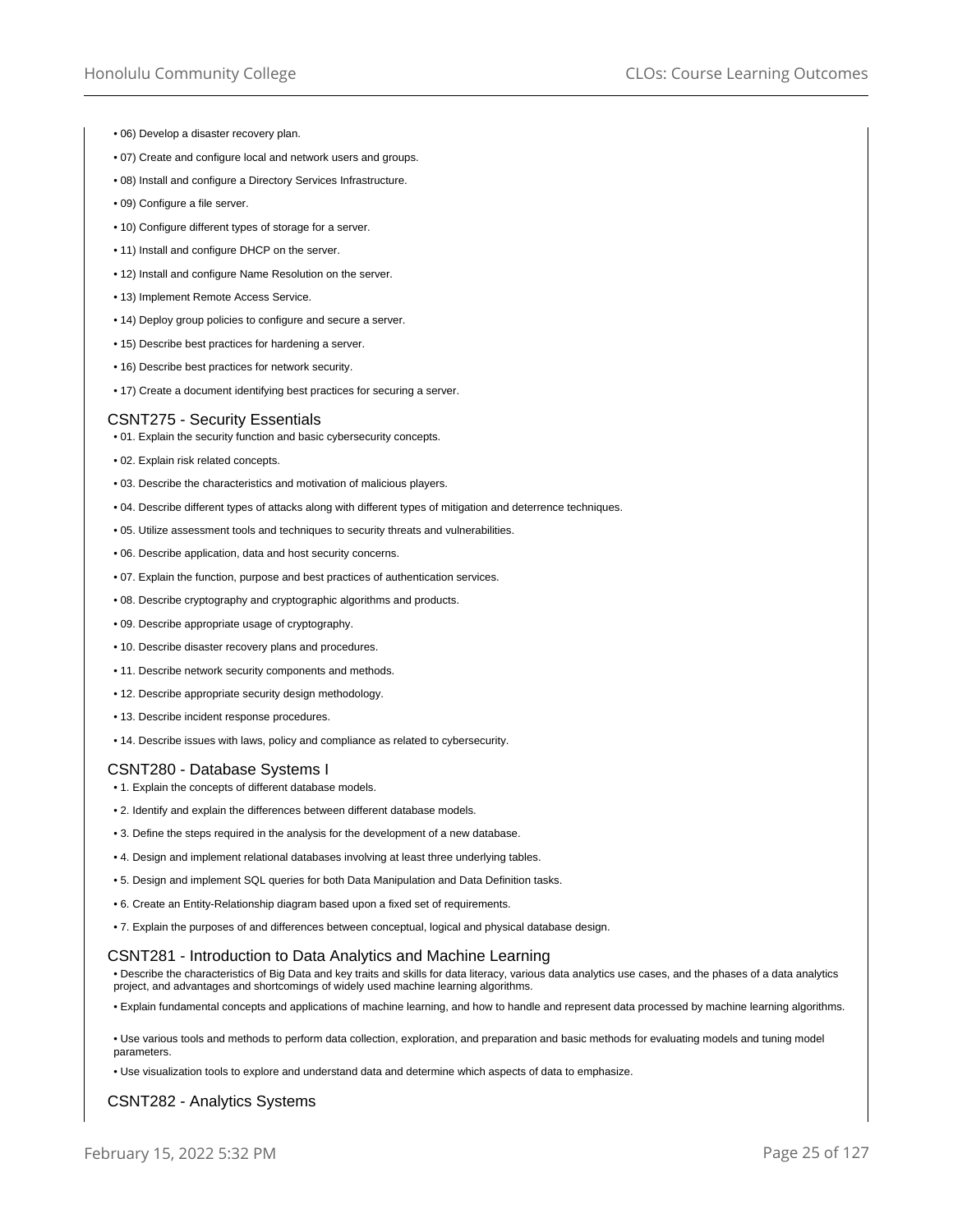• Describe the capabilities of various industry developed data analytics solutions.

• Perform typical functions of a data practitioner using data analytics solutions including: collect and import data; prepare and clean data for analysis; perform data searches; analyze and split data using transformation utilities; create dashboards, reports and charts using data visualization.

## CSNT285 - Intro. To Internet Application

• Develop dynamic web pages that are based upon data stored in databases.

- Develop simple n-tiered Internet and Web-based applications.
- Develop web pages based upon the principles of good web design.
- Identify and explain the differences between Internet application technologies.
- Plan an n-tiered Internet/Web application.
- Understand and implement solutions for basic security considerations.

## CSNT305 - Information Systems Security

- Design networks that comply with commonly accepted security standards.
- Explain fundamental concepts of information system security.
- Implement security mechanisms such as firewalls and packet filtering.
- Use various software tools to detect and analyze network and host vulnerabilities.

#### CSNT310 - Network Security

- Apply security technologies, products and solutions.
- Configure Intrusion Detection and Response software.
- Describe ethics related issued in network security.
- Describe various threats to information and network systems.
- Design, install, configure and maintain firewalls and secure routing.
- Install and configure a Virtual Private Network.
- Perform methods to secure a wireless, voice and video systems.
- Perform methods to secure and protect data in storage, transit and processing.
- Perform methods to secure Internet and collaboration applications.

#### CSNT315 - Network Management

- Configure management tools to use standard network management protocols.
- Describe ethical issues related to network management.
- Describe the role of network management protocols and network management tools within the framework of the network manager's role.
- Describe the role of the network manager in the development and continued operation of a computing network.
- Understand the use of standard IT management frameworks and their relation to the Network manager's role.

#### CSNT330 - Ethical Hacking

- Describe and perform basic reconnaissance exercises.
- Describe and perform various methods for evading security controls.
- Describe and perform vulnerability and pen testing assessments and exercises.
- Describe the concepts of ethical hacking.
- Describe various types of malware and cyber attack vectors and players.
- Execute basic attacks against network and computer systems.
- Explain the stages of a cyber attack.
- Scan and enumerate a network and a computer system.

## CSNT331 - Telecommunications II

• Describe the basic concepts of an ATM network.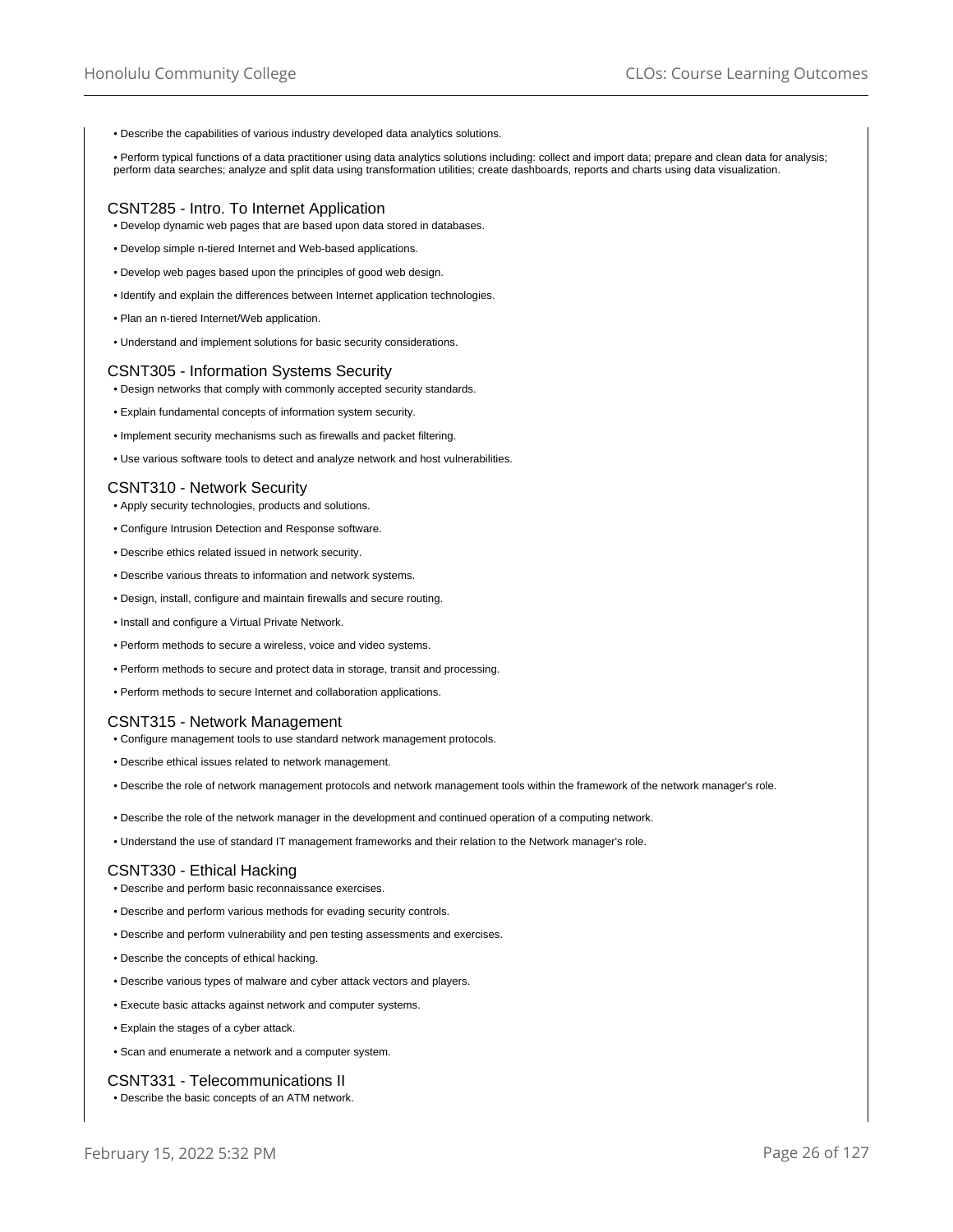- Describe the basic concepts of an MPLS network.
- Describe the basic concepts of SONET.
- Describe the fundamental concepts of a connection-oriented network.
- Describe the purpose of Transition Technologies as it relates to networks.
- Explain the basic concepts of Traffic Engineering.
- Explain the basics of Carrier Ethernet.

#### CSNT336 - Malware Analysis

• Define and functionally use common low-level computer architecture terms such as instructions, stacks, heaps, registers, virtual memory, address space layer randomization, data execution prevention, and canaries.

• Describe the functionality of various industry and open source developed malware analysis tools; and add to this body of knowledge through automation and script development.

• Employ individual skills and teamwork to effectively analyze large code bases and unknown artifacts; and present findings in clear and concise reports and briefings.

• Perform typical functions of a malware analyst using dynamic and static analysis of artifacts to determine persistence; determine command and control infrastructure; determine communication protocols; provide signatures and countermeasures; develop automated analysis solutions; and discover malware presence.

# CSNT340 - Advanced Routing

- Configure secure routing solutions to support branch offices and mobile workers.
- Implement IPv6, RIP, EIGRP, BGP, and OSPF in an enterprise network.
- Implement, monitor, and maintain routing services in an enterprise campus network.
- Plan, configure, and verify the implementation of complex enterprise LAN and WAN routing solutions.

## CSNT345 - Multilayer Switching

- Analyze an enterprise campus architecture.
- Describe practices on securing the campus infrastructure.
- Implement high availability and redundancy in a campus network.
- Implement interVLAN routing.
- Implement the Spanning Tree Protocol.
- Implement VLANs.

## CSNT350 - Junos Routing

- Configure and monitor basic routing protocols such as OSPF and BGP.
- Configure basic routing features such as, routing policies, static routing, routing instances, firewall filters, and class of service.
- Describe IP tunneling concepts.
- Describe the basic design of the Junos OS.
- Navigate within the Junos CLI.

## CSNT370 - Integrated Network Application

- Describe the process of installing, configuring, and administering various network applications.
- Install and configure a messaging system.
- Install and configure domain name service.
- Install and configure dynamic host configuration protocol.
- Install and configure network information service.

## CSNT372 - Network Operating Systems II

- Describe a Windows virtualized environment.
- Describe the process of monitoring, managing, maintaining, and securing a Windows network infrastructure.
- Implement and manage DHCP, DNS, Active Directory, and other infrastructure services in a Windows network.
- Install, configure, and maintain various server applications.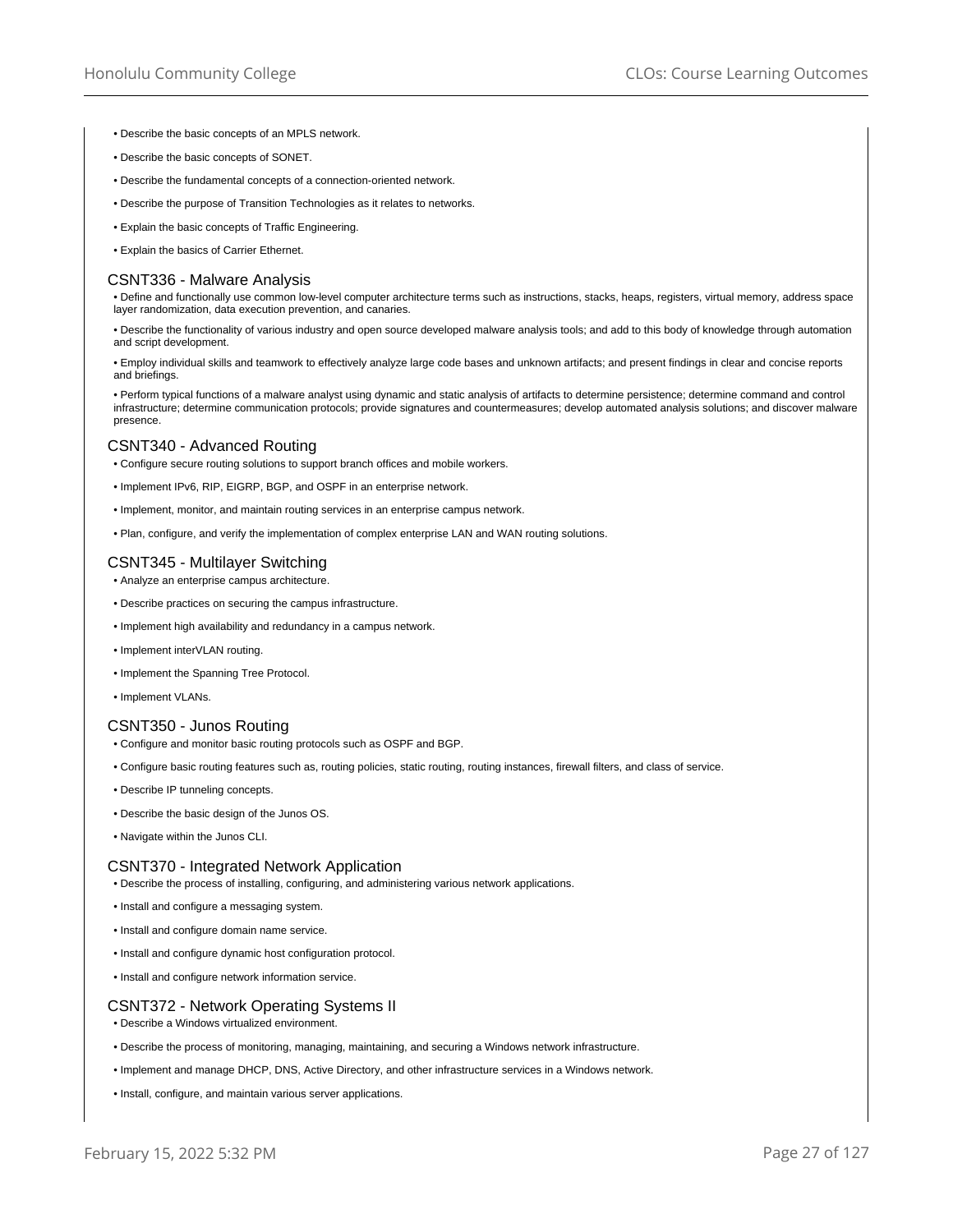# CSNT375 - Virtualization

- Describe ethical issues as related to the use of virtualization technology.
- Describe the architecture of a managed virtual environment.
- Describe the different components and platforms for data center storage.
- Describe the fundamental concepts of hardware virtualization.
- Describe the fundamental concepts of server and client virtualization.
- Describe the management of a virtual environment including live motion, resource management, monitoring, data recovery, high availability and fault tolerance.
- Install and configure a virtual server environment.

#### CSNT377 - Cloud Infrastructure

- Describe a traditional data center environment.
- Describe a virtualized data center environment.
- Describe ethical concerns as related to the use of cloud infrastructures.
- Describe the cloud infrastructure components and cloud service creation processes.
- Describe the configuration and management of cloud services.
- Describe the desktop and application services provided in a virtualized data center environment.
- Describe the procedure and concerns in migrating to a cloud environment.
- Describe the security concerns and countermeasures in a virtualized data center and a cloud services environment.
- Describe the storage and networking technologies used in a virtualized data center environment.

## CSNT390 - Special Topics in CSNT

• Create or respond to an RFP utilizing this technology.

- Describe a method for updating or deploying this technology.
- Describe ethical issues as related to the use of this studied technology.
- Describe methods for managing, monitoring and securing this technology.
- Describe scenarios for utilizing this technology.
- Develop skills in a specialized field of Information and Communication Technology.
- Work in a group to analyze a project utilizing this technology.

# CSNT397B - Big Data Analytics

- Apply the data analytics lifecycle to a simple business challenge
- Describe advanced data analytic methods
- Describe the basics of big data analytics
- Gain experience working with big data analytic technology and tools.
- Utilize basic data analytic methods with a scripting language

## **Cosmetology**

# **CLO**

#### COSM20 - Elem Cosmetology Theory

- Compare and recognize the art principals and elements in found in nature, manmade objects and hair.
- Explain and follow the Hawai'i Revised Statutes, Hawai'i 438 and 439, Hawai'i Administrative Rules; Title 16; Chapter 78; and Title 11; Department of Health Chapter 11.
- Explain and identify the structure of the nail, its disorders and diseases.
- Explain and illustrate the law of color.
- Explain the relationship between microbiology, infection control safety and first-aid.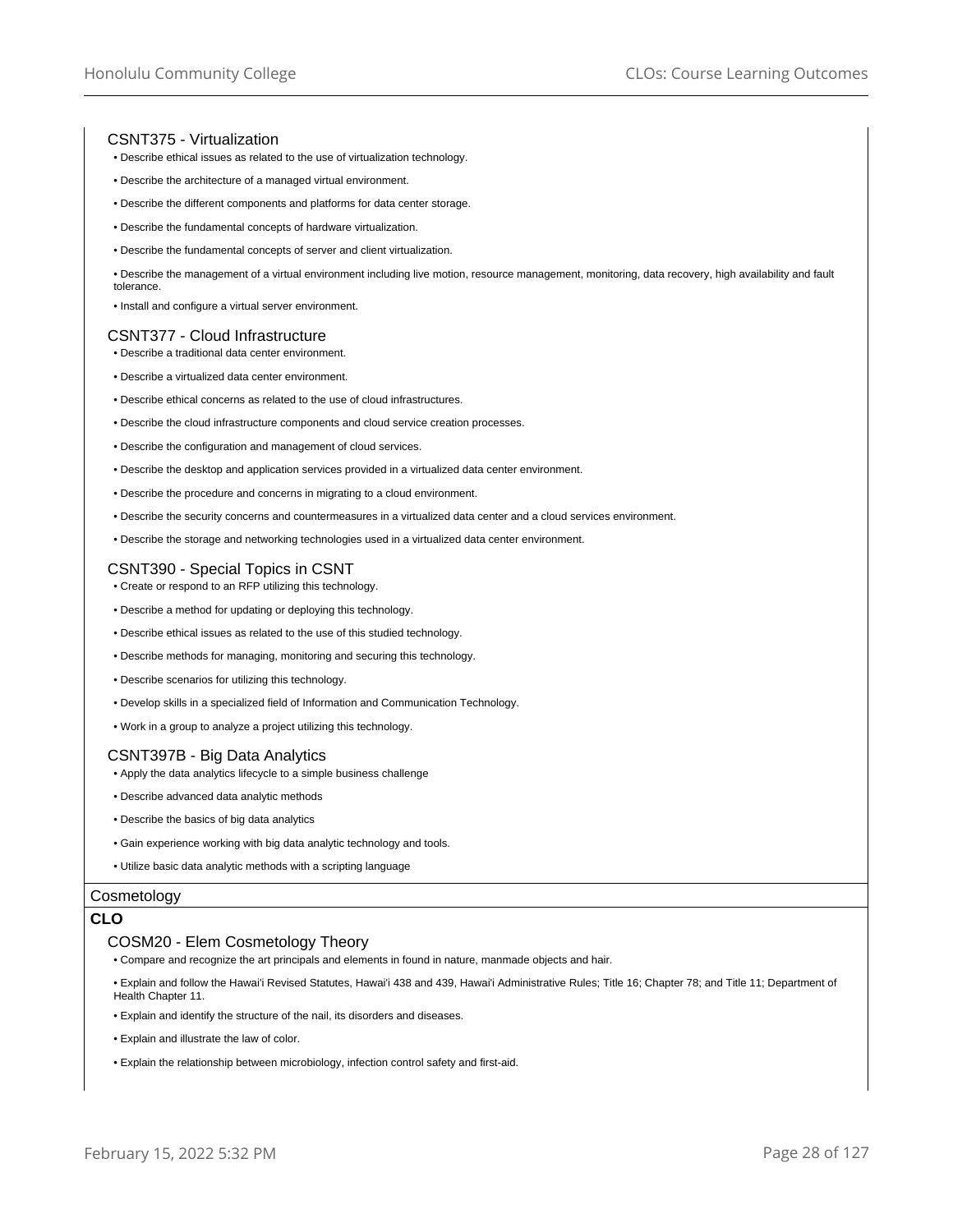- Explain the structure of the hair, its disorders and diseases.
- Explain the structure of the skin, its disorders and diseases.
- Explain what are the different types of hygiene and which one is the government responsible for?

## COSM21 - Elem. Natural Hair Services

- Compare the changes in volume and expansion which occurs when using wet vs thermal styling techniques.
- Explain and follow the Hawai'i Revised Statues 438 and 439, Hawai'i Administrative Rules; Title 16; Chapter 78; Title 11; Board of Health Chapter 11.
- Explain the importance of following guidelines for safety, sanitation, and infection control for the industry, the client and the designer.
- Interpret the art principles and elements using the medium of hair.
- Translate protractor measurements in hair sculpting and the results each elevation will achieve.

#### COSM22 - Elem. Chemical Hair Services

• Analyze any technical weakness in a chemical service.

- Apply and compare the four basic hair color application techniques used in cosmetology.
- Demonstrate and compare the change in the hair with different texture services.
- Explain and rephrase the safety precautions used in most chemical hair services.
- Illustrate the law of color and discover how to use it in color formulas.

#### COSM23 - Basic Hair, Skin & Nail Skills

- Compare the basic skin types and the product used for each type.
- Explain and demonstrate the basic maincure and pedicure services.
- Explain and demonstrate the hair removal services used in cosmetology and the safety precautions.
- Explain the effects of massage on the body as it relates to cosmetology services.
- Summarize the decision of using one hair care product over another to achieve the desired care hair service.

#### COSM30 - Inter Cosmetology Theory

• Acquire the theoretical knowledge of electricity to perform safe, efficient salon services.

- Develop the theoretical knowledge of anatomy to perform salon services.
- Expound how reviewing previous information will improve on success for the cosmetology licensing exam.

• Interpret the Hawai'i Revised Statutes, CH 438 and 439; Hawai'i Administrative rules, Title 16, Chapter 78; and Title 11, Department of Health as it relates to the school and salon.

# COSM31 - Inter. Cosmetology Clinic

- Define and execute thermal and wet hair design techniques.
- Describe and design hair texture techniques for permanent wave and hair relaxing.
- Explain and implement various hair coloring techniques.
- List hair sculpture tools and procedures, and perform hair sculpture techniques.
- Outline and practice safety and infection control for all services performed.
- Specify skin care products and techniques used, and execute skin care services.
- Summarize the details of, and perform nail care services.

#### COSM32 - Intermediate COSM Skills

- Demonstrate the knowledge and ability to create individualized texture designs using advanced chemical texturizing techniques.
- Demonstrate the knowledge and ability to perform color designs that are specifically designed with the male client in mind.
- Describe the tools and techniques, and follow the fundamental guidelines used to create a variety of men's hair sculptures.
- Elaborate and demonstrate the fundamentals of day and evening makeup application.
- Establish the knowledge and proficiency to perform spa nail services.
- Interpret and create various advanced wet and thermal hair design techniques and patterns on a variety of sculpted forms.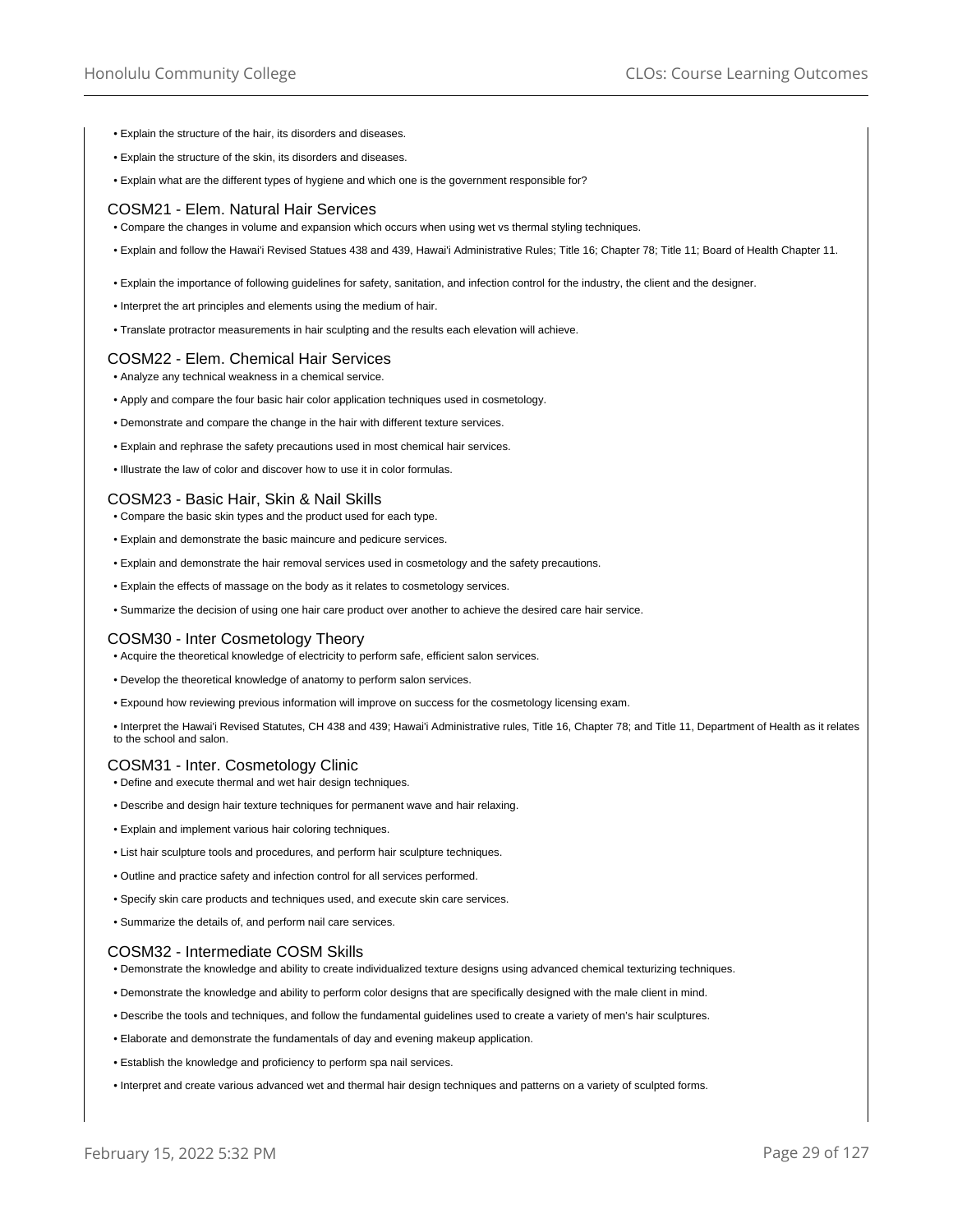• List the procedures of and follow fundamental guidelines for a European type of skincare treatment.

# COSM33 - Life Skills for Cosmetology

- Affirm personal strengths and use them to the best advantage in building a successful career.
- Approach communication problems constructively.
- Explain the importance of self-esteem in relating positively to yourself and others.
- Identify aspects of personal identity worthy of self-respect.
- Identify the benefits and the significance of goal-setting and personal organization.
- Recognize, monitor and use forms of nonverbal communication to your advantage.
- Use professional etiquette to express respect, demonstrate integrity and communicate a commitment to personal excellence.

# COSM40 - Advanced Cosmetology Theory

- Clarify and practice the safety precautions used in skin care services.
- Compare and classify the different types of ownership in the cosmetology industry.
- Define the relationship between chemistry and salon services.
- Describe the safety precautions when using chemicals and performing chemical services.

• Explain and follow the Hawai'i Revised Statutes 438 and 439, Hawai'i Administrative Rules; Title 16; Chapter 78; and Title 11 Department of Health Chapter 11 as it relates to the school and salon.

• Illustrate the safety precautions used in nail care services.

# COSM41 - Advanced Cosmetology Clinic

- Define and integrate nail care services.
- Describe and carry out skin care services.
- Execute hair sculpture techniques.
- Explain and perform the hair texture techniques for permanent wave and hair relaxing.
- Expound and utilize safety and infection control for all services performed.
- Fulfill the thermal and wet hair design techniques.
- Specify and complete hair color techniques.

## COSM42 - Advanced Cosmetology Skills

- Analyze the different types of hair enhancements and types of fibers used.
- Clarify how combining the four basic sculpture techniques will produce a variety of haircuts used to create looks for the consumer in the salon.
- Compare and distinguish the difference between the nail enhancement services.
- Differentiate the changes in the hair when applying special effects hair coloring in the form, texture and interest.
- Explain and apply the steps of a thermal recondition treatment in hair texture.
- Interpret and utilize the steps to achieve balance in a long hair design.
- List the procedures of and demonstrate the acupressure facial.

## COSM43 - Salon Management

- Characterize the client factor.
- Describe the best practices for building a clientele.
- Express the meaning of success.
- List the five areas needed to create an exceptional guest experience.
- Show how to measure progress.

# COSM50V - Cosmetology Theory & Practice • Meet the prerequisite to qualify for the State Board Licensing Examination.

# COSM80V - Cosmetology Instructr Training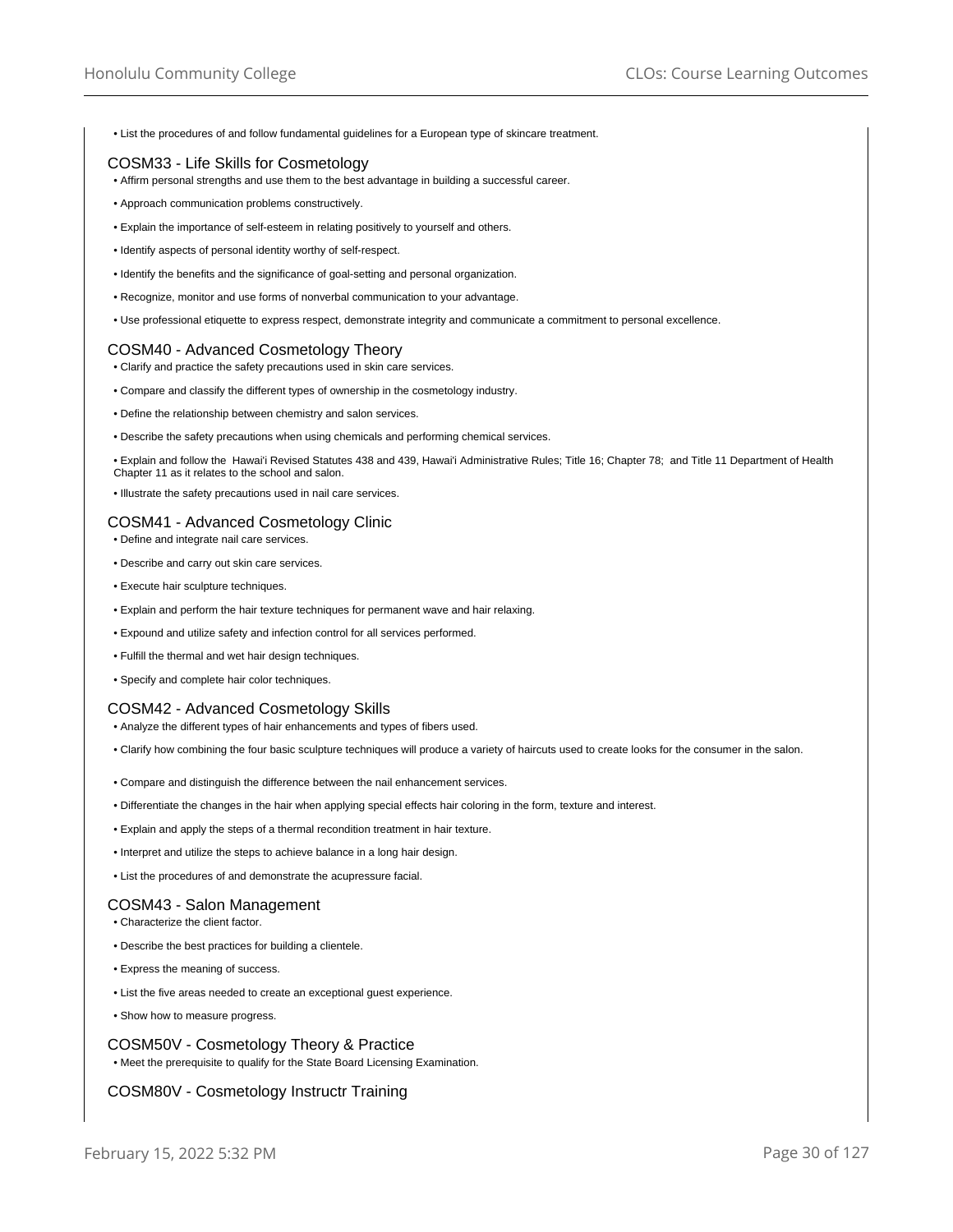• Define teaching, learning, and teaching methods.

- Define what is meant by barriers of learning.
- Describe the challenges for the four learning styles.
- Describe the purpose of grading.
- Describe various difficult learner behaviors and explain methods for managing them.
- Employ methods to strengthen the body or major content of a lesson.
- Explain the four critical principles used when correcting a learner's performance.
- Explain the importance of facilitating learning for all students regardless of their abilities.
- Explain the personal role of every school-team member.
- Explain the qualities for satisfactory performance within each area of performance.
- Explain the ten methods used for inspiring learner motivation.
- Explain what each component of a lesson plan is.
- Identify six of the basic needs common to learners of today.
- Identify the characteristics of the different types of learners.
- Identify the four categories of instructional materials.
- Identify the specific technical skills needed for entry-level practitioners in hair care, skin care, nail care electrology and massage therapy.
- List the advantages of lesson planning.
- List the characteristics of nine different types of grading styles.
- List the ten advantages for using educational aids.
- Name the ten steps that an educator can take to cultivate a positive relationship with superiors.
- Understand the three elements of zone teaching.

## Early Childhood Education

## **CLO**

## ECED105 - Intro to Early Childhood Ed

- Describe the partnership between early childhood professionals and families.
- Discuss the foundations, issues and trends of early childhood care and education.
- Identify roles and career opportunities in early childhood education.
- Recognize and practice observation and documentation strategies.

#### ECED110 - Developmentally Appr Prac

- Express appropriate ways to relate to and guide every young child.
- Identify and analyze the components of environments for children that promote health, safety and learning.
- Select and demonstrate age and individually appropriate play-based activities for every child.

## ECED115 - Hlth Sfty & Nutri Young Childr

- Apply current health and safety principles to environments and practices for young children.
- Develop appropriate learning opportunities in health, safety, and nutrition.

## ECED127 - Issues in Diversity

- Begin to plan culturally appropriate curricula and activities and communicate that information clearly to parents and families.
- Build upon collaborative and communication abilities in working with others as part of a diverse teaching team.
- Develop professionalism using personal strategies that provide for respectful experiences and relationships with children and families.
- Increase self-awareness sensitivity and knowledge of cultural differences.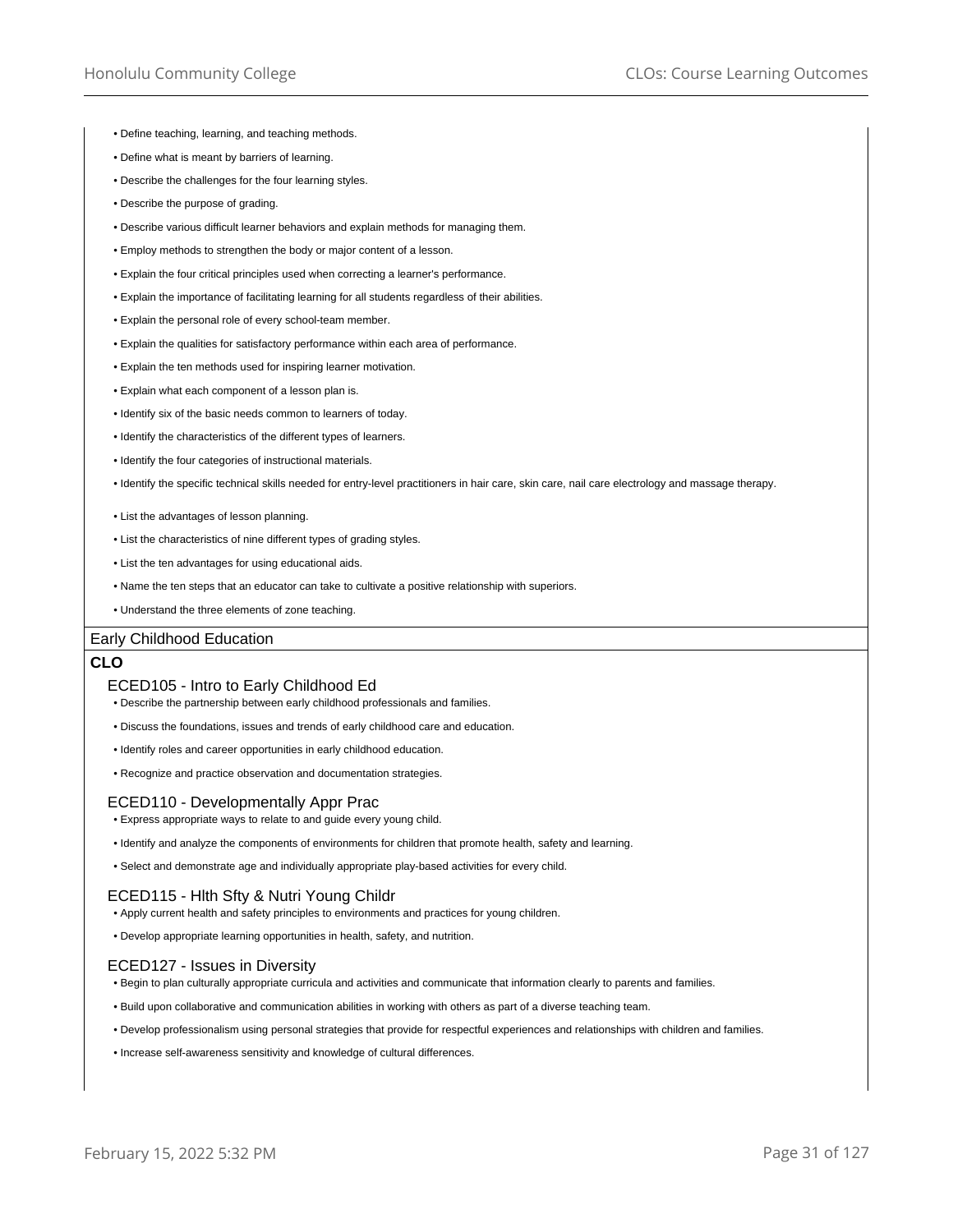# ECED131 - Early Child Dev Theory Prac

- Apply child development knowledge to guide practice.
- Articulate how multiple factors affect development.
- Articulate key developmental theories and principles focused on prenatal to 8 years.

• Describe young children's developmental characteristics and needs in the developmental domains of physical, social/emotional, and cognitive.

# ECED140 - Guid Young Child in Grp Set

- Communicate respectfully and effectively with children and families.
- Identify a broad range of positive guidance strategies to build respectful relationships with children.
- Use guidance strategies to promote the development of self-control and prosocial behaviors.

# ECED151F - Field Exp Prac 1 in ECED

• Demonstrate an emerging ability to plan, implement, and assess all learning experiences.

- Demonstrate professionalism through reflection.
- Observe, document and assess individual children's development and learning.
- Practice positive relationships and interactions with diverse children and families.

# ECED151S - Field Exp Prac I ECED Seminar

- Demonstrate an emerging ability to plan, implement, and assess all learning experiences.
- Demonstrate professionalism through reflection.
- Observe, document and assess individual children's development and learning.
- Practice positive relationships and interactions with diverse children and families.

## ECED152 - Early Literacy Development

• Demonstrate competence in: identifying quality children's literature, reading aloud to young children, promoting children's development of writing, and evaluating children's acquisition of early literacy concepts and skills.

• Demonstrate the practices that support children in learning the predictors of success in reading and writing: oral language competence, background knowledge, phonological awareness, graphic awareness, and concepts of print.

• Summarize the historical context and the contemporary perspective on how children become literate, and the research relevant to how children learn to read and write.

## ECED155 - Creative Art for Young Child

- Use knowledge of the discipline of visual art to design appropriate visual art programs for young children.
- Use knowledge of young children's characteristics (developmental, individual, and cultural) to design appropriate visual art experiences.

# ECED156 - Music&Movement for Young Child

- Use knowledge of the disciplines of music and dance to design appropriate music and movement programs for young children.
- Use knowledge of young children's characteristics (developmental, individual, and cultural) to design appropriate music and movement experiences.

## ECED157 - Puppetry for Young Children

• Create and use puppets for curriculum enhancement to promote children's skills in language and literacy, reasoning, problem solving, and expression of feelings

- Demonstrate how to puppetell fingerplays, poems, songs, and stories using a variety of puppets.
- Design and implement meaningful puppetelling and puppetizing activities for young children and to evaluate those activities when implemented.

• Evaluate puppetelling and puppetizing (children use puppets under the supervision of an adult) techniques which promote and guide prosocial and cooperative behaviors.

• Implement appropriate puppetmaking activities in which children use their imagination and make their own decisions concerning which materials they want to use to create a puppet.

#### ECED158 - Hawn Culture for Young Childre

• Communicate respectfully and clearly with families using diverse means and help them understand children's development and learning.

• Demonstrate an awareness of the Hawaiian culture.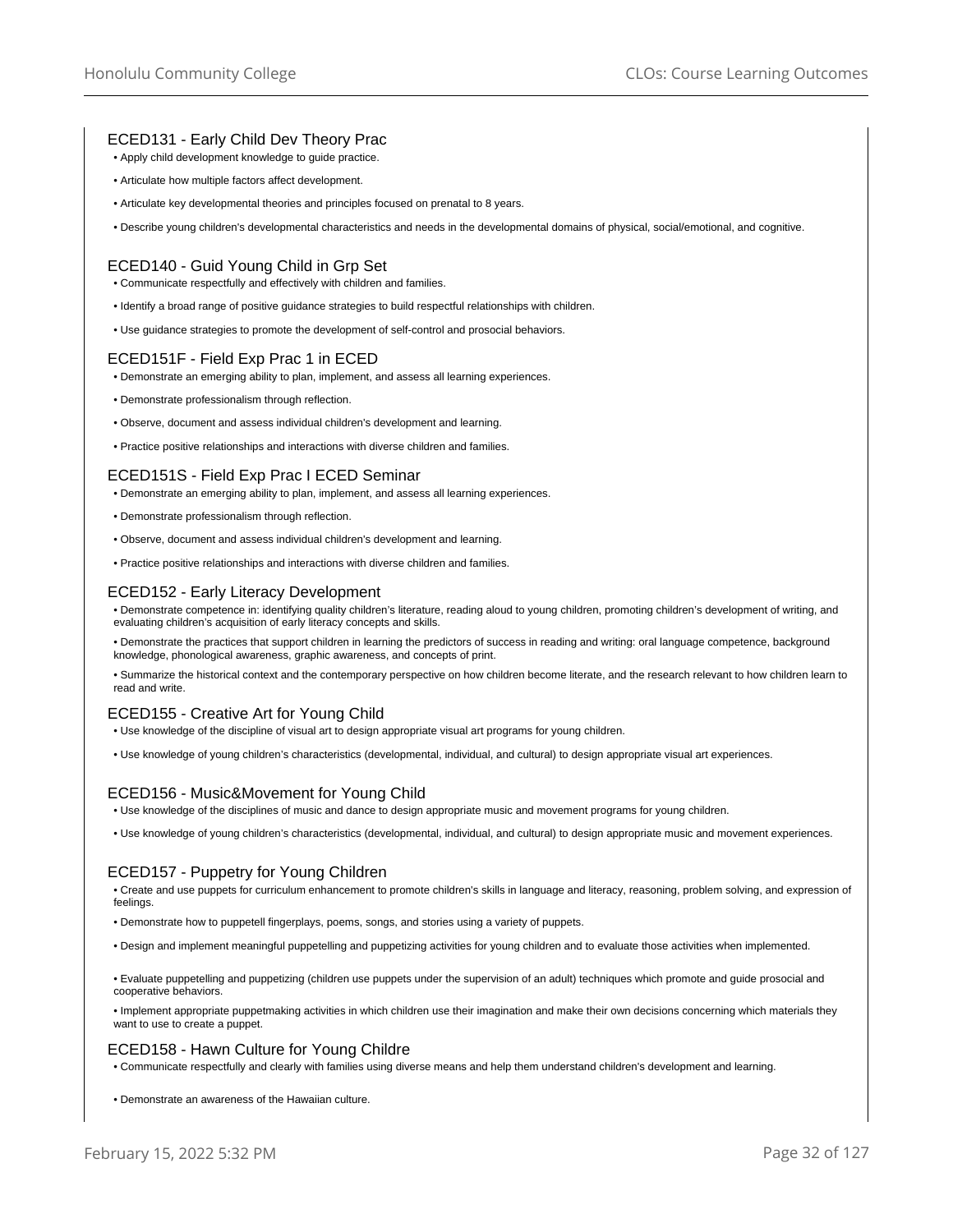• Evaluate, select, and implement appropriate and effective teaching practices that promote a young child's awareness and understanding of the Hawaiian culture and practices that are consistent with Hawai'i 0-5 practice standards (ASK).

# ECED170 - Intro to Work w/Inf & Toddlers

- Apply infant-toddler developmental theory to work with infants, toddlers and families.
- Build respectful relationships with children and families through a responsive caregiving environment.
- Demonstrate sensitivity to family diversity and cultural child rearing practices through respectful communication and curriculum.

# ECED234 - Observation and Assessment

- Assess environments for young children using available tools and instruments.
- Differentiate between the appropriate and inappropriate uses of assessment instruments.
- Identify a range of screening and assessment instruments for young children.
- Interpret observations appropriately in assessing children's development.
- Use at least five different observation techniques beyond the "running record."

## ECED245 - Child Family and Community

• Demonstrate a variety of approaches and communication styles to build respectful partnerships with children, families and their communities.

- Describe significant characteristics of diverse families and communities to develop strategies that help empower families.
- Identify appropriate community resources that support diverse families and children.

## ECED257 - Early Mathematical Development

- Develop a variety of teaching strategies that include the design of indoor and outdoor learning environments as a foundation for a mathematics curriculum.
- Plan mathematics curriculum activities consistent with recognized early childhood education content and process standards.
- Use a variety of techniques to assess children's mathematical learning.
- Use observation and assessment as a basis for planning mathematical experiences for individual children, as well as for groups of children.

## ECED263 - Lang & Creative Exprsn Curr

• Collect authentic information about individual children in order to design and assess creative and language curriculum.

- Support children's learning in creative and language curriculum through a planned environment and interactions.
- Use content knowledge and appropriate pedagogy to write clear, useful creative/language plans that are then implemented and assessed.

## ECED264 - Inquiry & Phys Curriculum

- Collect authentic information about individual children to design and assess inquiry/physical development curriculum.
- Design integrated curriculum around science or social studies topics meaningful to children.
- Support children's learning in inquiry and physical development curriculum through a planned environment and interactions.
- Use content knowledge and appropriate pedagogy to write clear, useful inquiry/physical development plans that are then implemented and assessed.

## ECED265 - Child. Lit. for EC Teachers

• Present literature to children in a positive and appropriate manner through a variety of methods.

- Select books appropriate to a child's development and characteristics as individuals and members of a community and culture.
- Support families in appreciating and using literature with their young children.
- Use knowledge of the discipline of literature to identify, select, and describe high quality literature for young children.

# ECED269 - Integrated Curriculum

- Assess children's acquisition of concepts and skills related to an integrated unit of study.
- Design an environment and materials that support an integrated unit of study.
- Design an integrated unit of study appropriate for young children based on social studies and science topics.
- Integrate all curriculum areas related to a social studies or science unit of study.
- Select integrated study topics that are meaningful to a particular group of children and their families and community.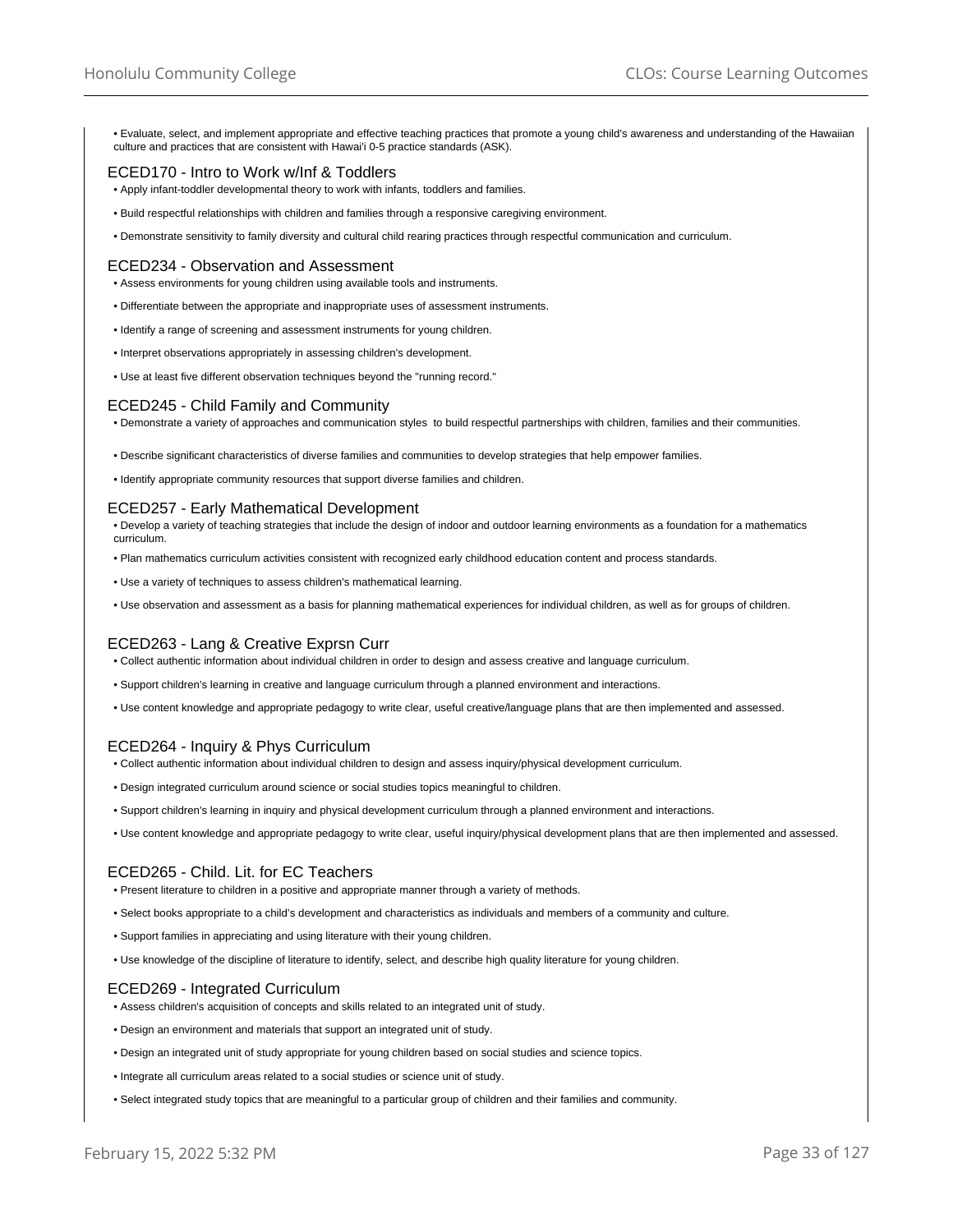# ECED274 - Infant-Toddler Env Rel

- Articulate knowledge of issues or trends central to infant-toddler care.
- Create a safe, healthy and engaging learning environment and curriculum for infants, toddlers and their families.
- Generate principles of respectful relationships, teaching practices and care giving practices that support early development and learning.

## ECED275 - Includ Child w Spec Needs

- Analyze how exceptionalities may interact with development and learning in young children.
- Create meaningful and challenging learning experiences for children with exceptionalities.
- Explain the special education model, including the spectrum of inclusion services and settings.

• Identify strategies used to collaborate with families, other educators, related service providers, and personnel from community agencies in culturally responsive ways to address the needs of children with exceptionalities across a range of learning experiences.

# ECED296B - Infant-Todd Sem: FLD EX ECE II

- Assess children's progress using formal and informal observation and assessment tools and methods.
- Communicate and build relationships respectfully, effectively and appropriately with children and adults.

• Create curriculum and learning environments based on knowledge of child development, understanding of individual children, and reflective of the particular community of children and families.

• Participate actively in planning and decision-making concerning the educational, physical, fiscal and human resources in classrooms and programs for children.

• Reflect on practice professionally and base decisions and actions on ethical and other professional standards.

• Use appropriate and respectful guidance practices with children.

# ECED296C - Presch Sem: Fld Exp ECED II

- Assess children's progress using formal and informal observation and assessment tools and methods.
- Communicate and build relationships respectfully, effectively and appropriately with children and adults.

• Create curriculum and learning environments based on knowledge of child development, understanding of individual children, and reflective of the particular community of children and families.

• Participate actively in planning and decision-making concerning the educational, physical, fiscal and human resources in classrooms and programs for children.

- Reflect on practice professionally and base decisions and actions on ethical and other professional standards.
- Use appropriate and respectful guidance practices with children.

# ECED296I - Inf-Todd Lab: Fld Exp ECE II

- Assess children's progress using formal and informal observation and assessment tools and methods.
- Communicate and build relationships respectfully, effectively and appropriately with children and adults.

• Create curriculum and learning environments based on knowledge of child development, understanding of individual children, and reflective of the particular community of children and families.

• Participate actively in planning and decision-making concerning the educational, physical, fiscal and human resources in classrooms and programs for children.

- Reflect on practice professionally and base decisions and actions on ethical and other professional standards.
- Use appropriate and respectful guidance practices with children.

## ECED296P - Presch Lab: Fld Exp ECED II

- Assess children's progress using formal and informal observation and assessment tools and methods.
- Communicate and build relationships respectfully, effectively and appropriately with children and adults.
- Create curriculum and learning environments based on knowledge of child development, understanding of individual children, and reflective of the particular community of children and families.

• Participate actively in planning and decision-making concerning the educational, physical, fiscal and human resources in classrooms and programs for children.

- Reflect on practice professionally and base decisions and actions on ethical and other professional standards.
- Use appropriate and respectful guidance practices with children.

# ECED297 - Observation, Doc, Assessment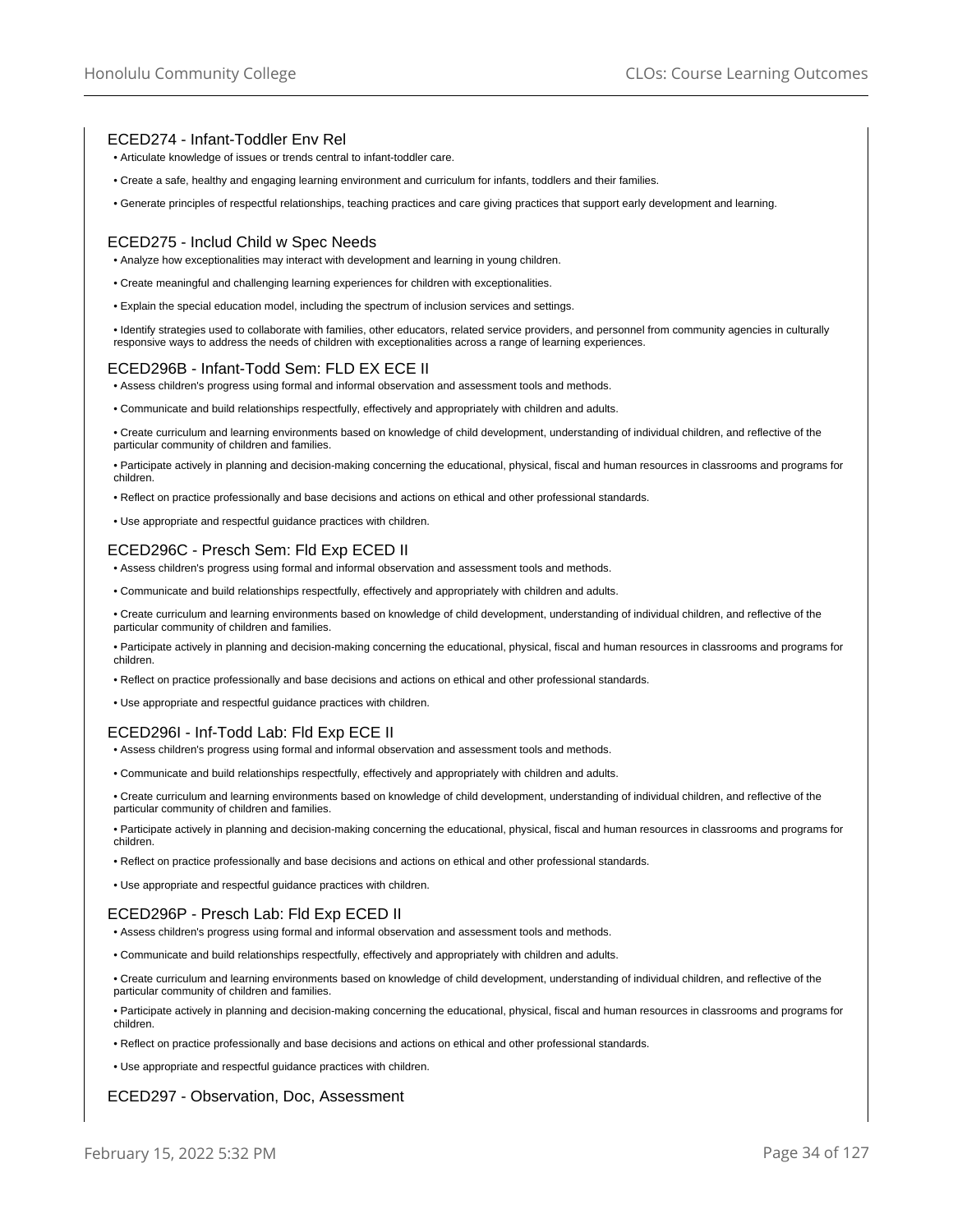• Identify a range of approaches to utilizing observations, as well as family and teaching team input, to develop responsive curriculums

• Interpret observations appropriately in assessing children's development.

#### Fashion Technology

# **CLO**

## FT100 - Fashion Modeling

• Convey the moods appropriate for modeling different types of garments.

- Discuss the importance of stage make-up and hairstyles.
- Sell the garments from the runway.
- Show garments during an informal fashion show setting.
- Use correct walking techniques for ramp modeling.

# FT111 - Art & Design In Fashion

- Analyze clothing styles and details which reflect the various personality types.
- Identify features and figure types that can be enhanced by design principles.
- Identify silhouettes, body types, coordinated, and complimentary wardrobing selections.
- Plan a well-coordinated wardrobe utilizing the following information: lifestyle; wardrobe inventory; design elements; design principles; quality; fit; value; cost plan.
- Select clothing styles which are flattering to each figure type by applying optical illusion techniques.

## FT125 - Fashion Show Production

- Develop a sequential, detailed plan and implement toward the production of a fashion show.
- Evaluate the fashion show production completed for improvements.
- Examine logical, detailed plans, and procedures for other fashion promotions.
- Explore theories and concepts behind successful fashion show promotions.

#### FT129 - Textile Art

- Apply the principles of design to translate abstract ideas into visual and salable format.
- Demonstrate progression of innovative development in textile design.
- Utilize various textile design techniques featured in artisan craftwork and the garment industry.

# FT197 - Introduction to 3D Printing

- Demonstrate knowledge of key historical factors that have shaped manufacturing over the centuries
- Describe the advantages and limitations of each 3D printing technology
- Design and print objects containing moving parts without assembly
- Identify opportunities to apply 3D printing technology for time and cost savings

#### FT198 - Embellishments

- Appraise and apply the elements and principles of design to the creation of original projects with embellishment.
- Examine various selected embellishing processes which require handcrafting and sewing machine techniques.
- Perform artisan embellishment techniques to create unique, value,and quality fashion adornments.
- Validate the quality standards required to meet professional levels of various embellishment applications.

# FT200 - Culture, Gender and Appearance

- Collaborate with peers to develop an appearance-related project and presentation.
- Discuss current appearance-related issues, including body rituals, cultural ideals, fashion experiments, images of pregnancy, beauty photos, parts of selfmodel, film critique and intersectionality theories.
- Identify and articulate an ethical situation pertaining to appearance in the fashion industry.
- Report on appearance-related issues regarding Modern, Post-modern, and Post-post modern era contexts within the fashion evolution.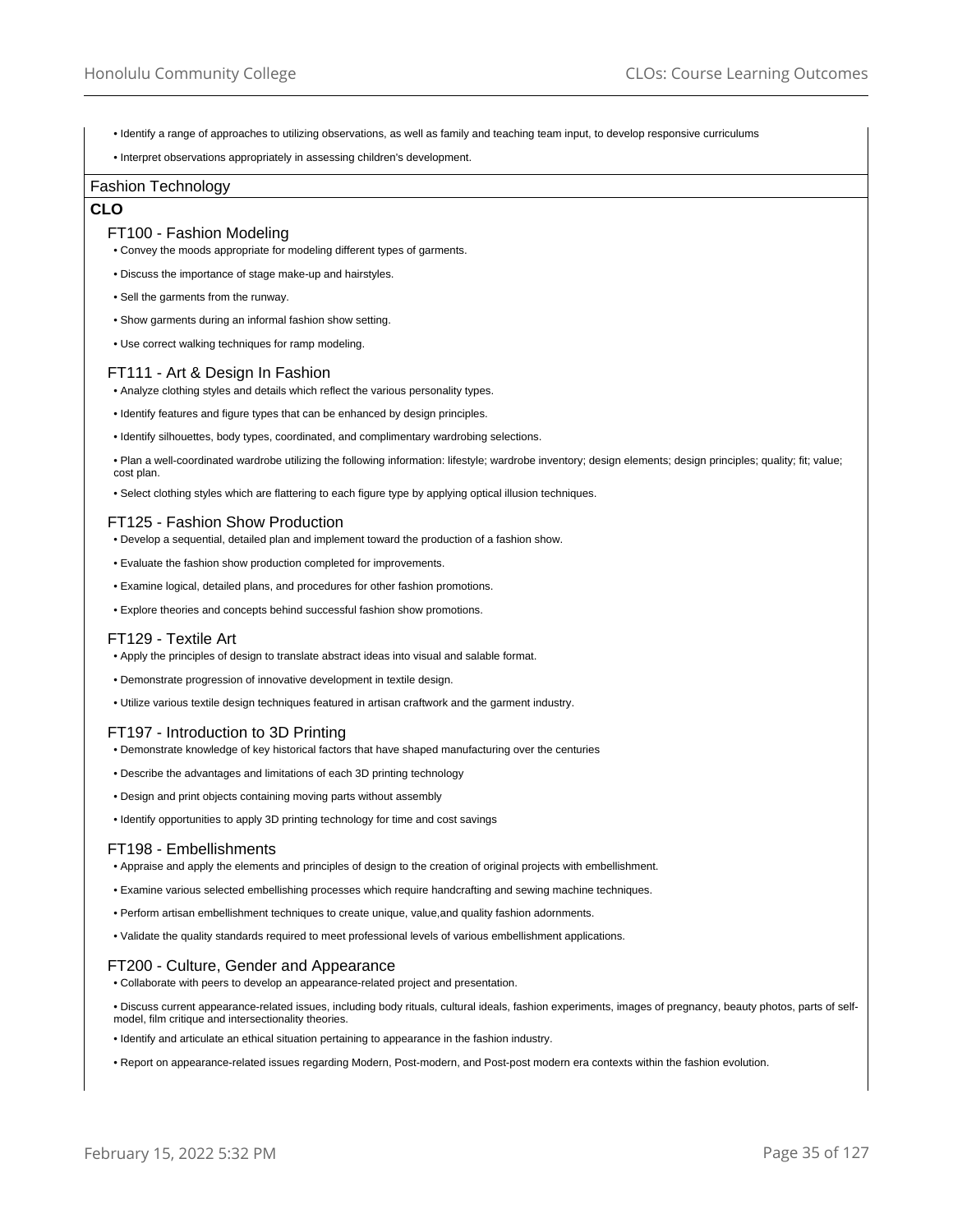• Synthesize theories about individual's choice in appearance, such as the role appearance plays in gender development and expressions of identity.

# FT205 - Basic Apparel Construction

- Apply stitching and sewing techniques to various parts of a garment.
- Construct, adjust, and fit basic dress to create a sloper.
- Discuss and evaluate quality of garment construction through fashion industry terms and processes.
- Perform and record body measurements on mannequins.

# FT215 - Flat Pattern Making I

- Apply flat pattern techniques to create design details.
- Execute drafts for women's apparel using a basic block pattern.
- Manipulate darts through the pivot as well as slash and spread methods.
- Transfer a design flat sketch into a completed pattern.

## FT216 - Fashion Illustration

- Apply color, values, and visual elements to develop fashion formats for designer layouts.
- Assemble techniques and ideas in a professional fashion illustration.
- Create garment flat sketches with corresponding specifications and detailed drawings.
- Develop skills for sketching fashion details, including silhouettes, textile surfaces, and special construction features.
- Illustrate basic and posed figures in proportion, such as women's, men's, and children's croquis sketches.

## FT217 - Flat Pattern Making II

- Application of required professional pattern-making techniques.
- Appraise basic, intermediate, and advanced pattern-making terms and processes.
- Assess and perform professional construction, and fabric handling techniques.
- Compare, proof, and solve the fit of the muslin sample to standard dress form.
- Discover advanced skills by formulating pattern-making and construction concepts to a final garment.

## FT221 - Textiles 1

- Analyze worded labels and advertisements that meet the guidelines of the Label Acts.
- Compare the physical, mechanical, and chemical properties for fibers, yarns, and fabrics.
- Describe the basic methods of producing and identifying fibers, yarns, and fabrics.
- Discuss the general provisions of the Label Acts, related to fiber content and care.
- Examine methods of applying color, routine fabric finishes, and finishes for appearance.
- Identify the environmental and sustainable issues caused by textile consumption and waste.

#### FT228 - Introduction to Industrial Sewing

- Create complete garments employing factory construction methods and equipment.
- Discuss and explain specific techniques used in the garment industry with appropriate terminology.
- Operate industrial machines and attachments with understanding of each specialty procedure.

# FT230 - Creative Line Designing

- Assemble a line of garments to include the buyer's line sheets and order form for retail or wholesale.
- Compose an original line of garments for a specific target group, store, or department.
- Conduct research and an oral presentation about starting and running a business.
- Construct a line of clothing to represent a cohesive design concept, fabrics, and findings.
- Perform the draft or drape of designs to complete a salable line of clothing.
- Present the finalized design line to potential buyers at a practice appointment.

# FT232 - Fashion Consumer Alteration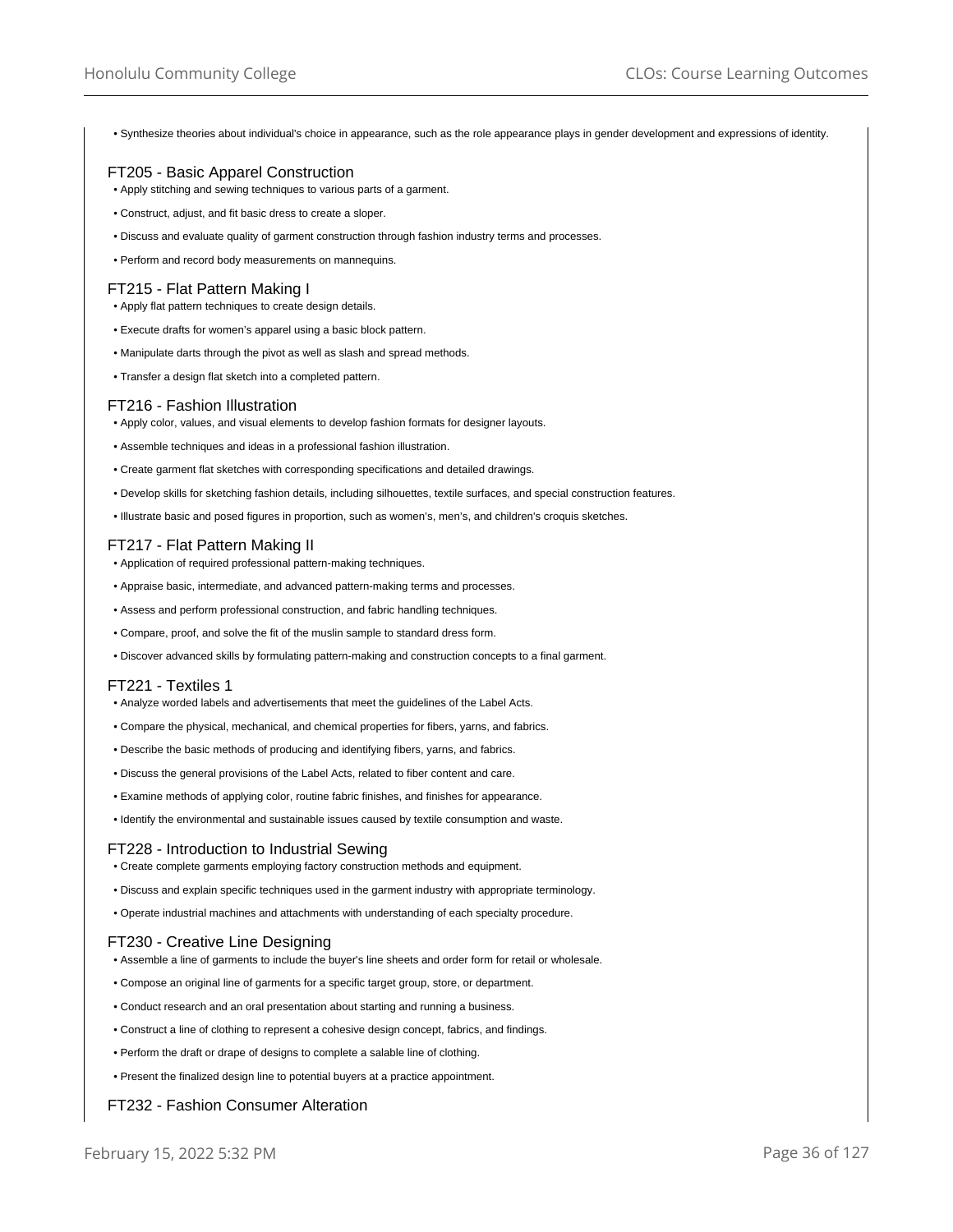- Apply proper sewing techniques and finishes to customer projects.
- Develop clear communications with customer for satisfactory project completion.
- Identify pattern adjustments to fit individual figures.
- Interpret information gathered from accurate garment fittings with actionable solutions.
- Perform specific alterations on completed garments.

#### FT236 - Draping

- Apply principles of draping of basic fit using a standard fit form to create master pattern slopers.
- Create the drape and develop pattern templates toward the manufacture of original designs, and projects.
- Execute the production of accurate patterns from draped designs.
- Incorporate principles of draping for advanced designs such as kimono sleeves, collars, cowl necklines, and torso foundations.

## FT237 - Pattern Grading

• Apply and determine the grade for the advanced garment patterns: raglan, kimono, princess lines, and other design variations.

- Define and perform the grade for the basic garment patterns: bodices; skirts; collars; sleeves. pants; miscellaneous pattern designs.
- Demonstrate grading by manual methods from sample size template to smaller and larger sizes.
- Utilize a manual grading machine to resize patterns to different sizes.

#### FT238 - Draping and Design

- Assemble garment designs for marketable, ready-to-wear price range.
- Conduct research and present oral reports on innovative and influential fashion designers.
- Create original designs using research as inspiration and direction.
- Develop clear communications with customer for satisfactory project completion.
- Produce garments through methods of draping, drafting, flat patternmaking and construction of original designs.

### FT241 - Apparel Draft Design

- Assemble garment components, fit adjustments and finishing details of project garments.
- Build advanced pattern drafts through standardized measurements for a master aloha shirt, and master children's slopers.
- Create pattern drafts by measurements for master slopers which are universally used as the basis of manufacturing.
- Execute the production of accurate patterns from drafted designs with correct symbols and markings.

• Measure a fit form or a person accurately toward the draft of a pattern template.

### FT243 - Cut Room Functions

• Apply the following principles of marker-making: proper pattern placement; attention to order requirements; cost effective fabric yield; accuracy and neatness.

- Identify specific characteristics of spreading fabrics through manufacturing techniques and equipment.
- Operate and maintain industrial fabric cutting machines and related equipment.
- Process a purchase order through production stages until the final garment is completed.

### FT260 - Comp Grading & Marking

- Build parameter tables which encompass business and garment requirements.
- Conduct daily system activities by generating system reports for monthly business evaluation.
- Determine X and Y coordinates to reflect garment size growth by creating logical grade rule tables.
- Perform process of digitize, verify, and test pieces by input to finalized pattern stage.
- Process orders of models(styles), grading(sizing) and markers for production efficiency and timeliness.
- Utilize Gerber Technology Accumark software system to organize manufacturing criteria.

#### FT270 - Computerized Pattern Making

- Apply the "Clean up" Functions following the draft pattern pieces in PDS.
- Determine development of projects through the advanced functions of piece, line, and points in PDS.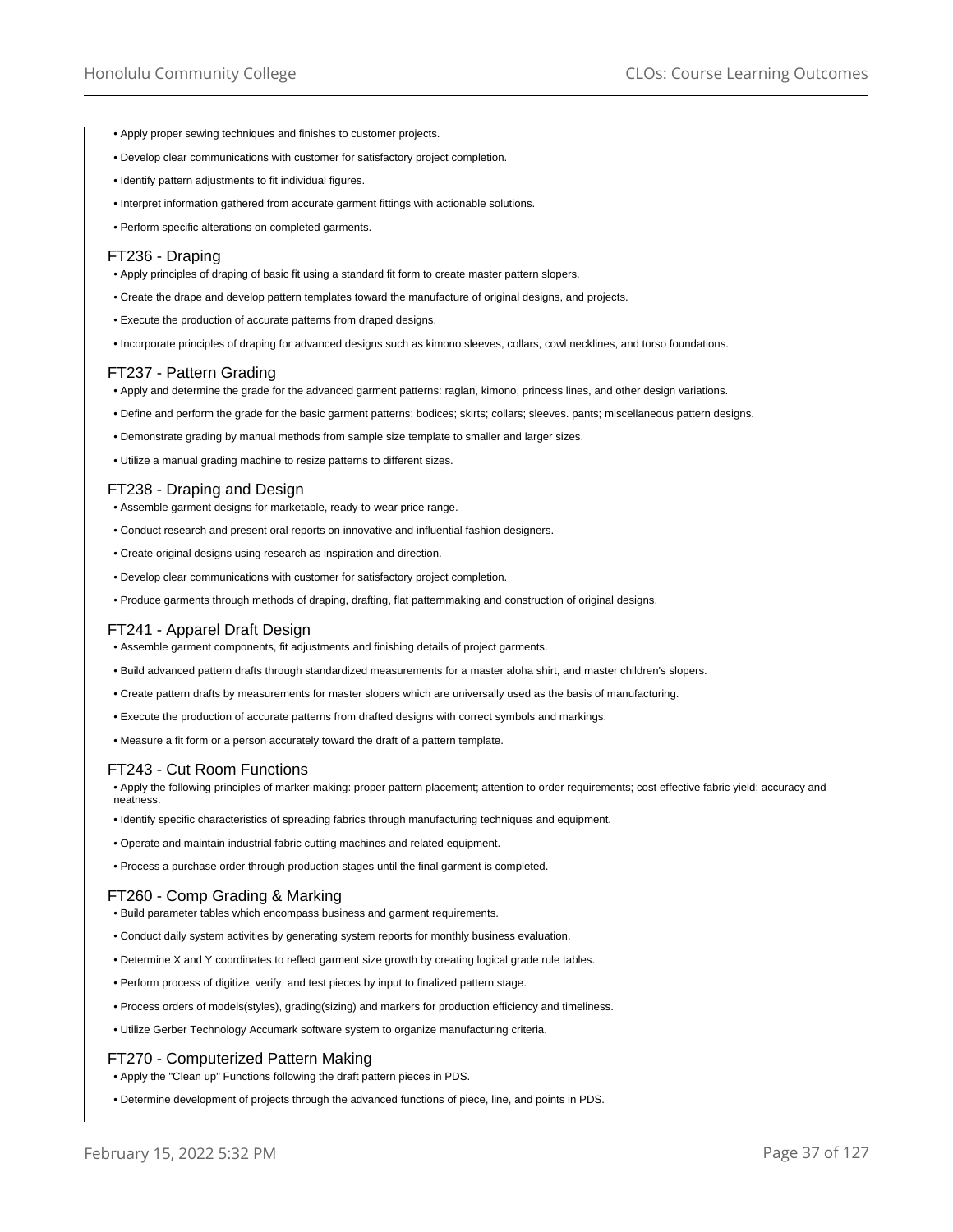- Explore and utilize the Gerber Technology: Pattern Design System (PDS).
- Propose added manufacturing requirements through extended functions in PDS.
- Utilize the Draft Functions by creating pattern pieces through PDS.

### FT289 - Men's Fashion Designing

- Assemble the components for men's pants with expected consumer details to include a fly with zipper closure.
- Compose and redesign a men's shirt with current fabric and trending applications.
- Construct a traditional business shirt with appropriate fabric and sewing details.
- Survey and select advanced sewing techniques practiced in the men's garment industry for sampling.

## FT290 - FT Special Topics

- Analyze the selected specialty industry with regards to raw materials, construction details, and unique consumer expectations.
- Create and redesign patterns to compliment the special topic consumer wishes.
- Interpret and utilize the vocabulary essential to the special topic industry.
- Modify the specialty topic patterns and suggest fabric choices for consumer fit and suitability.
- Operate sewing equipment necessary to construct garments from the specialty fabrics.
- Recognize the notions and fabrics used specifically for the special topic.

### Food Science and Human Nutrition

### **CLO**

#### FSHN185 - The Science of Human Nutrition

- Compare the various types of nutrition research with respect to type and reliability of information produced.
- Define malnutrition as over- and under-nutrition, and discuss its causes, cures, and associated health effects.
- Describe physiological changes that occur during the life cycle and explain the changes in nutrient needs that accompany these changes.
- Describe what nutrients are and state basic information about each of six categories of nutrients (e.g., functions in the body, risks of excesses/deficiencies, sources, guidelines for intake).
- Discuss current issues related to the safety of the food supply using concepts from toxicology.
- Discuss how alcohol and other drugs interact with nutritional processes.
- Evaluate nutrition information in popular media critically, with respect to its correctness.
- Identify factors that influence why you eat as you do and how to make changes in your diet.
- Identify which nutrients are sources of energy for the body and how an excess or a deficiency of energy can affect the body.
- Use and understand the components of a food label.
- Use the U.S. Dietary Guidelines and Food Pyramid to evaluate the nutrient adequacy of your diet.

### Human Services

### **CLO**

#### HDFS100 - Personal & Professional Dev

- Demonstrate an understanding of elements that contribute to healthy psycho-social development and strategies that support healthy development for optimal functioning in society and the larger global community.
- Demonstrate an understanding of emotional intelligence.
- Participate in mock job interviews.

#### HDFS133 - Dynamics of Family Violence

- Demonstrate an understanding of criminal justice research in the field of domestic violence.
- Demonstrate an understanding of the dynamics involved in abusive relationships and various forms of child, partner, and elder abuse.
- Demonstrate an understanding of the legal, medical and social perspectives of family violence.
- Demonstrate knowledge and understanding of the major models and theories of family violence.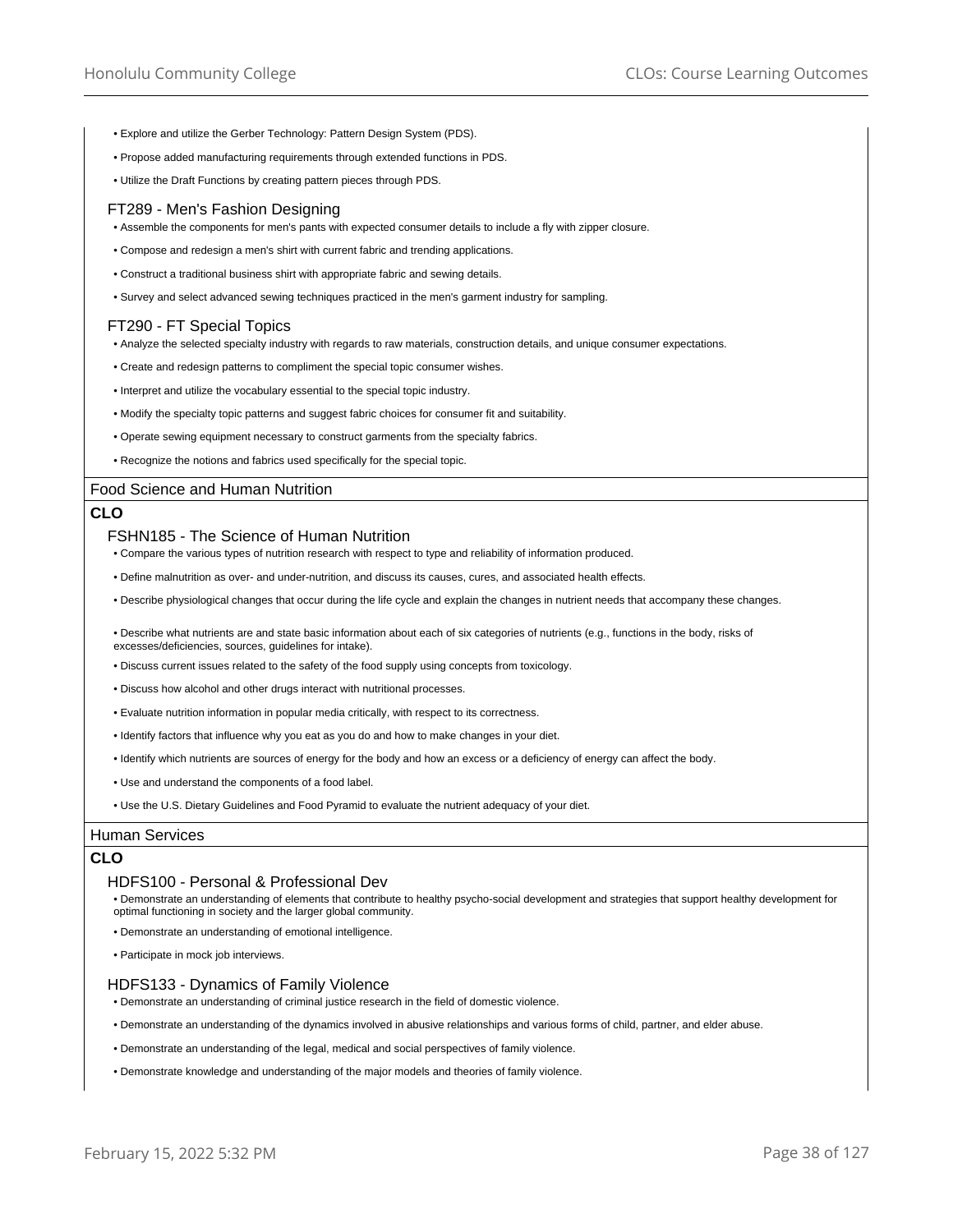• Demonstrate knowledge of the police/court responses to family violence and of the intervention strategies, as well as prevention and treatment resources.

• Describe the physical, mental, and financial consquences of family violence.

### HDFS141 - Parenting

- Demonstrate an understanding of a variety of parenting strategies or styles and their impact on the child's development and parent-child relationship.
- Demonstrate an understanding of research on child development and the parent-child relationship.
- Demonstrate an understanding of the social, economic, and cultural influences on the parenting process.
- Demonstrate knowledge and understanding of the theories on parenting and child development.
- Identify and describe the major parenting tasks and major problems for each of the age ranges (infant to adult).

## HDFS199V - Special Studies

• Investigate topics of particular interest in human services.

#### HDFS230 - Human Development

- Apply human development terminology, concepts, theories, and research findings as they relate to life situations and events.
- Demonstrate knowledge and understanding of the processes of change in all domains (physical, cognitive, psycho-social) throughout the lifespan.
- Demonstrate knowledge and understanding of the various theoretical perspectives in the study of human development that includes psychoanalytical, cognitive, social learning, humanistic, and bioecological theories.
- Identify and describe the different research methods and ethical guidelines for researchers.

### HDFS244 - Aging

- Demonstrate an understanding of the theories on aging and the myths and stereotypes about aging.
- Explain the biological, cognitive, social, and personality changes associated with aging.
- Formulate opinions on social and health policies related to older adults and on the implications of current research related to the support and/or care of older adults.
- Identify various services and resources available through government, non-profit, and for-profit organizations that promote quality of life for older adults.

### HDFS296 - Working With People

- Define terms and concepts relevant to the field of human relationships.
- Demonstrate ability to recognize communication barriers and to identify and to use effective communication skills.
- Demonstrate ability to recognize conflict management styles and to use appropriate conflict management skills.
- Demonstrate knowledge of and the application of personal and workplace ethics.
- Demonstrate knowledge of the group problem solving and decision making processes.
- Demonstrate knowledge of various types of intrapersonal and interpersonal behaviors.
- Identify ways to manage and prevent stress and anger.

#### HDFS299V - Special Studies

• Investigate topics of particular interest in human services.

#### HSER121 - Family Dynamics & Thesoc Wk

- Demonstrate an understanding of family dynamics, including, self-esteem, communication, and rules.
- Demonstrate an understanding of social work; values, ethics and basic principles.
- Demonstrate an understanding of the elements of an initial social work interview.
- Demonstrate an understanding of the helping relationship and engagement in working with clients.

#### HSER140 - Individual Counseling

- Demonstrate ability to apply counseling and problem-solving skills given case scenarios and/or actual case situations and in a video-taped mock counseling session.
- Demonstrate knowledge and understanding of basic counseling concepts and skills.
- Develop an awareness of personal values and interpersonal styles that influence the counseling relationship.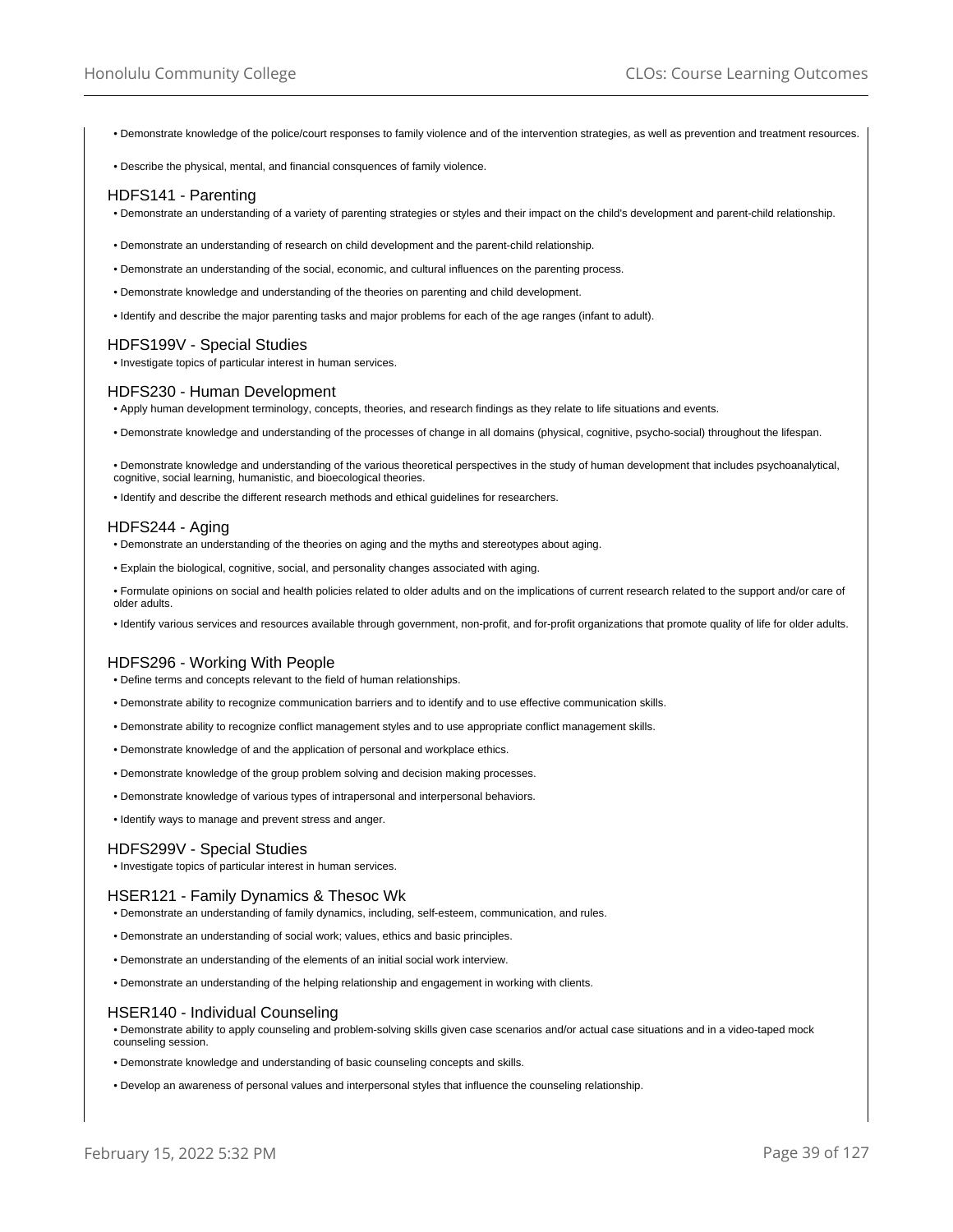## HSER150 - Group Counseling

- Demonstrate knowledge of the ethical and professional issues in group practice.
- Describe stages of group development and challenges and issues.
- Discuss theoretical approaches used in group counseling and their advantages and limitations.
- Identify the various types of groups, explain their purposes, and give examples for each type of group.
- Understand the role of the group leader or group facilitator; and identify and discuss group leadership or facilitation skills.

#### HSER170 - Substance Abuse Counseling

- Demonstrate ability to do an initial assessment of a client requesting entry into treatment.
- Demonstrate an understanding of the cost to society from addiction.
- Demonstrate knowledge of the physical and psycho-social effects of different classes of substances.
- Demonstrate knowledge of the substance abuse laws and ethics of the substance abuse profession.
- Identify and explain the components of the substance abuse screening and referral process.

### HSER190 - Internship Seminar

- Analyze problems in work practicum settings.
- Maintain confidentiality of client information.
- Present case studies.
- Use helping skills in discussions of client/work situations.

#### HSER191V - Human Services Internship

- Demonstrate a working knowledge of the host human services agency's mission, services, fees, and referral sources.
- Demonstrate ability to relate effectively with clients using basic human services knowledge and skills in an ethical and culturally sensitive manner.
- Demonstrate ability to work effectively with agency's supervisors and colleagues.
- Develop personal learning goals and objectives in measurable terms appropriate to the agency setting.

## HSER199V - Special Studies

• Investigate topics in human services.

### KLS195 - Personal Health & Wellness

- Demonstrate ability to monitor, understand, and impact changes in one's own health status.
- Demonstrate knowledge and understanding of basic definitions, concepts, principles, theories, and issues that provide a multi-disciplinary foundation for understanding core concepts in health.
- Describe best practices that promote health and wellness.

## SW200 - The Field of Social Work

- Analyze social problems affecting individuals, families, groups, and communities.
- Describe the professional characteristics of social work.
- Explain social work values and their implications in the field.
- Identify principles and skills involved in social work.
- Recognize personal characteristics and their implications in the practice of social work.

#### Information and Computer Science

## **CLO**

#### ICS100 - Computing Literacy & Appls

- Define, explain, and demonstrate proper computing terminology usage in areas such as hardware, software, and communications.
- Describe ethical issues involved in the use of computing technology.
- Utilize online resources for research and communication.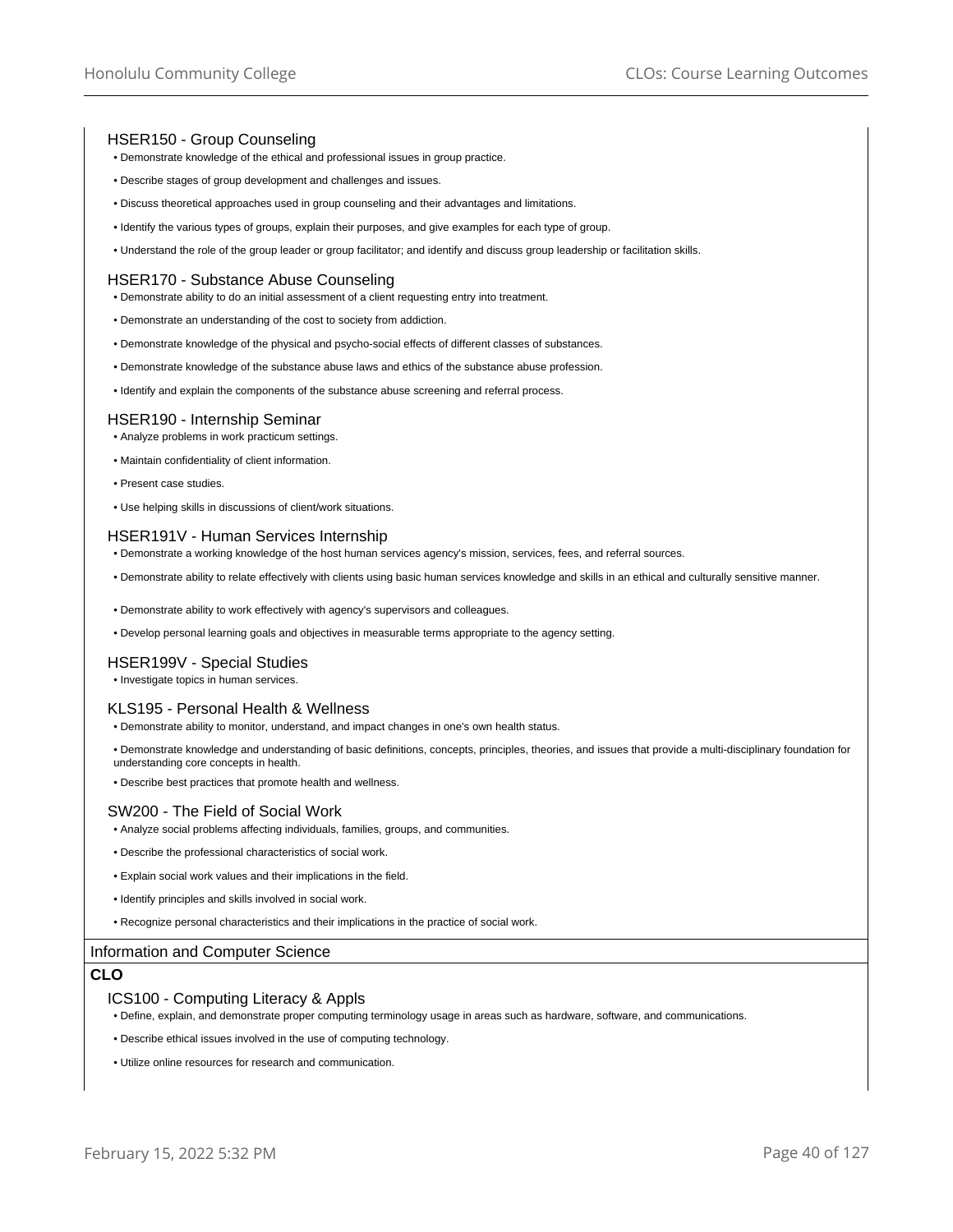- Utilize operating system interfaces to manage computing resources effectively and securely.
- Utilize the basic features of computing applications to communicate effectively (major content area).

### ICS101 - Digital Tools for Info World

- Choose the proper application software to solve a specific problem and/or produce a desired output.
- Create a relational data base table with filters, queries and reports that extract and display records.
- Create a variety of electronic slides using templates, background styles, graphics, photographs, and animation effects.
- Demonstrate the integration of different application output.
- Demonstrate the use of the operating system to manage software files and folders.
- Describe the use of computer technology and its impact on society.
- Explain why data created on the computer must be saved on a storage device.
- Produce a document in a variety of formats using word processing software.
- Solve and display the results of a mathematical or financial analysis using spreadsheet software.
- Use a browser to navigate and search the Internet for research topics.
- Use an electronic mail program to send and receive messages and attachments.
- Use proper terminology to describe computer hardware components and their function in processing software instructions and input data.

## ICS102 - Intro to Internet Resources

- Create a Web site on a local or remote server.
- Create Web pages by writing HTML code with a simple text editor.
- Describe how JavaScript can be used to create dynamic web pages.
- Discuss network security problems and protection against viruses.
- Insert hyperlinks and various image and sound formats into a Web page.
- Manage Web page files and folders including the assignment of permission codes.
- Use Cascading Stylesheets to style a web page.
- Use JavaScript to perform simple animation on a web page.
- Use Secure File Transfer Protocol to upload and download files via the Internet.

# ICS110P - Intro to Information Systems

- Apply analytical and problem solving skills when writing programs.
- Explain the steps involved in the programming process.
- Solve simple problems and express those solutions as algorithms.
- Understand web technologies and develop programs to interact with them.
- Write simple programs that use input, output, selection statements, and repetition statements.

#### ICS111 - Intro to Comp Science - Java

• Demonstrate basic problem solving skills: analyzing problems, modeling a problem as a system of objects, creating algorithms, and implementing models and algorithms in an object-oriented computing language.

- Demonstrate working with primitive data types, strings and arrays.
- Illustrate basic programming concepts such as program flow and syntax of a of a high-level general purpose language and basic security practices.
- Use an appropriate programming environment to design, code, compile, run and debug computing programs.

## ICS141 - Discrete Math Comp Sci I

- Determine whether or not a relation is a partial order.
- Find the closure of a relation.
- Prove mathematical theorems, including proofs using mathematical induction.
- Solve counting problems using basic counting techniques.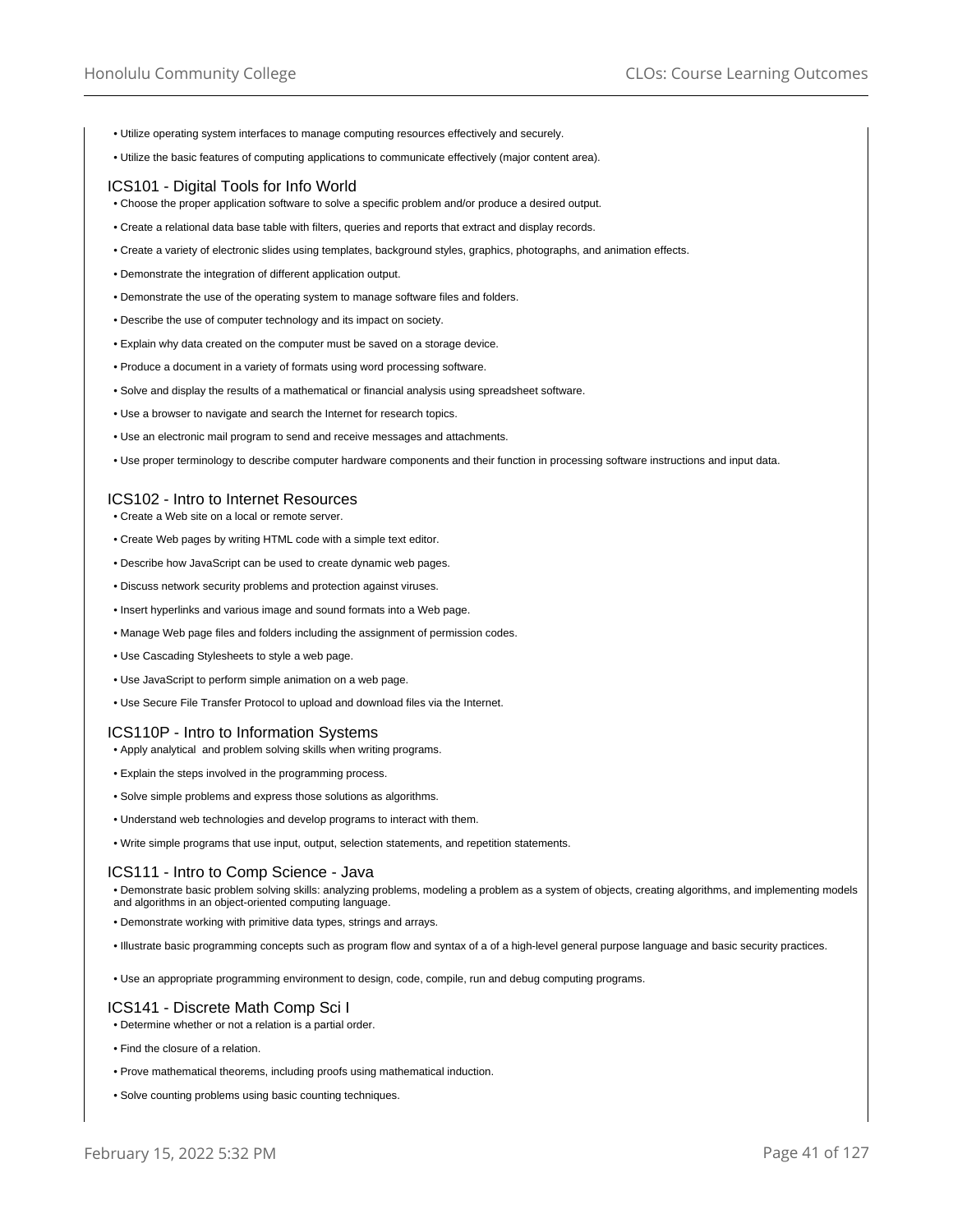- Solve counting problems using the concepts of permutations, combinations, and binomial coefficients.
- Solve problems in elementary set theory.
- Solve problems in prepositional logic.
- Solve simple recurrence relations.
- Use Venn diagrams.
- Work with reflexive, symmetric, transitive, equivalent, and anti-symmetric relations.
- Work with truth tables.

#### Music and Entertainment Learning Experience

## **CLO**

#### MELE101 - Survey of Mus & Ent Business

- Demonstrate a basic understanding of copyright law with respect to the music & entertainment industry.
- Demonstrate a basic understanding of the contracts and terminology used in the music & entertainment industry.
- Demonstrate a basic understanding of the major revenue streams in the music & entertainment industry.
- Demonstrate knowledge of the career options and roles in the music & entertainment industry.
- Demonstrate knowledge of the major entertainment conglomerates and their country of origin.

#### MELE102 - Survey of Recording Technology

- Demonstrate ability to conduct, analyze and interpret experiments, and apply experimental results to improve processes.
- Demonstrate an ability to communicate effectively.
- Demonstrate an ability to understand professional, ethical and social responsibilities.
- Demonstrate appropriate mastery of the knowledge, techniques, skills and modern tools of the discipline of audio engineering.
- Demonstrate knowledge of the history and evolution of recording technology.
- Demonstrate the ability to apply creativity in the design of audio engineering systems, components or processes appropriate to program objectives.
- Demonstrate the ability to apply current knowledge and adapt to emerging applications of science, technology, engineering, and mathematics.
- Demonstrate the ability to identify, analyze and solve technical problems.

#### MELE103 - Modern Music & Theory

- Demonstrate an ability to identify notes, chords, and rhythm.
- Demonstrate an ability to name and identify various musical instruments and their families.
- Demonstrate an ability to write music notation and create a lead sheet.
- Demonstrate knowledge of basic song forms and songwriting techniques.

### MELE104 - Songwriting & Arranging Tech.

- Analyze the manner in which rhythm, melody, harmony, and lyrics work together to create memorable songs.
- Collaborate with other student songwriters to create song compositions and demo recordings ready for pitching.
- Create original songs with lyrics, melody, and chord progressions that demonstrate competence of song structure and a variety of lyrical techniques.

### MELE201 - Hist of the Rec & Ent Industry

- Demonstrate a basic understanding of how the recording industry developed in terms of music, business, and technology.
- Demonstrate a basic understanding of recording labels and popular music recordings from 1877 to the present.
- Demonstrate a basic understanding of the recording industry in Hawaii, its historical origins, key performers, and organizations.

## MELE202 - Pub Rel Mus & Ent Industry

• Build an electronic press kit for use in an artist website.

• Compile and present the different components of a press kit.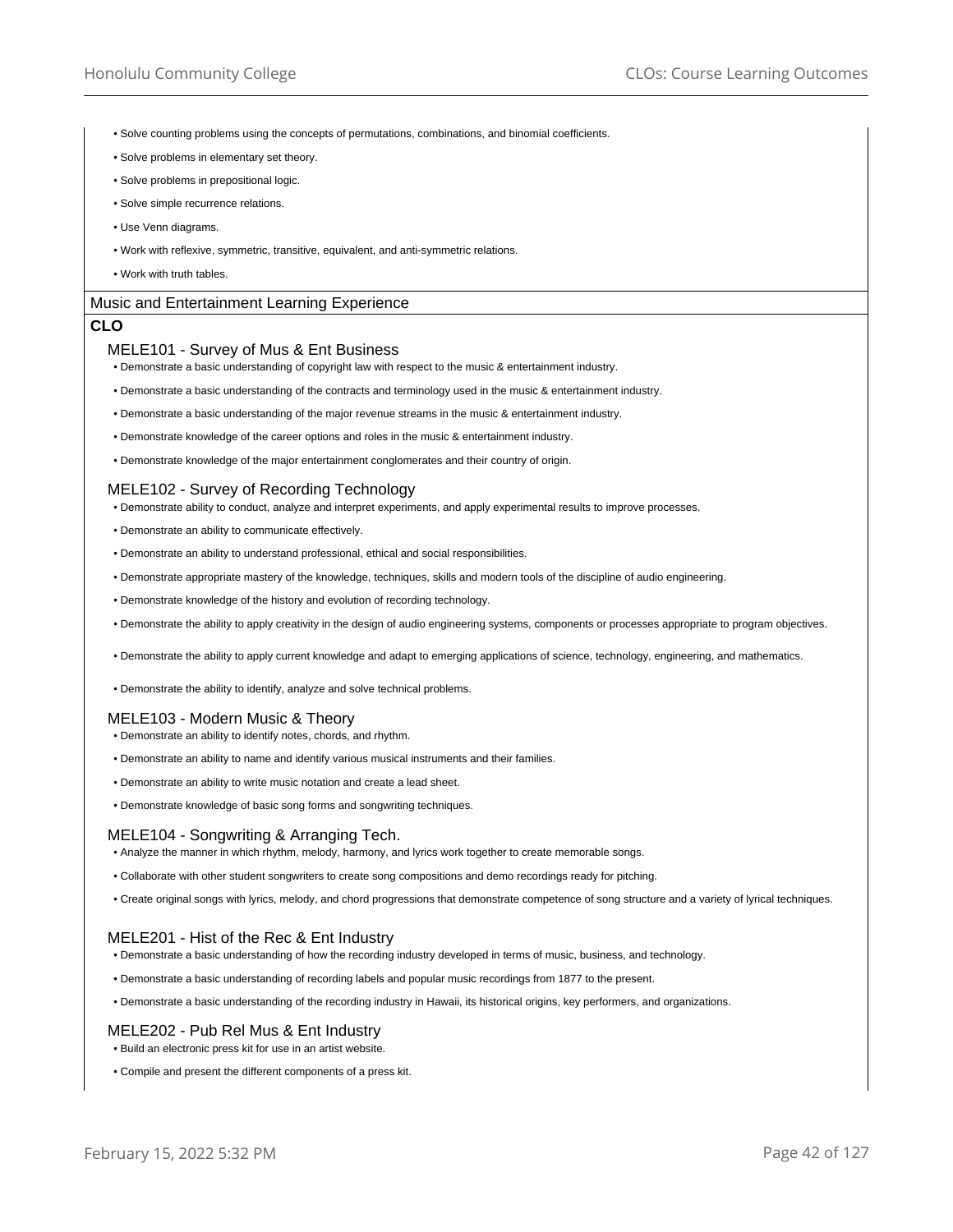- Critique, compare and rate various artist websites.
- Understand artist image and its importance in the public relations field.
- Write a press release.
- Write an artist biography.
- Write effective story hooks.

## MELE203 - Intel Prop Mus & Ent Industry

• Demonstrate a basic understanding of how intellectual property rights can be infringed.

- Demonstrate a basic understanding of the different types of intellectual property with primary emphasis on copyright law.
- Demonstrate a basic understanding of the exclusive rights under copyright law.
- Demonstrate a basic understanding of the process for registering copyrights and trademarks.

## MELE204 - Mus Pub in the Ent Industry

• Demonstrate a basic understanding of different tyeps of publishing deals available to songwriters.

- Demonstrate a basic understanding of the creative tasks performed by music publishers.
- Demonstrate a basic understanding of the revenue streams available to music publishers.
- Demonstrate a basic understanding of the role music publishing plays in the music & entertainment industry.

### MELE205 - Concert & Event Production

• Demonstrate an understanding of the logistics involved with planning a concert/event from artist & venue selection, budgeting, accommodations, technical & hospitality requirements, promotion & publicity.

- Demonstrate an understanding of the typical types of deals and the income streams found in the concert/event business.
- Demonstrate an understanding of the vocabulary and concepts used in the concert/event business.
- Identify the key organizations/individuals and their specific roles in the concert/event business.

#### MELE206 - Music Supervision

- Demonstrate an understanding of effective music placement.
- Demonstrate an understanding of the career opportunities for music supervisors.
- Demonstrate an understanding of the licenses and cue sheets required for creative media projects.
- Demonstrate an understanding of the music supervision and production workflow.

# MELE211 - Audio Engineering 1

- Demonstrate an ability to identify, analyze and solve technical problems.
- Demonstrate an appropriate mastery of studio mixing techniques.
- Demonstrate an appropriate mastery of studio outboard equipment including spectral, dynamic, and time processors.
- Demonstrate an understanding of basic electronic audio signal flow in the recording studio.
- Demonstrate proper recording session procedures for tracking, overdubbing and mixing sessions.

### MELE212 - Digital Audio: Theory and DAW

• Apply basic concepts and techniques learned, into industry applications in the areas of film, music and game audio.

- Effectively navigate menu systems, system configurations, file structures, main windows , edit tools and modes, time rulers and midi controls of ProTools software.
- Identify software and hardware components, file formats, plug-ins, virtual instruments, editing tools and functions of a digital audio workstation.
- Recall significant dates, events and technological advances in digital audio.
- Understand the theory and application of MIDI protocol.

### MELE213 - Studio Production

- Analyze existing music productions from different recording eras.
- Demonstrate techniques, skills, and modern tools of the discipline of audio production.
- Identify, analyze and solve technical problems.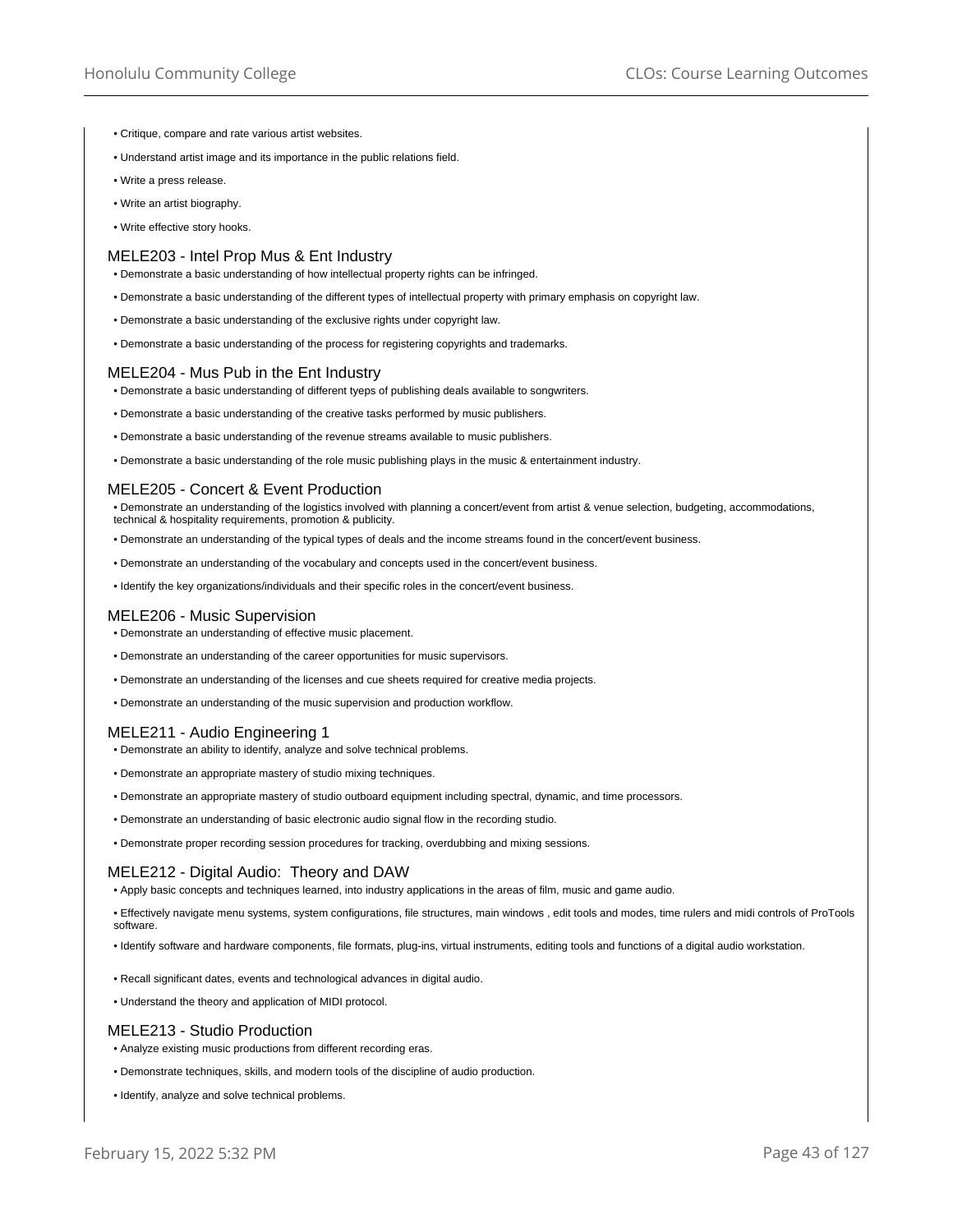- Plan, conduct, and conclude recording sessions.
- Understand professional, ethical and social responsibilities.

### MELE214 - Electronics for Audio Eng.

• Demonstrate their knowledge of audio electronics including basic circuit design, signal flow and system troubleshooting.

• Have a general understanding of electronics and circuit theory to assist them in the understanding and application of audio engineering.

• Interperate basic electronic schematics and manuals, operate electronic meters, oscilloscopes and utilize audio analyzers.

#### MELE215 - Sound Reinforcement

• Apply analog console live signal routing and signal flow charts.

• Design, assemble, trouble-shoot and operate small venue sound systems with a knowledge base of large concert venue sound systems.

• Identify and analyze live acoustic and audio system technical problems.

#### MELE216 - Live Audio for Media

- Design, assemble, trouble-shoot, operate and record in Live Audio for Media settings.
- Obtain quality audio for various Internet Mediums.
- Set up audio for Conferences, Field Recordings, Set recordings and Live Events.

#### MELE220 - Audio Engineering II

- Apply basic audio perception skills required of the recording engineer.
- Operate the NEVE consoles as well as analog and digital recording equipment found in the Mike Curb MELE Studios.
- Organize, execute, document, and participate in recording sessions in the Mike Curb MELE Studios.

### MELE222 - Adv. Digital Audio:Theory&DAW

• Apply advanced concepts and techniques learned, into industry applications in the areas of film, music and game audio.

• Effectively navigate advanced menu systems, system configurations, file structures, main windows , edit tools and modes, time rulers and midi controls of ProTools software.

• Identify advanced software and hardware components, file formats, plug-ins, virtual instruments, editing tools and functions of a digital audio workstation.

• Understand advanced theory and application of MIDI protocol.

### MELE275 - Practicum

- Acquire marketable skills and make valuable industry connections.
- Apply music business/audio technology theories and principles to specific situations within their practicum experience.
- Observe and reflect on professional behavior in the music industry.

• Obtain practical experience in the music & entertainment industry.

### MELE311 - Audio Post Production I

- Apply advanced post production recording techniques to film, animation and game audio.
- Record post production audio with advanced recording techniques such as Dialogue, Voice Over, ADR, and Sound Effects and Design.

### MELE320 - Audio Post Production II

- Apply advanced post production recording techniques to Film, Animation and Game Audio.
- Identify and pull all of the sound elements together for final mixing.
- Implement the use of Surround Sound in a final Mix.
- Record and edit Foley.
- Using a proper workflow, balance all of the elements for a project.

## **Cooperative Education**

## Cooperative Education courses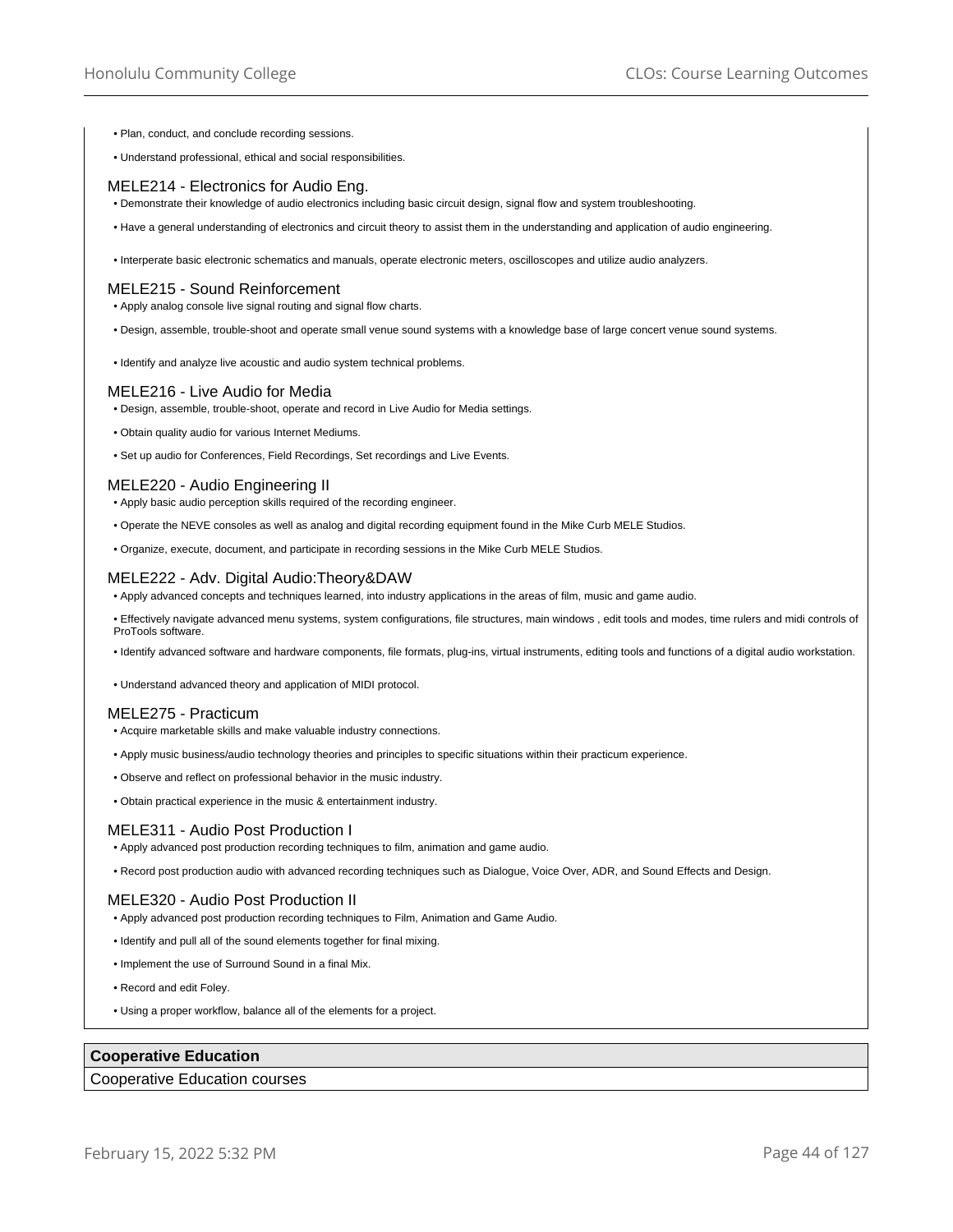# **CLO**

## ABRP93V - Cooperative Education

• Job Performance. As part of a team, the student will perform all duties required at the cooperative education work site, demonstrating positive work habits and using appropriate procedures, tools and equipment, consistent with all applicable standards and OSHA regulations. This Learning Outcome will be assessed by: Student Time Sheet; Employment Supervisor's Evaluation of Cooperative Education.

• Job Placement. The student will obtain a position with a company that is related to his/her major and perform a minimum of 75 hours per semester for each credit. This Learning Outcome will be assessed by: Cooperative Education Student Application Form; Resume, Cover letter and list of potential employers; Cooperative Education Agreement.

• Personal Assessment. The student will demonstrate an understanding of personal skills with an awareness of the impact of abilities and skills on career development and academic achievement. This learning outcome will be assessed by: Mid Term Report; Student Evaluation of Cooperative Education Experience; Learning Outcome Paper(s).

### AEC193V - Cooperative Education

• Job Performance. As part of a team, the student will perform all duties required at the cooperative education work site, demonstrating positive work habits and using appropriate procedures, tools and equipment, consistent with all applicable standards and OSHA regulations.

• Job Placement. The student will obtain a position with a company that is related to his/her major and perform a minimum of 75 hours per semester for each credit.

• Personal Assessment. The student will demonstrate an understanding of personal skills with an awareness of the impact of abilities and skills on career development and academic achievement.

## AERO93V - Cooperative Education

• Job Performance. As part of a team, the student will perform all duties required at the cooperative education work site, demonstrating positive work habits and using appropriate procedures, tools and equipment, consistent with all applicable standards and OSHA regulations. This Learning Outcome will be assessed by: Student Time Sheet; Employment Supervisor's Evaluation of Cooperative Education.

• Job Placement. The student will obtain a position with a company that is related to his/her major and perform a minimum of 75 hours per semester for each credit. This Learning Outcome will be assessed by: Cooperative Education Student Application Form; Resume, Cover letter and list of potential employers; Cooperative Education Agreement.

• Personal Assessment. The student will demonstrate an understanding of personal skills with an awareness of the impact of abilities and skills on career development and academic achievement. This learning outcome will be assessed by: Mid Term Report; Student Evaluation of Cooperative Education Experience; Learning Outcome Paper(s).

### AJ193V - Cooperative Education

• Job Performance. As part of a team, the student will perform all duties required at the cooperative education work site, demonstrating positive work habits and using appropriate procedures, tools and equipment, consistent with all applicable standards and OSHA regulations. This Learning Outcome will be assessed by: Student Time Sheet; Employment Supervisor's Evaluation of Cooperative Education.

• Job Placement. The student will obtain a position with a company that is related to his/her major and perform a minimum of 75 hours per semester for each credit. This Learning Outcome will be assessed by: Cooperative Education Student Application Form; Resume, Cover letter and list of potential employers; Cooperative Education Agreement.

• Personal Assessment. The student will demonstrate an understanding of personal skills with an awareness of the impact of abilities and skills on career development and academic achievement. This learning outcome will be assessed by: Mid Term Report; Student Evaluation of Cooperative Education Experience; Learning Outcome Paper(s).

# AMT93V - Cooperative Education

• Job Performance. As part of a team, the student will perform all duties required at the cooperative education work site, demonstrating positive work habits and using appropriate procedures, tools and equipment, consistent with all applicable standards and OSHA regulations.

• Job Placement. The student will obtain a position with a company that is related to his/her major and perform a minimum of 75 hours per semester for each credit.

• Personal Assessment. The student will demonstrate an understanding of personal skills with an awareness of the impact of abilities and skills on career development and academic achievement.

### APTR193V - Cooperative Education

• Job Performance. As part of a team, the student will perform all duties required at the cooperative education work site, demonstrating positive work habits and using appropriate procedures, tools and equipment, consistent with all applicable standards and OSHA regulations. This Learning Outcome will be assessed by: Student Time Sheet; Employment Supervisor's Evaluation of Cooperative Education.

• Job Placement. The student will obtain a position with a company that is related to his/her major and perform a minimum of 75 hours per semester for each credit. This Learning Outcome will be assessed by: Cooperative Education Student Application Form; Resume, Cover letter and list of potential employers; Cooperative Education Agreement.

• Personal Assessment. The student will demonstrate an understanding of personal skills with an awareness of the impact of abilities and skills on career development and academic achievement. This learning outcome will be assessed by: Mid Term Report; Student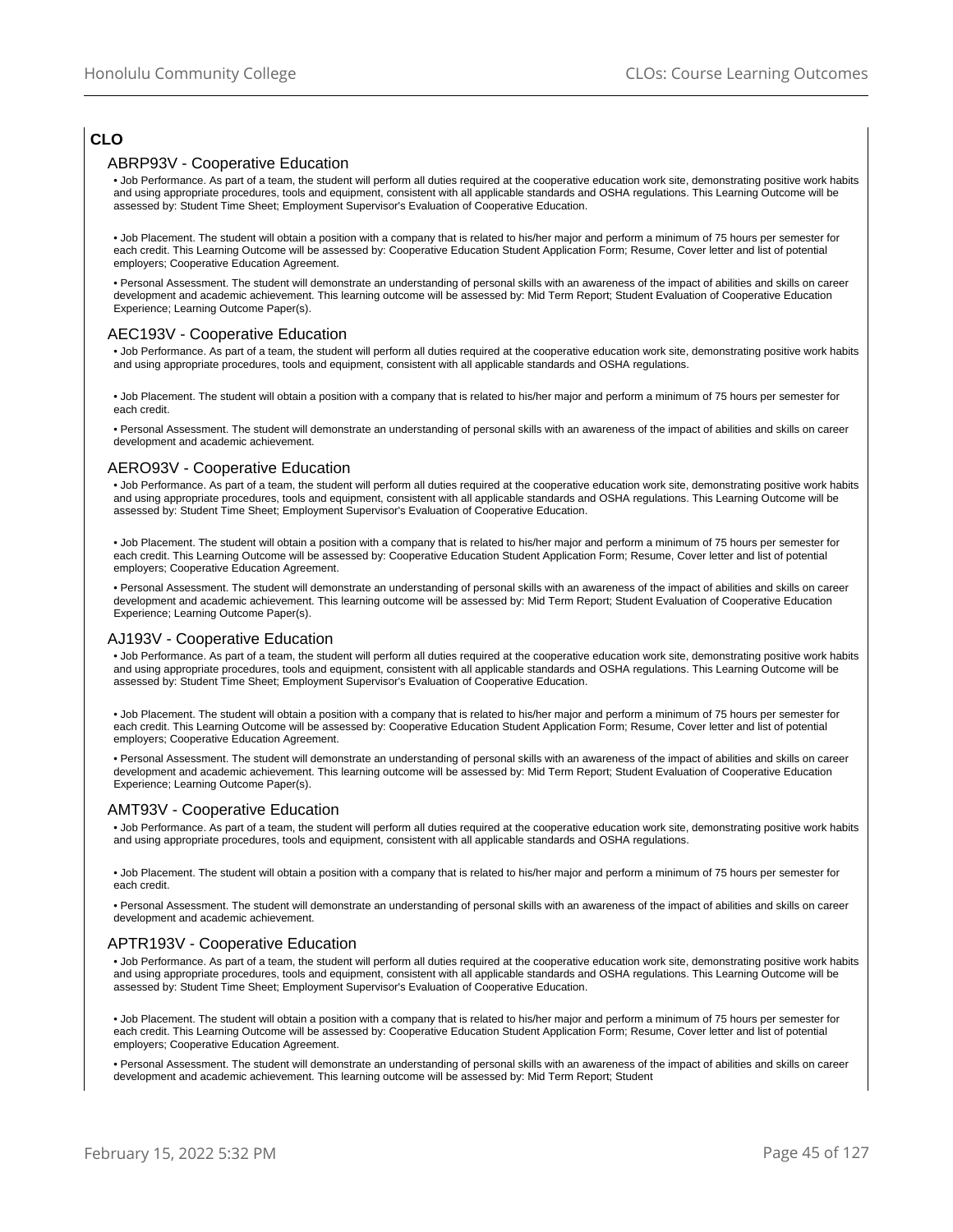Evaluation of Cooperative Education Experience; Learning Outcome Paper(s).

## CA193V - Cooperative Education

• Job Performance. As part of a team, the student will perform all duties required at the cooperative education work site, demonstrating positive work habits and using appropriate procedures, tools and equipment, consistent with all applicable standards and OSHA regulations. This Learning Outcome will be assessed by: Student Time Sheet; Employment Supervisor's Evaluation of Cooperative Education.

• Job Placement. The student will obtain a position with a company that is related to his/her major and perform a minimum of 75 hours per semester for each credit. This Learning Outcome will be assessed by: Cooperative Education Student Application Form; Resume, Cover letter and list of potential employers; Cooperative Education Agreement.

• Personal Assessment. The student will demonstrate an understanding of personal skills with an awareness of the impact of abilities and skills on career development and academic achievement. This learning outcome will be assessed by: Mid Term Report; Student Evaluation of Cooperative Education Experience; Learning Outcome Paper(s).

### CARP93V - Cooperative Education

• Job Performance. As part of a team, the student will perform all duties required at the cooperative education work site, demonstrating positive work habits and using appropriate procedures, tools and equipment, consistent with all applicable standards and OSHA regulations. This Learning Outcome will be assessed by: Student Time Sheet; Employment Supervisor's Evaluation of Cooperative Education.

• Job Placement. The student will obtain a position with a company that is related to his/her major and perform a minimum of 75 hours per semester for each credit. This Learning Outcome will be assessed by: Cooperative Education Student Application Form; Resume, Cover letter and list of potential employers; Cooperative Education Agreement.

• Personal Assessment. The student will demonstrate an understanding of personal skills with an awareness of the impact of abilities and skills on career development and academic achievement. This learning outcome will be assessed by: Mid Term Report; Student Evaluation of Cooperative Education Experience; Learning Outcome Paper(s).

## COSM93V - Cooperative Education

• Job Performance. As part of a team, the student will perform all duties required at the cooperative education work site, demonstrating positive work habits and using appropriate procedures, tools and equipment, consistent with all applicable standards and OSHA regulations.

• Job Placement. The student will obtain a position with a company that is related to his/her major and perform a minimum of 75 hours per semester for each credit.

• Personal Assessment. The student will demonstrate an understanding of personal skills with an awareness of the impact of abilities and skills on career development and academic achievement.

#### CSNT290V - Cooperative Education

• Demonstrate Job Performance: As part of a team, the student will perform all duties required at the cooperative education work site, demonstrating positive work habits and using appropriate procedures, tools and equipment, consistent with all applicable standards and OSHA regulations.

• Personal Assessment: The student will demonstrate an understanding of personal skills with an awareness of the impact of abilities and skills on career development and academic achievement.

• Secure Job Placement: The student will obtain a position with a company that is related to his/her major and perform a minimum of 75 hours per semester for each credit.

#### CSNT293V - Cooperative Education

• Job Performance. As part of a team, the student will perform all duties required at the cooperative education work site, demonstrating positive work habits and using appropriate procedures, tools and equipment, consistent with all applicable standards and OSHA regulations.

• Job Placement. The student will obtain a position with a company that is related to his/her major and perform a minimum of 75 hours per semester for each credit.

• Personal Assessment. The student will demonstrate an understanding of personal skills with an awareness of the impact of abilities and skills on career development and academic achievement.

## DISL93V - Cooperative Education

• Job Performance. As part of a team, the student will perform all duties required at the cooperative education work site, demonstrating positive work habits and using appropriate procedures, tools and equipment, consistent with all applicable standards and OSHA regulations. This Learning Outcome will be assessed by: Student Time Sheet; Employment Supervisor's Evaluation of Cooperative Education.

• Job Placement. The student will obtain a position with a company that is related to his/her major and perform a minimum of 75 hours per semester for each credit. This Learning Outcome will be assessed by: Cooperative Education Student Application Form; Resume, Cover letter and list of potential employers; Cooperative Education Agreement.

• Personal Assessment. The student will demonstrate an understanding of personal skills with an awareness of the impact of abilities and skills on career development and academic achievement. This learning outcome will be assessed by: Mid Term Report; Student Evaluation of Cooperative Education Experience; Learning Outcome Paper(s).

### EIMT93V - Cooperative Education

• Job Performance. As part of a team, the student will perform all duties required at the cooperative education work site, demonstrating positive work habits and using appropriate procedures, tools and equipment, consistent with all applicable standards and OSHA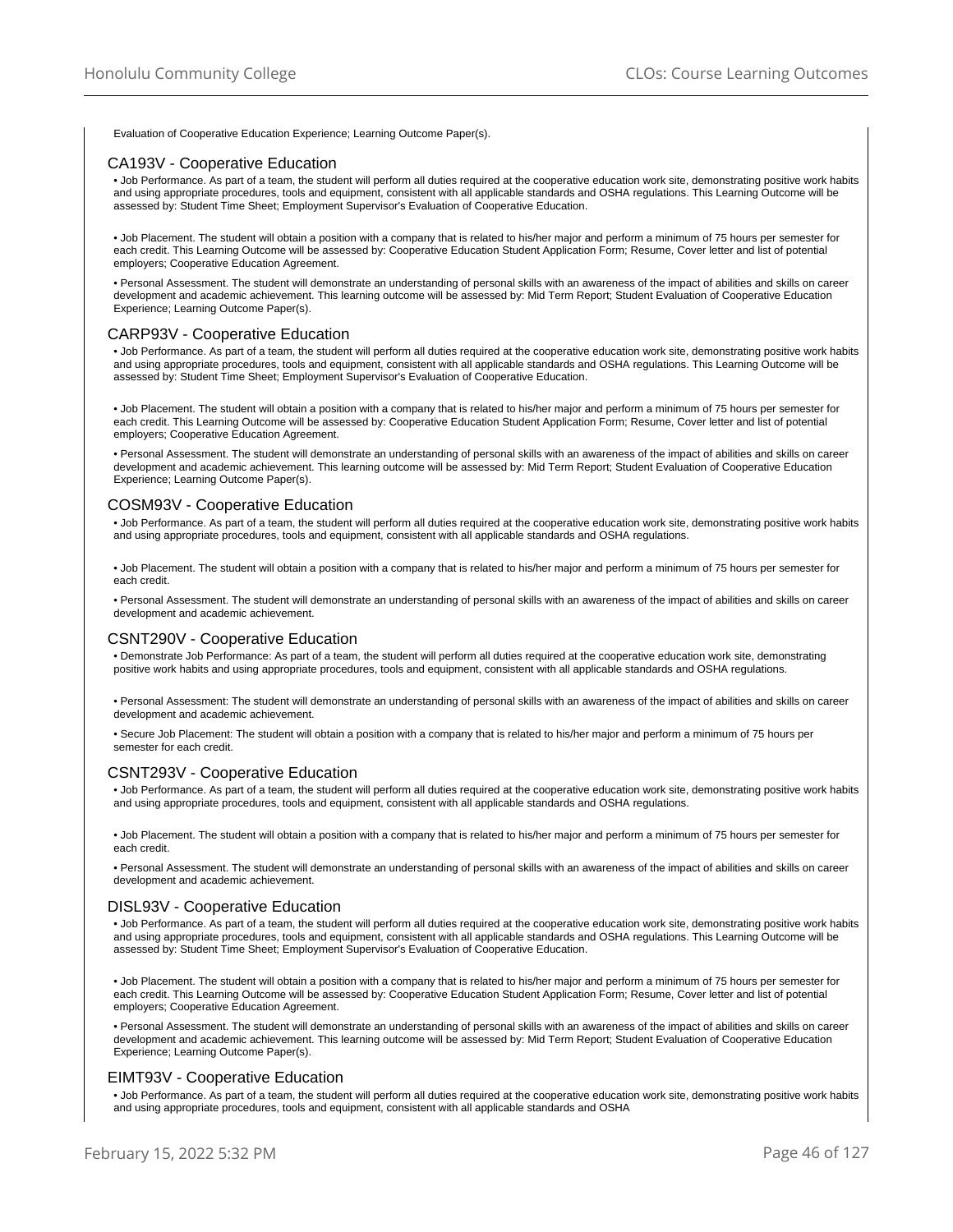regulations. This Learning Outcome will be assessed by: Student Time Sheet; Employment Supervisor's Evaluation of Cooperative Education.

• Job Placement. The student will obtain a position with a company that is related to his/her major and perform a minimum of 75 hours per semester for each credit. This Learning Outcome will be assessed by: Cooperative Education Student Application Form; Resume, Cover letter and list of potential employers; Cooperative Education Agreement.

• Personal Assessment. The student will demonstrate an understanding of personal skills with an awareness of the impact of abilities and skills on career development and academic achievement. This learning outcome will be assessed by: Mid Term Report; Student Evaluation of Cooperative Education Experience; Learning Outcome Paper(s).

#### FIRE193V - Cooperative Education

• Job Performance. As part of a team, the student will perform all duties required at the cooperative education work site, demonstrating positive work habits and using appropriate procedures, tools and equipment, consistent with all applicable standards and OSHA regulations. This Learning Outcome will be assessed by: Student Time Sheet; Employment Supervisor's Evaluation of Cooperative Education.

• Job Placement. The student will obtain a position with a company that is related to his/her major and perform a minimum of 75 hours per semester for each credit. This Learning Outcome will be assessed by: Cooperative Education Student Application Form; Resume, Cover letter and list of potential employers; Cooperative Education Agreement.

• Personal Assessment. The student will demonstrate an understanding of personal skills with an awareness of the impact of abilities and skills on career development and academic achievement. This learning outcome will be assessed by: Mid Term Report; Student Evaluation of Cooperative Education Experience; Learning Outcome Paper(s).

#### FT93V - Cooperative Education

• Job Performance. As part of a team, the student will perform all duties required at the cooperative education work site, demonstrating positive work habits and using appropriate procedures, tools and equipment, consistent with all applicable standards and OSHA regulations. This Learning Outcome will be assessed by: Student Time Sheet; Employment Supervisor's Evaluation of Cooperative Education.

• Job Placement. The student will obtain a position with a company that is related to his/her major and perform a minimum of 75 hours per semester for each credit. This Learning Outcome will be assessed by: Cooperative Education Student Application Form; Resume, Cover letter and list of potential employers; Cooperative Education Agreement.

• Personal Assessment. The student will demonstrate an understanding of personal skills with an awareness of the impact of abilities and skills on career development and academic achievement. This learning outcome will be assessed by: Mid Term Report; Student Evaluation of Cooperative Education Experience; Learning Outcome Paper(s).

## FT193V - Cooperative Education

• Job Performance. As part of a team, the student will perform all duties required at the cooperative education work site, demonstrating positive work habits and using appropriate procedures, tools and equipment, consistent with all applicable standards and OSHA regulations. This Learning Outcome will be assessed by: Student Time Sheet; Employment Supervisor's Evaluation of Cooperative Education.

• Job Placement. The student will obtain a position with a company that is related to his/her major and perform a minimum of 75 hours per semester for each credit. This Learning Outcome will be assessed by: Cooperative Education Student Application Form; Resume, Cover letter and list of potential employers; Cooperative Education Agreement.

• Personal Assessment. The student will demonstrate an understanding of personal skills with an awareness of the impact of abilities and skills on career development and academic achievement. This learning outcome will be assessed by: Mid Term Report; Student Evaluation of Cooperative Education Experience; Learning Outcome Paper(s).

#### HUM193V - Cooperative Education

• Job Performance. As part of a team, the student will perform all duties required at the cooperative education work site, demonstrating positive work habits and using appropriate procedures, tools and equipment, consistent with all applicable standards and OSHA regulations. This Learning Outcome will be assessed by: Student Time Sheet; Employment Supervisor's Evaluation of Cooperative Education.

• Job Placement. The student will obtain a position with a company that is related to his/her major and perform a minimum of 75 hours per semester for each credit. This Learning Outcome will be assessed by: Cooperative Education Student Application Form; Resume, Cover letter and list of potential employers; Cooperative Education Agreement.

• Personal Assessment. The student will demonstrate an understanding of personal skills with an awareness of the impact of abilities and skills on career development and academic achievement. This learning outcome will be assessed by: Mid Term Report; Student Evaluation of Cooperative Education Experience; Learning Outcome Paper(s).

#### OESM193V - Cooperative Education

• Job Performance. As part of a team, the student will perform all duties required at the cooperative education work site, demonstrating positive work habits and using appropriate procedures, tools and equipment, consistent with all applicable standards and OSHA regulations.

• Job Placement. The student will obtain a position with a company that is related to his/her major and perform a minimum of 75 hours per semester for each credit..

• Personal Assessment. The student will demonstrate an understanding of personal skills with an awareness of the impact of abilities and skills on career development and academic achievement.

### RAC93V - Cooperative Education

• Job Performance. As part of a team, the student will perform all duties required at the cooperative education work site, demonstrating positive work habits and using appropriate procedures, tools and equipment, consistent with all applicable standards and OSHA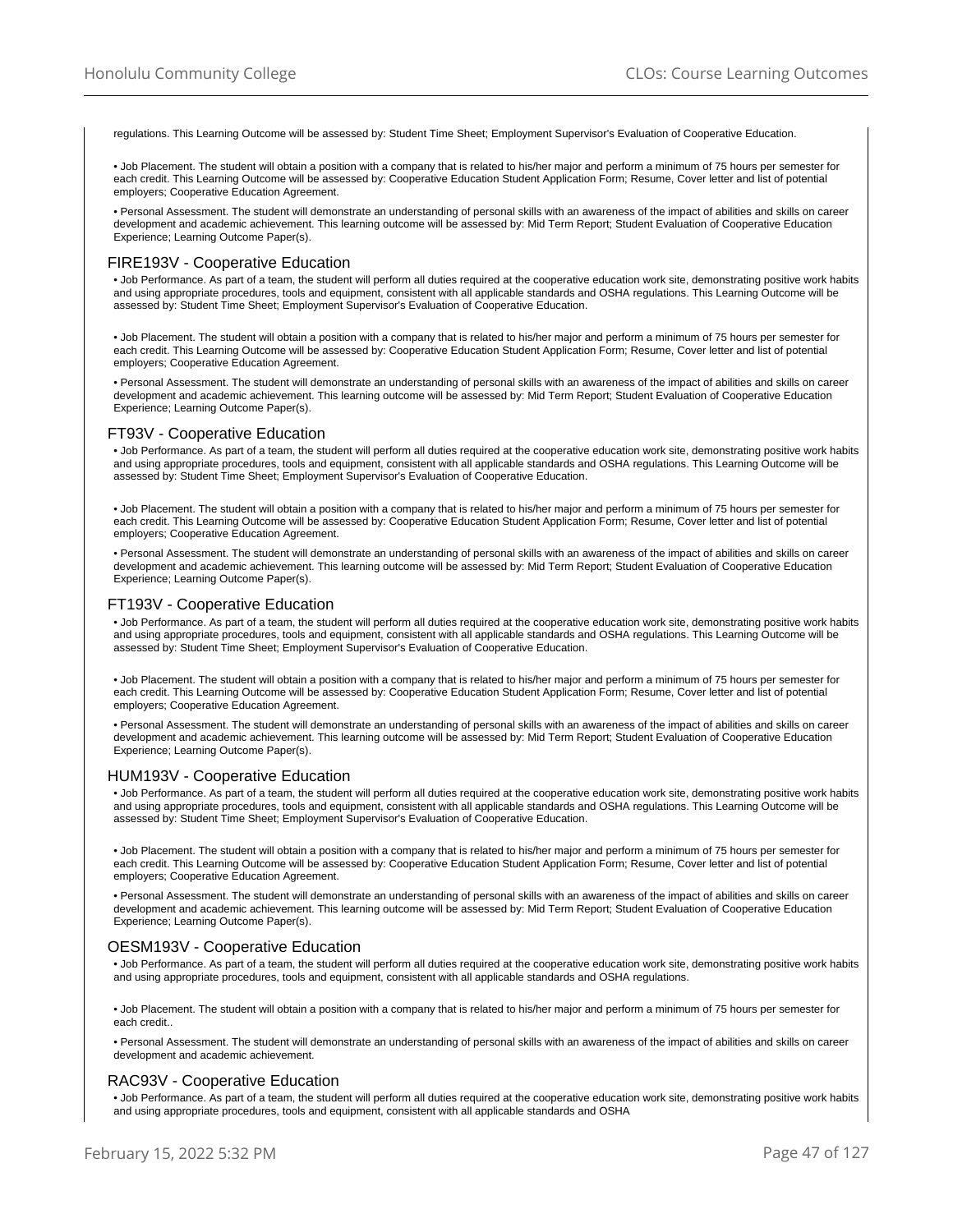regulations. This Learning Outcome will be assessed by: Student Time Sheet; Employment Supervisor's Evaluation of Cooperative Education.

• Job Placement. The student will obtain a position with a company that is related to his/her major and perform a minimum of 75 hours per semester for each credit. This Learning Outcome will be assessed by: Cooperative Education Student Application Form; Resume, Cover letter and list of potential employers; Cooperative Education Agreement.

• Personal Assessment. The student will demonstrate an understanding of personal skills with an awareness of the impact of abilities and skills on career development and academic achievement. This learning outcome will be assessed by: Mid Term Report; Student Evaluation of Cooperative Education Experience; Learning Outcome Paper(s).

### SCI193V - Cooperative Education

• Job Performance. As part of a team, the student will perform all duties required at the cooperative education work site, demonstrating positive work habits and using appropriate procedures, tools and equipment, consistent with all applicable standards and OSHA regulations. This Learning Outcome will be assessed by: Student Time Sheet; Employment Supervisor's Evaluation of Cooperative Education.

• Job Placement. The student will obtain a position with a company that is related to his/her major and perform a minimum of 75 hours per semester for each credit. This Learning Outcome will be assessed by: Cooperative Education Student Application Form; Resume, Cover letter and list of potential employers; Cooperative Education Agreement.

• Personal Assessment. The student will demonstrate an understanding of personal skills with an awareness of the impact of abilities and skills on career development and academic achievement. This learning outcome will be assessed by: Mid Term Report; Student Evaluation of Cooperative Education Experience; >Learning Outcome Paper(s).

#### SMP93V - Cooperative Education

• Job Performance. As part of a team, the student will perform all duties required at the cooperative education work site, demonstrating positive work habits and using appropriate procedures, tools and equipment, consistent with all applicable standards and OSHA regulations. This Learning Outcome will be assessed by: Student Time Sheet; Employment Supervisor's Evaluation of Cooperative Education.

• Job Placement. The student will obtain a position with a company that is related to his/her major and perform a minimum of 75 hours per semester for each credit. This Learning Outcome will be assessed by: Cooperative Education Student Application Form; Resume, Cover letter and list of potential employers; Cooperative Education Agreement.

• Personal Assessment. The student will demonstrate an understanding of personal skills with an awareness of the impact of abilities and skills on career development and academic achievement. This learning outcome will be assessed by: Mid Term Report; Student Evaluation of Cooperative Education Experience; Learning Outcome Paper(s).

## SSCI193V - Cooperative Education

• Job Performance. As part of a team, the student will perform all duties required at the cooperative education work site, demonstrating positive work habits and using appropriate procedures, tools and equipment, consistent with all applicable standards and OSHA regulations. This Learning Outcome will be assessed by: Student Time Sheet; Employment Supervisor's Evaluation of Cooperative Education.

• Job Placement. The student will obtain a position with a company that is related to his/her major and perform a minimum of 75 hours per semester for each credit. This Learning Outcome will be assessed by: Cooperative Education Student Application Form; Resume, Cover letter and list of potential employers; Cooperative Education Agreement.

• Personal Assessment. The student will demonstrate an understanding of personal skills with an awareness of the impact of abilities and skills on career development and academic achievement. This learning outcome will be assessed by: Mid Term Report; Student Evaluation of Cooperative Education Experience; Learning Outcome Paper(s).

#### WELD93V - Cooperative Education

• Job Performance. As part of a team, the student will perform all duties required at the cooperative education work site, demonstrating positive work habits and using appropriate procedures, tools and equipment, consistent with all applicable standards and OSHA regulations. This Learning Outcome will be assessed by: Student Time Sheet; Employment Supervisor's Evaluation of Cooperative Education.

• Job Placement. The student will obtain a position with a company that is related to his/her major and perform a minimum of 75 hours per semester for each credit. This Learning Outcome will be assessed by: Cooperative Education Student Application Form; Resume, Cover letter and list of potential employers; Cooperative Education Agreement.

• Personal Assessment. The student will demonstrate an understanding of personal skills with an awareness of the impact of abilities and skills on career development and academic achievement. This learning outcome will be assessed by: Mid Term Report; Student Evaluation of Cooperative Education Experience; Learning Outcome Paper(s).

### **Hawaiian Programs**

#### **Hawaiian**

## **CLO**

HAW101 - Elementary Hawaiian I

• Communicate orally in Hawaiian at a novice mid level.

• Produce and interpret written Hawaiian at a novice mid level.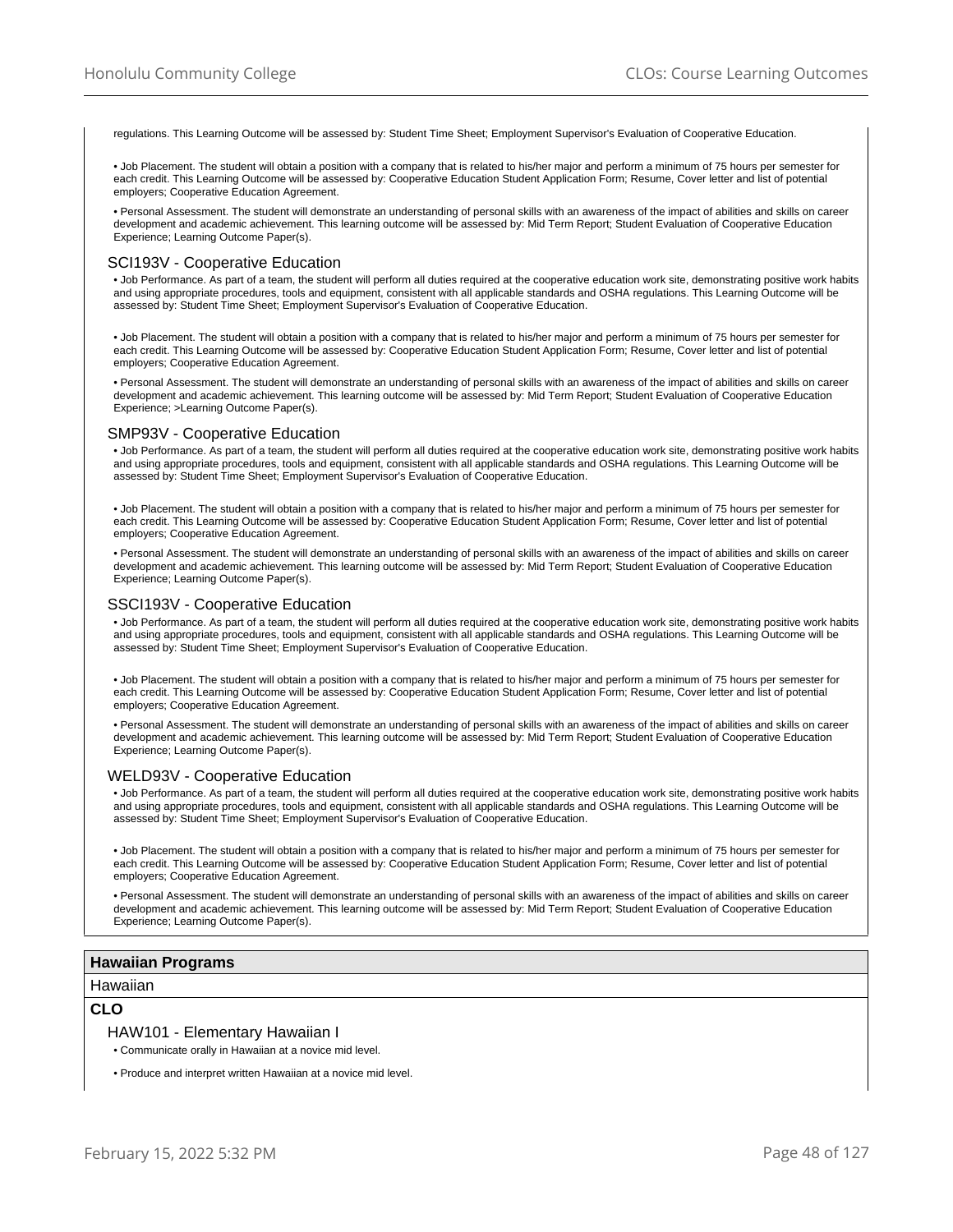- Recognize the relationship between the practices and perspectives of Hawaiian culture.
- Utilize vocabulary and other language skills that integrate work, school, family, 'ina, and language in real life applications.

## HAW102 - Elementary Hawaiian II

- Communicate orally in Hawaiian at a novice high level.
- Produce and interpret written Hawaiian at a novice high level.
- Recognize the relationship between the practices and perspectives of Hawaiian culture.
- Utilize vocabulary and other language skills that integrate work, school, family, 'ina, and language in real life applications.

#### HAW110 - Evol of Hawai'i's Languages

- Explain key similarities and differences between modern Native speakers and second language speakers of Hawaiian today.
- Explain the cross-cultural exchanges and relationships developed with its impact on the languages, culture, and diversity of Hawaii.
- Explain the evolution of the Hawaiian Language in Hawaii dating from 1778 to present.
- Identify basic Hawaiian and Pidgin phrases.

### HAW201 - Intermediate Hawaiian Lang I

• Apply and interpret vocabulary and other language skills that integrate work, school, family, 'ina, and language in real life applications.

- Communicate orally in Hawaiian at an intermediate low level.
- Demonstrate an understanding of the grammatical and structural aspects of Hawaiian.
- Ho'ike (Demonstrate) practices and perspectives of Hawaiian culture.
- Produce and interpret written Hawaiian at an intermediate low level.

#### HAW202 - Intermediate Hi Language II

• Apply and interpret vocabulary and other language skills that integrate work, school, family, 'ina, and language in real life applications.

- Communicate orally in Hawaiian at an intermediate mid level.
- Demonstrate an understanding of the grammatical and structural aspects of Hawaiian.
- Ho'ike (Demonstrate) practices and perspectives of Hawaiian culture.
- Produce and interpret written Hawaiian at an intermediate mid level.

## HAW261 - Hawaiian Literature in English

• Apply a variety of literary terms for literary analysis.

- Demonstrate confidence and competence in producing grammatically correct, well-organized and thoughtful writing.
- Discuss the literature of the native Hawaiians, compare and contrast with those found in other civilizations and traditions.
- Discuss universal themes and experiences that transcend cultural and time differences.
- Explain each selection as an example of the genre to which it belongs.
- Explain literary works as products of the social, historical, political and religious contexts of classical Hawaiian culture.
- Identify and explain a variety of indigenous Hawaiian literary works ranging from folk tales, children's stories, legends, myths, poetry, prose, and prayers.

## Hawaiian Studies

## **CLO**

#### HWST105 - Hawaiian Plants & Their Uses

- Demonstrate awareness of scientific and folk taxonomy as the relate to Hawaiian plants.
- Describe the influence of natural history and environmental conditions on the habitat distribution of these plants and on Hawaiian settlement patterns.
- Discuss the relationship of selected plants to Hawaiian material culture, agricultural practices, and belief systems.
- Identify differences and similarities between Hawaiian ethnobotanical practices with those in other Polynesian societies.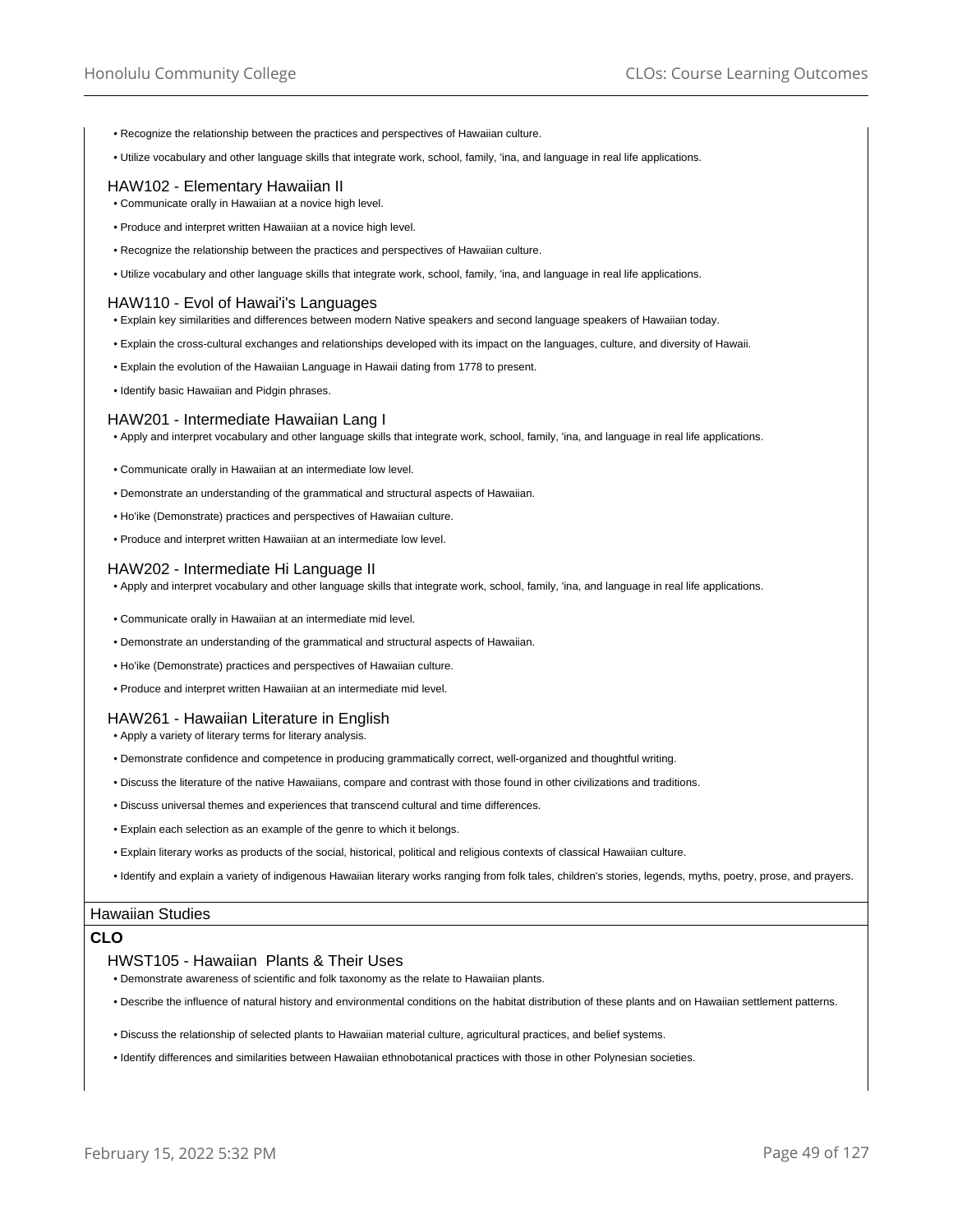- Identify plants of ethnobotanical significance in Hawaiian culture by their Hawaiian names.
- Identify the origins and dispersal agents of endemic, indigenous, and introduced plants in Hawai'i.

#### HWST107 - Hawaii: Center of the Pacific

• Demonstrate how important it is to mlama (care for) the 'ina (land) because of the relationship the people of Hawai'i and Oceania have always had with the environment.

• Demonstrate knowledge of the origins, migrations and settlement patterns of Oceania.

• Explain the connections of historical events to modern issues in relation to the unique social, political and economic history of Hawai'i, including concepts such as colonization and decolonization, occupation, independence movements, and sovereignty.

• Identify and explain basic knowledge of Pacific (Oceania) geography, including Hawaiian place names and land divisions.

• Pronounce and spell Hawaiian words correctly, as well as have a basic understanding of the cultural and political significance of indigenous languages in the Pacific.

• Show knowledge of similarities between Native Hawaiians and other Oceanic people's cultures, languages, religions, arts, and natural resources.

#### HWST110 - Intro to Hawn Voyaging

• Describe the tools contemporary navigators use for open-ocean voyaging.

- Discuss the historical and cultural events leading to the revival and reestablishment of Hawaiian voyaging.
- Explain the various aboriginal and academic narratives relating to the migration to and settlement of Oceania.
- Locate and name the islands and island groups of Oceania.

### HWST110L - Waa Hookele:Hawn Sailing Lab

- Describe the tools contemporary navigators use for open-ocean voyaging.
- Discuss the historical and cultural events leading to the revival and reestablishment of Hawaiian voyaging.
- Explain the various aboriginal and academic narratives relating to the migration to and settlement of Oceania.
- Locate and name the islands and island groups of Oceania.

### HWST128 - Introduction to Hula Kahiko

- Execute basic hula steps and motions.
- Explain basic hula and oli (chant) practices and traditions.
- Identify hula and oli (chant) terminology.
- Perform all learned pieces.

### HWST129 - Introduction to Hula ?Auana

- Execute basic hula steps and motions.
- Explain basic contemporary hula and mele (music, song, poetry) practices, and traditions.
- Identify contemporary hula and mele (music, song, poetry) terminology.
- Perform all learned pieces.

### HWST135 - HAWN Woodwork and Wood Carving

• Develop skills that improve personal well-being and enhance professional potential in visual arts.

• Express ideas clearly and creatively in diverse ways through the fine and performing arts, speech and writing.

• Gain insight into how visual arts and writing have applications in today's Hawaiian cultural practices to help recognize one's role in community and global issues with a respect for diverse cultures and differing views while embracing one's own cultural values and heritage.

• Use research and technology skills to access information from multiple sources; use critical thinking and problem solving skills to evaluate and synthesize information to form conclusions, ideas and opinions.

#### HWST207 - Hawn Perspectives in Ahupua'a

• Demonstrate an increased understanding of the unique genealogical and spiritual relationship that Hawaiians have with the 'ina through the concept of ahupua'a.

• Demonstrate an understanding of Hawaiian perspectives regarding traditional land tenure, resource management, and geography.

• Development of research approaches in mlama 'ina through an examination of sources in online sites and physical repositories.

## HWST228 - Hula Kahiko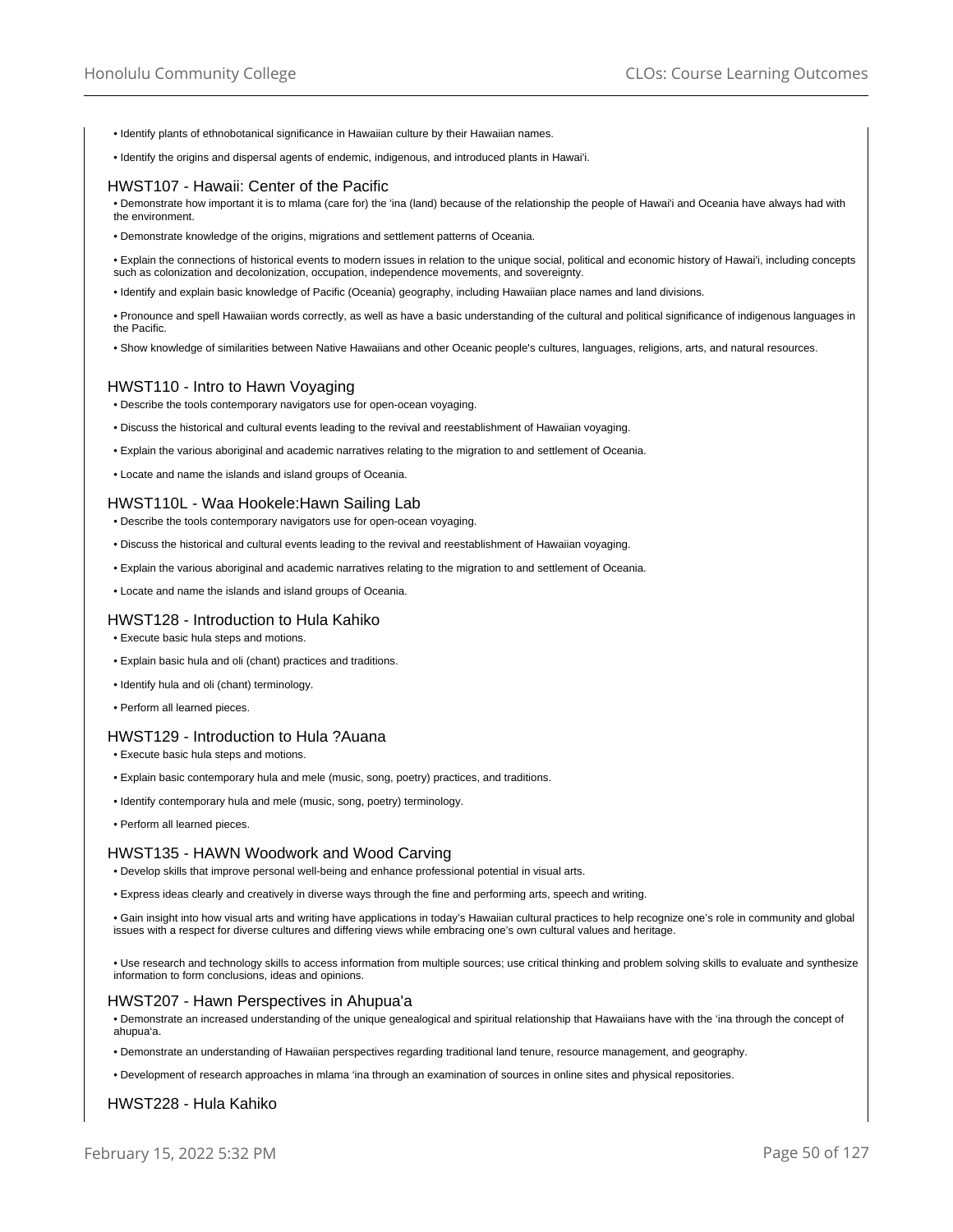- Execute hula steps and motions.
- Explain hula and oli (chant) practices and traditions.
- Identify hula and oli (chant) terminology.
- Perform all learned pieces.

#### HWST229 - Hula ?Auana

- Execute hula steps and motions.
- Explain contemporary hula and mele (music, song, poetry) practices, and traditions.
- Explain historical development of hula, and mele (music, song, poetry).
- Identify contemporary hula and mele (music, song, poetry) terminology.
- Perform all learned pieces.

### HWST255 - Intro to the Hawaiian Kingdom

• Analyze past events in Hawaii by using methodological reasoning (including but not limited to objective/subjective frameworks, positive/normative interpretations of knowledge, and using multiple sources of information) on the various models of social, political or economic systems.

• Analyze the cause and effects (social, political and economic) of the Great Mhele as a unique land tenure system on Hawaiian society.

• Analyze the problems facing each of the Alii Nui, their solutions to those problems and the historical significance of each Alii Nui from Kamehameha I to Queen Liliuokalani.

• Assess the various lawful and unlawful Hawaiian Constitutions (including but not limited to the 1840, 1852, 1864, 1887, and 1894 constitutions) their creation, implementation and legal authority.

• Compare and contrast applicable domestic and international law terminology (including but not limited to colonization/occupation, state/government, treaty/joint resolution) as applied to the Hawaiian historical context.

• Explain the economic development of the Hawaiian Kingdom from a pre-unification feudal society to an internationally recognized nation-state.

• Explain the political development of the Hawaiian Kingdom from a pre-unification feudal society to an internationally recognized nation-state.

• Explain the social development of the Hawaiian Kingdom from a pre-unification feudal society to an internationally recognized nation-state.

#### HWST270 - Hawaiian Mythology

• Analyze the relationship between Hawaiian mo'olelo (mythologies) and Hawaiian worldview, including Hawaiian cultural values and traditions.

• Describe akua (deities), kupua (deities), 'aumakua (ancestral family deities), and kanaka (humans) and their various forms from Hawaiian mo'olelo.

• Employ the terminology of literary and/or cultural analysis in the study of Hawaiian mo'olelo.

• Identify and utilize written and oral sources of Hawaiian mo'olelo.

### HWST275A - Pana O?ahu

• Demonstrate an increased understanding of the unique genealogical and spiritual relationship that Hawaiians have with the 'ina through the concept of mlama 'ina.

• Demonstrate an understanding of Hawaiian perspectives regarding traditional land tenure,resource management, poetry, and geography.

• Demonstrate an understanding of research approaches in mlama 'ina through an examination of sources in online sites and physical repositories.

#### HWST281 - Ho'okele I:Hawn Astronomy&Nav

• Demonstrate a basic knowledge of the richness of the Hawaiian language in describing the environment, and how the terminology reflects a Hawaiian world view.

• Demonstrate knowledge of the stories, both traditional and contemporary, that are attached to the stars, constellations and star lines used by Hawaiian wayfinders.

• Demonstrate knowledge of traditional Hawaiian and Polynesian concepts of the cosmos, space, direction, and time and explain how these concepts compare with Western concepts.

• Identify and explain the significance of celestial bodies and atmospheric and oceanic features and conditions used in wayfinding.

• Identify and name the component parts of the Hawaiian star compass used by Polynesian Voyaging Society (PVS) trained navigators and explain the differences between that compass and the Micronesian star compass used by Mau Piailug.

• Identify and name the four star lines used by contemporary Hawaiian wayfinders and the stars and constellations (both Hawaiian and non- Hawaiian names) that make up those star lines.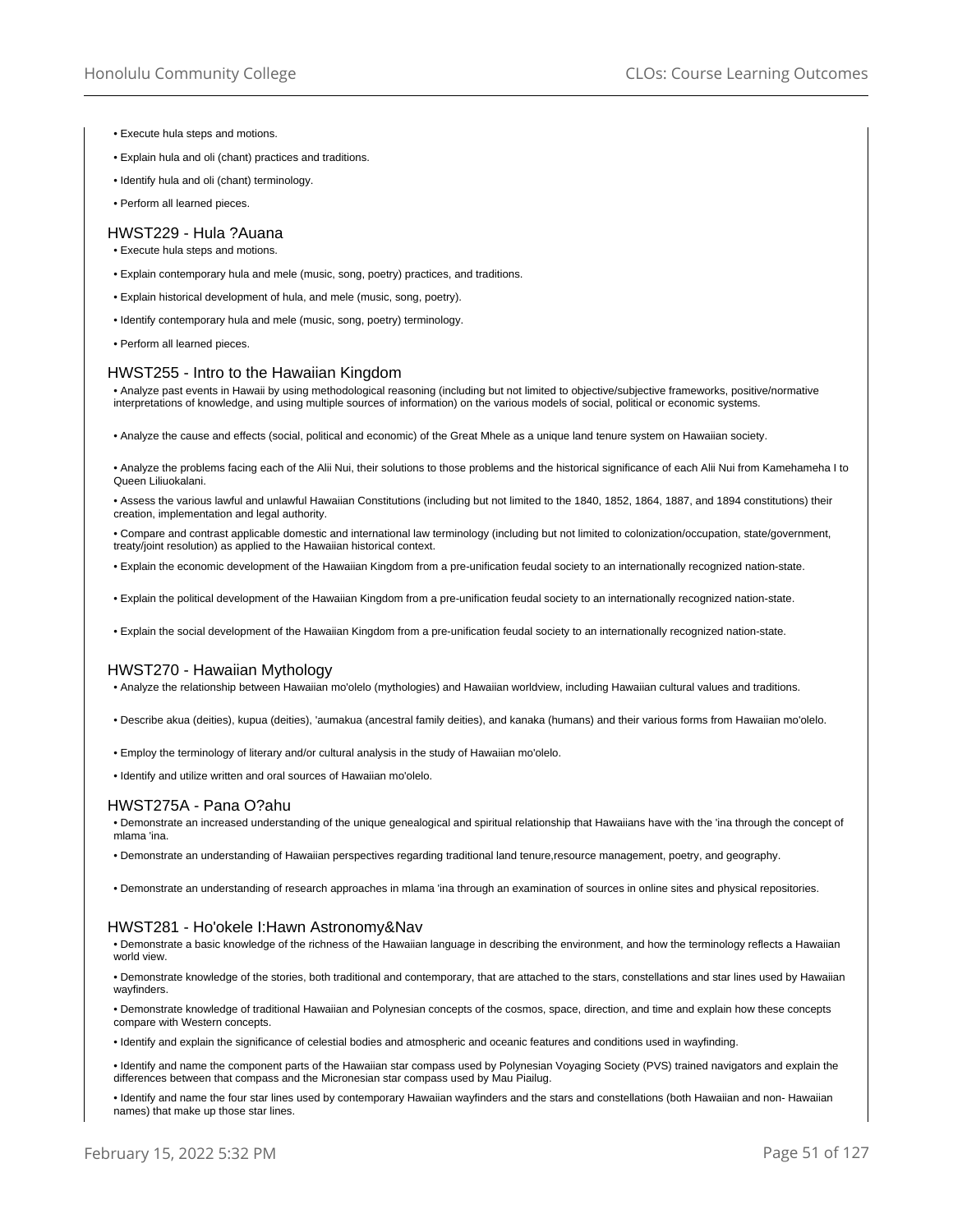### HWST281L - Ho'okele I:Hawn Astro&Nav Lab

- Apply knowledge of the stories, both traditional and contemporary, that are attached to the stars, constellations and star lines used by wayfinders in a live setting.
- Apply practical knowledge of traditional Hawaiian and Polynesian concepts of the cosmos, space, direction, and time and how these concepts compare with Western concepts.
- Identify and name the component parts of the star compass used by Polynesian Voyaging Society (PVS) trained navigators in a live setting.
- Identify and name the four star lines used by contemporary Hawaiian wayfinders in a live setting.
- Identify and name the stars and constellations (both Hawaiian and non-Hawaiian names) that make up the individual star lines in a live setting.
- Identity and explain significance of celestial bodies and atmospheric and oceanic features and conditions used in wayfinding in a live setting.

## HWST282 - Ho'okele II: Hawn Voyaging&Sea

- Demonstrate ability to develop a sail plan.
- Demonstrate knowledge of Hawai'i and Pacific geography, weather systems, and oceanic currents and conditions.
- Demonstrate knowledge of the dangers associated with sailing and appropriate emergency procedures.
- Demonstrate knowledge of the significance of voyaging in the revival of native Hawaiian culture and education in modern times.
- Demonstrate knowledge of the voyages of Hokule'a and other modern Pacific canoes and what has been learned from such voyages about traditional navigation, voyaging, and migration routes.
- Demonstrate knowledge of voyaging canoe parts, design, building materials, and rigging.

## HWST282L - Ho'okele II: Hawn Voy&Sea Lab

- Demonstrate ability to accurately monitor weather and ocean patterns to determine safe ocean conditions for sailing.
- Demonstrate basic seamanship skills required to sail a canoe which include: tying and untying knots, casting off from a dock, paddling, rigging the mast, setting the sails, steering, tacking, stopping, and docking.
- Demonstrate knowledge of appropriate cultural protocol and values associated with sailing Hawaiian voyaging canoes.
- Demonstrate knowledge of the parts of the canoe and canoe rigging.
- Demonstrate knowledge of the roles and responsibilities of crew positions on board the sailing canoe.
- Identify and explain the dangers associated with sailing canoes, appropriate emergency procedures and the use of proper equipment to safeguard against harm and injury at sea.

### HWST284 - He Moku He Wa'a:Island Canoe

- Critically examine and analyze traditional resource management and food production in Hawai'i and their relevance in addressing contemporary environmental issues in Hawai'i and Oceania.
- Demonstrate knowledge of basic concepts of non-instrument navigation.
- Demonstrate knowledge of developing and carrying out a sail plan which include: course strategy, reference course, and necessary provisions.
- Demonstrate knowledge of the parts of a voyaging canoe, canoe rigging, and safety and emergency procedures.
- Demonstrate knowledge of the voyages of Hokulea and other modern Oceanic canoes and what has been learned from such voyages about traditional navigation and voyaging.
- Identify some Native and Polynesian-introduced plants and explain traditional uses of these plants.
- Recognize and explain the significance of aloha 'ina (love of the land) as a core value of traditional Hawaiian society.

### HWST285 - La'au Lapa'au

- Identify 45 various Hawaiian, and introduced medicinal herbs.
- Produce multiple herbal remedies and utilize them in various forms for application to the body.
- Recount basic mo'olelo pertaining to la'au lapa'au in Hawai'i and the University of Hawai'i System.
- Use the herbs and concepts of health in designing a wellness plan for a final project.

### HWST297 - Hula 'Olapa-Advanced Tradition

- Execute hula steps and motions.
- Explain hula and oli (chant) practices and traditions.
- Identify hula and oli (chant) terminology.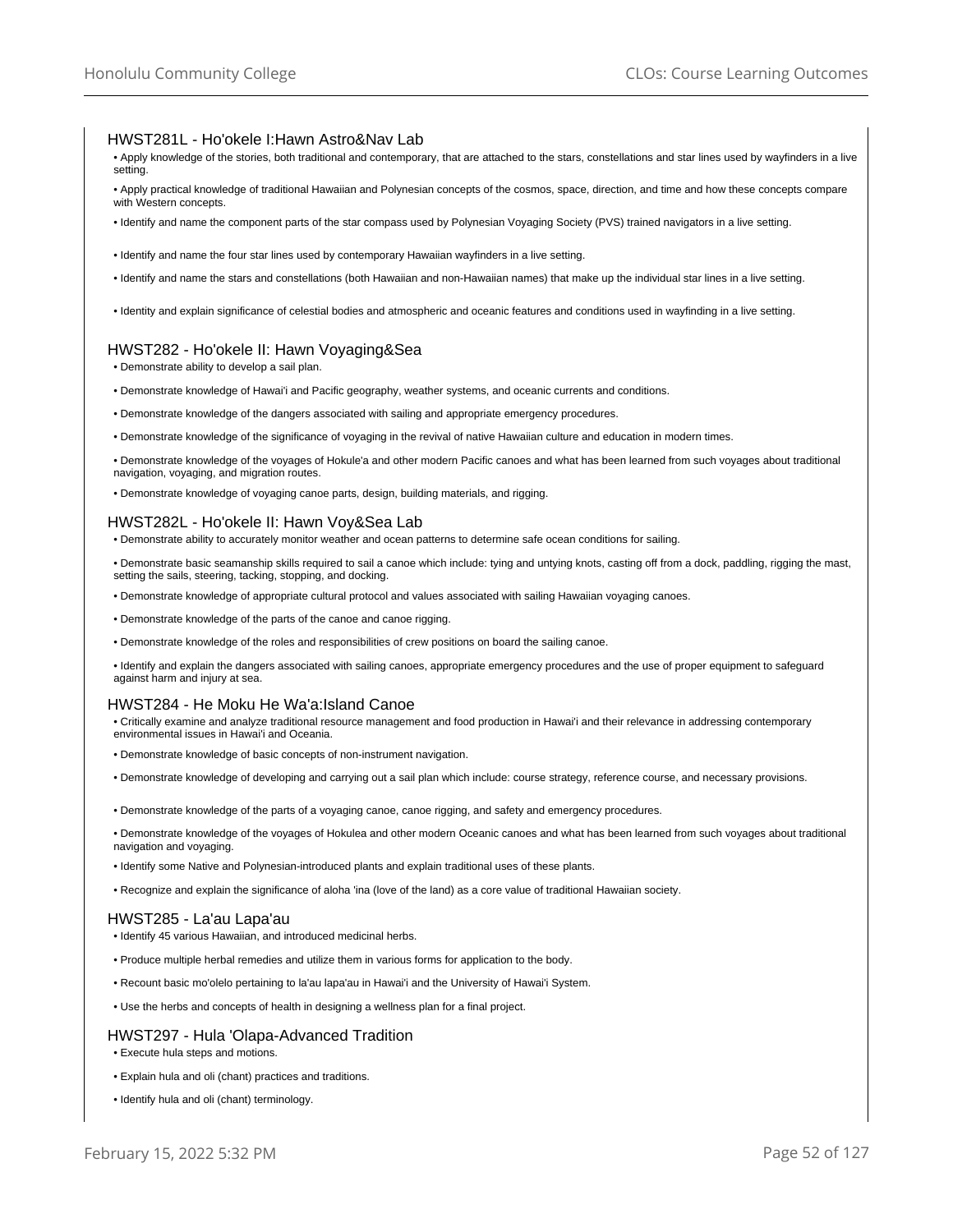• Perform all learned pieces.

### **Interdisciplinary**

## Interdisciplinary Studies

## **CLO**

### IS20 - Introduction to the Trades

• Apply appropriate standards for efficiency, technique, style, and product.

• Assess personal knowledge, skills and Interests to determine which careers would be appropriate, and the financial and social implications of that choke on self and family.

• Choose a career and complete a 4-year academic and S-year professional plan.

• Communicate effectively with instructors, co-workers and customers while performing tasks related to projects.

• Complete a project management plan and present it to the class: Identify necessary tabor, overhead, resources, materials, toots and equipment; Calculate cost or project; Create a time line and critical work functions; Determine Code and OSHA requirements; Identify and adhere to applicable codes end standards; Prepare a bill of materials; Prepare a cutting list.

• Conduct an on site evaluation and design a safety plan for a worksite.

• Conduct an online research project to identify the levels of education, training, and certification requirements, employment opportunities, workplace environments, career growth potential, and impact of current and future technologies for each occupation using ECOS, Career Kokua, 0 Net, etc.

• Create a working drawing and written specifications for a project.

• Demonstrate interpersonal skills including equity, good attendance and promptness, willingness to learn, proper dress and hygiene.

• Demonstrate knowledge and proper use of toots and equipment according to industry standards and OSHA requirements.

• Demonstrate positive work habits including quality and quantity of work performance.

• Demonstrate proper identification and use of materials.

• Demonstrate respect for ail people encountered on the job site including women, people from diverse backgrounds and those with special needs.

• Demonstrate safety precautions and practices including the safe use and maintenance of materials, equipment, hand tools and power tools.

• Demonstrate stamina by performing required tasks in allowed time period without becoming strained or overly tired.

• Demonstrate the skills needed to prepare for, seek, obtain, maintain, advance in and change jobs.

• Design, construct and finish a project that uses a variety of materials, tools, equipment and procedures according to industry standards.

• Identify and address customer needs to achieve customer satisfaction.

• Interpret orthographic and pictorial symbols.

- Maintain a drug-free lifestyle.
- Maintain mental clarity and demonstrate problem solving and critical thinking required for the trades occupations.
- Practice time management and stress management, and demonstrate how to diffuse a disagreement using a trades examples.

• Prepare a safety-training workshop for workers incorporating hazard identification, personal protective equipment, blood born pathogens, OSHA regulations, and stress management techniques and present it to the class.

- Provide assistance to others while working on jobs.
- Recognize and identify basic blueprint terms, components, end symbols.
- Recognize different classifications of working drawings and apply drawing specifications to projects.
- Relate information on blueprints to actual locations on the print.
- Use math skills to solve problems related to plan.
- Work as an effective team member assuming various roles (leader, member, mentor).

### IS100 - UH Manoa Transfer Seminar

• Build a network of peers with the common experience of transferring.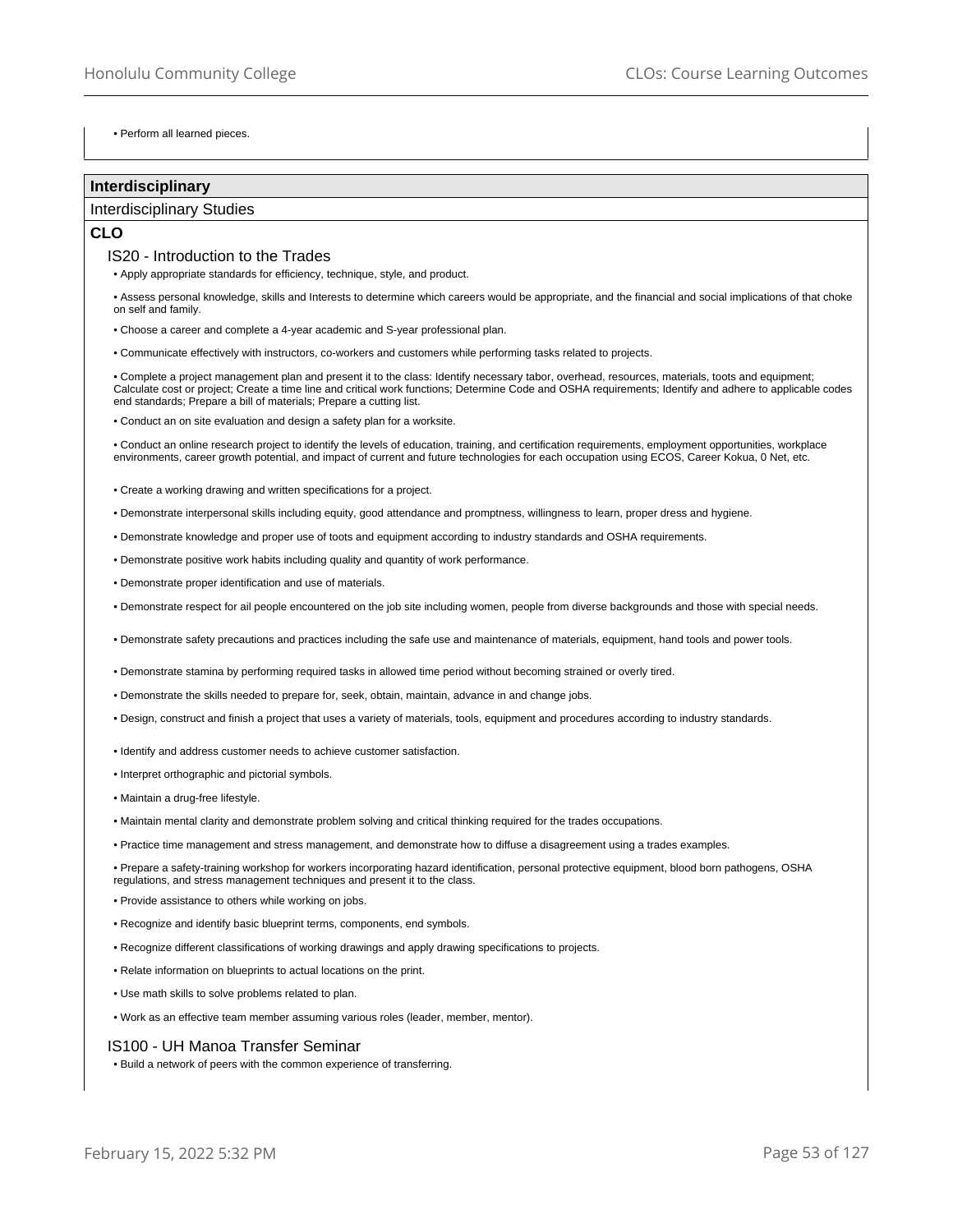- Design and implement an action plan that includes transfer goals.
- Identify and apply the steps of decision-making to educational choices.
- Identify campus resources available to them as they transition to University of Hawaii at Manoa.

• Integrate the results of self-assessment to identify educational options. Recognize the value of self-assessments (e.g. interests, values, etc.) and understand how these relate to different majors and opportunities in academia.

- Recognize the psychological and emotional components of the transfer process.
- Understand the cultural and historical importance of University of Hawaii at Manoa.
- Understand the overall transfer process from Honolulu Community College to University of Hawaii at Manoa.

### IS103 - Introduction to College

- Demonstrate knowledge of registration procedures
- Develop a money management plan to handle personal and school expenses.
- Discuss their definition of success.
- Evaluate the importance of their life roles and how it will effect college expectations.
- Explain important college and academic policies
- Identify college resources and their functions

#### IS106 - Sustainable Const Practices

- Establish a foundation for the importance of sustainable I green building.
- Explore LEED and the National Green Building Standard.
- Identify how laws, requirements and incentives encourage green building.
- Identify the benefits of green building.
- Make connections between environmental issues that we will discuss in this class.
- Recognize and identify green building strategies.

### **Language Arts**

#### American Sign Language

## **CLO**

#### ASL101 - Elem American Sign Language I

- Demonstrate comprehension and correct use of American Sign Language through application and classroom conversation.
- Demonstrate knowledge of basic concepts, rules, and functions of American Sign Language including appropriate body language and facial expresssions.
- Demonstrate the ability to translate basic English concept sentences into understandable American Sign Language through expressive classroom work and receptive practice.
- Demonstrate understanding of fundamental American Sign Language functions and various grammatical concepts through participation in expressive and receptive assignments within the classroom.

### ASL102 - Elem American Sign Language II

- Demonstrate comprehension and correct use of American Sign Language through application in classroom conversation.
- Demonstrate knowledge of basic concepts, rules, and functions of American Sign Language including appropriate body language and facial expressions.
- Demonstrate the ability to translate basic English concept sentences into understandable American Sign Language through expressive classroom work and receptive practice.
- Demonstrate understanding of fundamental American Sign Language and various grammatical concepts through participation in expressive and receptive assignments within the classroom.

### ASL201 - Intermediate ASL I

- Demonstrate comprehension and correct use of American Sign Language through application in classroom conversation.
- Demonstrate knowledge of concepts, rules, and functions of American Sign Language including body language and facial expressions.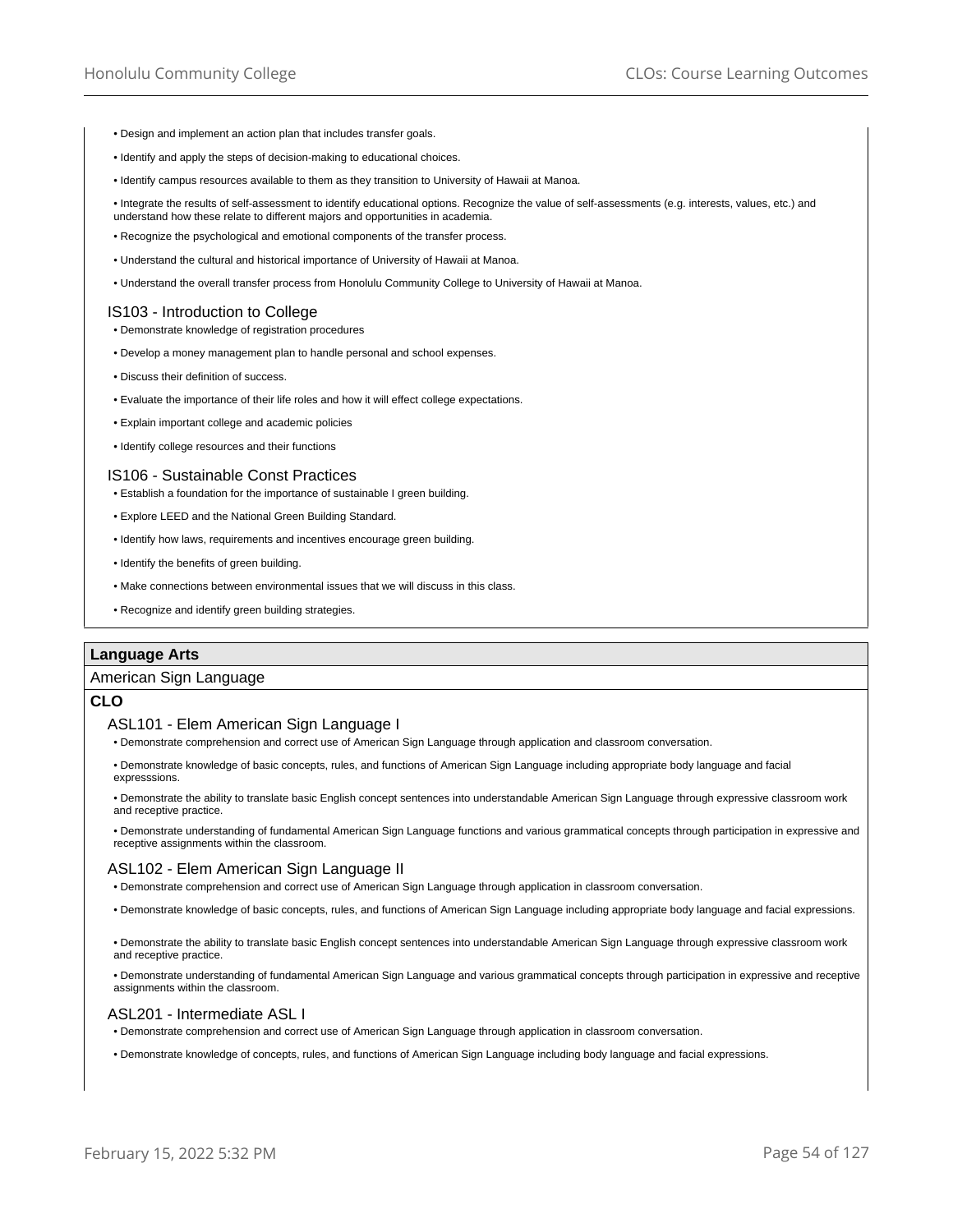• Demonstrate the ability to translate English concept sentences into understandable American Sign Language through expressive classroom work and receptive practice.

• Demonstrate understanding of American Sign Language functions and grammatical concepts through participation in expressive and receptive assignments within the classroom.

#### ASL202 - Intermediate ASL II

• Demonstrate comprehension and correct use of American Sign Language through application in classroom conversation.

• Demonstrate knowledge of concepts, rules, and functions of American Sign Language including body language and facial expressions.

• Demonstrate the ability to translate English concept sentences into understandable American Sign Language through expressive classroom work and receptive practice.

• Demonstrate understanding of American Sign Language functions and grammatical concepts through participation in expressive and receptive assignments within the classroom.

#### Chinese

## **CLO**

No CLOs

## East Asian Languages and Literature

## **CLO**

- EALL271 Japanese Lit Translation
- Apply various critical approaches to works of Japanese literature.
- Demonstrate knowledge of major forms of Japanese literature from the earliest era to the mid-l9th century.
- Demonstrate knowledge of major Japanese works before mid-19th century.
- Explicate works of Japanese literature as a reflection of Japanese culture.
- Express opinions concerning traditional Japanese literature clearly and effectively orally and in writing.
- Identify and explain literary devices used in traditional Japanese literature.
- Identify major themes in traditional Japanese literature, describe their implications, and explain their basic assumptions.

### EALL272 - Japanese Lit Trans Modern

• Apply various critical approaches to works of Japanese literature.

- Demonstrate knowledge of major forms of Japanese literature from the mid-19th century to the present.
- Demonstrate knowledge of major Japanese works and author after mid-19th century.
- Explicate works of Japanese literature as a reflection of Japanese culture.
- Express opinions concerning modern Japanese literature clearly and effectively orally and in writing.
- Identify and explain literary devices used in modern Japanese literature.

• Identify major themes in modern Japanese literature, describe their implications, and explain their basic assumptions.

## English

### **CLO**

### ENG100 - Composition I

• Demonstrate clear, logical, and inventive thinking through writing.

- Gather and evaluate information purposefully from electronic and print sources.
- Produce writing whose form, organization, syntax, diction, style, and tone are appropriate for college writing.
- Revise, edit, and proofread for correctness, clarity, and effectiveness.
- Write a research paper that supports a thesis, integrates expert opinions from various sources, and documents sources appropriately.

## ENG100S - Composition Supplement I

- Demonstrate clear, logical, and inventive thinking through writing.
- Gather and evaluate information purposefully from electronic and print sources.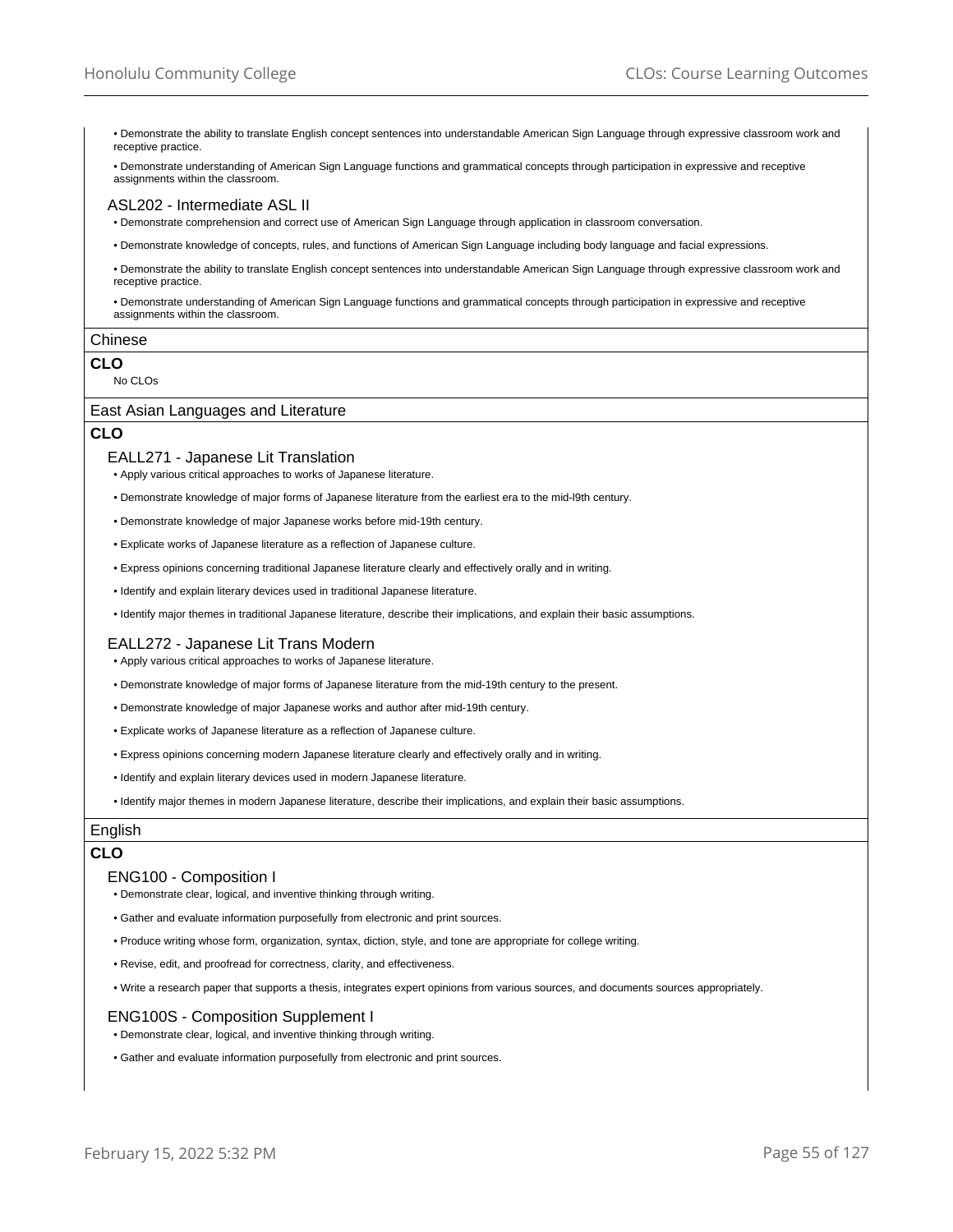- Produce writing whose form, organization, syntax, diction, style, and tone are appropriate for college writing.
- Revise, edit, and proofread for correctness, clarity, and effectiveness.
- Write a research paper that supports a thesis, integrates expert opinions from various sources, and documents sources appropriately.

### ENG100T - Composition Supplement II

• Demonstrate clear, logical, and inventive thinking through writing.

- Gather and evaluate information purposefully from electronic and print sources.
- Produce writing whose form, organization, syntax, diction, style, and tone are appropriate for college writing.
- Revise, edit, and proofread for correctness, clarity, and effectiveness.
- Write a research paper that supports a thesis, integrates expert opinions from various sources, and documents sources appropriately.

### ENG201 - Intro to Creative Writing

- Demonstrate and practice effective oral delivery of literary writing.
- Evaluate and critique to improve literary writing using the Workshop process.
- Identify and explain the artistry of well-written poetry, fiction, and non-fiction.
- Prepare poetry, fiction, and non-fiction for submission to publishers.
- Produce and use imaginative writing to communicate significant ideas, feelings, and attitudes to a literary audience and to further the continuing dialogue of literature from classic to contemporary.
- Recognize, employ, and explain the basic elements, concepts, terminology, approaches, and techniques of poetry, fiction, and non-fiction.
- Write poetry, fiction, and non-fiction of literary form and quality.

### ENG202 - Advanced Creative Writing

- Demonstrate and practice effective delivery of writing in works of the genre(s).
- Evaluate and critique to improve writing works of the genre(s) using the Workshop process.
- Identify and explain the artistry of well-written works of the genre(s).
- Prepare works of the genre(s) for submission to publishers, producers, or agents.

• Produce and use imaginative writing to communicate significant ideas, feelings, and attitudes to an audience and to further the continuing dialogue within genre(s) from classic to contemporary.

- Recognize, employ, and explain the basic elements, concepts, terminology, approaches, and techniques of the genre(s) in the course.
- Write works of literary form and quality in the genre(s).

### ENG209 - Business & Managerial Writing

- Apply current available technology to business communication.
- Apply effective strategies and techniques to facilitate business communication.
- Compose various writing for specific business purposes.
- Demonstrate comprehension of the importance, goals, and patterns of business communication, both orally and in writing.
- Discuss and explain the importance of ethics in a business environment.
- Revise, edit, and proofread for correctness, clarity, and effectiveness.

### ENG210 - Writing Term Papers

- Demonstrate clear, logical, and inventive thinking through writing.
- Demonstrate effective use of primary and secondary sources in developing and supporting a thesis.
- Effectively employ the MLA format in bibliographical and parenthetical citations.
- Organize and present ideas convincingly and logically in expository prose.
- Write a clear thesis statement and present and develop significant points in extended essays.

#### ENG250 - American Literature

- Apply basic critical concepts and terminology to the analysis of literary works.
- Discuss and explain the development of American literature.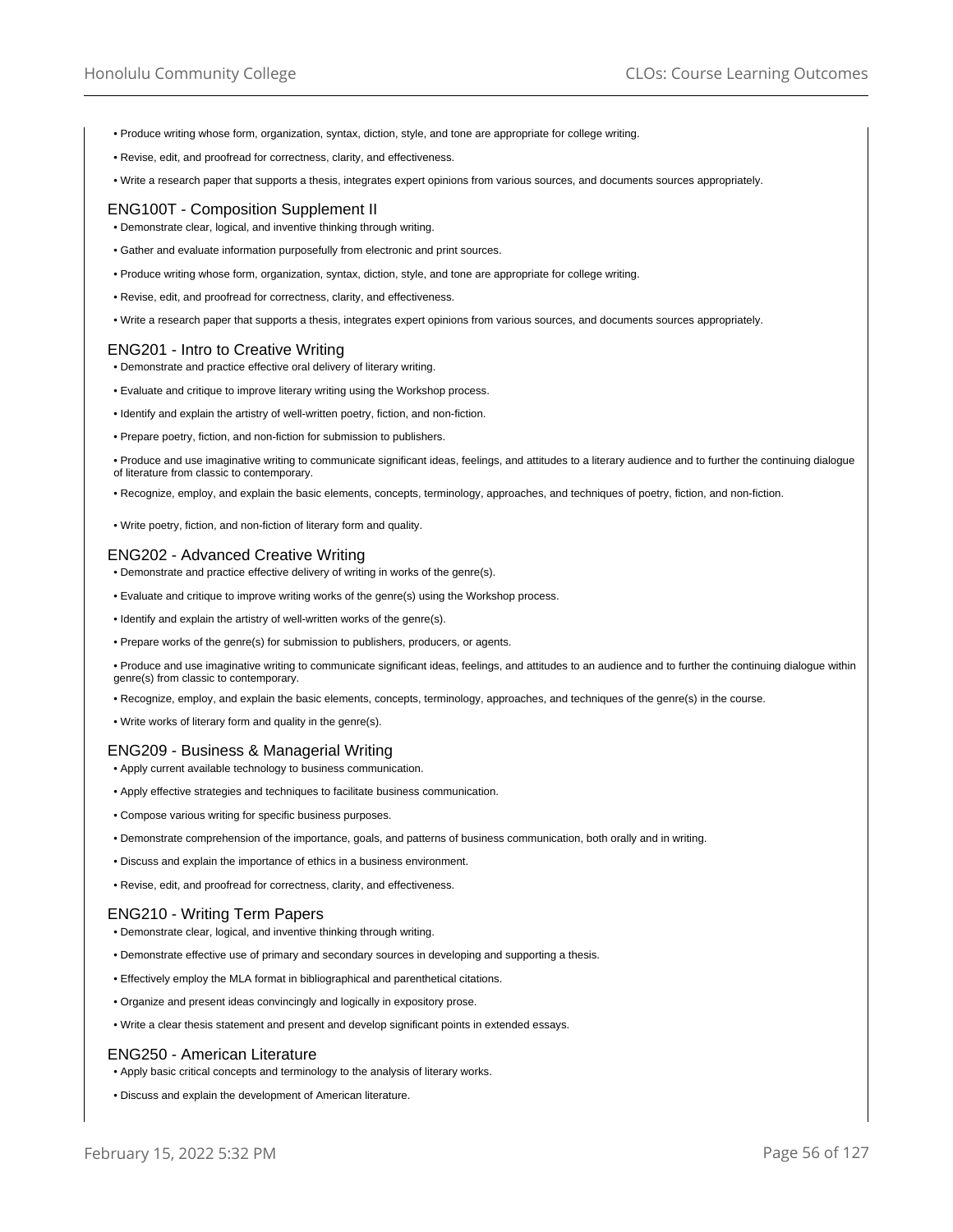- Discuss major themes in a work of literature, explore implications, and identify basic assumptions.
- Explain and discuss the artistry of literary works and writers of American literature.
- Identify a writer's implied as well as literal meaning.
- Produce writing whose form, organization, syntax, diction, style, and tone are appropriate for a given audience, subject, and purpose.
- Provide literary evidence to support claims and ideas about the works.
- Write essays that support a thesis, integrate expert opinions, and document sources appropriately.

#### ENG251 - British Literature to 1800

- Apply basic critical concepts and terminology to the analysis of literary works.
- Discuss major themes in a work of literature, explore implications, and identify basic assumptions.
- Explain and discuss the artistry of literary works and writers of British literature before 1800.
- Identify a writer's implied as well as literal meaning.
- Produce writing whose form, organization, syntax, diction, style, and tone are appropriate for a given audience, subject, and purpose.
- Provide literary evidence to support claims and ideas about the works.
- Write essays that support a thesis, integrate expert opinions, and document sources appropriately.

#### ENG252 - British Literature after 1800

• Apply basic critical concepts and terminology to the analysis of literary works.

- Discuss major themes in a work of literature, explore implications, and identify basic assumptions.
- Explain and discuss the artistry of literary works and writers of British literature alter 1800.
- Identify a writer's implied as well as literal meaning.
- Produce writing whose form, organization, syntax, diction, style, and tone are appropriate for a given audience, subject, and purpose.
- Provide literary evidence to support claims and ideas about the works.
- Write essays that support a thesis, integrate expert opinions, and document sources appropriately.

### ENG253 - World Literature to 1600

- Apply basic critical concepts and terminology to the analysis of literary works.
- Explain and discuss major themes in a work of literature, explore implications, and identify basic assumptions.
- Explain and discuss the artistry of literature from different areas of the world from ancient times to the early modern period.
- Identify a writer's implied as well as literal meaning.

• Identify and evaluate the historical contexts and trends of literature written before 1600, such as development of urban centers, cultural and economic trade, and world exploration.

- Produce writing whose form, organization, syntax, diction, style, and tone are appropriate for a given audience, subject, and purpose.
- Provide literary evidence to support claims and ideas about the works.
- Write essays that support a thesis, integrate expert opinions, and document sources appropriately.

#### ENG254 - World Literature after 1600

• Analyze the development of literature from different areas of the world from the Renaissance to the present.

- Apply basic critical concepts and terminology to the analysis of literary works.
- Explain and discuss major themes in a work of literature, explore implications, and identify basic assumptions.
- Identify a writer's implied as well as literal meaning.
- Identify and evaluate the historical contexts and trends of literature written after 1600, such as the growth of imperialism and industrialization.
- Produce writing whose form, organization, syntax, diction, style, and tone are appropriate for a given audience, subject, and purpose.
- Provide literary evidence to support claims and ideas about the works.
- Write essays that support a thesis, integrate expert opinions, and document sources appropriately.

## ENG255 - Short Story & Novel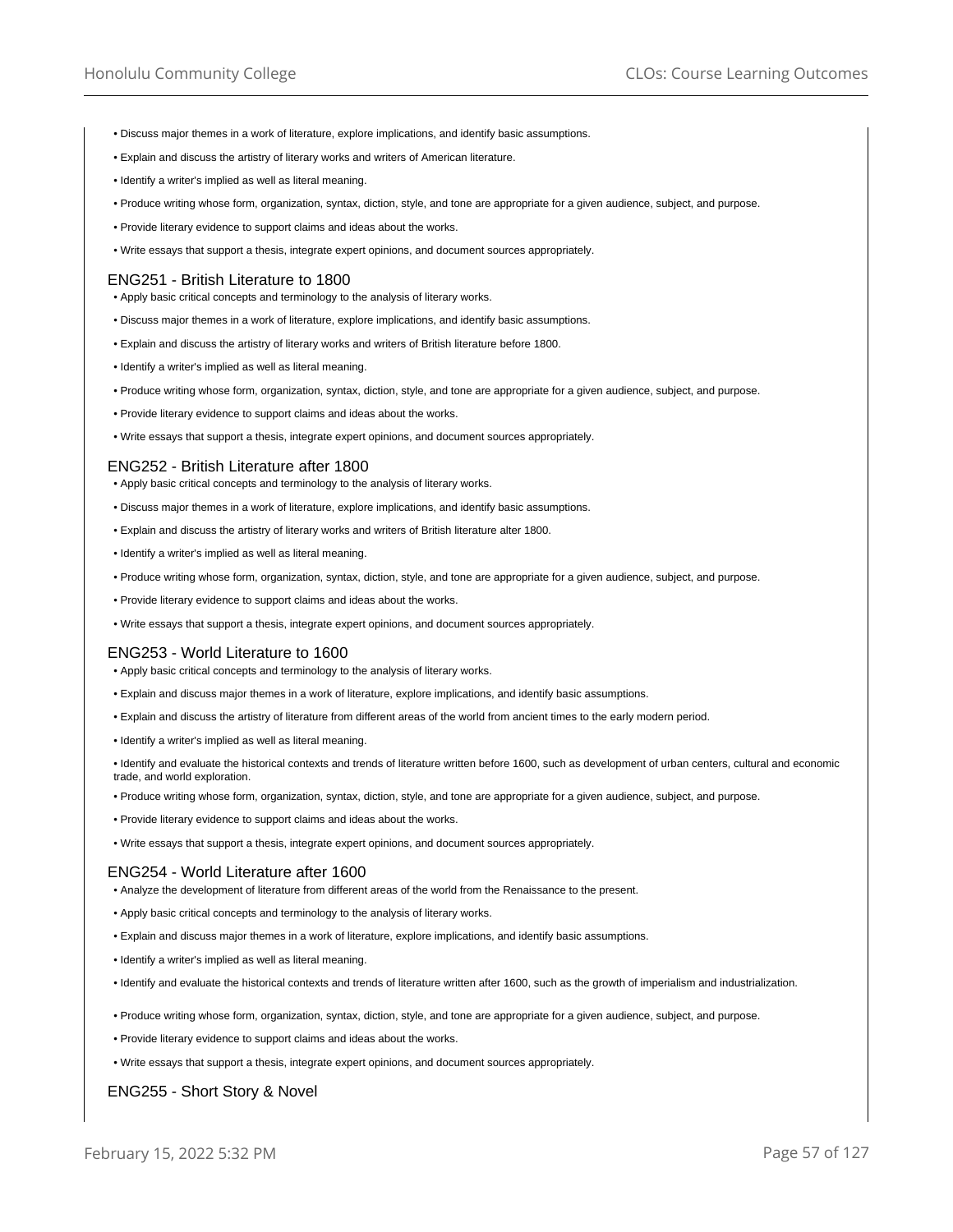- Apply basic critical concepts and terminology to the analysis of literary works.
- Discuss major themes in a work of literature, explore implications, and identify basic assumptions.
- Explain and discuss short stories and novels, including the techniques involved in their creation.
- Identify a writers implied as well as literal meaning.
- Produce writing whose form, organization, syntax, diction, style, and tone are appropriate for a given audience, subject, and purpose.
- Provide literary evidence to support claims and ideas about the works.
- Write essays that support a thesis, integrate expert opinions, and document sources appropriately.

### ENG256 - Poetry & Drama

- Apply basic critical concepts and terminology to the analysis of literary works.
- Discuss major themes in a work of literature, explore implications, and identify basic assumptions.
- Explain and discuss poetry and drama, including the techniques involved in their creation.
- Identify a writers implied as well as literal meaning.
- Produce writing whose form, organization, syntax, diction, style, and tone are appropriate for a given audience, subject, and purpose.
- Provide literary evidence to support claims and ideas about the works.
- Write essays that support a thesis, integrate expert opinions, and document sources appropriately.

#### ENG257A - Literary Perspectives Anime

- Apply basic critical concepts and terminology to support the analysis of texts and films.
- Discuss major themes in Japanese anime and explore the artistic, social, and political implications.
- Identify the director's or writer's implied as well as literal meaning.
- Produce writing whose form, organization, syntax, diction, style, and tone are appropriate for a given audience, subject, and purpose.
- Provide literary evidence to support claims about the films and texts.
- Write essays that support a thesis integrate expert opinions and document sources appropriately.

#### ENG257B - Baseball in Literature

- Apply basic critical concepts and terminology to the analysis of literary works.
- Discuss major themes in a work of literature, explore implications, and identify basic assumptions.
- Explain and discuss the unique quality of short stories, novels, poetry, or other literature related to baseball.
- Identify a writer's implied as well as literal meaning.
- Produce writing whose form, organization, syntax, diction, style, and tone are appropriate for a given audience, subject, and purpose.
- Provide literary evidence to support claims and ideas about the works.
- Write essays that support a thesis, integrate expert opinions, and document sources appropriately.

### ENG257C - Comedy & Satire in Literature

- Apply basic critical concepts and terminology to the analysis of literary works.
- Discuss major themes in a work of literature, explore implications, and identify basic assumptions.
- Explain and discuss humor or comedy in short stories, plays, or novels, including the techniques involved in their creation.
- Identify a writer's implied as well as literal meaning.
- Produce writing whose form, organization, syntax, diction, style, and tone are appropriate for a given audience, subject, and purpose.
- Provide literary evidence to support claims and ideas about the works.
- Write essays that support a thesis, integrate expert opinions, and document sources appropriately.

#### ENG257E - Wild Wrtg: Env and Eco Non Fic

• Apply basic critical concepts and terminology to the analysis of literary works.

- Discuss and explain the artistry of literary works and writers as artists and theorists of wilderness, nature, environment, and ecology.
- Explain and discuss major themes in a work of literature, explore implications, and identify basic assumptions.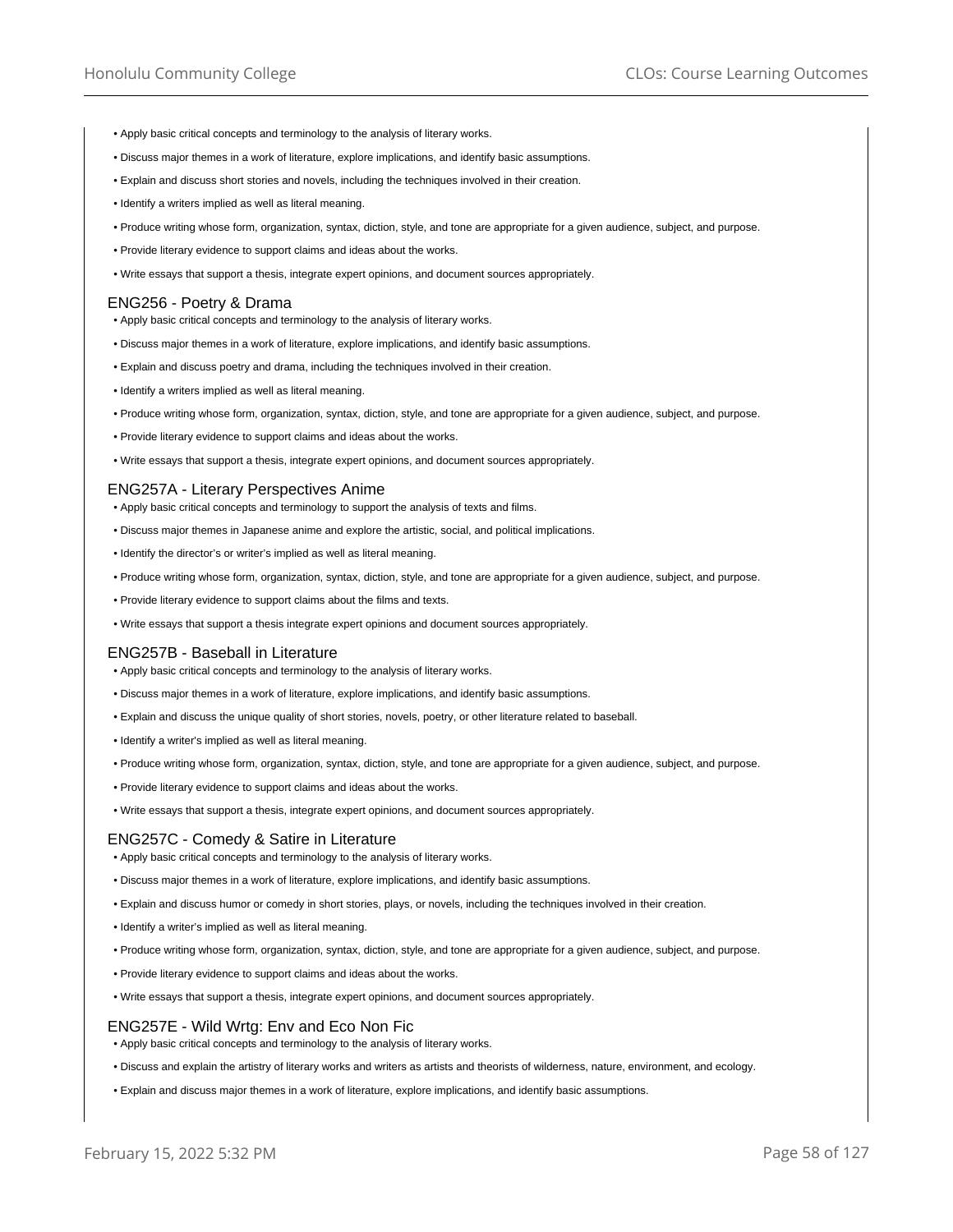- Identify a writer's implied as well as literal meaning.
- Produce writing whose form, organization, syntax, diction, style, and tone are appropriate for a given audience, subject, and purpose.
- Provide literary evidence to support claims and ideas about the works.
- Write essays that support a thesis, integrate expert opinions, and document sources appropriately.

#### ENG257F - Women in Literature

- Apply basic critical concepts and terminology to the analysis o literary works.
- Discuss major themes in a work of literature, explore implications, and identify basic assumptions.
- Explain and discuss the nature and role of women in literature
- Identify a writer's implied as well as literal meaning.
- Produce writing whose form, organization, syntax, diction, style, and tone are appropriate for a given audience, subject, and purpose.
- Provide literary evidence to support claims and ideas about the works.
- Write essays that support a thesis, integrate expert opinions, and document sources appropriately.

## ENG257G - Manga as Literature

- Apply basic critical concepts and terminology to the analysis of texts.
- Discuss major themes in manga and explore the artistic, social, and political implications.
- Identify a writer's/artist's implied as well as literal meaning.
- Produce writing whose form, organization, syntax, diction, style, and tone are appropriate for a given audience, subject, and purpose.
- Provide literary evidence to support claims about the texts.
- Write essays that support a thesis, integrate expert opinions, and document sources appropriately.

## ENG257H - Hip-Hop Liter & Urban Culture

- Apply basic critical concepts and terminology to the analysis of literary works.
- Discuss major themes in hip-hop and explore the artistic, social, and political implications.
- Identify a writers implied as well as literal meaning.
- Produce writing whose form, organization, syntax, diction, style, and tone are appropriate for a given audience, subject, and purpose.
- Provide literary evidence to support claims and ideas about the works.
- Write essays that support a thesis, integrate expert opinions, and document sources appropriately.

### ENG257K - Literature on Hawaii

- Apply basic critical concepts and terminology to the analysis of literary works.
- Demonstrate understanding of differing perspectives of local and non-local authors writing about Hawaii.
- Discuss major themes in a work of literature, explore implications, and identify basic assumptions
- Identify a writer's implied as well as literal meaning.
- Produce writing whose form, organization, syntax, diction, style, and tone are appropriate for a given audience, subject, and purpose.
- Provide literary evidence to support claims and ideas about the works.
- Write essays that support a thesis, integrate expert opinions, and document sources appropriately.

## ENG257M - Cross-Cult Persp Asia/Pac Lit

- Apply basic critical concepts and terminology to the analysis of literary works.
- Discuss major themes in a work of literature, explore implications, and identify basic assumptions.
- Explain and discuss the artistry of literary works and writers of Asia and the Pacific.
- Identify a writer's implied as well as literal meaning.
- Produce writing whose form, organization, syntax, diction, style, and tone are appropriate for a given audience, subject, and purpose.
- Provide literary evidence to support claims and ideas about the works.
- Write essays that support a thesis, integrate expert opinions, and document sources appropriately.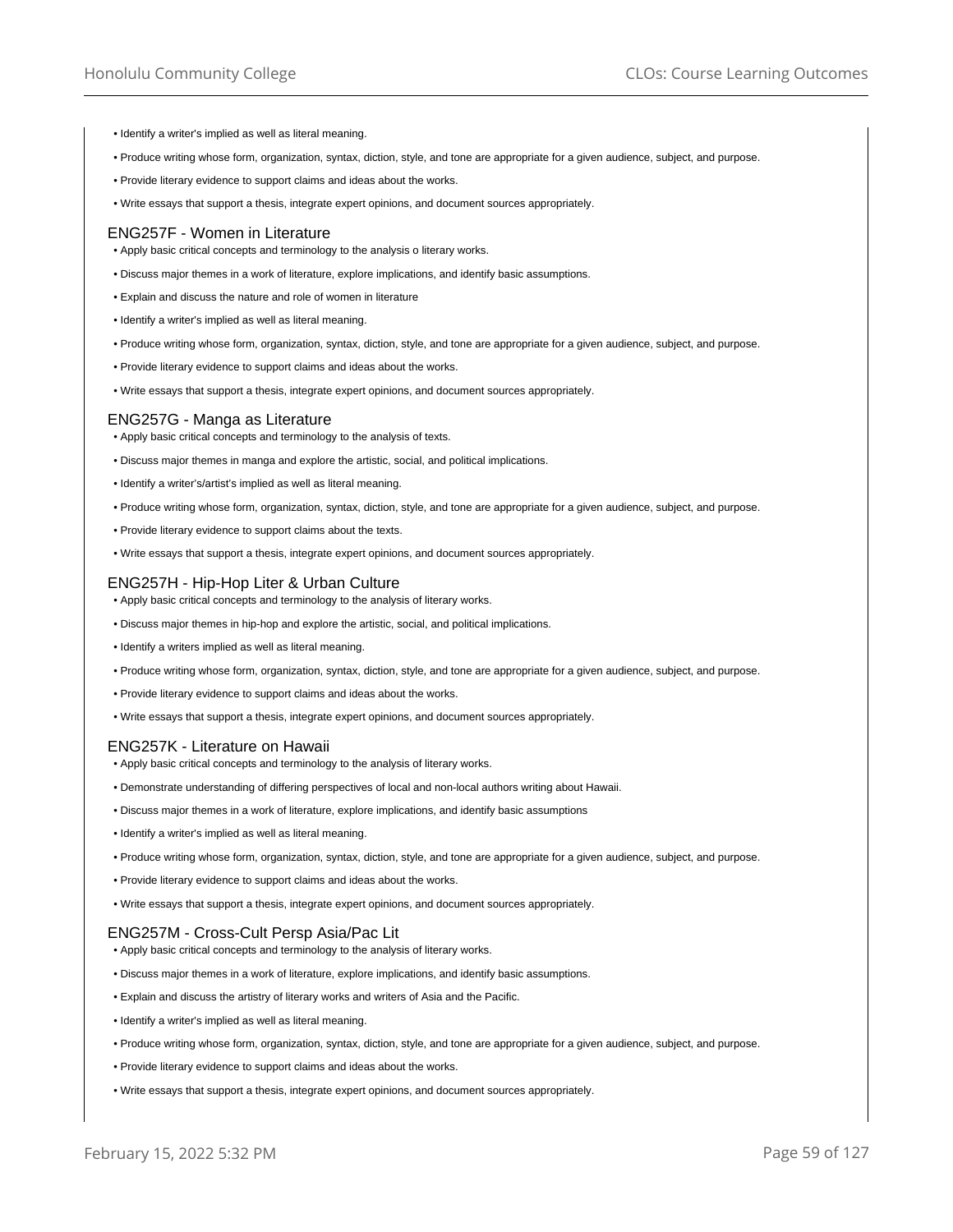## ENG257N - Books at the Movies

- Apply basic critical concepts and terminology to the analysis of works of literature and film.
- Discuss and explain the artistry of literary and cinematic works and writers and film-makers as artists adapting films from literature.
- Explain and discuss major themes in works of literature and film, explore implications, and identify basic assumptions.
- Identify the implied as well as the literal meaning in literature and film.
- Produce writing whose form, organization, syntax, diction, style, and tone are appropriate for a given audience, subject, and purpose.
- Provide literary evidence to support claims and ideas about the works.
- Write essays that support a thesis, integrate expert opinions, and document sources appropriately.

## ENG257O - Okinawan Literature

- Apply basic critical concepts and terminology to the analysis of literary works.
- Discuss and explain the artistry of literary works as artists and theorists of Okinawan literature
- Explain and discuss major themes in a work of literature, explore implications, and identify basic assumptions.
- Identify a writer's implied as well as literal meaning.
- Produce writing whose form, organization, syntax, diction, style, and tone are appropriate for a given audience, subject, and purpose.
- Provide literary evidence to support claims and ideas about the works.
- Write essays that support a thesis, integrate expert opinions, and document sources appropriately.

### ENG257P - Literature & The Sea

- Apply basic critical concepts and terminology to the analysis of literary works.
- Discuss major themes in a work of literature, explore implications, and identify basic assumptions.
- Explain and discuss the psychological significance of the sea in literature and its biographical and literary significance to the authors.
- Identify a writers implied as well as literal meaning.
- Produce writing whose form, organization, syntax, diction, style, and tone are appropriate for a given audience, subject, and purpose.
- Provide literary evidence to support claims and ideas about the works.
- Write essays that support a thesis, integrate expert opinions, and document sources appropriately.

### ENG257S - Comics,Superheroes and Society

• Apply basic critical concepts and literary terminologies, theories, categories, motifs, and genres appropriate to an analysis of works that make use of both the visual and written mediums.

- Discuss major themes in a work of literature, explore implications, and identify basic assumptions.
- Identify and explore important historical, cultural, and economic factors that have influenced comic book writers and artists and how comic book superheroes have influenced American culture.
- Write essays that support a thesis, integrate literary evidence to support claims, and document sources appropriately.

## ENG257X - Science Fiction

- Apply basic critical concepts and terminology to the analysis of literary works.
- Discuss major themes in a work of literature, explore implications, and identify basic assumptions.
- Explain and discuss the interaction between technology and society and how works of literature reflect technology's influence on culture and human identity.
- Identify a writer's implied as well as literal meaning.
- Produce writing whose form, organization, syntax, diction, style, and tone are appropriate for a given audience, subject, and purpose.
- Provide literary evidence to support claims and ideas about the works.
- Write essays that support a thesis, integrate expert opinions. and document sources appropriately.

### ENG257Y - Young Adult Novel

- Apply basic critical concepts and terminology to the analysis of literary works.
- Discuss and explain the artistry of literary works and writers as artists and theorists of young adult literature and novels.
- Explain and discuss major themes in a work of literature, explore implications, and identify basic assumptions.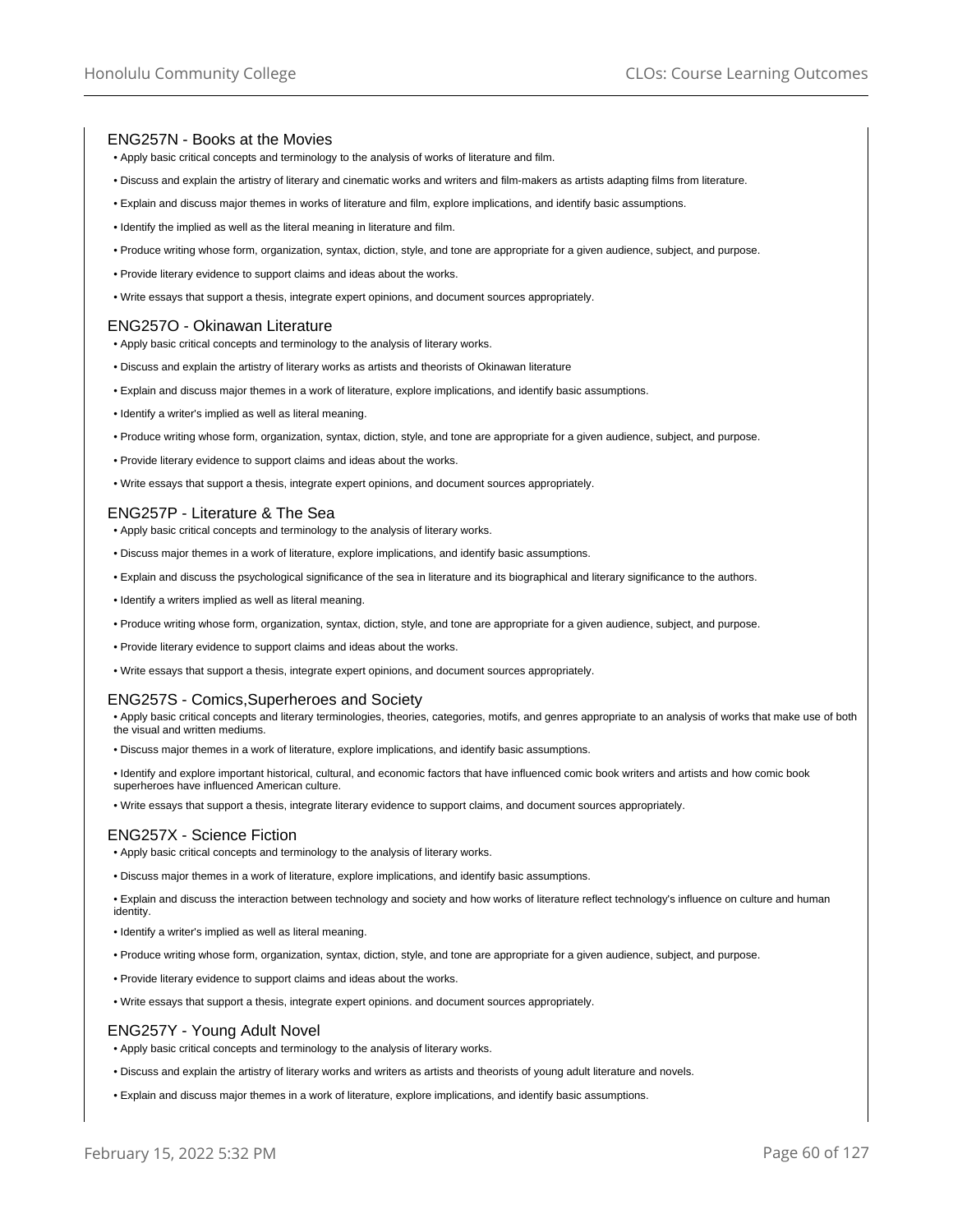- Identify a writer's implied as well as literal meaning.
- Produce writing whose form, organization, syntax, diction, style, and tone are appropriate for a given audience, subject, and purpose.
- Provide literary evidence to support claims and ideas about the works.
- Write essays that support a thesis, integrate expert opinions, and document sources appropriately.

#### ENG257Z - Literature and Globalization

• Apply basic critical concepts and terminology to the analysis of literary works.

- Discuss major themes in a work of literature, explore implications, and identify basic assumptions.
- Explain and discuss the representations of globalization in literature.
- Identify a writer's implied as well as literal meaning.
- Produce writing whose form, organization, syntax, diction, style, and tone are appropriate for a given audience, subject, and purpose.
- Provide literary evidence to support claims and ideas about the works.
- Write essays that support a thesis, integrate expert opinions, and document sources appropriately.

## ENG268 - Literary Nonfiction

- Analyze the artistry of literary works and their authors.
- Apply basic critical concepts and terminology to the analysis to literary works.
- Demonstrate the use of literary evidence to support opinions and ideas regarding literary work.
- Demonstrate understanding of the history and current practice of literary nonfiction.
- Employ critical thinking skills and course content to the examination of new and unknown works in order to evaluate, explain, and appreciate contemporary works of narrative nonfiction.
- Express opinions and responses to literature clearly and effectively orally and in writing.
- State the major themes in a work of literature, identify its basic assumptions, and explore their implications.
- Write analytical, well-organized, and correctly documented papers about this style of literature.

### ENG271 - Japanese Lit in Tran Trad

• Apply various critical approaches to works of Japanese literature.

- Demonstrate knowledge of major forms of Japanese literature from the earliest era to the mid-l9th century.
- Demonstrate knowledge of major Japanese works before mid-19th century.
- Explicate works of Japanese literature as a reflection of Japanese culture.
- Express opinions concerning traditional Japanese literature clearly and effectively orally and in writing.
- Identify and explain literary devices used in traditional Japanese literature.
- Identify major themes in traditional Japanese literature, describe their implications, and explain their basic assumptions.

#### ENG272 - Japanese Lit in Trans Modern

- Consider a work of Japanese literature as a reflection of its cultural milieu and compare that milieu with the student's own.
- Demonstrate knowledge of all major forms of Japanese literature from the mid-19th century to the present.
- Demonstrate knowledge of some major Japanese authors after mid-19th century.
- Demonstrate the ability to write papers on modern Japanese literature.
- Examine a work of Japanese literature using various critical approaches.
- Express opinions and responses to modem Japanese literature clearly and effectively in writing.
- Recognize major themes in modern Japanese literature, explore their implications, and identify their basic assumptions.
- Show greater sensitivity to language and literary devices authors use in literature.

## English as a Second Language

**CLO**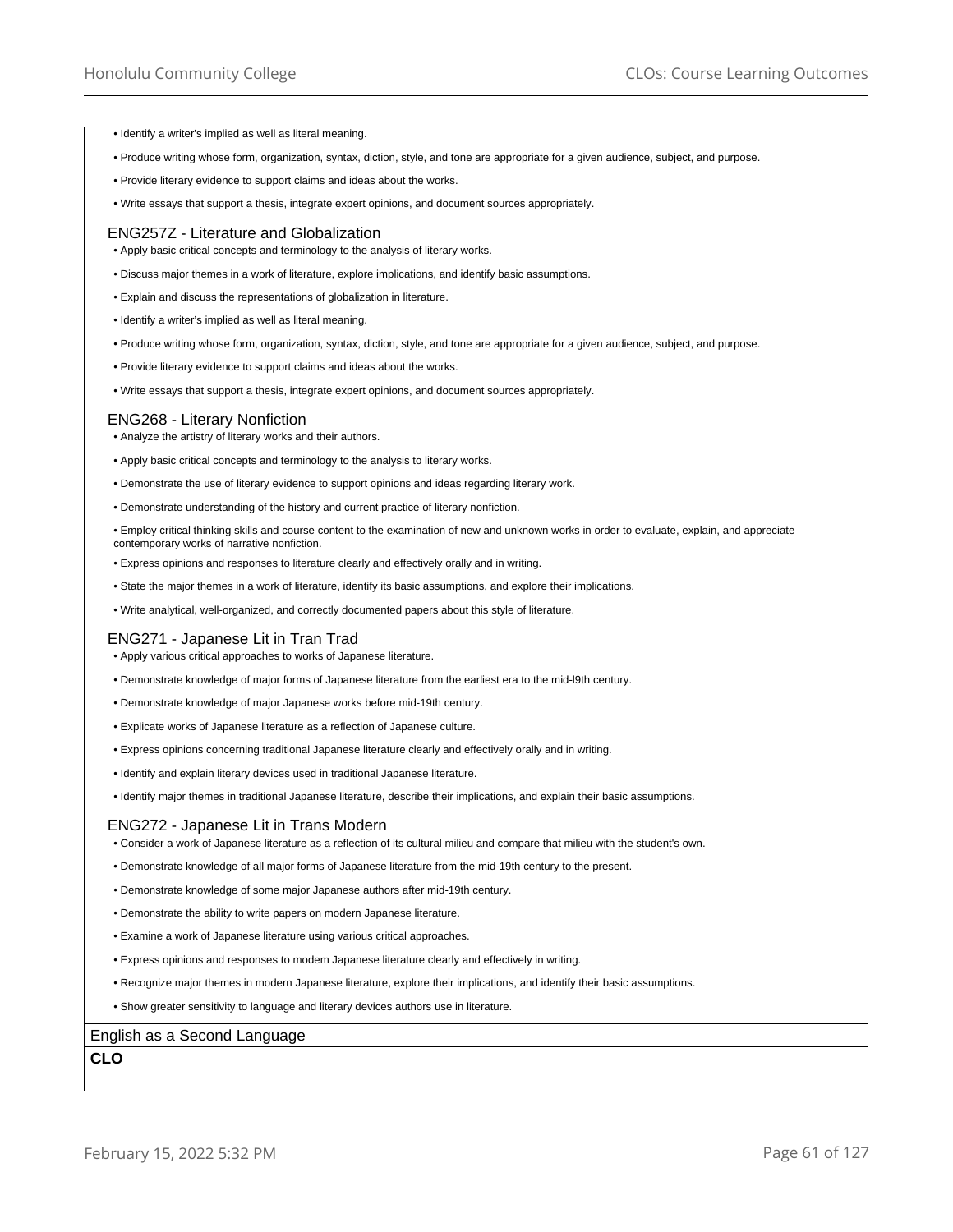## ESL3 - College ReadingWriting Skills

- Demonstrate application of varied reading strategies to beginning-level texts.
- Demonstrate comprehension of various types of beginning-level written and visual materials.
- Demonstrate effective use of beginning-level vocabulary.
- Demonstrate the basic writing process steps including prewriting, drafting, revision, and editing.
- Write short compositions that have a main idea with supporting details.

## ESL4 - Grammar I

- Demonstrate effective use of intermediate-level grammar.
- Identify and correct specific grammar errors.
- Write sentences/short compositions to illustrate specific grammar points.

## ESL13 - Coll Reading/Writing Skills II

- Apply various reading strategies to intermediate-level texts to increase comprehension.
- Effectively use high-intermediate level vocabulary and grammar in writing.
- Implement a multi-step writing process that includes pre-writing, drafting, revising, and editing.
- Write compositions that have a main point and supporting ideas developed with logically organized details.

## ESL14 - Grammar II

- Demonstrate effective use of intermediate-level grammar.
- Identify and revise specific grammar errors in writing compositions.
- Write sentences/compositions to illustrate specific grammar points.

## ESL23 - Intro Expository Writing NNS

- Demonstrate effective use of a multi-step writing process that includes drafting, revising, and editing.
- Make revisions in response to written and oral feedback.
- Proofread for effective grammar, word choice, punctuation, and spelling.
- Write compositions that have a main point and supporting details developed with specific, logically organized details.

## ESL24 - Grammar III

- Demonstrate effective use of advanced-level grammar.
- Identify and correct specific grammar errors.
- Write sentences and compositions to illustrate specific grammar points.

## ESL100 - Composition I for Non-Native Speakers of English

• Apply the steps in the writing process, which include activities in: prewriting, organizing, drafting, proofreading, editing, and revising, to produce college level compositions.

- Demonstrate clear, logical, and inventive thinking through writing.
- Demonstrate college level critical thinking, oral and written communication skills.
- Gather and evaluate information purposefully from electronic and print sources.
- Produce writing whose grammar, writing conventions, form, organization, syntax, diction style, and tone are appropriate for college writing.
- Utilize a variety of reading strategies to analyze academic texts.
- Write a research paper that supports a thesis, integrates expert opinions from various sources, and documents sources appropriately.

## ESL124 - English for Professions

• Demonstrate effective communication using the vocabulary and expressions of a specific profession.

• Demonstrate understanding of English vocabulary and expressions of a specific profession.

### Japanese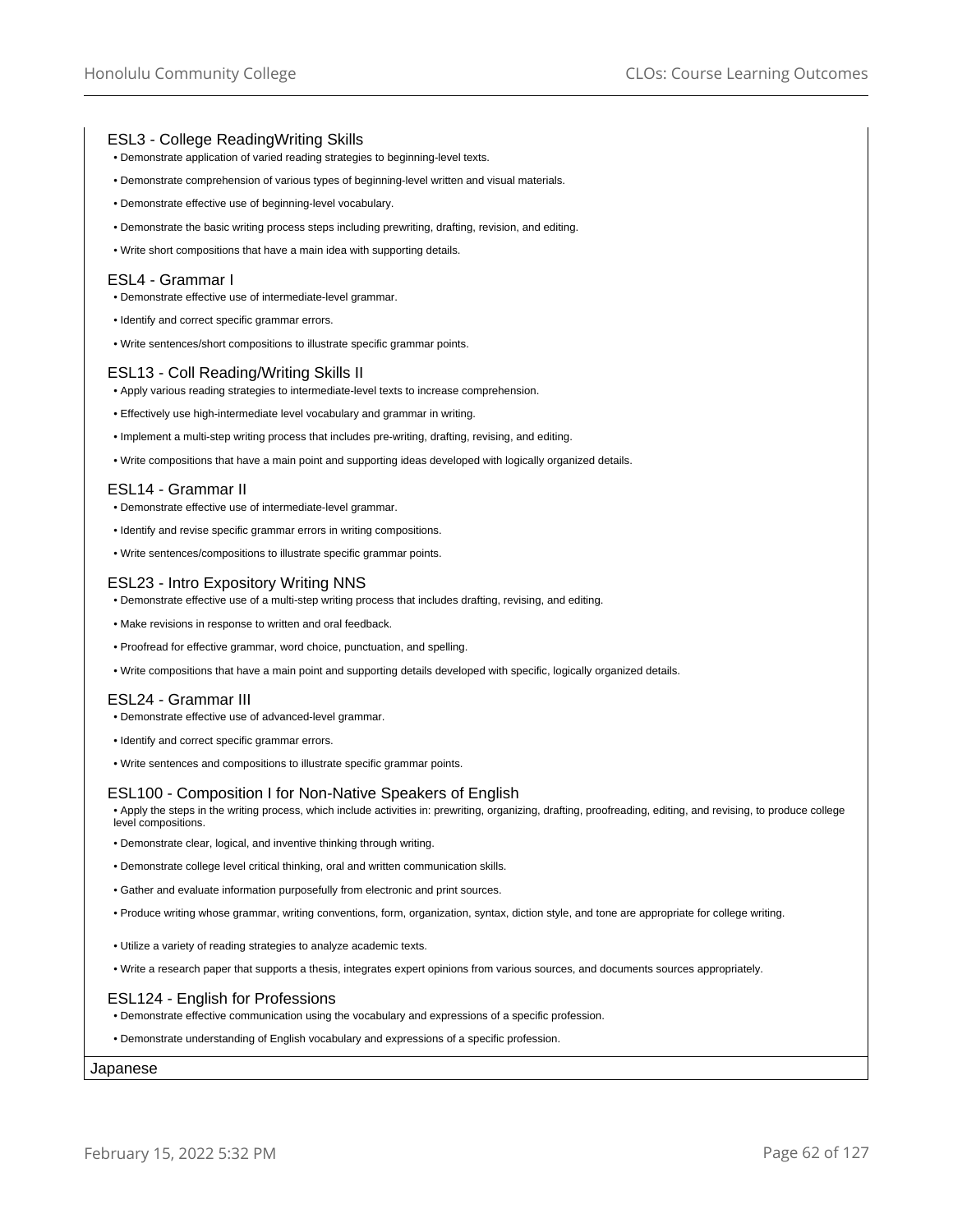# **CLO**

## JPN101 - Elementary Japanese I

• Communicate orally on everyday topics using a limited number of practiced and memorized words, phrases, and simple sentences in a culturally appropriate manner.

- Recognize familiar words, phrases, and simple sentences in short texts related to everyday life.
- Recognize spoken familiar words, phrases, and simple sentences related to everyday life.
- Write a short passage about oneself and everyday topics using practiced and memorized expressions in a culturally appropriate manner.

## JPN102 - Elementary Japanese II

- Communicate orally handling tasks on familiar topics (by) using simple and connected sentences in a culturally appropriate manner.
- Recognize simple and connected sentences in short texts related to familiar topics.
- Recognize spoken simple and connected sentences related to familiar topics.
- Write a short passage about familiar topics using practiced and memorized expressions in a culturally appropriate manner.

## JPN142 - Japanese for Hospitality

• Demonstrate basic knowledge about Japanese culture in the topics above.

- Demonstrate basic language skills (listening and speaking) for topics related to business and visitor industry (hospitality) in Hawai'i.
- Perform, although limited, oral communication in Japanese utilizing the language skills and cultural knowledge relating to the topics above.

## JPN143 - Japanese for Service Industry

• Demonstrate basic knowledge about Japanese culture in the topics above.

- Demonstrate basic language skills (listening and speaking) for topics related to service industry (i.e., hair salons, nail salons, spas) in Hawai'i.
- Perform, although limited, oral communication in Japanese utilizing the language skills and cultural knowledge relating to the topics above.

# JPN201 - Intermediate Japanese I

• Communicate orally in short interactions asking appropriate follow-up questions and conveying information on a limited variety of topics including personal and social interests in a culturally appropriate manner.

- Comprehend spoken short, simple messages, presentations, and conversations on a limited variety of topics including personal and social interests.
- Comprehend written messages and simple narratives on a limited variety of topics including personal and social interests.
- Write about a limited variety of topics including personal and social interests and convey information using a series of connected sentences in a culturally appropriate manner.

## JPN202 - Intermediate Japanese II

• Communicate orally in interactions asking appropriate follow-up questions and conveying information on a variety of topics including personal and social interests in a culturally appropriate manner.

- Comprehend spoken messages, presentations, and conversations on a variety of topics including personal and social interests.
- Comprehend written messages and narratives on a variety of topics including personal and social interests.

• Write about a variety of topics including personal and social interests and convey information using a series of connected sentences in a culturally appropriate manner.

### JPN280 - Teaching Practicum in Japanese

- Demonstrate effective use of pedagogy in teaching Japanese language.
- Develop and implement a class plan with a clear objective.
- Use presentations, worksheets, or drills to effectively teach language skills.

### Journalism

# **CLO**

### JOUR150 - HCC-E-The Media and Society

• Demonstrate understanding of the First Amendment and how it affects American media and society.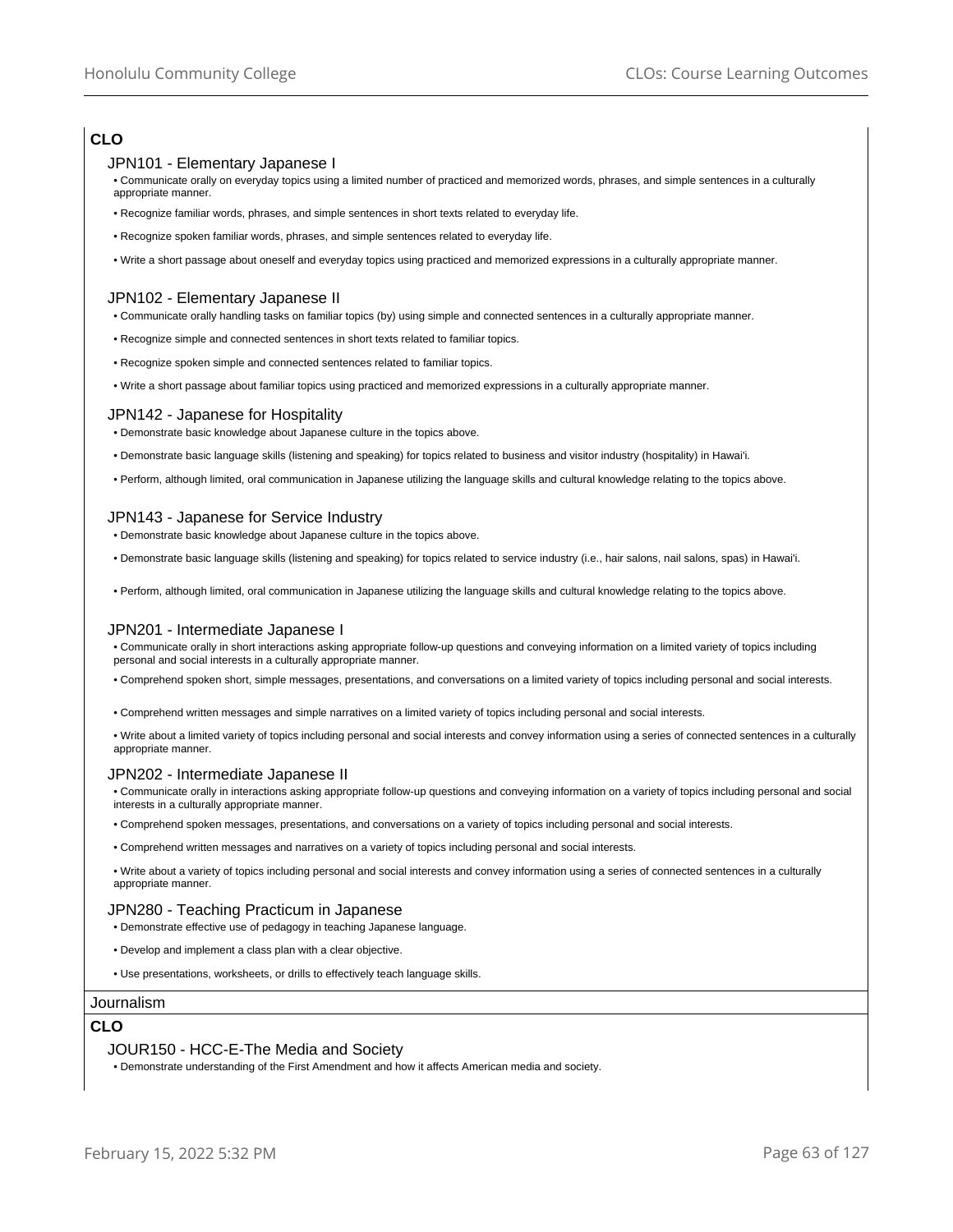- Discuss and explain the importance of the free press in society.
- Evaluate the validity of various forms of journalism, including written, music, photos, movies, and performing arts.
- Express why ethics plays an important role in media and culture.

#### JOUR204 - Writing for the Web

• Demonstrate understanding of the ways that writing for traditional print media and the Internet are significantly different and require different storytelling approaches.

• Develop and use social media tools, such as Facebook, Twitter, Tumblr, and so on for distributing and promoting writing specifically aimed at a web audience.

- Show understanding of crucial journalism and other ethical standards and practices that are unique to the Internet.
- Understand and utilize the techniques required to conduct background research and interviews to gather information accurately and comprehensively.

• Write, edit, proofread, distribute and promote stories prepared for electronic media, incorporating styles and techniques that are unique to writing for the web.

#### JOUR205 - HCC-E-News Writing

• Analyze and discuss the quality of coverage in stories produced by the mass media as a critical consumer of news.

• Apply basic journalistic concepts and principles to produce a range of articles (press release, short news, profile, timed deadline pieces, news story, and in-depth news or features) that meet standards for readability, accuracy, news style, and mechanics.

• Apply the basic concepts, values, and principles of journalism, including news and feature story structures and legal and ethical issues related to communication and publications.

- Conduct background research and interviews to gather information accurately and comprehensively.
- Demonstrate competency in ethical deliberation and the use of discipline-based tools to arrive at rational ethical judgments.
- Edit and proofread stories for readability, clarity, accuracy, news value, conciseness, and mechanics.
- Express why ethics plays an important rote in journalism.
- Use the relevant methods of news distribution such as blogs, social media, and websites.

#### JOUR206 - News Editing

• Apply basic principles of libel and privacy law.

- Correct weak leads, faulty transitions, poor story structure, redundancies, and sensationalism.
- Demonstrate quick and accurate judgment of photo and graphic values.
- Demonstrate speed with accuracy, involving quick evaluation of articles, cutting to specified length, fast editing without reviewing, and fast headline writing while avoiding faults.
- Edit text to create sharp leads, tight prose, clear text, and organized copy.
- Effectively use reference texts and the Associated Press style guide to apply the style conventions to newspapers, magazines, and the web.

#### JOUR207 - Photojournalism

• Demonstrate understanding of legal restrictions and ethical concerns in the field of photojournalism.

- Employ content and composition of photographs to tell a story, inform the public, and evoke emotion.
- Use the camera, flash, lenses, and other basic tools of photojournalists such to produce quality digital photos similar to those in the media today.

### JOUR230 - Intro Public Relations

• Apply public relations theory to media and media relations.

- Define public relations and identify examples n contemporary culture.
- Describe the role of public relations and public relation program goals in organizations and society.
- Explain the history of the contemporary public relations practice.
- Identify the professional, ethical, and legal aspects of public relations practice.
- Use public relations principles and theory in designing strategic public relations programs.

### JOUR268 - Literary Nonfiction

- Analyze the artistry of literary works and their authors.
- Apply basic critical concepts and terminology to the analysis to literary works.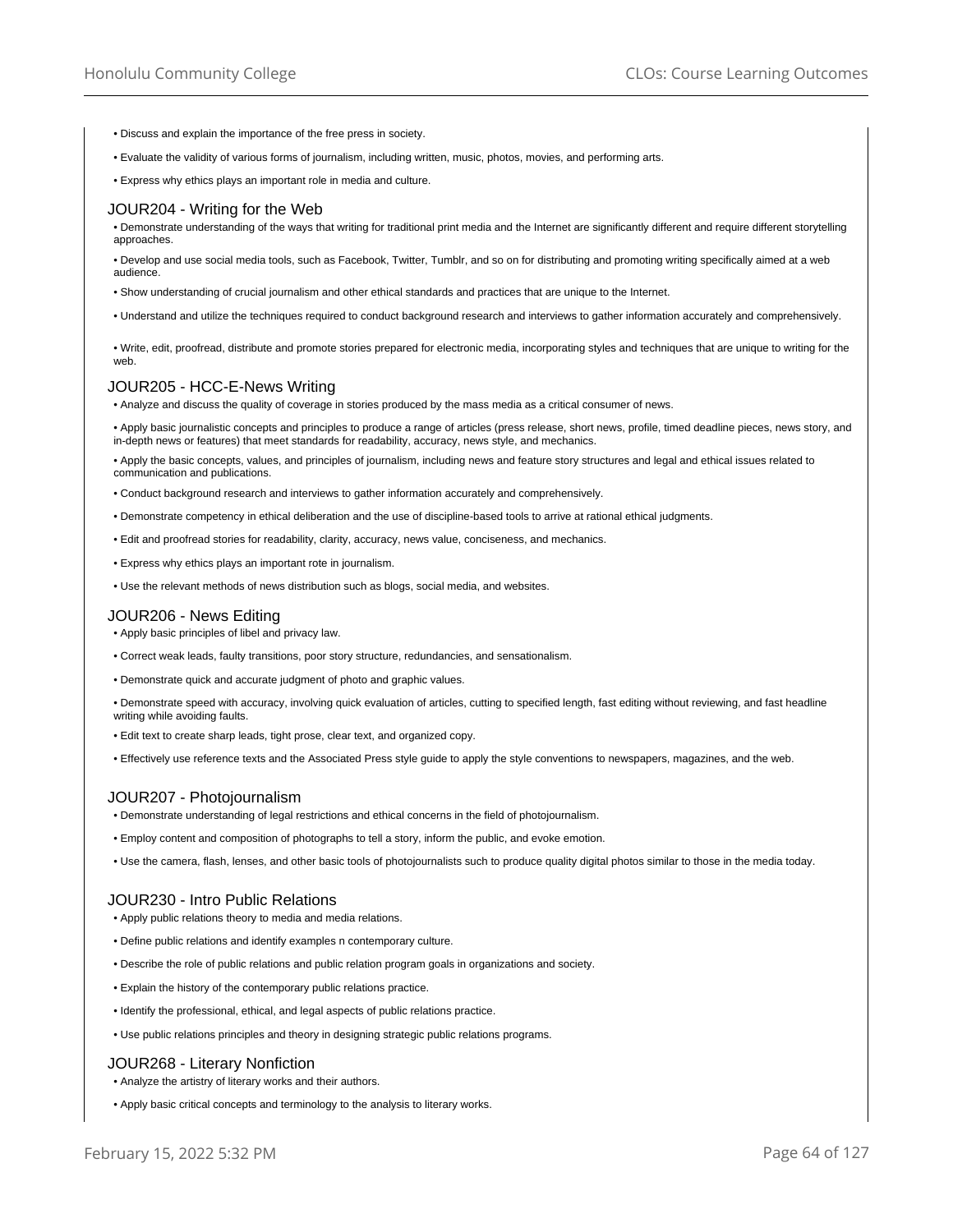- Demonstrate the understanding of the history and current practice of literary nonfiction.
- Demonstrate the use of literary evidence to support opinions and ideas regarding literary work.

• Employ critical thinking skills and course content to the examination of new and unknown works in order to evaluate, explain, and appreciate contemporary works of narrative nonfiction.

- Express opinions and responses to literature clearly and effectively orally and in writing.
- State the major themes in a work of literature, identify its basic assumptions, and explore their implications.
- Write analytical, well-organized, and correctly documented papers about this style of literature.

## JOUR285V - Newspaper Laboratory

• Apply basic journalistic concepts and principles to produce a range or articles that meet standards for publication, including readability, accuracy, news style, and mechanics.

- Apply knowledge of photography to take pictures using a digital camera and cropping photos for publication.
- Demonstrate a working knowledge of page design principles and software to produce pages for a tabloid publication.

### Korean

## **CLO**

## KOR101 - Elementary Korean I

• Communicate orally on everyday topics using a limited number of practiced and memorized words, phrases, and simple sentences in a culturally appropriate manner.

- Recognize familiar words, phrases, and simple sentences in short texts related to everyday life.
- Recognize spoken familiar words, phrases, and simple sentences related to everyday life.
- Write a short passage about oneself and everyday topics using practiced and memorized expressions in a culturally appropriate manner.

## KOR102 - Elementary Korean II

• Communicate orally handling tasks on familiar topics (by) using simple and connected sentences in a culturally appropriate manner.

- Recognize simple and connected sentences in short texts related to familiar topics.
- Recognize spoken simple and connected sentences related to familiar topics.
- Write a short passage about familiar topics using practiced and memorized expressions in a culturally appropriate manner.

### KOR197 - Korean for Hospitality

• Demonstrate basic knowledge about Japanese culture in the topics above.

- Demonstrate basic language skills (listening and speaking) for topics related to business and visitor industry (hospitality) in Hawai'i.
- Perform, although limited, oral communication in Japanese utilizing the language skills and cultural knowledge relating to the topics above.

## KOR201 - Intermediate Korean I

• Communicate orally in short interactions asking appropriate follow-up questions and conveying information on a limited variety of topics including personal and social interests in a culturally appropriate manner.

• Comprehend spoken short, simple messages, presentations, and conversations on a limited variety of topics including personal and social interests.

• Comprehend written messages and simple narratives on a limited variety of topics including personal and social interests.

• Write about a limited variety of topics including personal and social interests and convey information using a series of connected sentences in a culturally appropriate manner.

# KOR202 - Intermediate Korean II

• Communicate orally in interactions asking appropriate follow-up questions and conveying information on a variety of topics including personal and social interests in a culturally appropriate manner.

- Comprehend spoken messages, presentations, and conversations on a variety of topics including personal and social interests.
- Comprehend written messages and narratives on a variety of topics including personal and social interests.
- Write about a variety of topics including personal and social interests and convey information using a series of connected sentences in a culturally appropriate manner.

## KOR280 - Teaching Practicum in Korean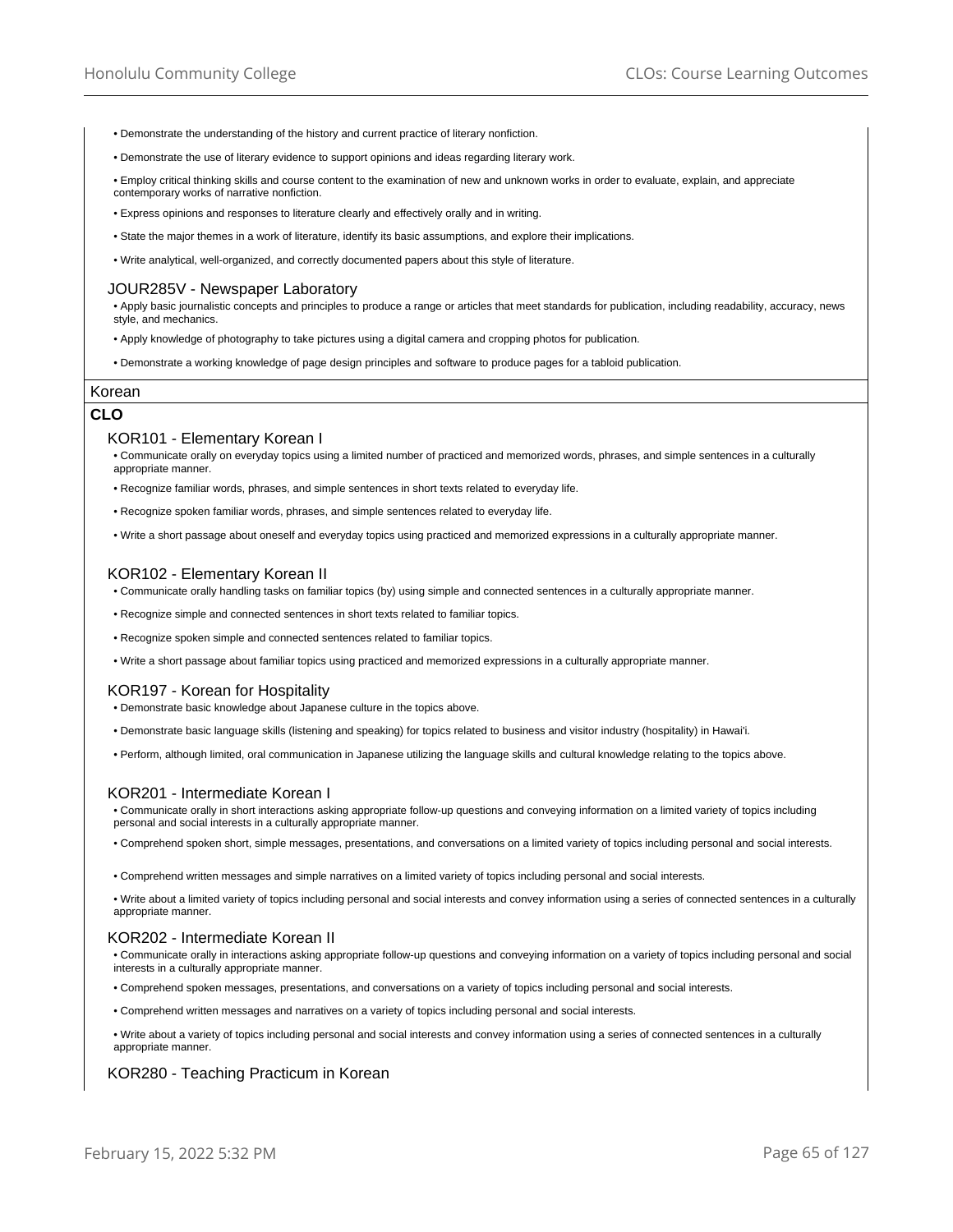- Demonstrate effective use of pedagogy in teaching Korean language.
- Develop and implement a class plan with a clear objective.
- Use presentations, worksheets, or drills to effectively teach language skills.

#### **Linguistics**

# **CLO**

No CLOs

#### **Spanish**

## **CLO**

No CLOs

### **Mathematics**

#### Mathematics courses

## **CLO**

## MATH24 - Elementary Algebra I

• Evaluate and manipulate formulas using addition, subtraction, multiplication and division.

- Find the absolute value, additive inverse, and multiplicative inverse of a real number.
- Graph linear equations and inequalities by point plotting, the intercept method, and the slope-intercept method.
- Identify terms, like terms, and numerical coefficients in a polynomial.
- Identify the following properties: commutative, associative, identity, inverse, distributive.
- Identify whole numbers, integers, rational numbers, irrational numbers, and real numbers.

• In general, the course will enable the student to understand the terminology and concepts of basic algebra and solve problems for which such understanding is necessary. The student will be prepared for further study of mathematics and science.

- Perform arithmetic operations with signed rational numbers.
- Plot an ordered pair and state the quadrant in which it lies.
- Simplify algebraic expressions.
- Solve a formula for a specified variable.
- Solve linear equations and inequalities in one variable.
- Solve linear systems of equations and inequalities in two variables by algebraic and graphic methods.
- Translate word phrases into algebraic expressions.
- Use linear systems to solve word problems.
- Use the order of operations to evaluate algebraic expressions.
- Write and solve ratios and proportions including those from word problems.
- Write the equation of a line given two points or the slope and y-intercept or the slope and a point on the line.

## MATH25 - Elementary Algebra II

- Add, subtract, multiply, and divide algebraic fractions.
- Add, subtract, multiply, and divide polynomials in one or two variables.
- Add, subtract, multiply, or divide radical expressions.
- Complete the perfect square trinomial square given a partial trinomial.
- Evaluate a radical expression.
- Factor a polynomial of four terms by grouping.
- Factor general trinomials ax2 + bx + c, where a, b, and c are integers.
- Factor the greatest common factor from a polynomial expression.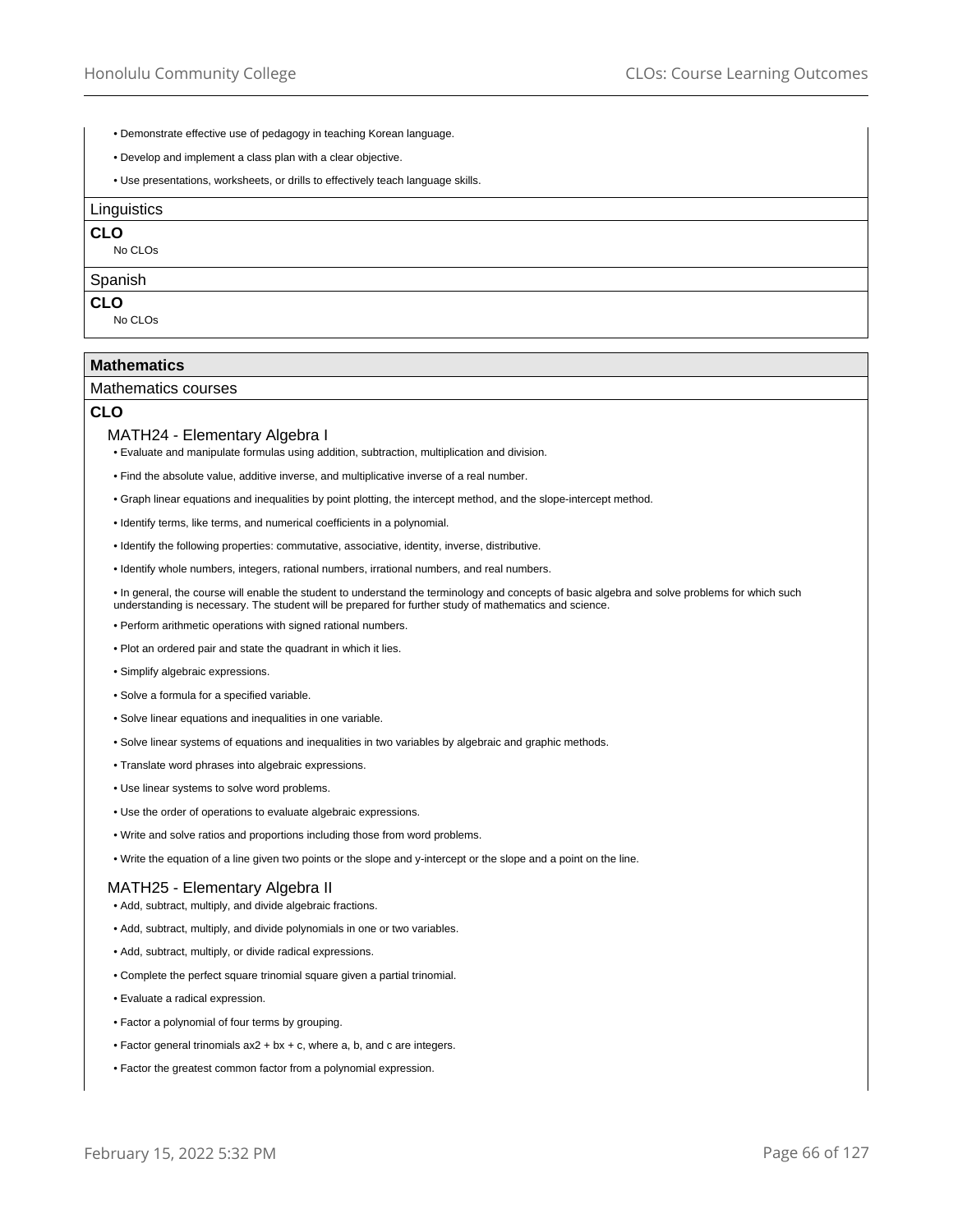- Graph quadratic functions, using the vertex and axis of symmetry.
- Identify a given radical as rational, irrational, or not real.
- Identify and use the laws of exponents to simplify expressions with integral exponents.

• In general, the course will enable the student to understand the terminology and concepts of basic algebra; e.g. Math 103 (College Algebra), Math 100 (Survey of Mathematics), Math 107 (Technical Mathematics for the Information Age), and Math 115 (Statistics).

- Learn and apply the Pythagorean Theorem.
- Recognize and factor a perfect square binomial.
- Recognize and factor the difference of two squares.
- Simplify a radical expression.
- Solve equations containing rational expressions.
- Solve quadratic equations by factoring, extraction of roots, completing the square, and the quadratic formula.
- Solve radical equations.
- Solve word problems that lead to equations containing radical expressions.
- Solve word problems that lead to equations containing rational expressions. (Inclusion of indirect variation is optional.).
- Use scientific notation in calculations.
- Write rational expressions in lowest terms (including complex rational expressions).

## MATH50 - Technical Mathematics

- Compute powers and square roots of rational numbers, and Scientific Notation.
- Convert measurements with arithmetic operations in metric and English systems.
- Evaluate and simplify expressions, including distribution and like terms.
- Factor the greatest common factor from a polynomial expression.
- Graph linear, quadratic, and various equations by plotting points.
- Perform algebraic monomial multiplication and division.
- Perform arithmetic operations with Integers and Rational numbers without a calculator.
- Solve linear equations with distribution, variables on each side, and clearing the fractions.
- Solve quadratic equations by the quadratic formula.
- Solve ratio, percent, and proportion problems in applications.
- Solve two variable linear systems of equations by substitution.
- Understand ordered pairs, quadrants, intercepts, and slope.

### MATH50P - Technical Mathematics

- Compute perimeters, arc length, and areas of two dimensional figures.
- Compute powers and roots of rational numbers.
- Convert measurements (in metric and English systems).
- Convert, add, and subtract angles in degrees-minutes-seconds.
- Determine the precision, accuracy, and number of significant digits of measurement numbers.
- Evaluate and solve formulas.
- Evaluate expressions using scientific notation.
- Measure lengths and angles using appropriate tools.
- Perform arithmetic operations with rational numbers and demonstrate a clear understanding of order of operations.
- Read, interpret and draw bar, line, and circle graphs.
- Solve applied word and diagrammed problems.
- Solve for sides of the right triangle, using the Pythagorean Theorem.
- Solve ratio and proportion problems.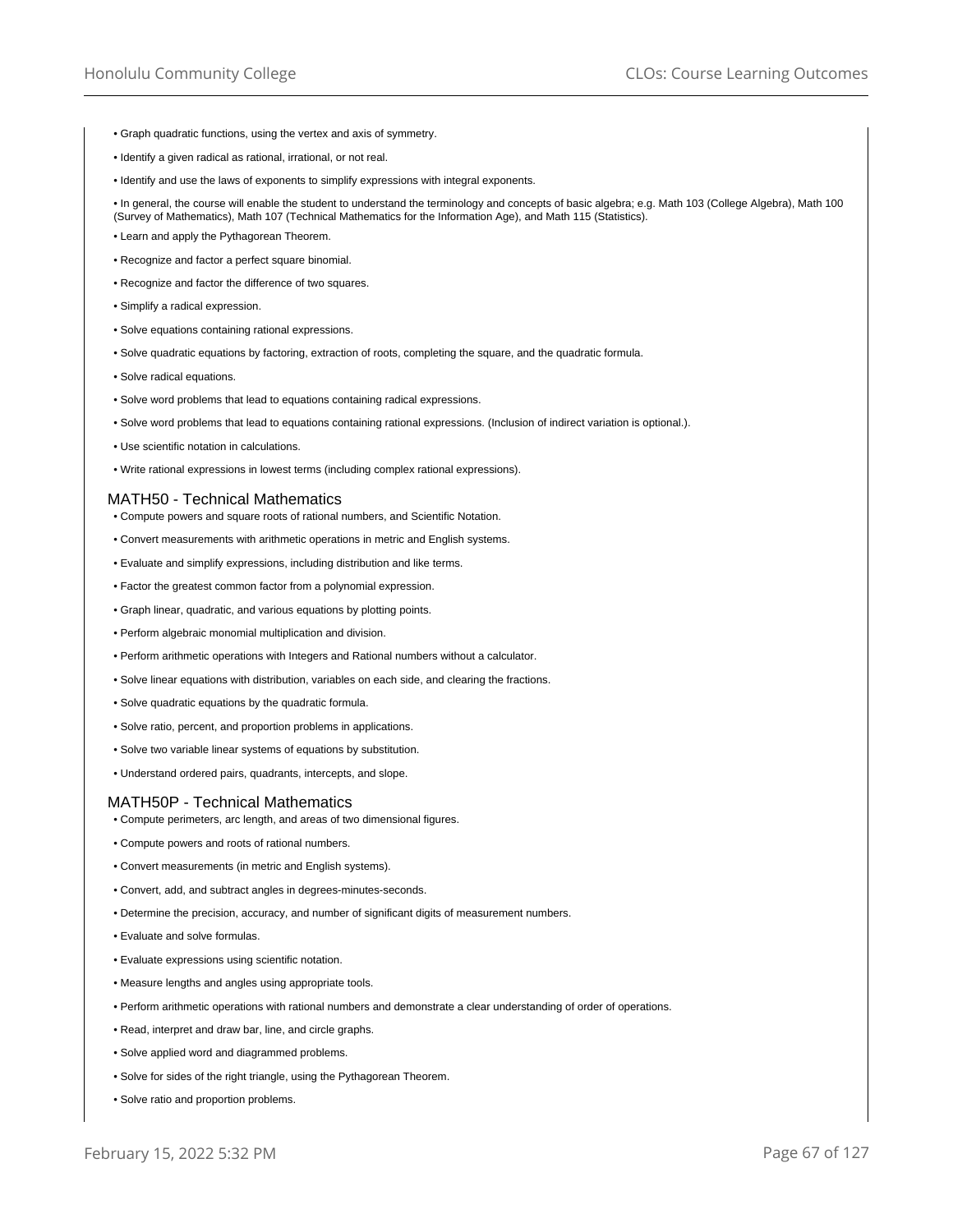• Solve simple linear equations.

## MATH55 - Tech Mathematics II

• Calculate angles and segments.

• Compute angles of simple geometric shapes.

## MATH75X - Intro to Math Reasoning

- Compute powers and square roots of rational numbers.
- Convert Scientific Notation.
- Convert unit measurements with arithmetic operations, metric or English systems.
- Demonstrate factoring out the GCF from a polynomial expression.
- Graph a liner equation with ordered pairs, intercepts, and slope.
- Perform algebraic distribution, monomial multiplication and monomial division.
- Perform arithmetic operations with integers and rational numbers, without a calculator.
- Simplify expressions including distribution and like terms.
- Solve a linear system of equations with substitution, only two variables.
- Solve a quadratic equation with the quadratic formula.
- Solve for a variable in a simple formula.
- Solve linear equations with distribution, variable on each side, and clearing the fractions.
- Solve percent or proportion problems in an application.

## MATH100 - Survey of Mathematics

- Apply inductive and deductive reasoning in estimating and making conclusions.
- Calculate the probability of an event in a sample space and calculate the expected value of an event in a game.
- Construct truth tables for compound logic statements.
- Determine the validity of an argument.

• In general, the course will develop the student's quantitative and analytical reasoning abilities and will familiarize the student with some of the different areas of mathematics so that the student might gain a better understanding of and appreciation for mathematics.

- Perform arithmetic operations in various numeration systems.
- Perform operations of conjunction, disjunction, and negation on logic statements that are either represented symbolically or by Euler diagrams.
- Perform set operations of union, intersection, and complements by roster or Venn diagrams.
- Represent a data set by a histogram and calculate its mean, mode, median, range, and standard deviation.
- Represent numbers using various numeration systems, both ancient and modern.
- Solve applied problems (e.g., survey analysis) using set operations.
- Solve applied problems in consumer mathematics, including simple interest, compound interest, and installment buying.
- Use counting methods, such as permutations and combinations.

### MATH103 - College Algebra

- Change from rational exponents to radicals and visa versa, including problems with greater complexity than elementary algebra.
- Define and graph basic exponential and logarithmic functions.
- Determine the algebraic and graphical properties of a one-to-one function.
- Divide polynomials using synthetic division.
- Factor polynomials using techniques such as grouping, sum and difference of two cubes and completing the square, including problems with greater complexity than elementary algebra.
- Find the inverse function of a one-to-one function.
- Graph quadratic functions including finding its vertex by completing the square.
- In general, the course is designed to provide the student with skills and knowledge necessary to handle pre-calculus courses such as Math 135, Math 140 and QM 121.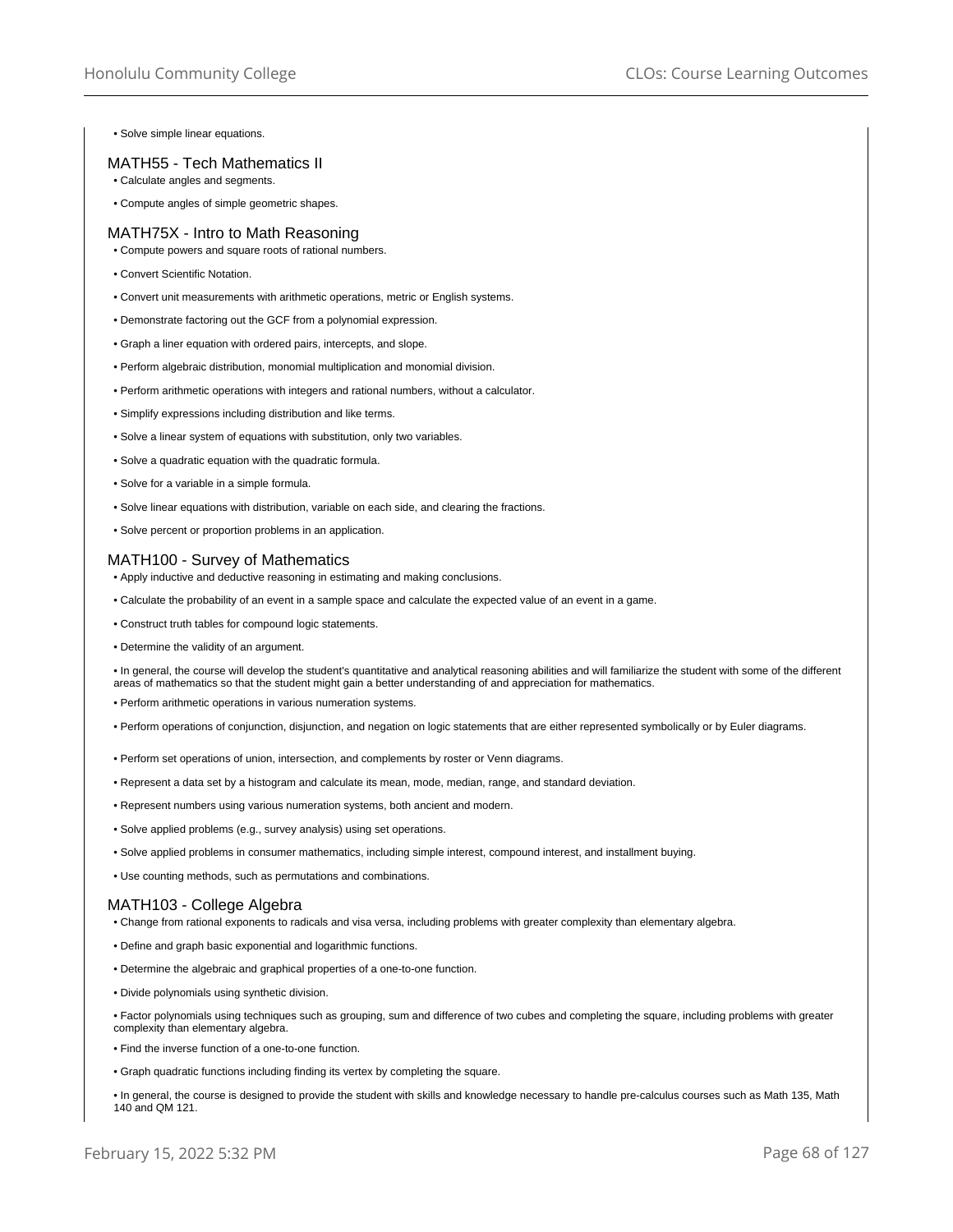- Perform arithmetic operations on rational expressions and solve ration equations, including problems with greater complexity than elementary algebra.
- Perform arithmetic operations with complex and imaginary numbers.
- Perform operations on radicals and solving radical equations containing more than one radical, including problems with greater complexity than elementary algebra.
- Raise binomials to the nth degree using Pascal's triangle or the Binomial Theorem.
- Recognize functions through graphs and equations, stating their domains and ranges.
- Solve basic exponential and logarithmic equations.
- Solve compound linear and quadratic inequalities.
- Solve equations and inequalities involving absolute values.
- Solve quadratic form and literal quadratic equations.
- Solve systems of equations in three unknowns and nonlinear systems in two unknowns.

• Upon completion, students are expected to have a clearer understanding of, and deeper insight into, algebraic and related geometric concepts, operations, and techniques.

- Use function notation.
- Use the discriminant to determine the type of roots of an equation.

## MATH111 - Math for Elementary Teachers I

- Choose and demonstrate appropriate strategies to investigate problems and persevere in solving them.
- Communicate mathematical concepts coherently, clearly, and precisely to various audience.
- Explain the meanings of basic mathematical operations and how they relate to each other.
- Identify and describe various types of patterns and make connections among mathematical concepts.

## MATH112 - Math for Elem Teachers II

• Apply symbolic forms to represent, model, and analyze mathematical situations to solve problems.

• Develop and present creative math lessons which emphasize communicating, reasoning about, and justifying ideas as fundamental in the work of mathematics.

- Formulate functional relationships from various patterns.
- Present information about mathematical concepts and principles from materials written in words and in symbols.
- Utilize precise mathematical language and symbols to effectively communicate mathematics in written and oral form.

# MATH115 - Intro to Stats and Prob

- Articulate and interpret various descriptive statistics, such as mean, median, mode, range, variance, and standard deviation.
- Calculate probabilities involving normal random variables.
- Determine and interpret (for large samples) confidence interval estimates of population means.

• Draw a scatter diagram, determine and draw the corresponding regression line, and calculate and interpret the corresponding correlation coefficient for a set of paired data

• In general, the course will provide the student with a basic working knowledge of the methods of statistical inference, and how these methods can be applied to "real-life" situations. In particular, the formation and testing hypotheses is emphasized.

• Organize, draw, and interpret various graphs such as frequency histograms, bar graphs, and pie charts.

- Perform hypothesis testing.
- Solve probability problems involving the concepts of independent events, mutually exclusive events and conditional probability.
- Use the binomial and normal probability distributions to calculate the mean and standard deviation.

# MATH135 - PreCalc: Elementary Functions

• Define and graph inverse functions.

- Define continuous and discontinuous functions.
- Find all complex zeros of polynomial functions.
- Find domains and ranges of functions, including sums of functions and composite functions.
- Graph exponential and logarithmic functions.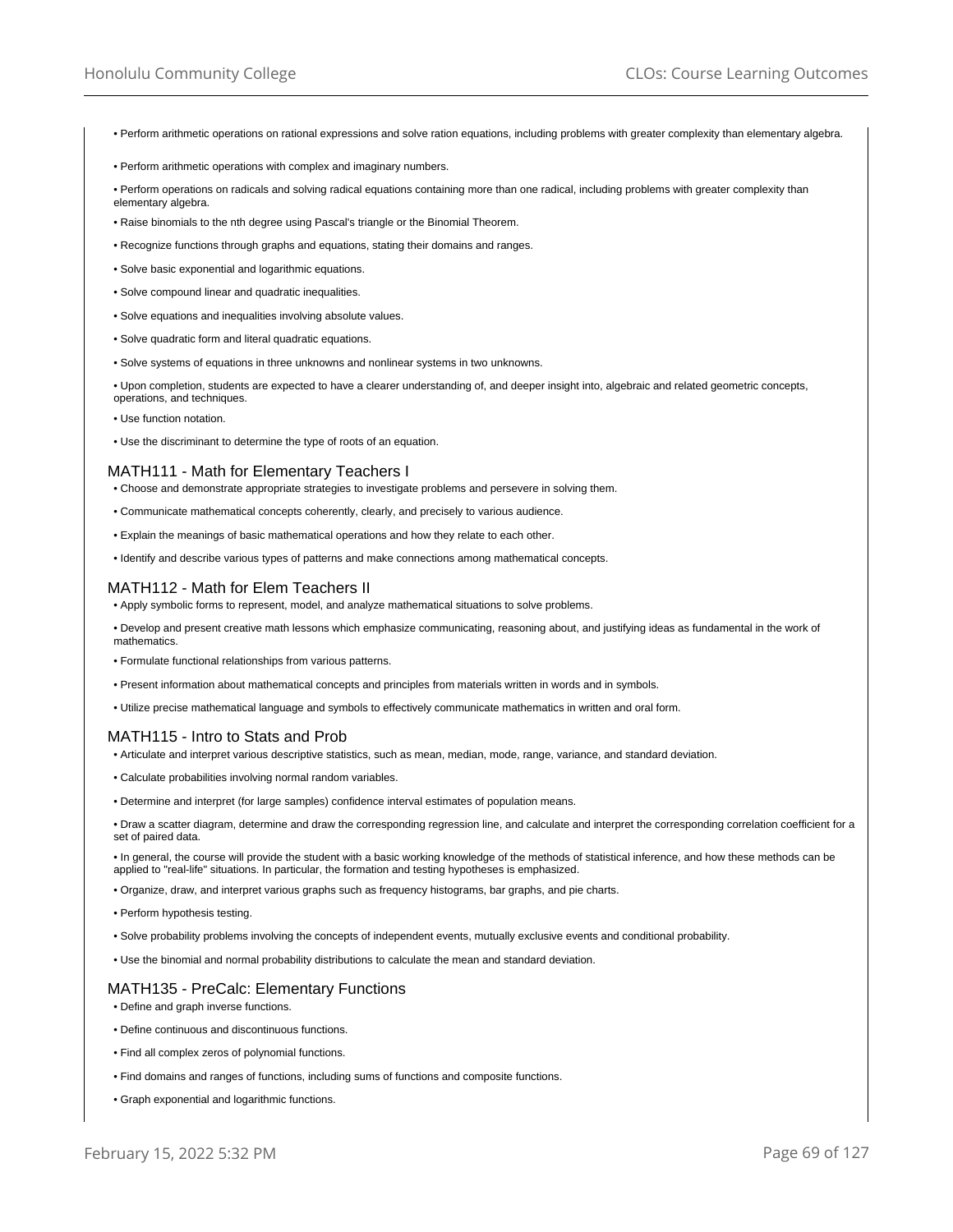- Graph general polynomial functions.
- Graph piecewise-defined functions.
- Graph radical functions.
- Graph rational functions including horizontal, vertical, slant and curvilinear asymptotes.

• In general, the course will prepare students for the study of calculus by providing them with skills, knowledge, and mathematical maturity necessary for success in that course. It will also prepare students for vocations in which knowledge of elementary functions is useful. Completion of this course with a "C" grade or higher satisfies the three credits of quantitative reasoning requirement of many University of Hawai'i programs.

- Perform operations on functions, including addition, subtraction, multiplication, division, and composition of functions.
- Recognize odd and even functions (symmetry).
- Solve absolute value equations and inequalities.
- Solve applied problems of exponential and logarithmic functions.
- Solve exponential and logarithmic equations.
- Solve linear, quadratic and rational inequalities.
- Transform functions, including vertical and horizontal translations.
- Use function notation.
- Use interval notation.
- Use the properties of logarithms.

### MATH140 - PreCalc:Trig/Analytic Geometr

- Convert rectangular and polar coordinates.
- Define the trigonometric functions using the unit circle.
- Graph exponential and logarithmic functions.
- Graph trigonometric functions on the polar axes.
- Graph trigonometric functions on the rectangular axes.

• In general, the course will prepare students for: the study of calculus by providing them with the skills, knowledge and mathematical maturity necessary for success in that course of study; vocations in which a knowledge of trigonometric and analytic geometry is useful.

- Prove trigonometric identities and apply trigonometric formulas.
- Represent conic sections algebraically and geometrically.
- Solve right and oblique triangles.
- Solve trigonometric equations.
- Solve verbal and non-verbal problems in plane trigonometry.
- Write complex numbers in trigonometric form.

#### MATH150 - Technical College Mathematics

• Add, subtract, and negate vectors with components.

- Analyze vector quantities and scalar quantities in applications.
- Calculate right triangle problems and applications using the sine, cosine, and tangent functions.
- Calculate vector components from the modulus and angle, using trigonometry.
- Compute perimeters and areas of two dimensional figures, include multi-component figures.
- Compute volume of three dimensional right prisms, pyramids, cones, and spheres.
- Convert measurements in degrees and radians.
- Define the trigonometric ratios of sine, cosine, and tangent in a right triangle.
- Demonstrate calculator usage with trigonometric and inverse trigonometric functions.
- Graph the sine and cosine waves by plotting points.
- Recognize and use the special triangles: 30/60/90 and 45/45/90.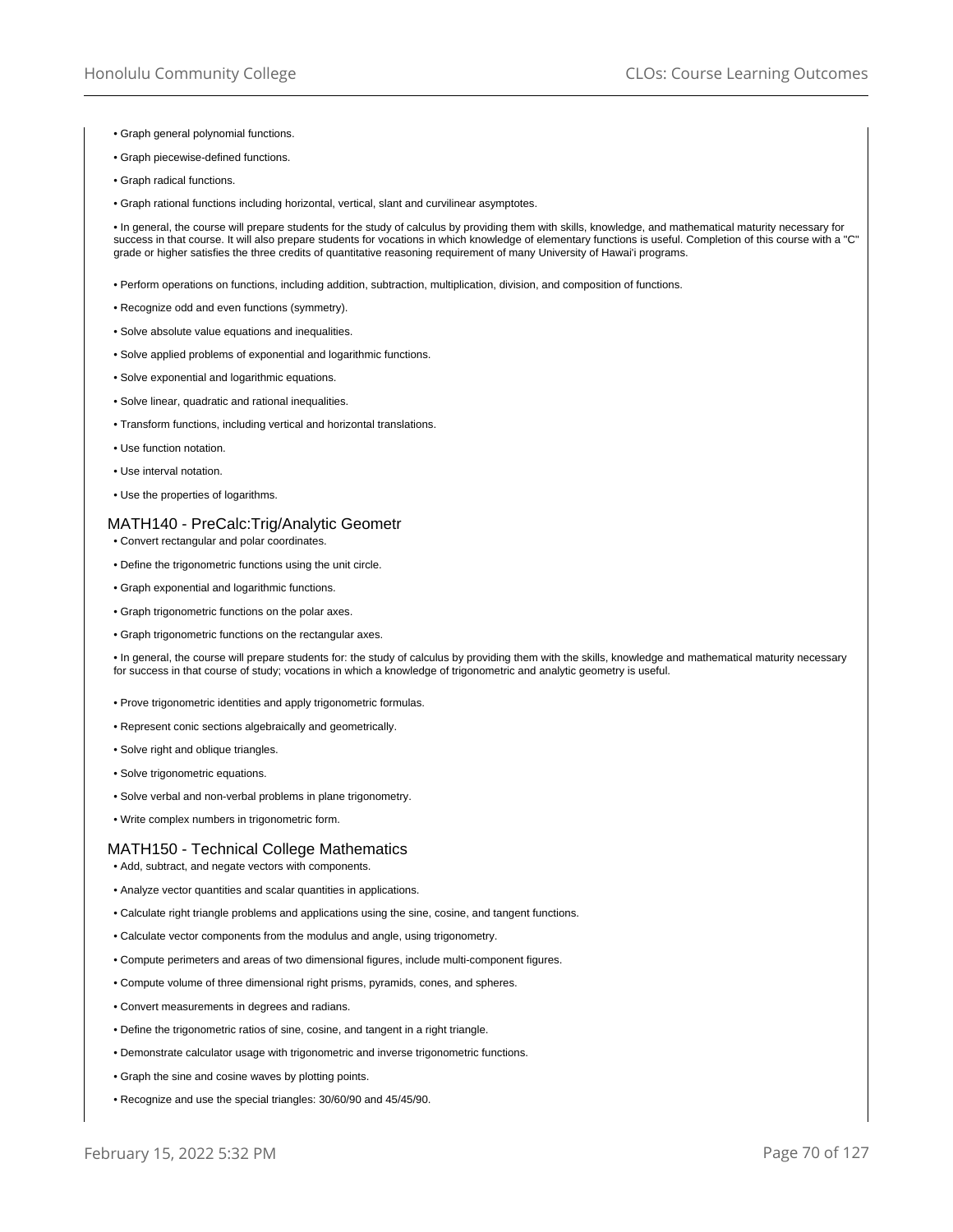- Recognize from graphs of sine or cosine the amplitude and period.
- Solve for sides of the right triangle, using the Pythagorean Theorem.
- Solve problems with angular geometry, arc length, and sectors.
- Use a calculator to convert degrees-minutes-second and decimal degrees.

#### MATH150P - Technical College Mathematics

• Add vectors using scale drawings and trigonometry.

- Additional topic suggested by physics instructors solving systems of 2 equations with 2 unknowns using the substitution method.
- Analyze graphs of the six trig functions over a given interval.
- Apply chord, tangent, arc, and central; angle theorems in applied problems.
- Apply tangent and secant theorems in computing arcs and angles formed on, inside, and outside a circle.
- Compute interior and exterior angles of polygons by applying polygon angle theorems.
- Compute lengths of sides of similar polygons.
- Compute the lengths of sides and angles of simple geometric shapes.
- Computer vector and scalar quantities.
- Determine angle values in geometric figures by applying theorems of vertical, alternate-interior, and corresponding angles.
- Determine component vectors and be able to add them using trigonometry.
- Determine the area of segments and sectors of a circle.
- Determine the six trig functions of angles in any quadrant.
- Graph any angle and vector in standard position on the Cartesian coordinate plane.
- Know and apply the law of Sines and Cosines.
- Solve applied problems using vector components.
- Solve complex applied problems that require forming two or more (right or oblique) triangles by the projection of auxiliary lines.
- Solve for any side or angle in a right or oblique triangle using trigonometry.
- Solve right and oblique triangle problems using trigonometry given in word form including problems involving angle of elevation and angle of depression.
- Without a calculator determine the co-function of any acute angle and compare it to the given function of the angle to determine which function is greater.

## MATH203 - Calculus for Bus & Soc Science

- Applying definite and indefinite integrals to business/economic problems.
- Calculating derivatives and partial derivatives of non-trigonometric elementary functions and their sums, products, quotients, and compositions.
- Evaluating definite and indefinite integrals by using basic formulas and substitution.
- Solving applied problems by using functions of more than one variable.
- The basics about functions of more than one variable.
- Using calculus to perform optimization methods.

#### MATH241 - Calculus I

- Define and use the concepts of limit and continuity.
- Differentiate functions, including products, quotients, and compositions of functions.
- Integrate functions by approximation and by the use of anti-derivatives.
- Learn and use the Fundamental Theorem of Calculus.
- related rates problems.
- Solve applied problems using differentiation, including maximization or minimization problems and.
- Use differential calculus to sketch curves.
- Use differentiation to approximate the value of a function.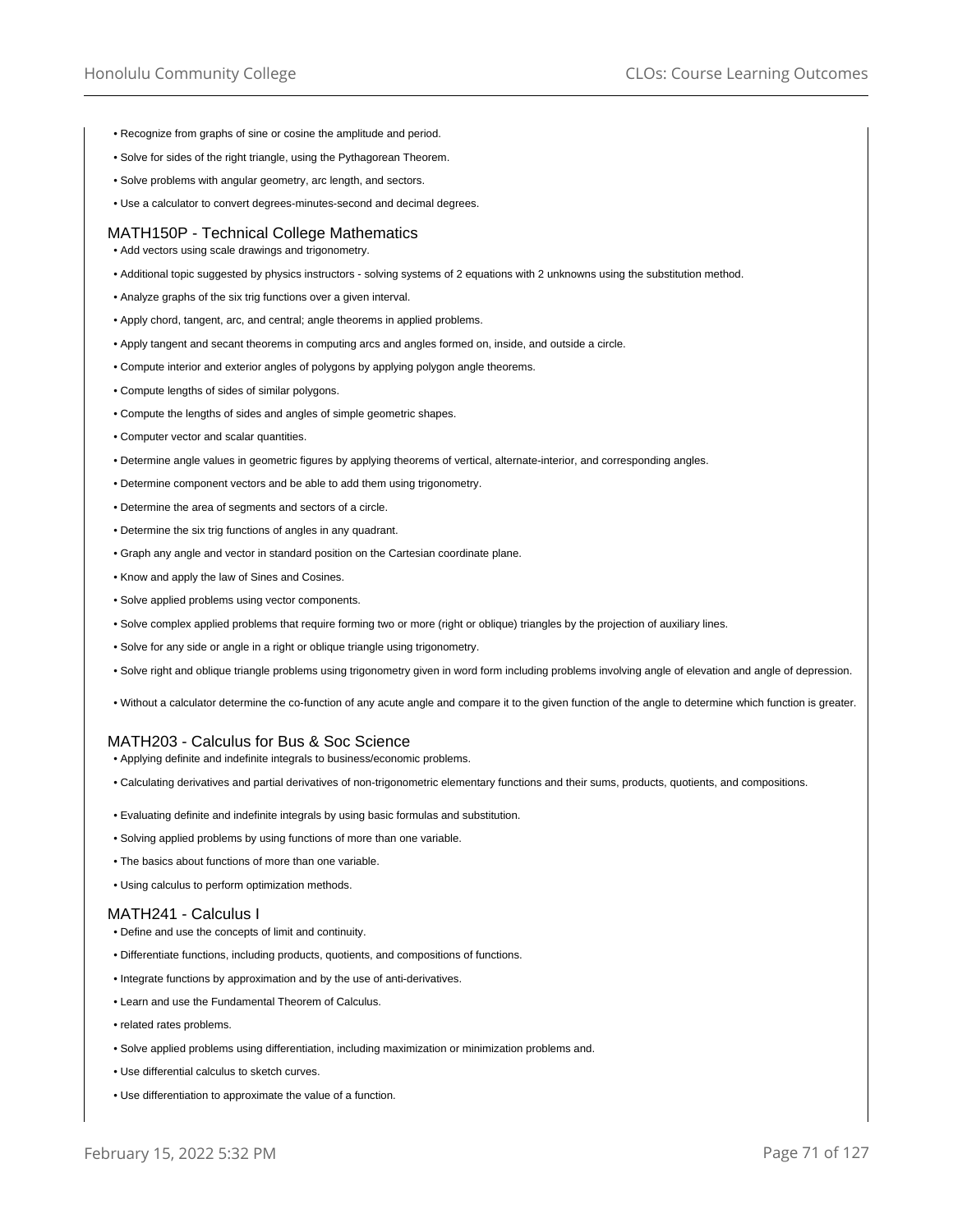- Use differentiation to find the maximum and minimum values of a function.
- Use integral calculus to determine area under and between curves.
- Use integral calculus to determine volume of rectangular solids.

### MATH242 - Calculus II

- Apply L'Hospital's Rule to find limits.
- Apply techniques in this course to solve application problems.
- Determine the convergence of infinite sequences and series and approximate functions with the Taylor.
- Differentiate and integrate elementary transcendental functions.
- Evaluate improper integrals.
- Integrate single variable functions using various methods.
- Polynomial.
- Solve separable differential equations.
- Use the computer to assist in clarifying concepts as well as an aid to solving problems.

#### MATH243 - Calculus III

- Perform partial differentiation, with applications to problem solving.
- Recognize and work with graphical representations of functions of two variables.
- Understand curves described by parametric equations or given in polar coordinates.
- Work with functions of several variables.
- Work with lines, curves, planes and surfaces in three dimensions.
- Work with two and three-dimensional vectors.

## MATH244 - Calculus IV

- An introduction to functions of complex variables.
- Evaluating line and surface integrals, including a discussion of Green's Theorem, the Divergence Theorem, and Stokes' Theorem.
- Optional topics which may include extensions of Green's Theorem, Picard iterations, Laplace transforms, numerical solutions of ordinary differential equations using microcomputers, or series solutions near a regular singular point.
- Using multiple integrals to integrate functions of several variables.
- Working with first-order differential equations, including a discussion of: the Existence and Uniqueness Theorem; direction fields and integral curves; separable, homogeneous, exact, and Bernoulli equations; solving applied problems.
- Working with second-order differential equations, including a discussion of: the theory and solution of homogeneous equations with constant coefficients; solving non-homogeneous equations including the method of undetermined coefficients and variation of parameters; solving applied problems; an introduction to series solutions near an ordinary point.
- Working with two and three dimensional vectors.

## **Natural Sciences**

## **Agriculture**

### **CLO**

- AG100 Intro to Agricultural Sciences
- Demonstrate an understanding of the importance of natural resource management in sustainable agricultural development.
- Describe the principles of horticulture and the sustainable production of fruit, vegetable, and ornamental crops in the tropic.
- Explain the principles, concepts, applications, and inter-relations of biology, chemistry, soil science, and mathematics as they apply to natural and agrarian "crop-based" ecosystems.
- Identify the factors that affect crop production including plant growth and development and the contribution of climatic, environmental, and edaphic factors.
- List and describe the role of stakeholders in agricultural development.
- Outline the history of agriculture in Hawai'i and the tropical Pacific and describe possible reasons for historic changes in crops and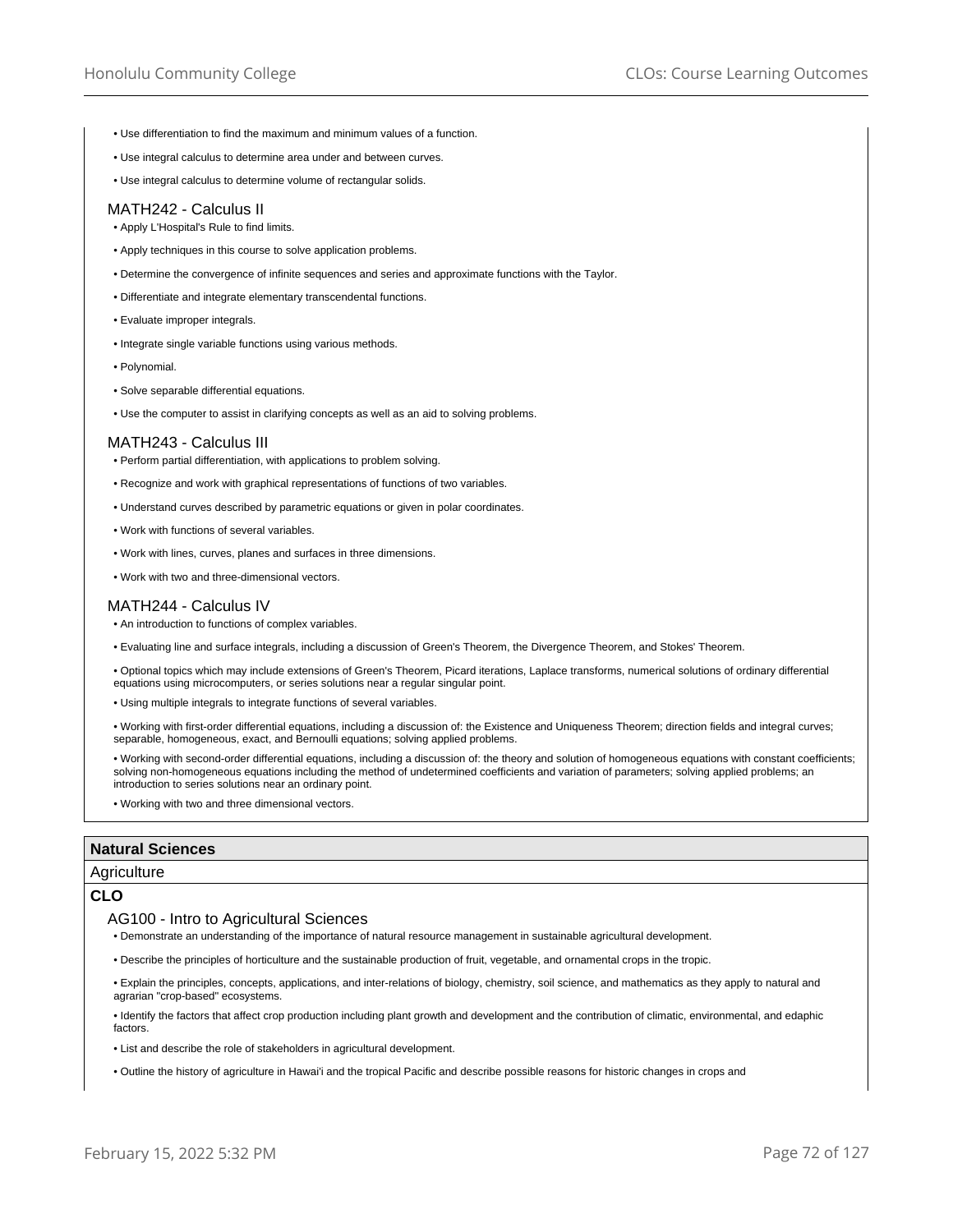#### production levels.

• Use the principles of scientific inquiry to describe, analyze, solve, and report on scientific problems involving tropical plant science and related fields

### Astronomy

### **CLO**

### ASTR110 - Survey of Astronomy

• Discover that even the most recent textbooks are always somewhat out of date. Investigating information available on the Internet will demonstrate that our knowledge of astronomy changes continuously.

• Gain an understanding of the other sciences that are utilized to conduct astronomy (classical mechanics, optics, spectroscopy, chemistry, geology, meteorology, thermodynamics, relativity, and quantum mechanics).

• Gain an understanding of the techniques that astronomers use to analyze data.

• Utilize the information in the textbook to obtain an "inside out" understanding of the universe. That is, starting with the Earth and expanding outward to the solar system, Sun, stars, galaxies, and finally the whole universe.

#### ASTR110L - Survey of Astronomy Lab

• Apply the scientific method to a selected group of topics in astronomy.

• Collect, report and analyze data obtained in a laboratory and/or observatory setting in a manner exhibiting organization, proper documentation and critical thinking.

• Demonstrate a basic understanding of the use of standard astronomical instruments.

• Demonstrate a working knowledge of computer on-line and Internet astronomical programs.

• Identify environmental factors, which affect the outcome of an experiment or observation and apply basic error analyses techniques.

• Perform image analysis, especially as related to astronomical photographic data.

### ASTR199V - Special Studies

• Execute and report on completion of stated milestones and/ or objectives

• Plan and/ or outline milestones and/ or objectives to completed with a specified timeline

#### Atmospheric Sciences

#### **CLO**

No CLOs

#### **Biochemistry**

### **CLO**

#### BIOC141 - Fundamentals of Biochemistry

• Analyze and apply appropriate procedures for solving biochemical and allied health-related calculations involving solids, liquids, gases, and solutions.

• Describe ionic and covalent bonding theories and apply them to the construction of proper Lewis structures and prediction of molecular characteristics.

• Relate biochemical and allied health-related concepts, theories and laws to everyday phenomena.

• Relate the location of an element in the periodic table to its electronic structure and chemical reactivity.

• Utilize precise chemical language to effectively communicate biochemical and allied health-related concepts and results.

### BIOC142 - Elements of Biochemistry

• Construct molecular models and use these to describe chemical structure, geometry and physical properties.

• Demonstrate knowledge of biochemistry concepts in metabolism.

• Predict products of fundamental organic reactions.

• Use the vocabulary on organic chemicals and reactions in metabolism and other biochemical applications.

#### Biology

## **CLO**

BIOL100 - Human Biology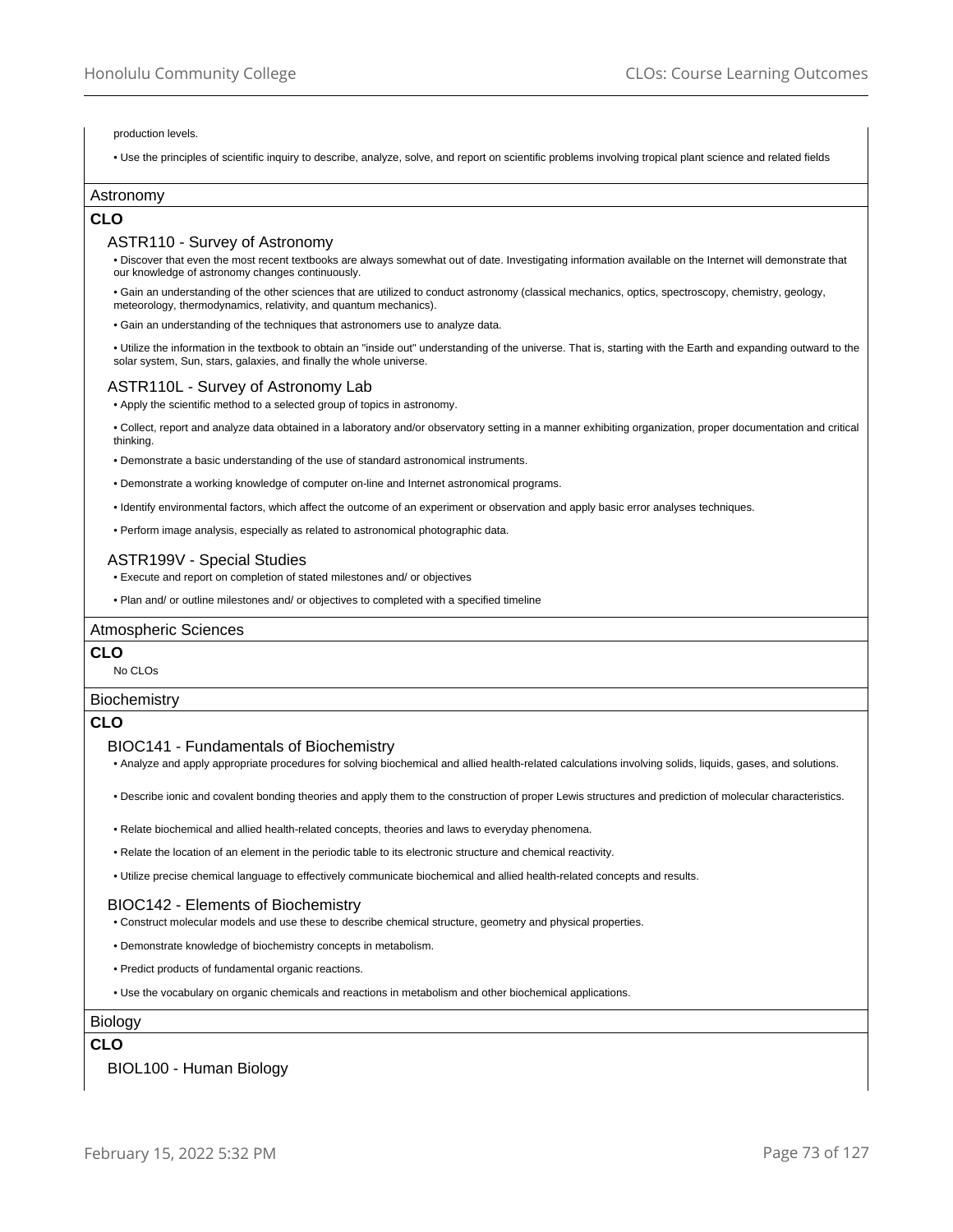- Demonstrate a basic knowledge of human organ system physiology.
- Distinguish between selected diseases and how they impact organs and organ systems in the human body.
- Employ the methods of scientific inquiry to address issues in the Biological Sciences.

• Identify cell, tissue, and anatomical structures of the major human organ systems, and describe how they interact to support homeostasis in the human body.

#### BIOL101 - Biology and Society

- Demonstrate how evolution is the foundation of modern biology.
- Employ the methods of scientific inquiry to address issues in the Biological Sciences.
- Identify challenges and solutions to global ecological issues.

• Utilize the vocabulary and concepts of biology to explain the basic processes of life.

#### BIOL101L - Biology and Society Laboratory

• Apply the methods of scientific inquiry to address issues in the Biological Sciences.

• Employ proper techniques and procedures for biological investigations such as: microscopy, magnification, population sampling, scientific illustration, dissection, data collection and data analysis.

• Research, evaluate and present scientific information as relevant to issues in biology and society.

#### BIOL123 - Hawaiian Environment Science

• Demonstrate an understanding of the geological formation of the Hawaiian Island chain and its relationship to the development of terrestrial and marine habitats.

• Describe ecosystem processes and species interactions such as succession, predation, and competition using examples from Hawai'i.

• Describe the origin and evolution of Hawai'i's plant and animal species and differentiate between native and endemic species.

• Evaluate the concepts of sustainability in Hawai'i with respect to land use, energy production, waste disposal, and exploitation of natural resources.

• Evaluate the pressures from the global environment and how anthropogenic impacts are affecting Hawai'i.

#### BIOL124 - Environment & Ecology

• Describe the biological and physical principles of ecology including ecosystem productivity, major biogeochemical cycles, and energy flow.

• Develop methods for evaluating current actions and public policies that are not environmentally sound.

• Discuss and provide supporting evidence for alternatives to current local environmental practices; and h. develop a personal environmental statement and action plan.

• Discuss the unique environmental issues that affect island ecosystems, including habitat alteration and destruction, loss of biodiversity, and effects of introduced alien species.

• Explain and give examples of the impacts of science and technology on global ecosystems.

• Explain the basic principles of population dynamics, recent trends in population growth, factors affecting population growth, carrying capacity, consequences of overpopulation on environmental conditions including resource depletion, and methods that can be used to reduce population growth.

• Identify and explain the dynamics of various kinds of environmental pollution, including water, air, soil, , noise, light, debris, and radioactivity.

### BIOL124L - Environment & Ecology Lab

• Create a presentation with supporting evidence for alternatives to current local environmental practices.

• Debate current public actions and public policies that have environmental consequences.

• Demonstrate a quantitative understanding of demography, ways that populations of organisms are sampled in the field (and lab), and how this is important to changing population trajectories (removal of invasive species, or supporting native species).

• Describe and demonstrate sampling and assessment techniques for various kinds of environmental pollution, including water, air, soil, noise, light, debris, and radioactivity.

• Describe the biological and physical principles of ecology including ecosystem productivity, major biogeochemical cycles, and energy flow.

• Discuss the unique environmental issues that affect island ecosystems, including habitat alteration and destruction, loss of biodiversity, and effects of introduced alien species.

• Give examples of how the impacts of science and technology on global ecosystems.

BIOL171 - Introduction to Biology I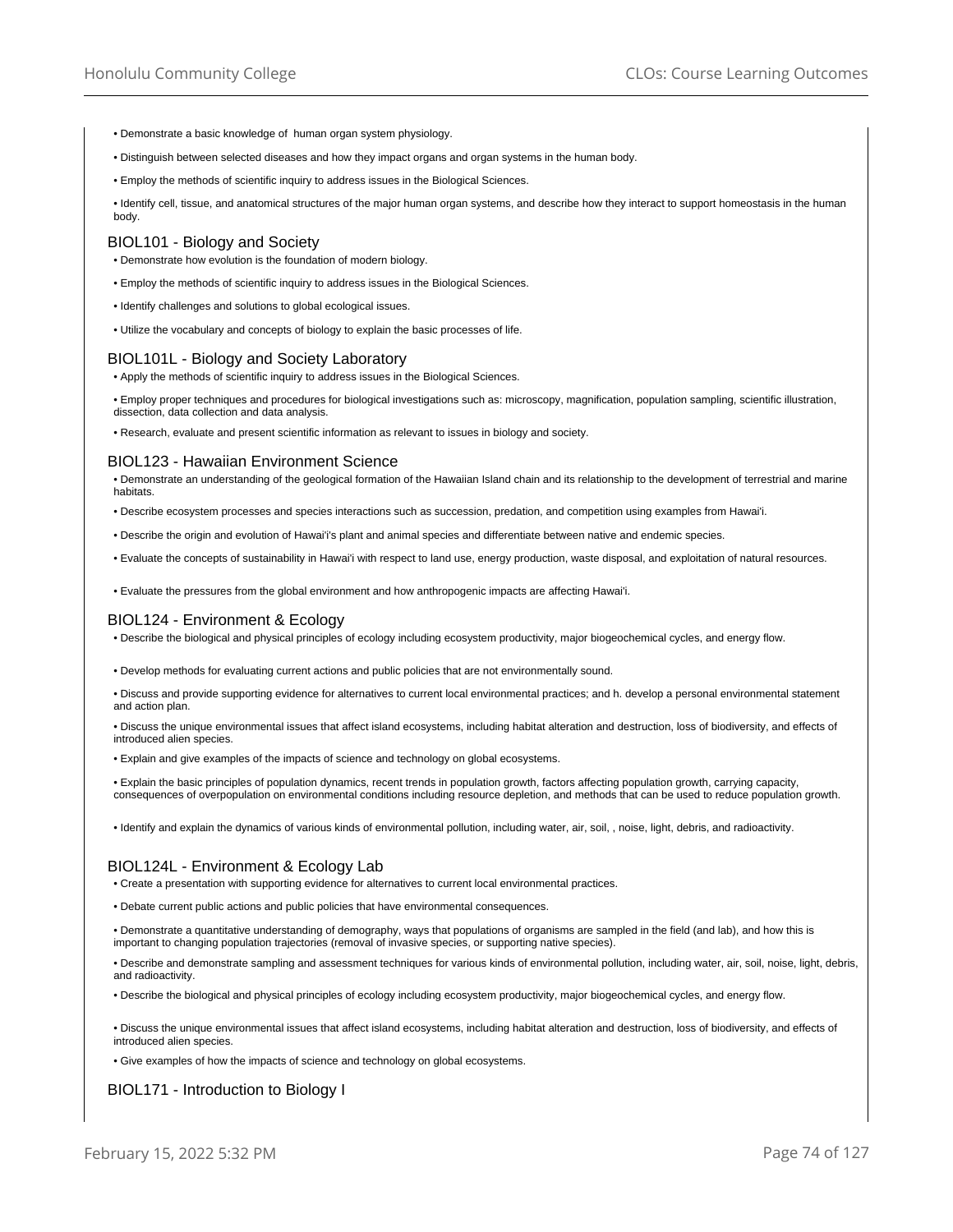- Demonstrate an understanding in basic genetics, trait inheritance and chromosomal characteristics.
- Describe the principle of evolution, and use the evidence in support of evolutionary theory.
- Employ the methods of scientific inquiry to address issues in Biological Sciences.
- Identify the diversity of biological organisms.
- Relate cell structures to cellular metabolism, growth, and reproduction.

### BIOL171L - Introduction to Biology I Lab

• Analyze and interpret experimental and observational results, including proper construction of data tables and graphs.

- Apply concepts learned in lecture course to an experimental and observational setting.
- Demonstrate proper use of common lab equipment such as microscopes, scales, computers, and other analytical tools.
- Practice the scientific method of inquiry in biological investigations.

#### BIOL172 - Introduction to Biology II

- Demonstrate an understanding in animal organ systems and their interrelationships
- Describe the diversity of biological organisms
- Explain population, community, and ecosystems ecology
- Relate structures to functions in plants and animals

#### BIOL172L - Introduction to Biology II Lab

• Analyze and interpret experimental and observational results, including proper construction of data tables and graphs.

- Apply concepts learned in lecture course to an experimental and observational setting.
- Demonstrate proper use of common lab equipment such as microscopes, scales, computers, and other analytical tools.
- Practice the scientific method of inquiry in biological investigations.

### Botany

## **CLO**

#### BOT101 - General Botany

- Describe important metabolic processes in plant including plant responses to the environment.
- Describe the importance of plants to life on earth including ecological and socio- economics aspects.
- Describe the unique anatomical characteristics of major plant groups and relate these structures to the function they perform.
- Explain the characteristics of living things and the basic structure and function of the plant cell.
- Explain the structure and function of the major plant organs: root, leaf, stem and flower/fruit.
- Learn about diversified agriculture technologies for increasing food production.

### BOT101L - General Botany Laboratory

- Demonstrate ability to use laboratory equipment and procedures effectively for observation and data gathering.
- Identify plants from fresh materials to their scientific designation.
- Identify significant parts and variations of plant cells, root, stem, leaf, flower and fruit.
- Learn basics of diversified farming techniques.
- Perform an experiment on living plants, collect, analyze data and write a report in scientific format.
- Perform experiments including significant physiological processes in plants and analyze the outcomes.

#### BOT105 - Hawaiian Plants & Their Uses

- Compare Hawaiian ethnobotanical practices with those in other Polynesian societies.
- Demonstrate awareness of scientific and folk taxonomy as they relate to Hawaiian plants.
- Describe the influence of natural history and environmental conditions on the habitat distribution of these plants and on Hawaiian settlement patterns.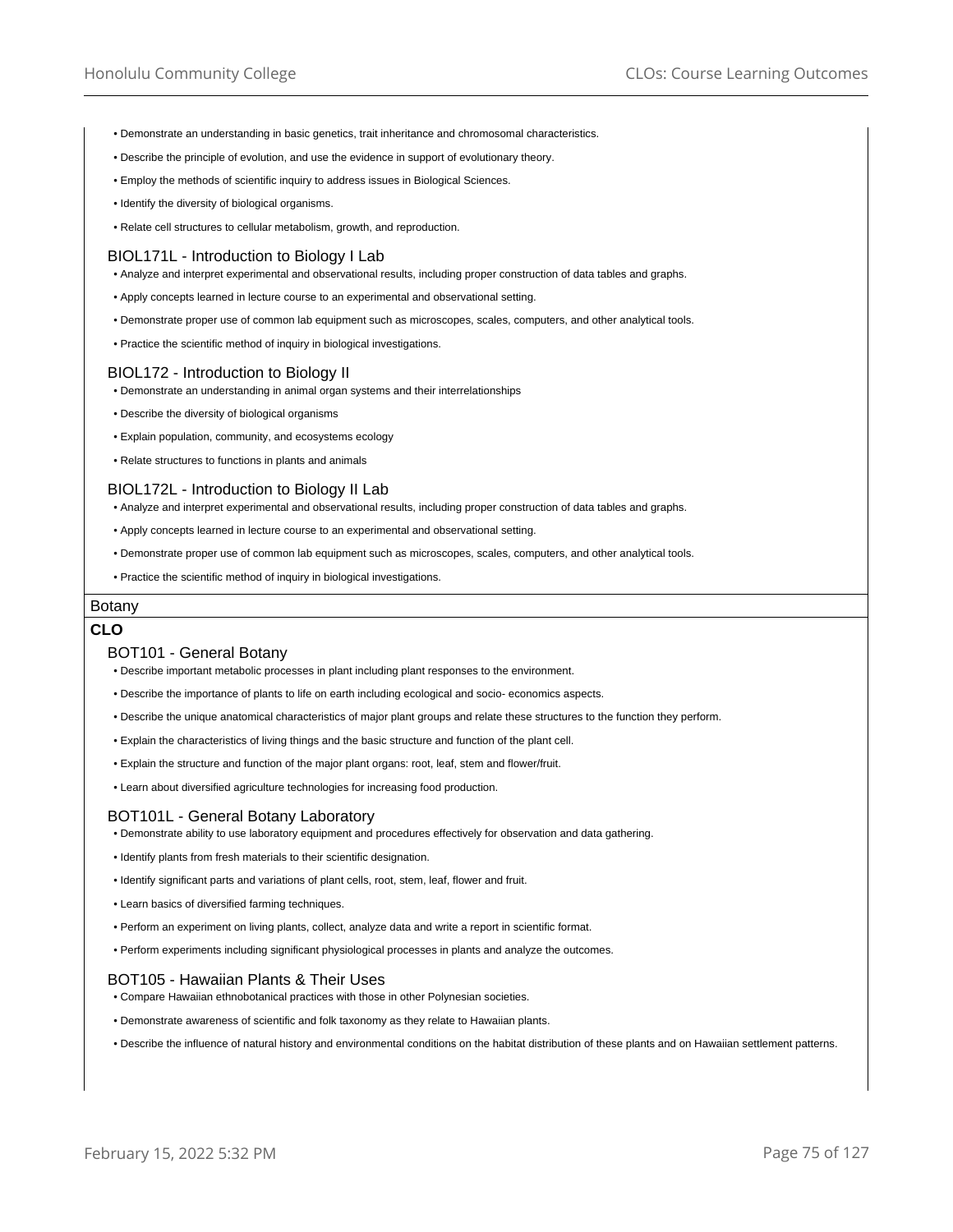- Discuss the relationship of selected plants to Hawaiian material culture, agricultural practices, and belief system.
- Identify plants of ethnobotanical significance in Hawaiian culture by their Hawaiian names.
- Identify the origins and dispersal agents of endemic, indigenous, and introduced plants in Hawai'i.

### BOT130 - Plants in the Hawaiian Environ

• Assess the importance of scientific names over common names.

- Define what is life and what is a plant. The student will differentiate major differences between plants and animals.
- Distinguish characteristic similarities and differences in algae, fungi. mosses, ferns, and seed plants.
- Identify external and internal structures of leaves, stems. roots and flowers, including illustration of special highlights of form and function.
- Name subcellular organelles In plant cells and explain their functions.

#### BOT130L - Plants in Hawaiian Environ Lab

• Assess the importance of scientific names over common names.

- Define what is life and what is a plant. The student will differentiate major differences between plants and animals.
- Distinguish characteristic similarities and differences in algae, fungi. mosses, ferns, and seed plants.
- Identify external and internal structures of leaves, stems. roots and flowers, including illustration of special highlights of form and function.
- Name subcellular organelles In plant cells and explain their functions.

#### **Chemistry**

## **CLO**

#### CHEM100 - Chemistry and Society

• Demonstrate an appreciation for the impact and influence of chemistry on our lives, and learn how we can cope with our environment using our knowledge of chemistry.

- Demonstrate an understanding of the elements and principles of chemistry.
- Demonstrate an understanding of the scientific method.

#### CHEM100L - Chemistry & Society Laboratory

- Demonstrate skills in employing the scientific method.
- Demonstrate techniques and concepts of laboratory experimentation.
- Demonstrate understanding of the limitations of measurements and the importance of careful observations.
- Perform experiments which demonstrate the chemicals, reactions and principles discussed in the lecture course.

### CHEM105 - Environmental CHEM

• Demonstrate an appreciation for the impact and influence of chemistry on our lives, and learn how we can cope with our environment using our knowledge of chemistry

• Demonstrate an appreciation for the impact and influence of chemistry on our lives, and learn how we can cope with our environment using our knowledge of chemistry.

- Demonstrate an understanding of the scientific method.
- Demonstrate skills in employing the scientific method.
- Demonstrate techniques and concepts of laboratory experimentation.
- Demonstrate understanding of the limitations of measurements and the importance of careful observations.
- Perform experiments which demonstrate the chemicals, reactions and principles discussed in the lecture course.

### CHEM105C - Cosmetic Chemistry

• Demonstrate an understanding of the elements and principles of chemistry.

- Demonstrate an understanding of the scientific concepts behind the methods and procedures used in treating hair, skin, and fingernails.
- Demonstrate an understanding of the scientific method.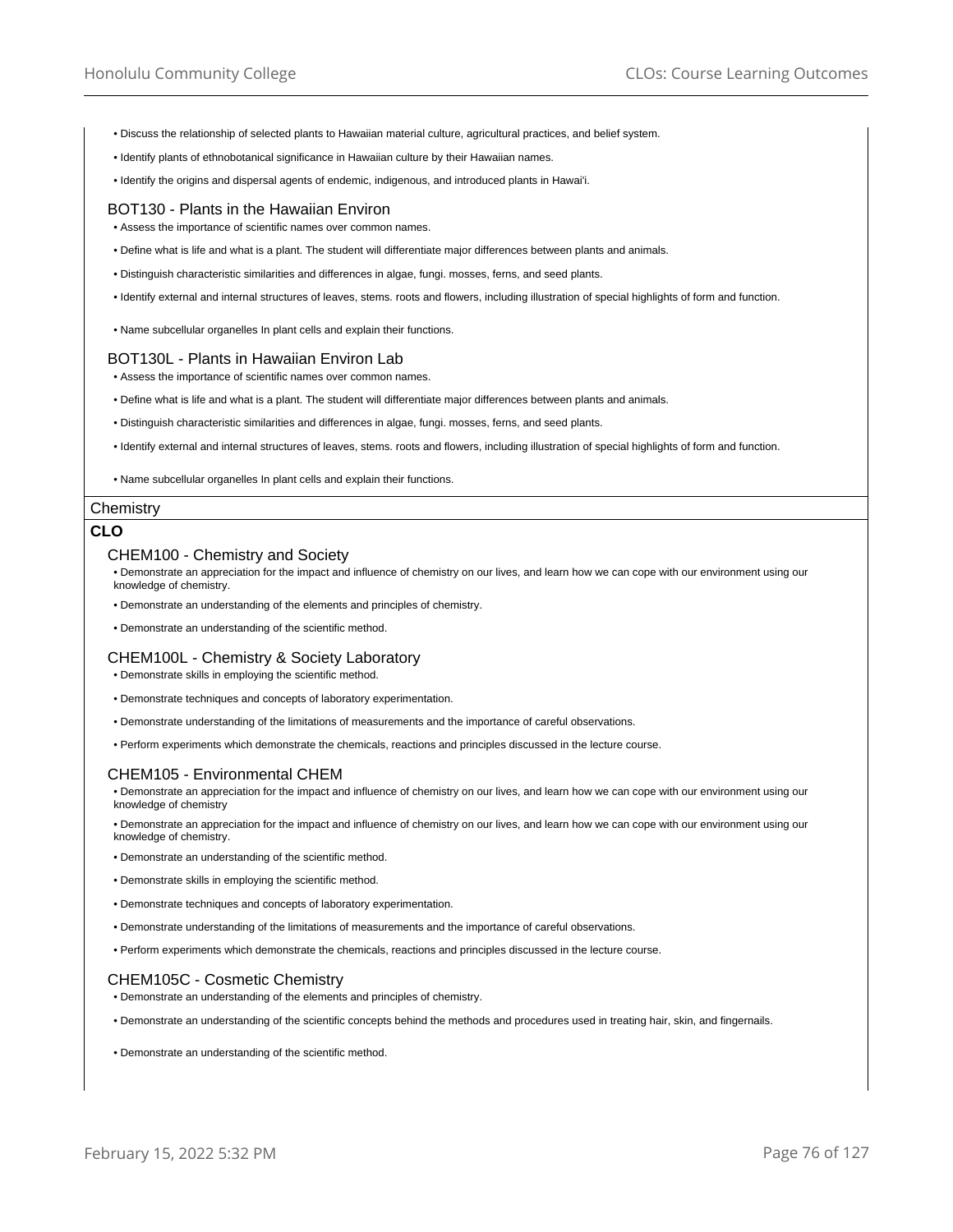• Demonstrate recognition of the chemical nature of the compounds in hair, skin, fingernails, and cosmetic preparations.

## CHEM131 - Prep for General Chemistry

- Balance chemical equations, classify reactions, predict products of precipitation reactions.
- Solve acid/base neutralization problems.
- Understand atomic structure and use this information to predict compound formation.
- Understand intermolecular forces in solids, liquids, and gases.
- Understand trends in physical and chemical properties of elements based on the periodic table.
- Use conversion factors and equation rearrangement to solve algebra problems and perform calculations.
- Use the mole concept in solving stoichiometry problems involving solids, liquids, gases and solutions.

## CHEM151 - Elem Survey of CHEM

• Demonstrate an appreciation for the impact and influence of chemistry on our lives, and learn how we can cope with our environment using our knowledge of chemistry.

- Demonstrate skills in employing the scientific method.
- Demonstrate understanding of the elements and principles of chemistry.
- Extract practical information from theoretical information, with emphasis on computational skill.

# CHEM151L - Elem Survey of CHEM Lab

- Demonstrate an understanding of the limitations of measurements and the importance of careful observations.
- Demonstrate skills in employing the scientific method.
- Demonstrate understanding of the techniques and concepts of laboratory experimentation.
- Perform experiments which demonstrate the chemicals, reactions and principles discussed in the lecture course.

### CHEM161 - General Chemistry I

• Demonstrate an appreciation for the impact and influence of chemistry on our lives, and learn how we can cope with our environment using our knowledge of chemistry.

- Demonstrate skills in employing the scientific method.
- Demonstrate understanding of the elements and principles of chemistry.
- Extract practical information from theoretical information, with emphasis on computational skill.

### CHEM161L - General Chemistry I Laboratory

• Demonstrate an understanding of the limitations of measurements and the importance of careful observations.

- Demonstrate skills in employing the scientific method.
- Demonstrate understanding of the techniques and concepts of laboratory experimentation.
- Perform experiments which demonstrate the chemicals, reactions and principles discussed in the lecture course.

# CHEM162 - General Chemistry II

- Develop skills in employing the scientific method
- Learn how to extract practical information from theoretical information, with emphasis on computational skill
- Learn the elements and principles of chemistry

• Learn to appreciate the impact and influence of chemistry on our lives, and to learn how we can cope with our environment using our knowledge of chemistry

## CHEM162L - General Chemistry II Lab

- Demonstrate an understanding of the limitations of measurements and the importance of careful observations.
- Demonstrate skills in employing the scientific method.
- Demonstrate understanding of the techniques and concepts of laboratory experimentation.
- Perform experiments which demonstrate the chemicals, reactions and principles discussed in the lecture course.

### Civil Engineering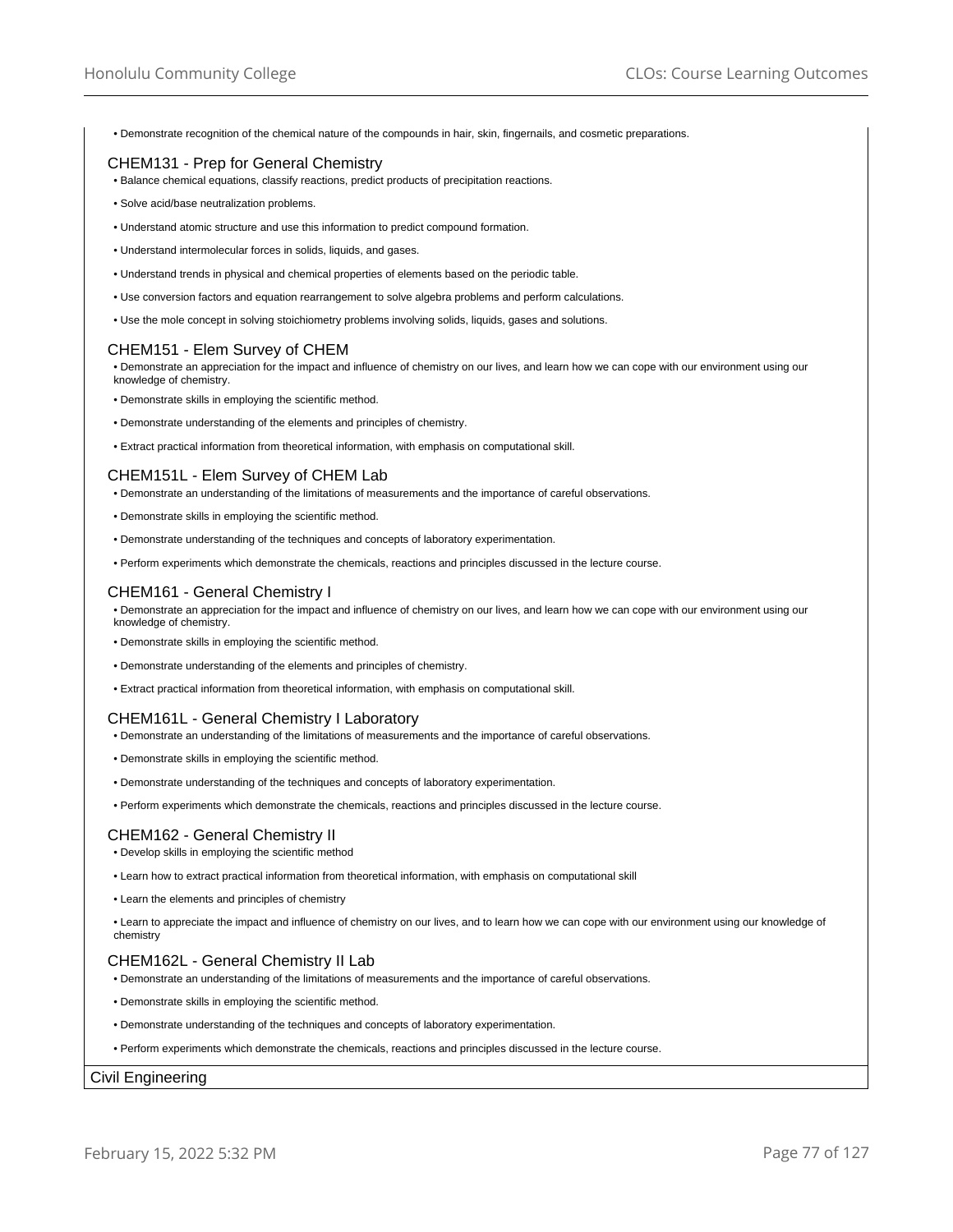# **CLO**

## CE270 - Applied Mechanics I

- Determine section properties of areas, Including centroids and moments of Inertia.
- Develop mathematical models of engineering structures for static analyses.
- Understand and apply the equations of equilibrium and to know their limitations.
- Understand the fundamental principles of statics
- Understand the various types of force systems and to be able to determine those that more closely approximates the real problem situation

## Electrical Engineering

## **CLO**

## EE150 - Intro to Computer Prog Methods

- Describe the input and output information.
- Develop an algorithm, or step-by-step outline, of the problem solution.
- State the problem clearly.
- Work the problem by hand with a sample set of data.

## EE160 - Programming for Engineers

- Compile, troubleshoot, and debug programs with sufficient documentation and commenting.
- Use the fundamental techniques of selection, looping, assignment, input, and output to describe the steps a computer takes to solve a problem.
- Utilize mathematical techniques to solve simple problems and express those solutions as algorithms.
- Write, test, and debug small programs for inquiry-based laboratory investigations.

## EE213 - Basic Circuit Analysis II

- Analyze circuits in the frequency domain using Laplace Transforms, including two-port networks.
- Analyze OP AMP circuits.
- Understand and analyze RLC circuits for natural and step responses, and evaluate resonance conditions.
- Understand and use standard electronic measurement instruments.

### EE296 - Sophomore Project

- Communicate design and engineering concepts effectively via oral presentations and written reports.
- Employ analytical reasoning to identify and define engineering design problems or needs.
- Implement engineering design reviews to evaluate outcomes against requirements.
- Utilize scientific knowledge to establish design parameters with respect to engineering standards and practical constraints.

### Geology and Geophysics

## **CLO**

### GG101 - Introduction to Geology

- Critically analyze problems within the framework of the course.
- Define a problem for study, gather and record data, analyze the data, arrive at appropriate conclusions and report the findings.
- Demonstrate knowledge of and ability to apply the metric system, scientific notation, and geographic and basic statistical measurements.
- Demonstrate the ability to read and interpret maps and graphs.
- Use a variety of measuring instruments to gather environmental data.

### GG101L - Introduction Geology Lab

- Analyze the physical properties of minerals and rocks.
- Distinguish between and identify the mineral species and the rock types.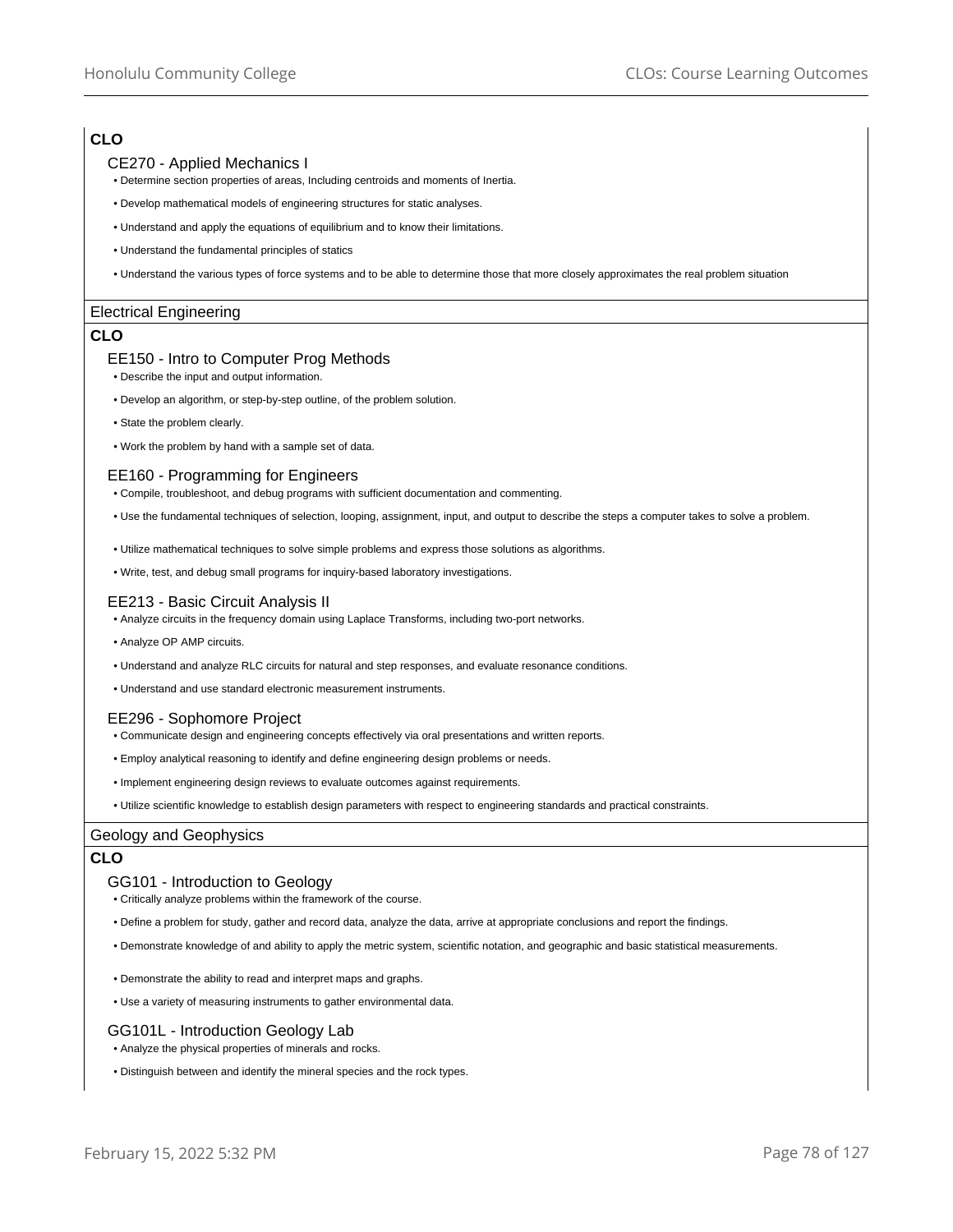• Interpret topographic maps to: identify topographic features; identify and interpret geologic structures and hazards; understand surface water dynamics; identify surface water supplies.

### GG103 - Geology of the Hawn Islands

• Demonstrate an understanding of geologic principles, including aspects of earth science, physics, chemistry and environmental sciences that are basic to current understanding of Hawaiian Isles and their geologic processes.

• Demonstrate knowledge of basic geologic terms, locations, concepts, theories, and methodology.

• Discuss humans' association with the geologic environment, vulnerability to geologic hazard, and dependency on natural resources such as groundwater, and environmental impacts.

• Discuss the earth's physical processes, particularly those that bear on geology of the Hawaiian Isles and Pacific Isles.

- Discuss the important aspects of the regional and historical geology of Hawai'i Isles.
- Recognize and explain the existence of products of marine and terrestrial sedimentation in Hawai'i.
- Recognize Hawaiian landforms produced by various weathering and erosion processes.
- Recognize landforms, structures and products of volcanoes and other igneous phenomena.

## GG199V - Special Studies

• execute and report on completion of stated milestones and/ or objectives

• plan and/ or outline milestones and/ or objectives to completed with a specified timeline

## GG299V - Special Studies

• execute and report on completion of stated milestones and/ or objectives

• plan and/ or outline milestones and/ or objectives to completed with a specified timeline

#### Microbiology

# **CLO**

#### MICR130 - General Microbiology

• Apply the basics of epidemiology to the etiology of microbial diseases; demonstrate an understanding of microbial pathogenicity, the immune system, and the host-parasite interactions both in health and in disease.

• Demonstrate knowledge in microbial growth and metabolism, and ways to control their growth by physical and chemical means.

• Describe the principles of microbial genetics and their impacts on cell division, mutations, bacterial virulence, antibiotics resistance, and genetic engineering.

• Identify diversity of microorganisms; compare and contrast their similarity and differences in cellular structures and functions.

### MICR140L - Microbiology Laboratory

- Identify microorganisms using morphological, biochemical and media-based methods.
- Perform aseptic transfer to obtain and maintain pure culture.
- Practice safe microbiology using appropriate protective equipments and procedures.
- Properly prepare and view microbial specimens using compound microscopy.

### **Oceanography**

## **CLO**

### OCN101 - Marine Option Program Seminar

- Identify an appropriate Marine Options Program (MOP) skills project topic.
- Prepare and deliver an oral presentation.
- Use critical thinking to complete a written project proposal for their Marine Options Program (MOP) skills project.

### OCN102 - Intro to Environmental Science

• Define the Earth's major ecosystems and the major flows of matter and energy through them.

• Define the fundamentals of sustainability metrics in terms of major impact categories (into which pollutants and activities are grouped) and their units.

• Identity, source and action of the major pollutants that disrupt these ecosystems. • Relate the carrying capacities of each major ecosystem relative to these pollutant loads, as well as the consequences to the environment if they fail.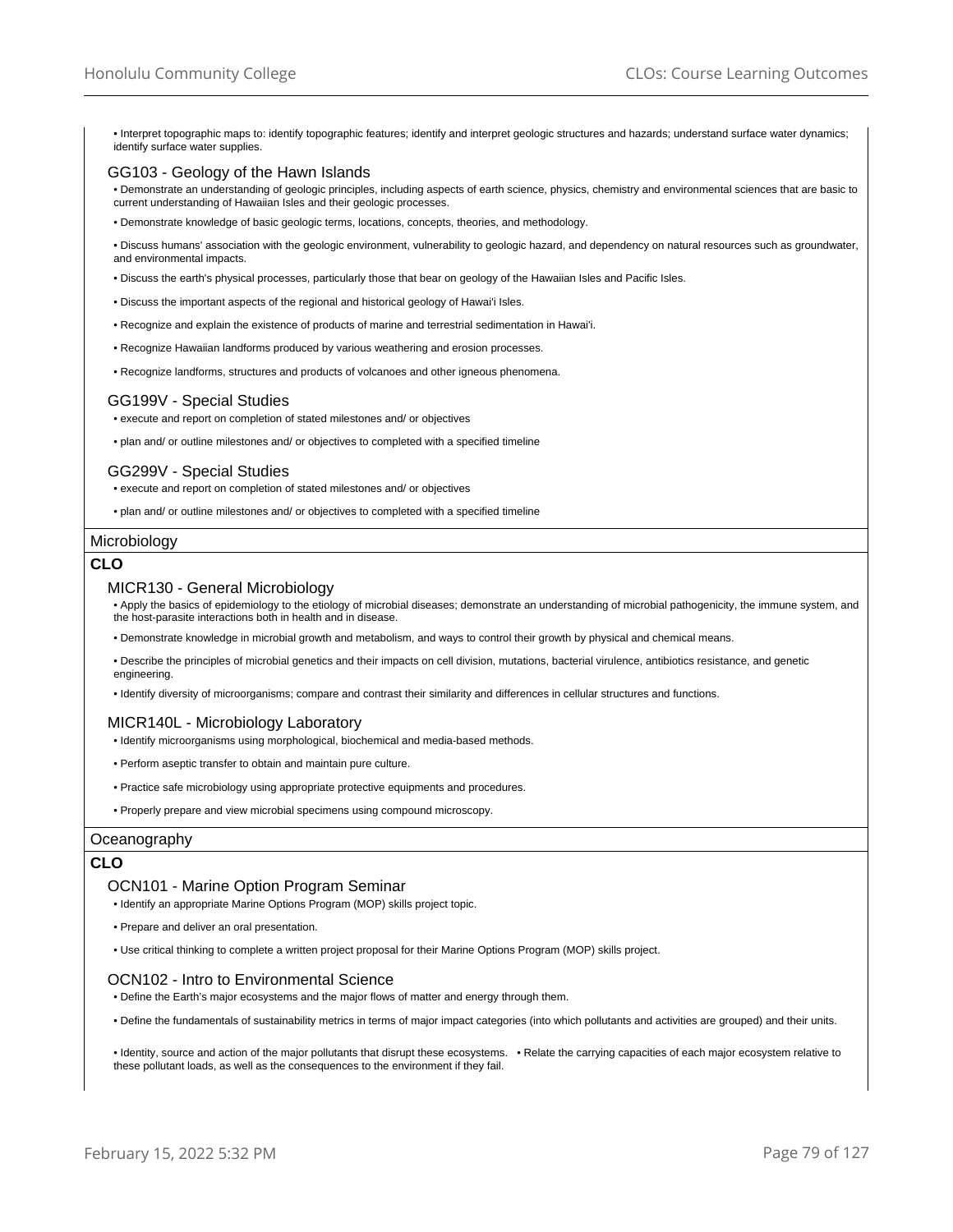• State how the cultural practices and indigenous knowledge of the Native Hawaiians related to sustainability.

## OCN180 - Aquaculture & Aquarium Mgmt

• Analyze harvesting and marketing strategies.

- Learn hatchery and nursery operations.
- Learn how to set-up and maintain aquarium systems.
- Learn techniques involved in the culture of various organisms.
- Learn various breeding and water quality monitoring techniques.
- Observe culture techniques of phytoplankton and zooplankton species.
- Study of biology and life cycle of cultured species.
- Study pathogens and diseases and their treatments.
- Survey aquaculture methods and species in Hawai'i.
- Understand functions of filtration system.
- Understand pond lay-out, construction and preparation.
- Understand principles of "closed" aquaculture systems.
- Understand the structure and functions of aquatic ecosystems.

### OCN201 - Science of the Sea

- Examine how sustainable practices and concepts can be connected to the ocean and atmosphere.
- Examine the anthropogenic effects on the climate system
- Identify the interactions between the ocean and the atmosphere including light and heat budgets and hydrographic properties.
- Summarize the chemical composition and physical properties of water on Earth.
- Use theories and concepts to show an understanding of the formation of ocean basins and their geological features.

## OCN201L - Science of the Sea Lab

- Examine the anthropogenic effects on the climate system.
- Identify the impacts of pollution on the marine environment.
- Identify the interactions between the ocean and the atmosphere such as light and heat budgets and hydrographic properties.
- Learn how to collect and analyze chemical and physical data from water and sediment samples.
- Show an understanding of the formation of ocean basins and their geological features.
- Summarize the chemical composition and physical properties of water on Earth.

## Physics

# **CLO**

### PHYS99V - Special Studies

• execute and report on completion of stated milestones and/ or objectives

• plan and/ or outline milestones and/ or objectives to completed with a specified timeline

### PHYS100 - Survey of Physics

- Demonstrate an understanding of the applicable physics by assessing the accuracy and correctness of all results.
- Identify the relevant physics that applies to given physical situations.

• Qualitatively describe the logical application of the relevant physics to explain both observations made in the real world and the solutions to real physical problems.

• Upon the successful completion of PHYS 100, the student will be able to:.

### PHYS100L - Survey of Physics Lab

• Apply the appropriate physics to the physical situation presented.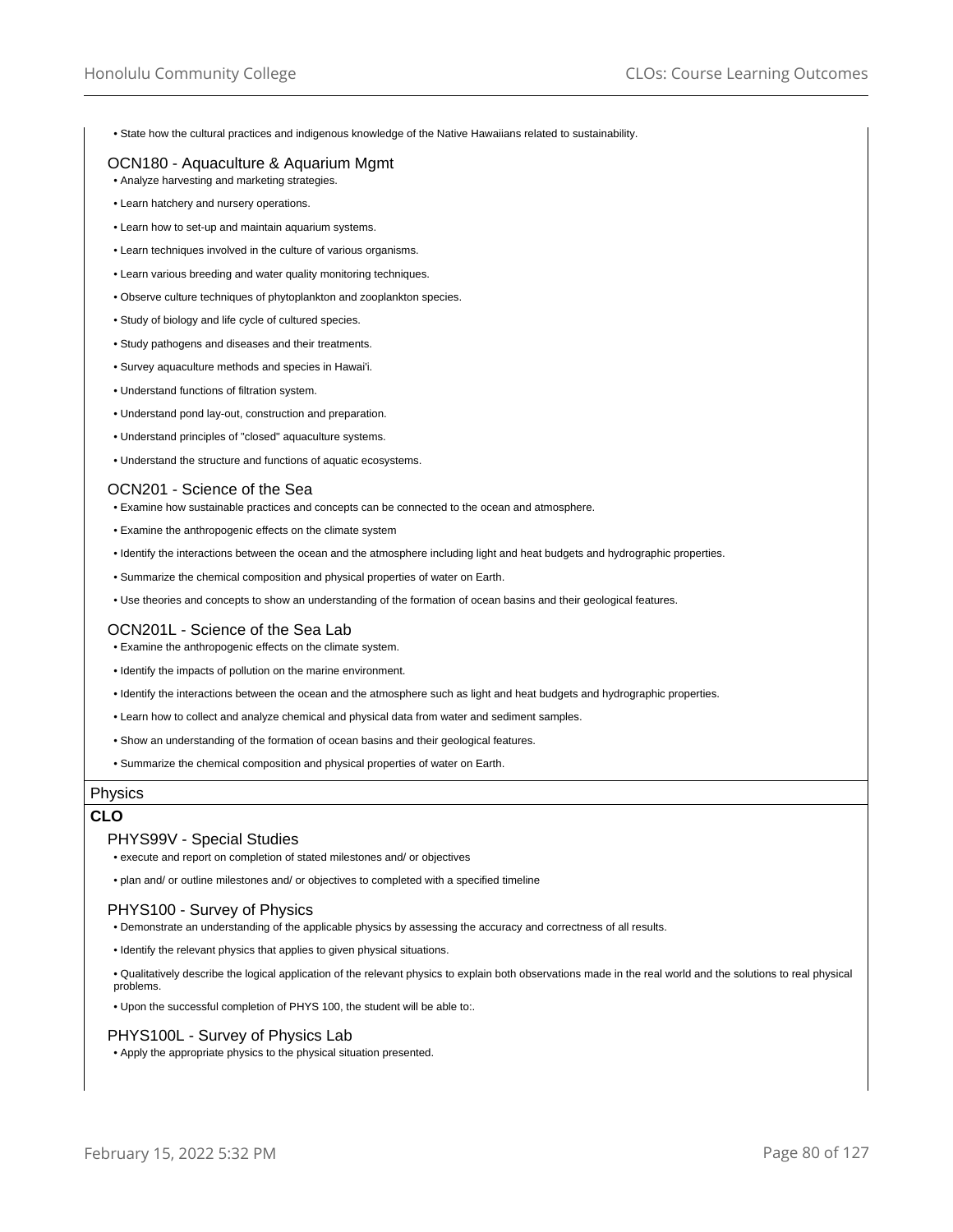- Demonstrate the ability to use select measuring devices.
- Employ proper techniques when making scientific measurements.
- Formulate and report scientific conclusions based on data analysis.
- Quantitatively analyze experimental data.

## PHYS103 - Phys for Electrical Tech

- Apply Faraday's law to inductors and transformers.
- Apply Kirchhoff's rules to solve complex DC circuits.
- Apply Newton's laws of motion in two dimensions.
- Apply Ohm's Law and calculate power delivered and power dissipated.
- Calculate current and resistance.
- Calculate parameters used to describe simple harmonic motion.
- Define the parameters used to describe motion and solve one-dimensional kinematics problems with constant acceleration.
- Define work and power and solve problems using the work-energy theorem.
- Demonstrate the proper use of a digital multimeter to measure voltage, current, and resistance.
- Demonstrate the proper use of an oscilloscope to measure AC voltage and frequency.
- Demonstrate the use of trigonometric definitions to resolve vectors into components and combine vectors.
- Determine the magnetic force exerted on charges.
- Differentiate between electric field, electric potential energy, and electric potential.
- Solve basic series AC circuits.
- Solve capacitive circuits.
- Use vector representation to solve kinematics problems in two dimensions.

## PHYS104 - Phys for Transportation Tech

- Apply Kirchhoff's rules to solve complex DC circuits.
- Apply Newton's laws of motion in two dimensions.
- Apply Ohm's law and calculate power delivered and power dissipated.
- Apply Pascal's principle.
- Apply the dynamics of rigid bodies.
- Calculate current and resistance.
- Calculate parameters used to describe simple harmonic motion.
- Calculate the amount of thermal expansion in one and three dimensions for a solid.
- Define the parameters used to describe motion and solve one-dimensional kinematics problems with constant acceleration.
- Define work and power and solve problems using the work-energy theorem.
- Demonstrate the proper use of a digital multimeter to measure voltage, current, and resistance.
- Demonstrate the use of trigonometric definitions to resolve vectors into components and combine vectors.
- Differentiate between electric field, electric potential energy, and electric potential.
- Identify the different heat transfer mechanisms and calculate the rate of heat transfer.
- Solve capacitive circuits.
- Solve kinematics and dynamics problems for particles moving in a circle.
- Use the ideal gas equation of state.
- Use vector representation to solve kinematics problems in two dimensions.

### PHYS105 - Principles of Technology

• Explain precision and accuracy in measurements and occurrence of systematic errors in experiments.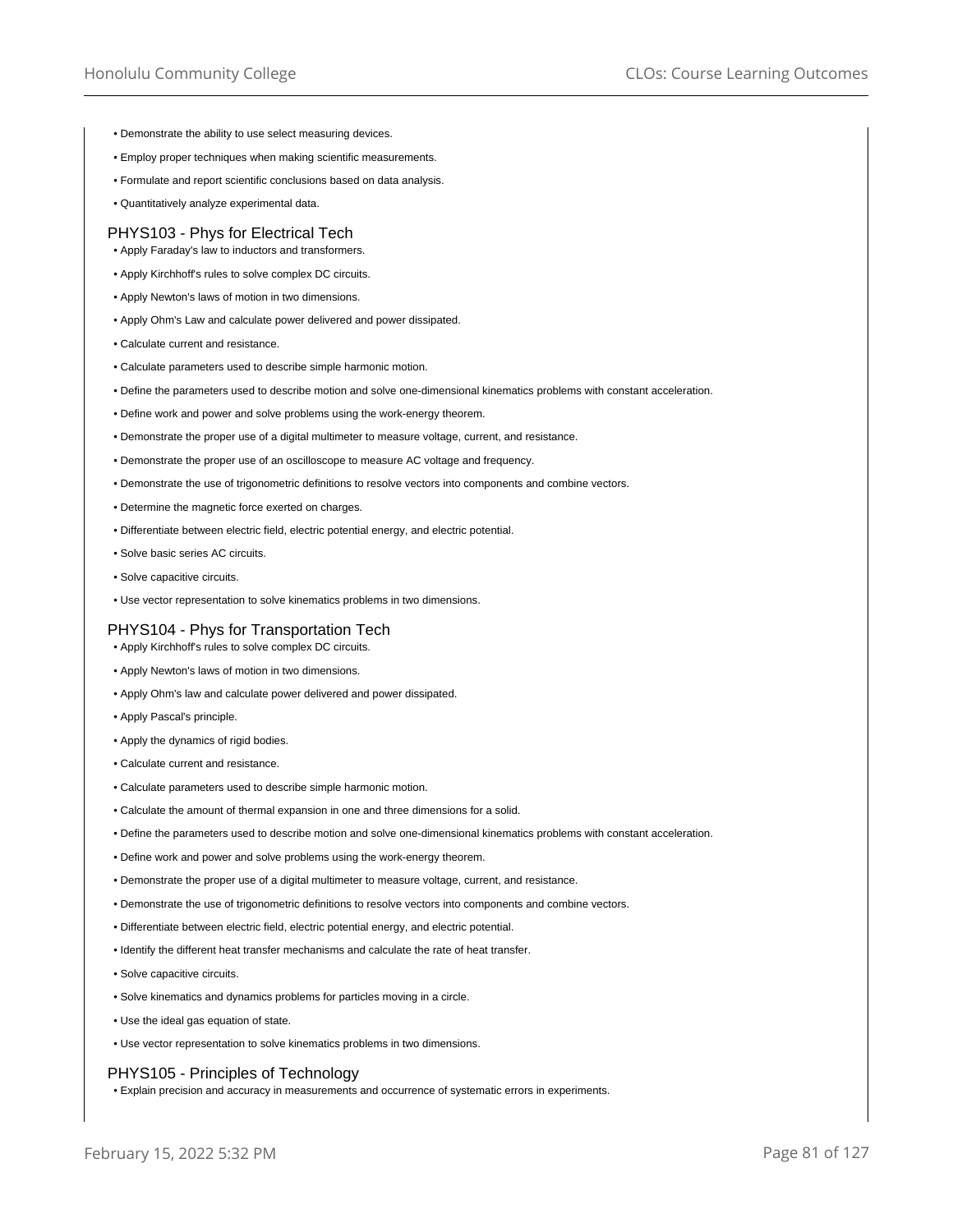- Explain the results within the framework of the applied physical principles.
- Explain the scientific method and how it applies to laboratory experiments.
- Formulate physics problems into a solution structure using the fundamental concepts and basic equations.
- Identify and relate problems in their trade or profession to physical principles learned in the course.
- Interpret physical phenomena in terms of physics formulas and concepts.
- Set up apparatus, perform experiments, analyze data in a laboratory setting.
- Solve the equations and provide reasonable qualitative and quantitative results.

### PHYS105P - Physics for the Applied Trades

- Apply Newton's laws of motion in one dimension
- Apply the kinematics and dynamics of rotating rigid bodies
- Apply the law of conservation of momentum in collisions
- Apply the physics of fluids to fluids at rest and fluids in motion
- Calculate heat transfer rates
- Calculate the amount of thermal expansion along a linear dimension
- Calculate the resistance of specific objects
- Correlate heat with resulting temperature and phase changes
- Define the electric field from the electric force
- Define the parameters used to describe motion and solve one-dimensional kinematics problems with constant acceleration
- Define work and power, and solve problems using the work-energy theorem
- Demonstrate an understanding of electromagnetic induction
- Demonstrate the appropriate use of units, significant figures, and algebra as they apply to problems in physics
- Describe Coulomb's law
- Describe qualitatively the magnetic force exerted on a moving charge and a current-carrying conductor
- Identify the basic phases of matter
- Solve basics series and parallel resistive circuits

## PHYS122 - Intro to Physical Science

- Calculate simple quantities from mathematically formulated principles.
- Collect data, analyze it and submit reports which demonstrate comprehension of the principles and processes involved.
- Demonstrate ability to visualize and analyze graphical and pictorial information.
- Demonstrate comprehension of the abstract ideas of energy and momentum.
- Demonstrate comprehension of the basic laws and properties of atoms.
- Demonstrate comprehension of the concept of proportionality in physical principles.
- Demonstrate comprehension of the development of scientific thought in social context.
- Demonstrate comprehension of the nature of thermal energy and the kinetic theory of matter.
- Demonstrate comprehension of the variables, descriptions, and principles of motion and gravitation.
- Demonstrate comprehension of various conservation laws and their importance.
- Demonstrate insights into associations and relationships among the physical sciences.
- Demonstrate knowledge and understanding of basic physical concepts and principles.
- Discuss in expository form certain recurring themes in the unified system of science.
- Identify and assess quantitative information.
- Solve problems and reach tenable conclusions that require abstract and analytical reasoning.
- Write a formal research paper on a topic related to these learning outcomes.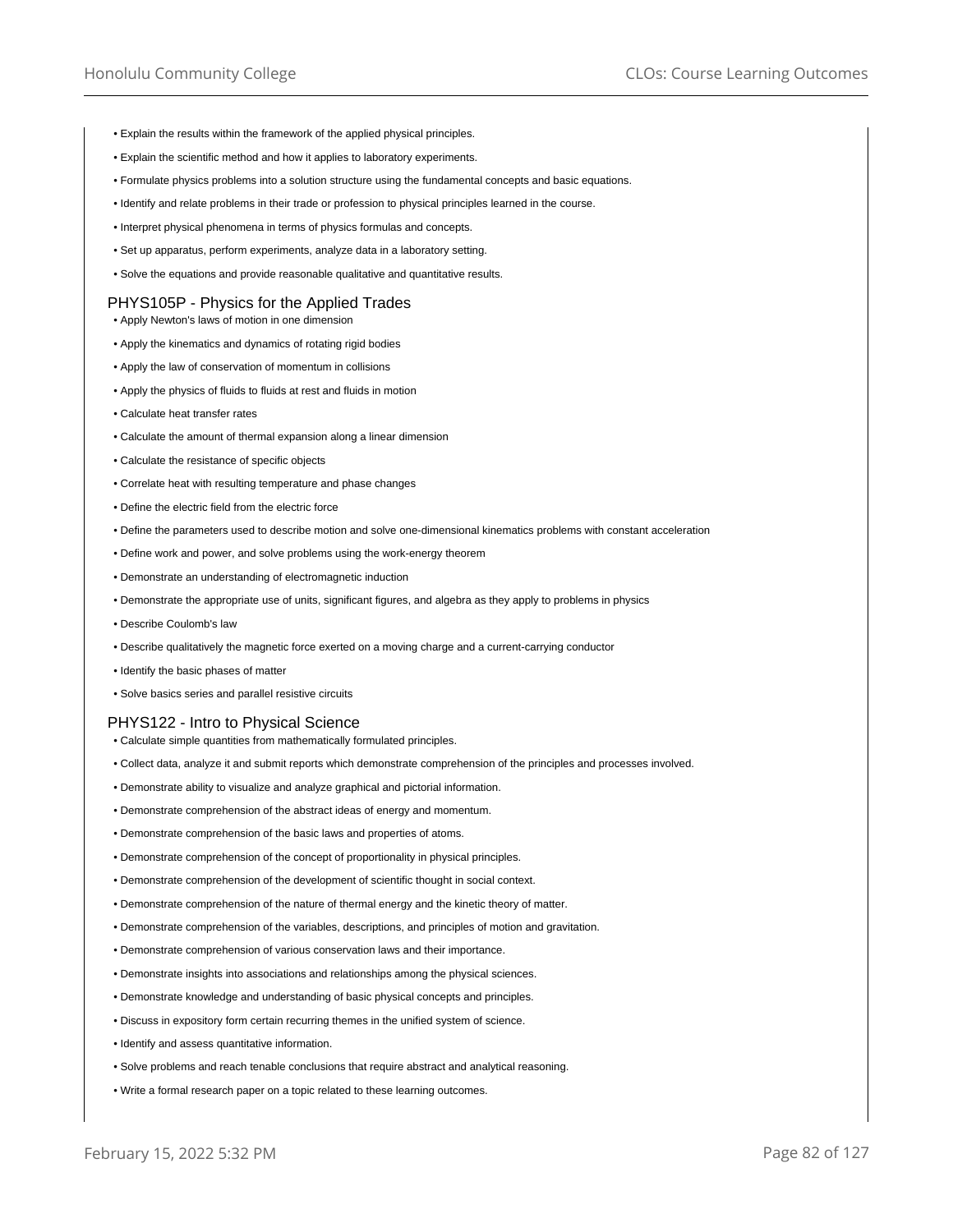• Write logical, clear and parsimonious expositions which demonstrate mastery of the nature of physical science.

## PHYS151 - College Physics I

- Demonstrate a sufficient understanding of the required math that allows solutions to be obtained.
- Demonstrate an understanding of the applicable physics by assessing the accuracy and correctness of all results.
- Demonstrate the ability to quantitatively and systematically incorporate the relevant physics.
- Demonstrate the ability to select an approach that is appropriate for applying the applicable physics to any problem.
- Identify the relevant physics that applies to given physical situations.

### PHYS151L - College Physics I Lab

- Apply the appropriate physics to the physical situation presented
- Demonstrate the ability to maintain a laboratory notebook
- Demonstrate the ability to use selected pieces of measuring devices including the analytical balance, caliper and micrometer
- Demonstrate the ability to use the computer as a data analysis tool
- Employ proper techniques when making scientific measurements
- Formulate and report scientific conclusions based on data analysis
- Prepare lab reports in standard scientific format
- Quantitatively analyze experimental data

#### PHYS152 - College Physics II

- Demonstrate a sufficient understanding of the required math that allows solutions to be obtained.
- Demonstrate an understanding of the applicable physics by assessing the accuracy and correctness of all results.
- Demonstrate the ability to quantitatively and systematically incorporate the relevant physics.
- Demonstrate the ability to select an approach that is appropriate for applying the applicable physics to any problem.
- Identify the relevant physics that applies to given physical situations.

### PHYS152L - College Physics II Lab

- Apply the appropriate physics to the physical situation presented
- Demonstrate the ability to maintain a laboratory notebook
- Demonstrate the ability to use selected pieces of measuring devices including the multimeter, oscilloscope, and AC and DC power supplies
- Demonstrate the ability to use the computer as a data analysis tool
- Employ proper techniques when making scientific measurements
- Formulate and report scientific conclusions based on data analysis
- Prepare lab reports in standard scientific format
- Quantitatively analyze experimental data

## PHYS170 - General Physics I

- Demonstrate a sufficient understanding of the required math that allows solutions to be obtained.
- Demonstrate an understanding of the applicable physics by assessing the accuracy and correctness of all results.
- Demonstrate the ability to quantitatively and systematically incorporate the relevant physics.
- Demonstrate the ability to select an approach that is appropriate for applying the physics to any problem.
- Identify the relevant physics that applies to given physical situations.

## PHYS170L - General Physics I Lab

- Apply the appropriate physics to the physical situation presented
- Demonstrate the ability to interface the computer to serve as both a control and measuring device
- Demonstrate the ability to maintain a laboratory notebook
- Demonstrate the ability to use selected pieces of measuring devices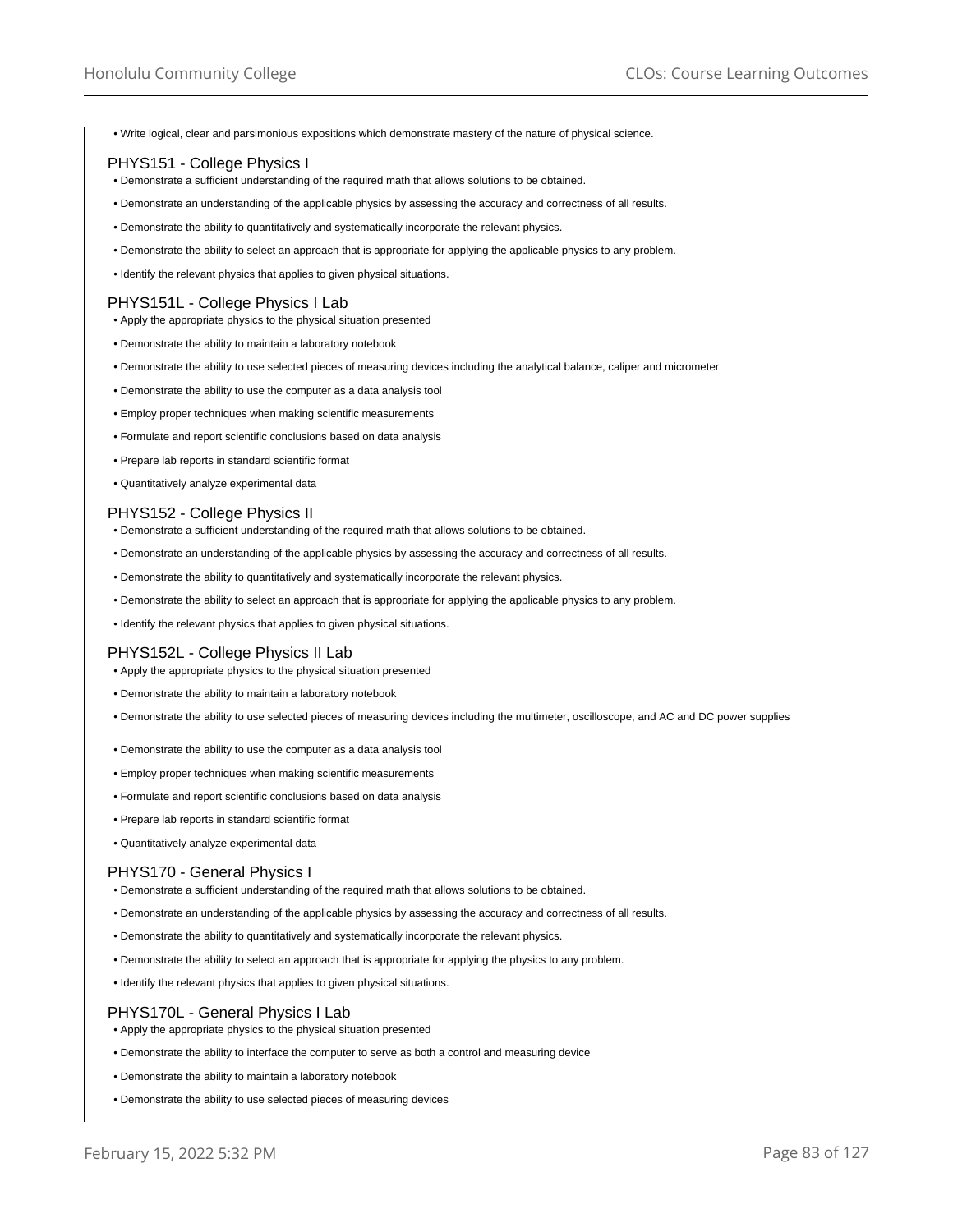- Demonstrate the ability to use the computer as a data analysis tool
- Employ proper techniques when making scientific measurements
- Formulate and report scientific conclusions based on data analysis
- Prepare lab reports in standard scientific format
- Quantitatively analyze experimental data

### PHYS199V - Special Studies

- execute and report on completion of stated milestones and/ or objectives
- plan and/ or outline milestones and/ or objectives to completed with a specified timeline

### PHYS272 - General Physics II

- Demonstrate a sufficient understanding of the required math that allows solutions to be obtained.
- Demonstrate an understanding of the applicable physics by assessing the accuracy and correctness of all results.
- Demonstrate the ability to quantitatively and systematically incorporate the relevant physics.
- Demonstrate the ability to select an approach that is appropriate for applying the applicable physics to any problem.
- Identify the relevant physics that applies to given physical situations.

#### PHYS272L - General Physics II Lab

- Apply the appropriate physics to the physical situation presented
- Demonstrate the ability to interface the computer to serve as both a control and measuring device
- Demonstrate the ability to maintain a laboratory notebook
- Demonstrate the ability to use selected pieces of measuring devices including the multimeter, oscilloscope, and AC and DC power supplies
- Demonstrate the ability to use the computer as a data analysis tool
- Employ proper techniques when making scientific measurements
- Formulate and report scientific conclusions based on data analysis
- Prepare lab reports in standard scientific format
- Quantitatively analyze experimental data

#### PHYS274 - General Physics III

- Demonstrate a sufficient understanding of the required math that allows solutions to be obtained.
- Demonstrate an understanding of the applicable physics by assessing the accuracy and correctness of all results.
- Demonstrate the ability to quantitatively and systematically incorporate the relevant physics.
- Demonstrate the ability to select an approach that is appropriate for applying the applicable physics to any problem.
- Identify the relevant physics that applies to given physical situations.

### Physiology

## **CLO**

#### PHYL141 - Anatomy & Physiology I

- Explain the atoms, elements, chemical bonds and the structure and properties of molecules important in biology.
- Relate chemical knowledge to the form and function of human cells, tissues and organs of the human body.
- Identify the cells, tissues and anatomical structures of the human integumentary, skeletal, muscular and nervous systems.
- Describe the physiological process of the human integumentary, skeletal, muscular and nervous systems.
- Distinguish between various diseases of the human integumentary, skeletal, muscular and nervous systems.

#### PHYL141L - Human Anatomy & Physiology Lab

• Perform scientific experiments using the scientific method, including analyzing data and writing laboratory reports.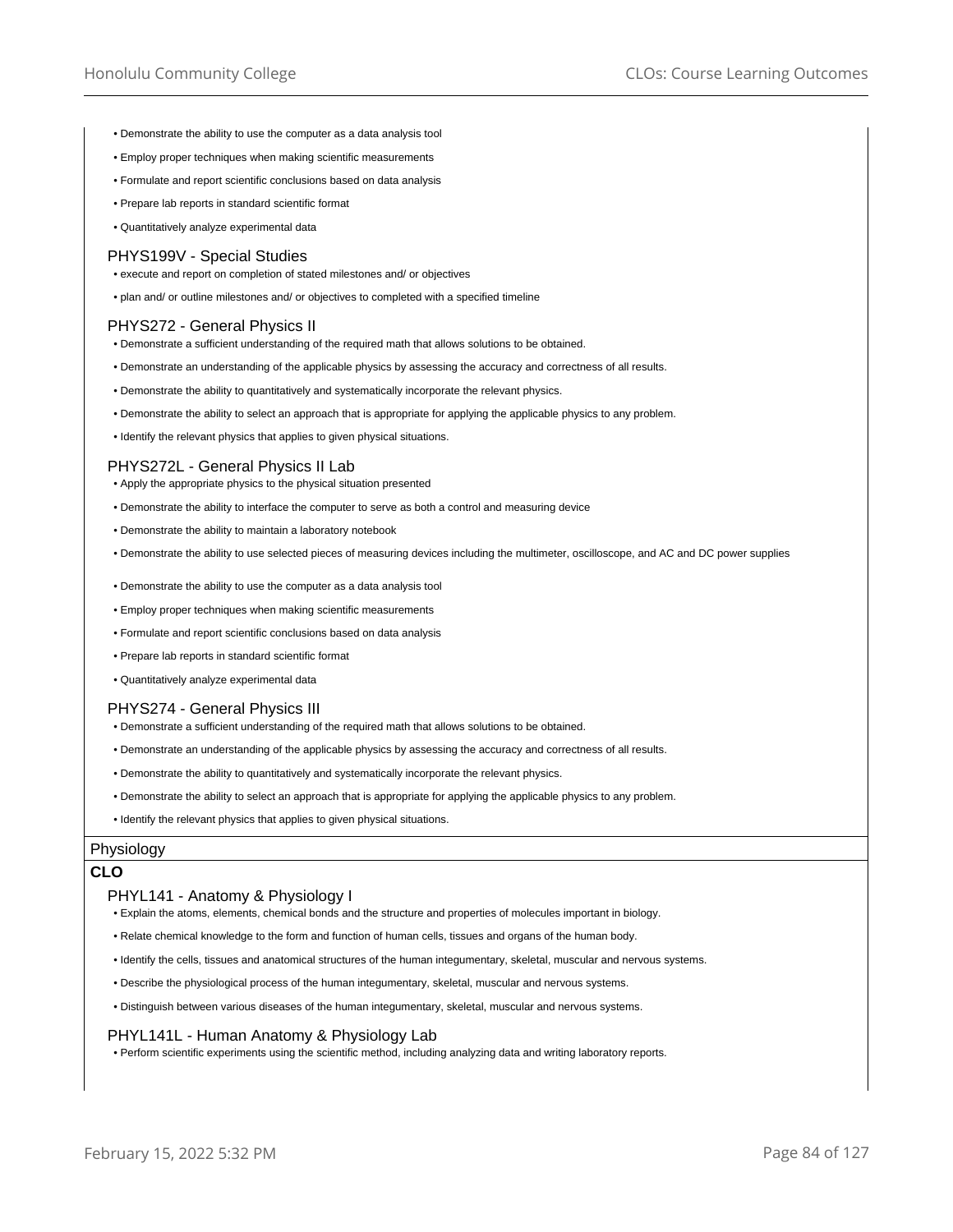• Identify the cells, tissues and organs of the integumentary, skeletal, muscular, and nervous systems from prepared slides, models, and real and/or virtual animal dissections.

- Use basic laboratory and medical equipment to evaluate functions of the integumentary, skeletal, muscular, and nervous systems.
- Use critical thinking to analyze and interpret clinical data of the integumentary, skeletal, muscular, and nervous systems.
- Perform literature research on diseases of the integumentary, skeletal, muscular, and nervous systems.

## PHYL142 - Human Anatomy & Physiology II

- Describe the structure and function of sensory cells, tissues and organs.
- Distinguish between nervous and hormonal means of regulating human physiology.
- Identify the cells, tissues and anatomical structures of the human cardiovascular, respiratory, urinary, digestive and reproductive systems.
- Describe the physiological process of the human cardiovascular, respiratory, urinary, digestive and reproductive systems.
- Distinguish between various diseases of the human cardiovascular, respiratory, urinary, digestive and reproductive systems.

## PHYL142L - Human Anat & Physiology II Lab

• Perform scientific experiments using the scientific method, including analyzing data and writing laboratory reports.

• Identify the cells, tissues and organs of the sensory, endocrine, respiratory, urinary, digestive and reproductive systems from prepared slides, models, and real and/or virtual animal dissections.

• Use basic laboratory and medical equipment to evaluate functions of the sensory, endocrine, respiratory, urinary, digestive and reproductive systems.

• Use critical thinking to analyze and interpret clinical data of the sensory, endocrine, respiratory, urinary, digestive and reproductive systems.

• Perform literature research on diseases of the sensory, endocrine, respiratory, urinary, digestive and reproductive systems.

#### **Science**

# **CLO**

#### SCI122 - Intro to Physical Science

- Calculate simple quantities from mathematically formulated principles.
- Collect data, analyze it and submit reports which demonstrate comprehension of the principles and processes involved.
- Demonstrate ability to visualize and analyze graphical and pictorial information.
- Demonstrate comprehension of the abstract ideas of energy and momentum.
- Demonstrate comprehension of the basic laws and properties of atoms.
- Demonstrate comprehension of the concept of proportionality in physical principles.
- Demonstrate comprehension of the development of scientific thought in social context.
- Demonstrate comprehension of the nature of thermal energy and the kinetic theory of matter.
- Demonstrate comprehension of the variables, descriptions, and principles of motion and gravitation.
- Demonstrate comprehension of various conservation laws and their importance.
- Demonstrate insights into associations and relationships among the physical sciences.
- Demonstrate knowledge and understanding of basic physical concepts and principles.
- Discuss in expository form certain recurring themes in the unified system of science.
- Identify and assess quantitative information.
- Write a formal research paper on a topic related to these course objectives.
- Write logical, clear and parsimonious expositions which demonstrate mastery of the nature of physical science.

### SCI199V - Special Studies

• execute and report on completion of stated milestones and/ or objectives

• plan and/ or outline milestones and/ or objectives to completed with a specified timeline

### SCI295V - STEM Research Experience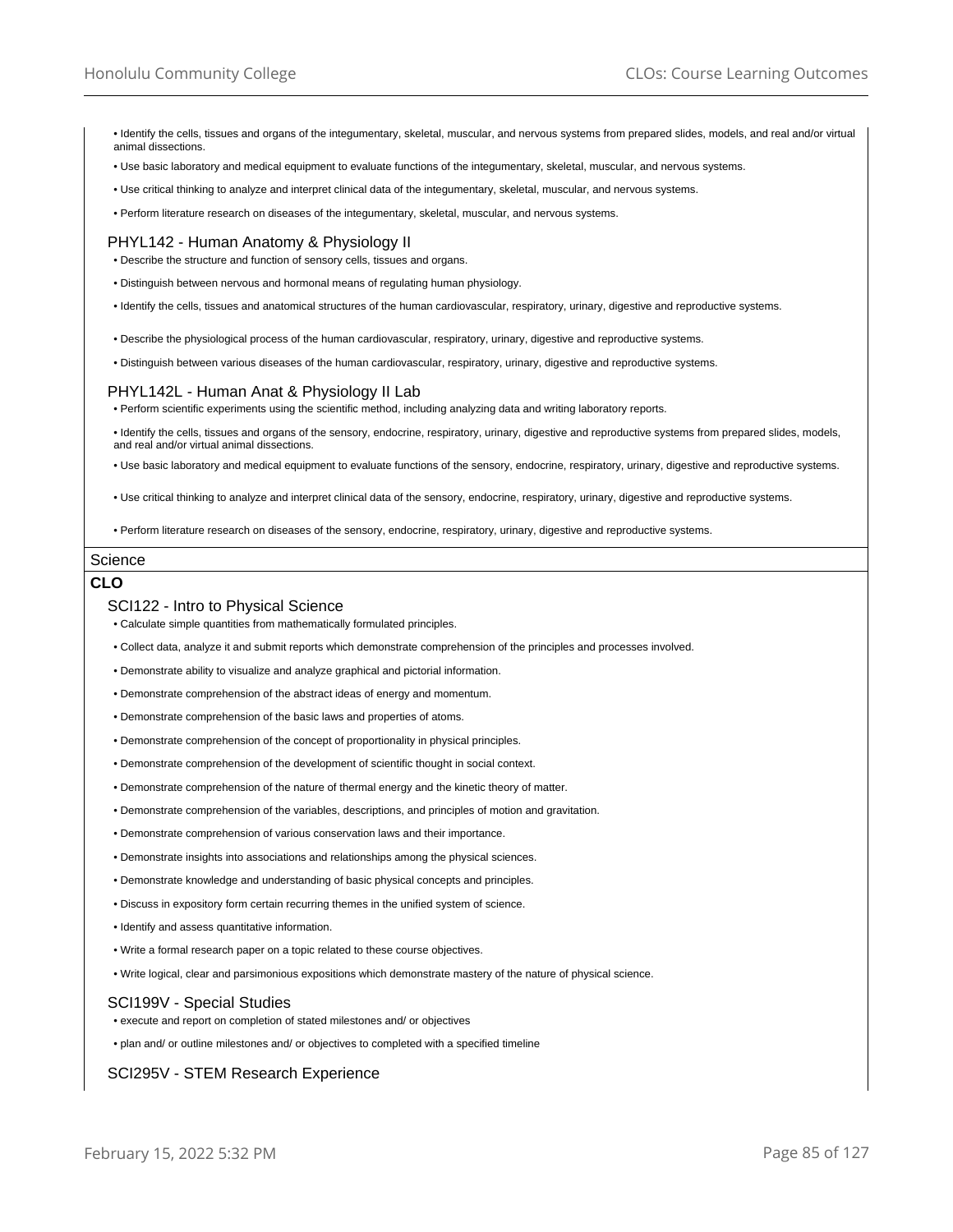- Collect and analyze data as appropriate.
- Design methods to test a hypothesis.
- Document and formally present results of hypothesis testing to an audience.
- Formulate a hypothesis.
- Work responsibly in a lab setting.

### Zoology

## **CLO**

### ZOOL101 - Principles of Zoology

• Analyze animal ecology and zoogeography: where do animals live and why, what are their roles in ecosystems.

- Analyze protoplasm, cells and tissues with emphasis on cell structure, function and reproduction.
- Associate scientists with their development of major concepts and theories in anatomy, physiology, cytology, taxonomy, embryology, evolution and genetics.
- Examine the ten body systems of animals and compare these systems in the eleven major phyla of animals.
- Identify differences between science and non-science, list the steps in using the scientific method and compare the pure sciences with the applied sciences.
- List anatomical and embryological characteristics of the eleven major animal phyla as they relate to taxonomy.
- Record differences between living and nonliving matter and the major differences between animals and plants.
- Sequence organic evolution: when, where and how life began, animal adaptations and the forming of new species.
- Synthesize the anatomy and physiology of representative animals, with the frog used as an example in lectures and fetal pig dissection in laboratory periods.
- Tabulate phenotypic rations in genetics and examine recent developments in genetics.
- Validate the understanding of physics and chemistry as they relate to biological molecules of life and energy exchanges within animals and ecosystems.

## ZOOL200 - Marine Biology

• Demonstrate an understanding of the physical and chemical properties that lead to a diversity of organisms in the marine environment.

- Describe the major life zones of the ocean and the factors affecting the distribution of marine species in these zones.
- Examine how sustainable practices and concepts can be connected to the marine environment.
- Examine the anthropogenic effects on the marine environment.

• Illustrate an understanding of the taxonomic system of classification of marine organisms.

### ZOOL200L - Marine Biology Lab

• Demonstrate an understanding of the physical and chemical properties that lead to a diversity of organisms in the marine environment.

- Describe the major life zones of the ocean and the factors affecting the distribution of marine species in these zones.
- Examine the anthropogenic effects on the marine environment.
- Illustrate an understanding of the taxonomic system of classification of marine organisms.
- Use the scientific method of inquiry to investigate biological phenomena.

## **Social Sciences**

### Anthropology

### **CLO**

#### ANTH135 - Pacific Island Peoples

- Compare and contrast economic opportunities and constraints in Hawai'i and other Pacific societies.
- Evaluate the impact of European and Asian influence in Hawai'i and other Pacific island societies.
- Explain Pacific settlement theory and the types of evidence used in the development of this theory.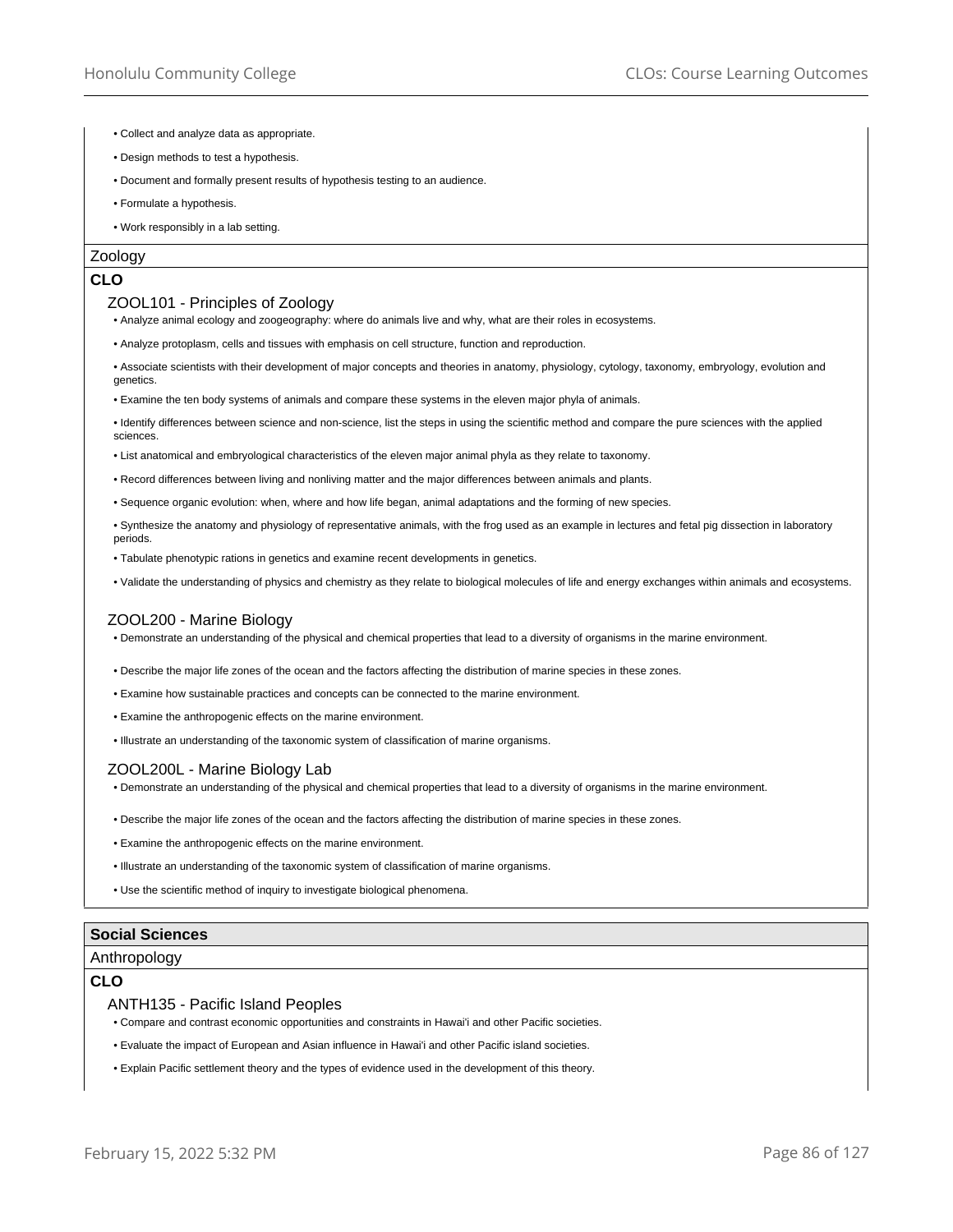- Explain the relationship between culture and ecology in the Pacific Islands.
- Identify cultural differences and similarities in the three culture areas of the Pacific: Melanesia, Micronesia, and Polynesia.
- Identify social problems in the contemporary Pacific and assess their potential impact on Hawai'i.

• Produce research reports based on several published sources, including indigenous accounts, of three pacific island cultures using college-level writing with citations.

• Recognize the voyaging spirit and skills of Pacific island navigators.

### ANTH150 - Human Adaptations

• Compare the topics and interactions of the major fields of physical anthropology and cultural anthropology and the major subfields including archaeology, ethnology and linguistics.

- Describe several biological and cultural differences and similarities in several human populations.
- Describe several genetics processes involved in human evolution and biological differentiation including mutation and natural selection.
- Develop an understanding of culture useful in discussing cross-cultural issues in Hawai'i, the United States and the world.
- Discuss some current theories about biological and cultural factors that influence human evolution.
- Discuss the scientific and popular concepts of "race".
- Produce a research paper based on fieldwork to describe primates using college-level writing.
- Produce a research paper based on published ethnographic fieldwork to describe another culture using college-level writing with citations.

### ANTH152 - Culture and Humanity

- Define the concept of culture and explain its historical usage in anthropology.
- Develop a concept of culture that will be useful in analyzing cross-cultural issues in Hawai'i, the United States and the world.
- Discuss the threats to the culture concept and its limits.
- Identify key concepts in cultural anthropology.
- Identify the processes by which cultural anthropologists do their work.

#### ANTH200 - Cultural Anthropology

• Apply anthropological perspectives to explore career interests in health, human services, education and other fields.

• Compare the topics and interactions of the major fields of physical anthropology and cultural anthropology and the major subfields including archaeology, ethnology and linguistics.

• Describe several cultures in Africa, Europe and the Americas, and be able to discuss culture, adaptation, language, political organization or society in these areas

• Describe several cultures in Asia and the Pacific Islands, and be able to discuss culture, adaptation, language, political organization or society in these areas.

• Develop an understanding of culture useful in discussing cross-cultural issues in Hawai'i, the United States and the world.

- Explain how anthropologists study economics, the family, kinship, political and religious systems, personality development, creative expression and cultural change.
- Explain how applied anthropological research can be used in social planning and development and in problem-solving.
- Produce a research paper based on fieldwork to describe a subcultural scene in Hawai'i using college-level writing.

• Produce a research paper based on published ethnographic fieldwork to describe another culture using college-level writing and citations.

#### **Economics**

#### **CLO**

#### ECON120 - Introduction to Economics

• Analyze the consequences of different types of market structures: perfect competition, monopoly, monopolistic competition, oligopoly.

• Apply basic economic tools of supply and demand analysis to understand how the prices of goods and resources are determined, how they change in response to market forces, and how prices affect the way in which goods and resources are allocated among competing uses and users.

• Calculate and interpret economic indicators that measure the performance of the U.S. economy, such as gross domestic product, unemployment rate and price indexes.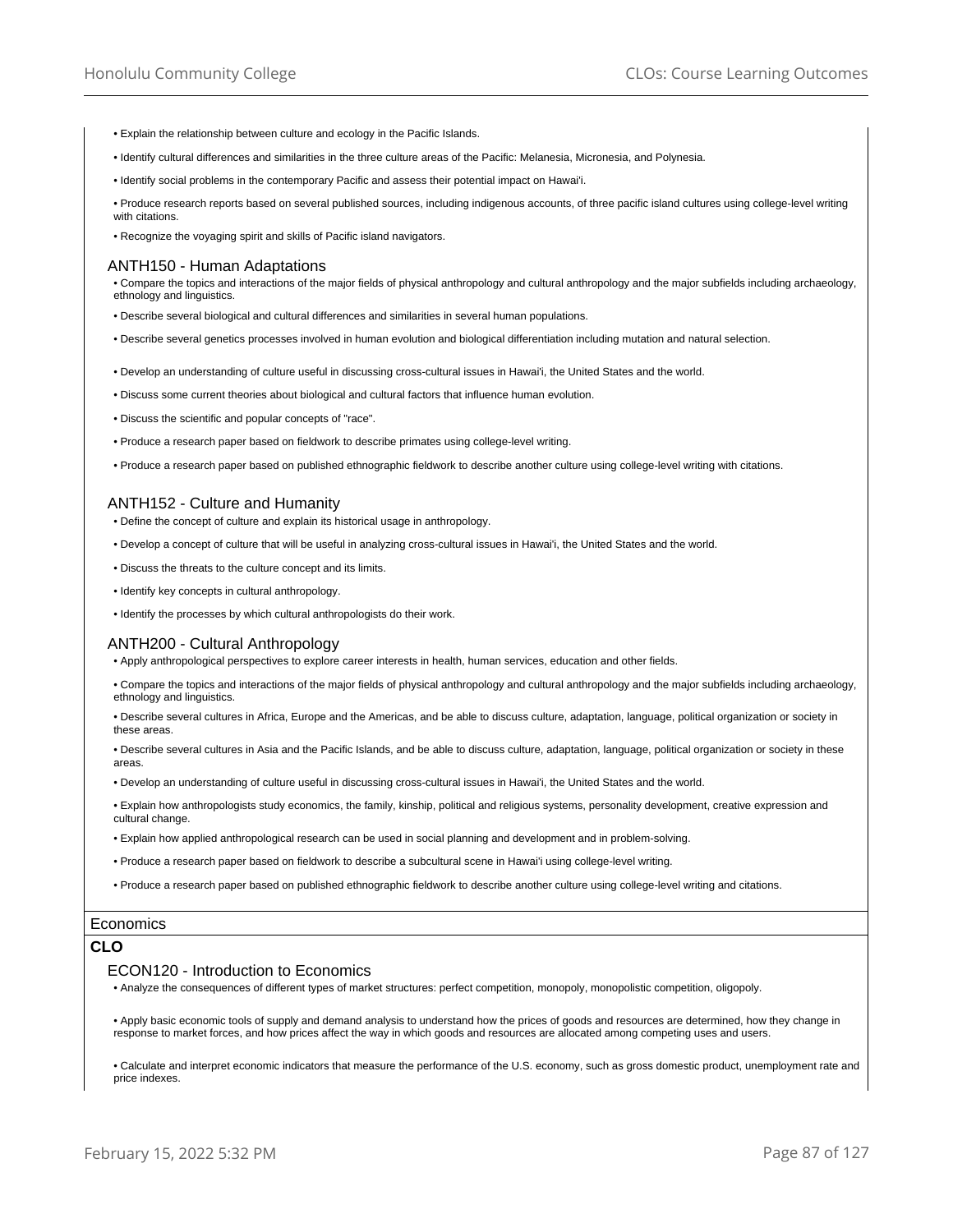- Demonstrate an understanding of the U.S. banking system, including the role of the Federal Reserve System (the U.S. central bank).
- Demonstrate knowledge of the circular flow model of the U.S. economy and an understanding of how the U.S. economy works compared to other types of economic systems.
- Understand and analyze national fiscal policy (government spending and taxes), the federal budget, and national debt and their effect on national output, income and employment.
- Understand and analyze national monetary policy and its effect on national output, income and employment.

### ECON130 - Prin of Economics I - Micro

- Analyze the consequences of different types of market structures: perfect competition, monopoly, monopolistic competition, oligopoly.
- Apply the basic economic tools of supply and demand analysis to understand how the prices of goods and resources are determined, how they change in response to market forces, and how prices affect the way in which goods and resources are allocated among competing uses and users.
- Demonstrate an understanding of microeconomic theories and the scientific method and models that economists use to analyze and explain the economic behavior of consumers and producers.
- Demonstrate knowledge of the circular flow model of the U.S. economy and an understanding of how the U.S. economy works compared to other types of economic systems.
- Understand the reasons for and results of government antitrust policy and industry regulation.

## ECON131 - Princ of Economics II - Macro

• Apply the basic economic tools of supply and demand analysis to understand how the prices of goods and resources are determined, how they change in response to market forces, and how prices affect the way in which goods and resources are allocated among competing uses and users.

• Calculate and interpret economic indicators that measure the performance of the U.S. economy, such as gross domestic product, unemployment rate and price indexes.

• Demonstrate an understanding of macroeconomic theories and the scientific method and models that economists use to analyze and explain the performance of the economy and such macroeconomic problems as inflation and unemployment.

• Demonstrate an understanding of the U.S. banking system, including the role of the Federal Reserve System (the U.S. central bank).

• Demonstrate knowledge of the circular flow model of the U.S. economy and an understanding of how the U.S. economy works compared to other types of economic systems.

• Explain and apply macroeconomic models to analyze the factors that determine the level of, and changes, in national output, income, and employment.

• Understand and analyze national fiscal policy (government spending and taxes), the federal budget, and national debt and their effect on national output, income and employment.

• Understand and analyze national monetary policy and its effect on national output, income and employment.

### Geography and Environment

### **CLO**

#### GEO101 - The Natural Environment

• Apply geographic principles, theories, and methods to the study of the physical environment.

- Demonstrate knowledge of, and ability to apply, scientific systems of measurement to describe natural phenomena.
- Describe the primary interactions between human societies and the physical environment.
- Identify the key physical processes shaping the Earth's surface, their interrelationships, and their spatial distribution.
- Interpret maps of physical phenomena to identify patterns.

### GEO101L - The Natural Environment Lab

• Define a problem for study, gather and record data, analyze the data, arrive at appropriate conclusions and report the findings in written form.

• Demonstrate knowledge of and ability to apply the metric system, scientific notation, and geographic and basic statistical measurements.

- Demonstrate the ability to read and interpret maps and graphs.
- Use a variety of measuring instruments to gather environmental data.

#### GEO102 - World Regional Geography

• Explain the spatial differentiation of human patterns on the landscape.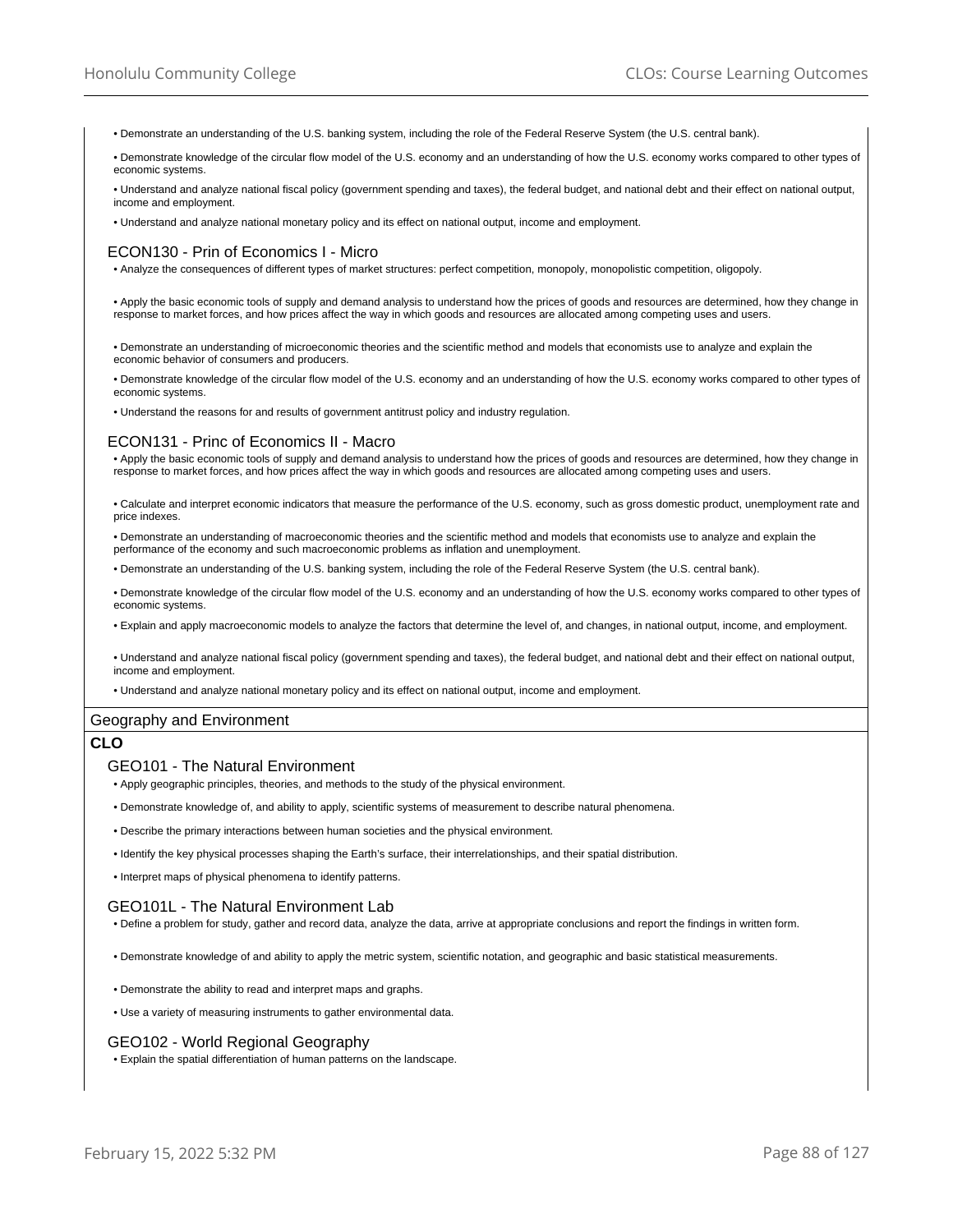- Locate places on maps of the various regions of the world.
- Understand geographic concepts and theories used to explain world patterns and distributions of population, culture, and economic activities.
- Understand the interconnections between world's regions, and identify and interpret contemporary world issues from a regional perspective.

### GEO122 - Geography of Hawaii

• Describe the connections between traditional Hawaiian culture and the environment as related to settlement, land tenure, agriculture, economics and religion.

- Discuss the contemporary demographic, economic, environmental, and social situations and challenges that characterize Hawai'i in the 21st Century.
- Explain the unique aspects of Hawai'i's natural history and the relationship between Hawaiian environments and their flora and fauna.
- Identify principal locations in the Pacific, and physical and cultural features in Hawai'i by their Hawaiian names.
- Illustrate the influence of key historical events such as annexation on political, economic, environmental and social conditions in Hawai'i especially as they relate to native Hawaiians.
- Trace the migration of people and culture across Oceania, through Polynesia, and to Hawai'i.

### Political Science

# **CLO**

## POLS110 - Intro to Political Science

• Describe causes and control of domestic and international violence.

- Describe changes in Hawai'i politics.
- Describe different types of law, courts and bureaucracies.
- Describe operations and effects of political parties, media and interest groups.
- Describe political cultures, subcultures and public opinion.
- Describe tenets of classical political philosophy and modern political ideologies.
- Describe the scope of political science.
- Describe theories and practice of managing economies.
- Describe types of states, democracies, voting and economic systems.

### POLS120 - HCC-E-Intro to World Politics

- Describe different theories and levels of analysis of world politics.
- Describe important terms, characteristics and factors in world politics.
- Describe issues regarding the environment, population and human rights.
- Describe major alliances, treaties and tenets of international law.
- Describe the functions of major non-state actors.
- Describe the historical background of today's world system.
- Describe theories of war; military power; and strategy.
- Describe types and theories of globalization, development and trade.

### POLS130 - HCC-E-Intro to Amer Politics

- Describe civil rights history and contemporary issues.
- Describe federalism and civil liberties.
- Describe how special interests, the Presidency, bureaucracy, Congress and Supreme Court work.
- Describe parties, voting and elections.
- Describe patterns of U.S. taxes, spending and wealth.
- Describe political participation, the media and public opinion.
- Describe U.S. foreign policy.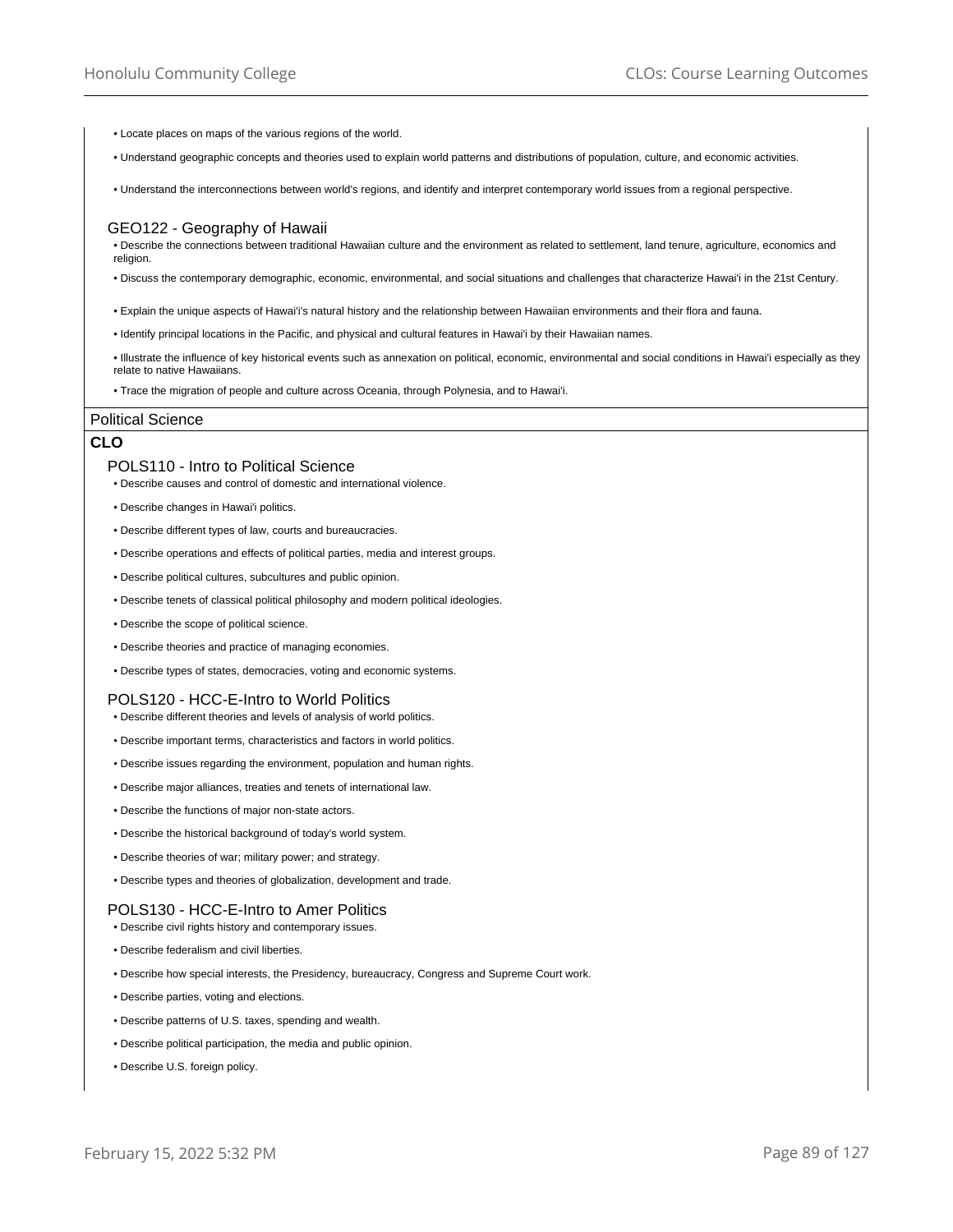• Describe U.S. ideals and the Constitution.

## POLS180 - Intro to Hawaii Politics

- Describe and analyze Big 5/Republican control of Territorial economics and politics, and union resistance.
- Describe and analyze Hawaii and mainland Japanese Americans' WWII experiences.
- Describe and analyze plantation work, pay and rules, and worker resistance.
- Describe and analyze pre-contact economics and politics, and Kamehameha's and Kaahumanu's changes.
- Describe and analyze the Great Mahele, Reciprocity Treaty, Bayonet Constitution, 1893 coup and Annexation.
- Describe and analyze the takeover and changes by Burns and the Democratic Party.
- Describe and analyze today's political processes and groups.

## POLS250 - Asian Politics Since 1900

- Describe major political, economic, and social processes since 1900 of ten Asian countries.
- Describe the political and economic policies that these countries used to develop their societies.
- Describe the political structures and processes that produced these policies.

### Psychology

## **CLO**

### PSY100 - Survey of Psychology

- Describe and demonstrate a comprehension of the scientific method and decision making as applied to the social sciences.
- Identify and describe the major subject areas, concepts, theories, and approaches within psychology.
- Identify the strengths and weaknesses of different research methods used in psychological research.

## PSY180 - The Psychology of Work

- Describe and demonstrate a comprehension of the scientific method and decision making as applied to the practices and problems of the work place.
- Describe and explain how individual personality characteristics, values, and behavior affect job performance.
- Describe and explain how the physical properties of the work place and how an organization's culture and climate affect job performance.
- Describe and explain human resources and its role in employee selection, appraisal, and training.
- Summarize and apply psychological principles to improve worker satisfaction, the work environment, and overall organizational effectiveness.

# PSY212 - Survey of Research Methods

- Demonstrate an ability to present the components of a research report in written and oral format.
- Describe the goals of science.
- Describe the methods and tools of psychological science, and discuss the strengths and weaknesses of each.
- Discuss biases in psychological research, including experimenter and subject biases.
- Discuss research ethics and the history of ethical principles.
- Evaluate the results of a study and understand its implications for supporting or not supporting the hypothesis.
- Understand and apply descriptive statistics; understand the logic of inferential statistics in decision-making.
- Understand how to formulate a research hypothesis and design a study to test the hypothesis.
- Understand the differences between reliability and validity.
- Understand the major components of a research report written in American Psychological Association (APA) format.

## PSY220 - Intro to Behavioral Psychology

- Apply principles of learning and conditioning to change or regulate behavior.
- Demonstrate knowledge of how to measure behavior and evaluate changes in behavior.
- Demonstrate knowledge of the science of behavioral psychology, based on theories of learning and behavior.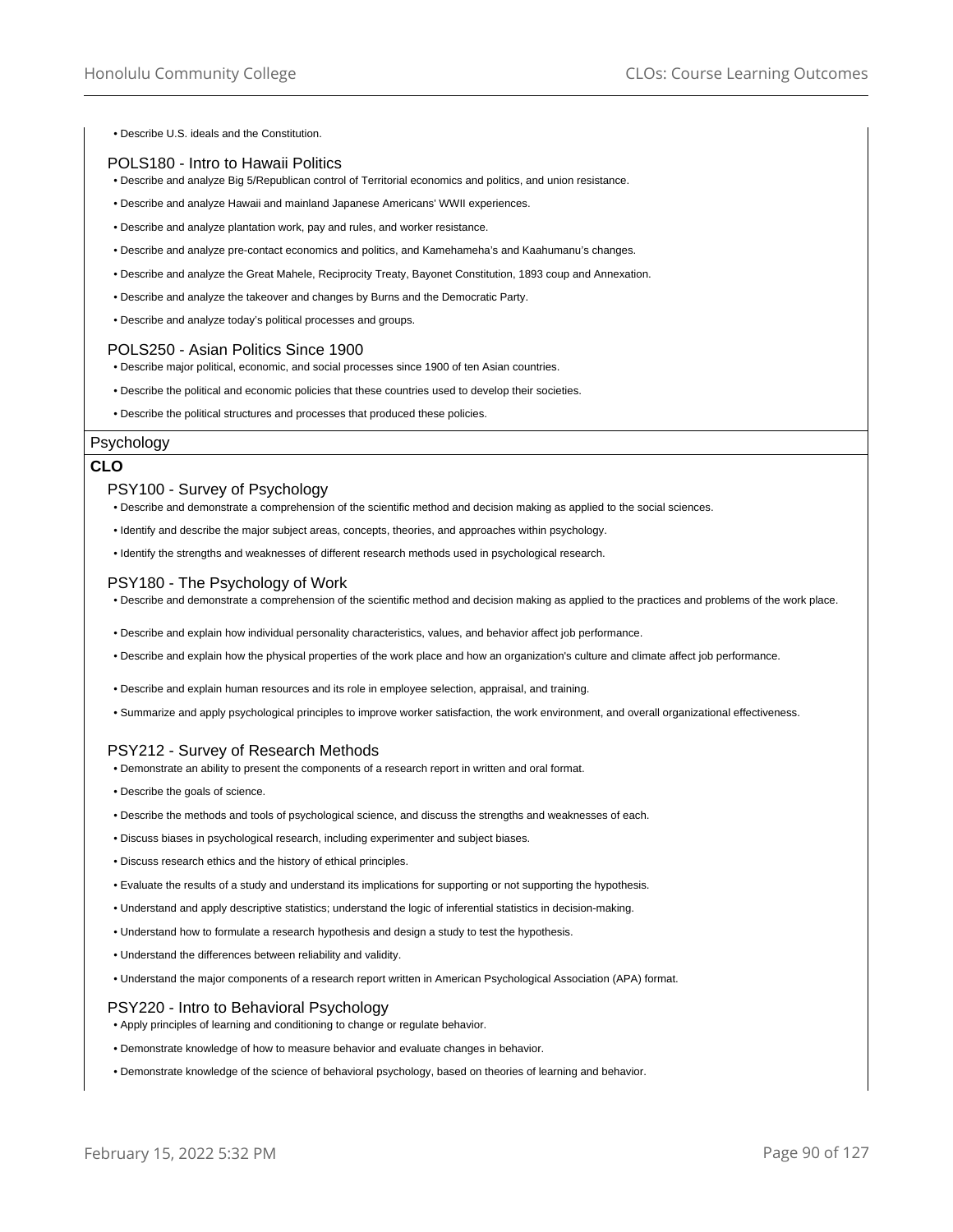- Demonstrate knowledge of the terminology of the field of learning and behavior modification, including classical conditioning and operant conditioning.
- Think critically and communicate effectively both orally and in writing.
- Understand how to construct, read, and interpret data presented in graphs and tables.

### PSY225 - Statistical Techniques

- Calculate confidence intervals and perform hypothesis testing.
- Prepare visual presentations of data, including charts, graphs, and tables.
- Test differences between Means, Variances, and Proportions.
- Understand correlation and regression.
- Understand the role of probability and probability distributions in statistics in order to evaluate social science research data.
- Utilize computer resources to perform data analysis.

#### PSY230 - Intro to Psychobiology

- Demonstrate knowledge about the neural mechanisms of behavior and mental processes.
- Describe the approach and scope of the field of psychobiology.
- Describe the basic structures and functions of the nervous system.
- Describe theories about the interaction between nature and nurture in determining behavior.

• Identify research methods used in the field of psychobiology, the rationale behind the methods, and evaluate their strengths and limitations in addressing questions about the biological basis of behavior.

## PSY240 - Developmental Psychology

- Demonstrate an ability to critically review, evaluate, and analyze material from developmental psychology.
- Demonstrate an understanding of the research methods and tools of developmental psychology and their strengths and weaknesses.
- Demonstrate knowledge of the major theories and models of developmental psychology and their role in explaining behavior.
- Identify the major developmental principles, stages, and process, from conception through adulthood.

### PSY250 - Social Psychology

- Demonstrate an awareness of the major methods, theories, and research findings in social psychology.
- Demonstrate the ability to apply the theories and research findings of social psychology to contemporary social problems.
- Demonstrate the ability to critically review material related to social psychology.

### PSY260 - Psychology of Personality

- Critically evaluate different theories.
- Demonstrate knowledge of the different theories of personality including each theory's approach to personality development, assessment and change.
- Express ideas and opinions clearly both orally and in writing.
- Understand the respective strengths and weaknesses of different methodologies associated with personality research.

### PSY270 - Intro to Clinical Psychology

- Be familiar with the main theories and models of psychological intervention and how to evaluate their efficacy.
- Critically evaluate current issues in clinical psychology especially as they relate to ethics, gender, and culture.
- Describe psychological assessment and diagnosis.
- Describe the different careers in clinical psychology and their requirements.
- Express ideas clearly both orally and in writing.
- Know the different models of psychopathology.
- Know the history and development of clinical psychology and the scientist-practitioner model.

#### Social Sciences courses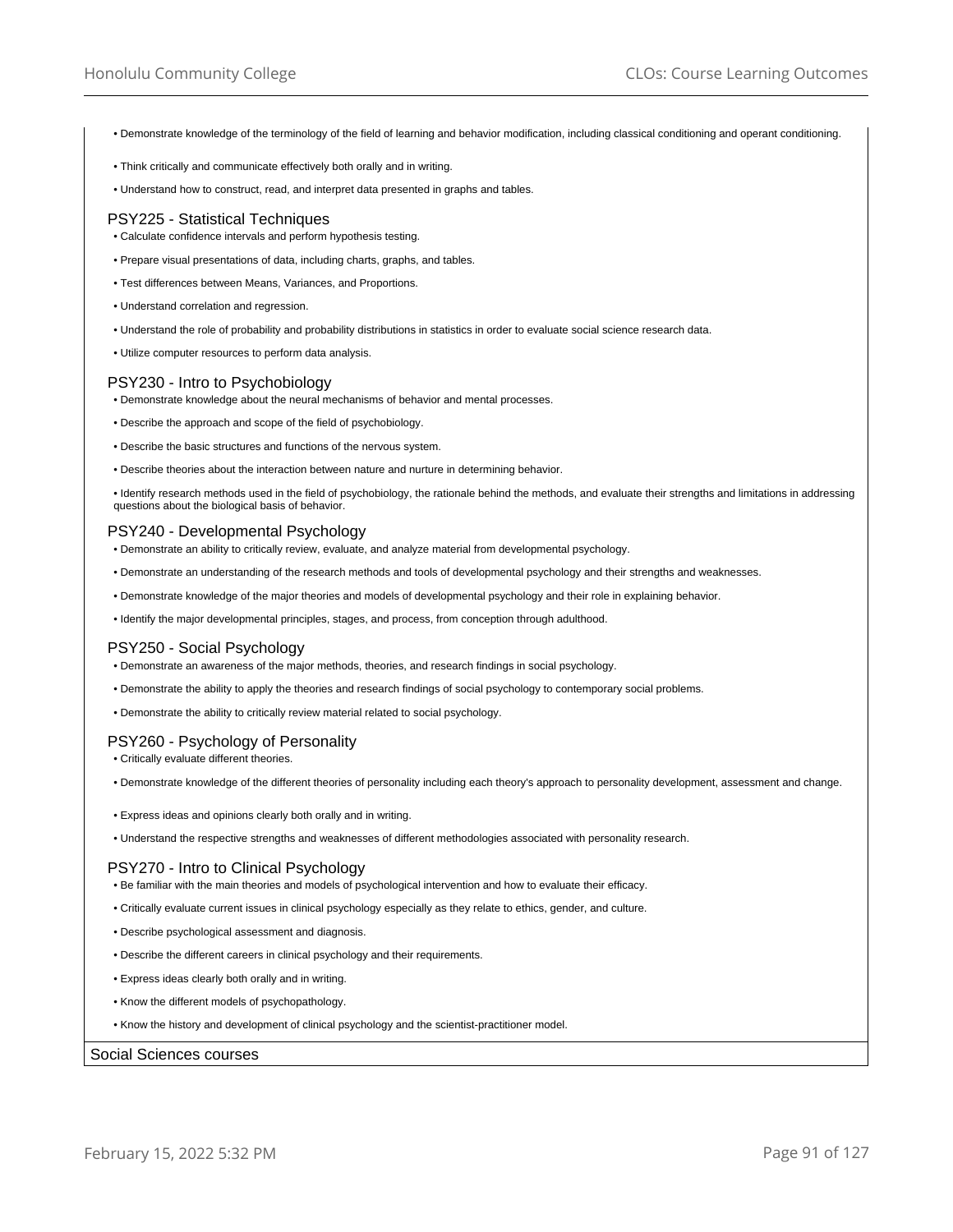# **CLO**

## SSCI125 - Pacific Island Peoples

• The student will gain an understanding of the traditional cultures of Polynesia, Micronesia, and Melanesia through the study of selected examples of each culture area.

## SSCI250 - Gender & Society

- Achieve a better understanding of the relationship of individuals to the gendered social environment.
- Critically analyze and formulate positions on contemporary gender issues.
- Employ various social science perspectives and research methods in studying male and female social roles.
- Examine personal values, formulate and articulate positions concerning gender issues.
- Express ideas and opinions clearly in writing; specifically in essay and research paper formats.
- Identify "gender" expectations in economic, political, social behavior and communication.
- Understand and articulate "gender" as an underlying, if obscured, force in social behavior and institutions.
- Understand and articulate the "social constructionist" and "feminist" social science theories.
- Understand and articulate the impact of class, ethnicity and race on gender roles.
- Understand the inter-connectedness, interdisciplinary nature of social, gendered issues.
- Understand the multiple sources and forms of gender inequalities.
- Understand the role of gender in contemporary economic, social, cultural and political institutions.
- Understand, articulate and manipulate quantitative and qualitative research regarding gender.

### Sociology

### **CLO**

#### SOC100 - Survey of General Sociology

• Comprehend and apply basic sociological concepts to daily life.

- Develop an appreciation for the sociological imagination.
- Gain a greater appreciation for cultural diversity and the lessons that can be learned from others and other societies.
- Recognize strengths and weaknesses of basic sociological research methods.
- Understand major sociological theoretical approaches.

# SOC212 - Intro to Sociology of Japan

- Apply major sociological theoretical approaches to Japanese society.
- Comprehend and be able to apply basic sociological concepts to daily life in Japanese society.
- Develop an appreciation for the sociological imagination applied to Japanese society.
- Gain a greater appreciation for cultural diversity and the lessons that can be learned from others and other societies.
- Recognize strengths and weaknesses of basic sociological research methods in studying Japanese society.

### SOC214 - Intro to Race & Ethnic Relatns

- Apply major sociological theoretical approaches to race and ethnic relations.
- Comprehend and apply basic sociological concepts to the study of race and ethnic relations.
- Develop an appreciation for the sociological imagination appled to understanding race and ethnic relations.
- Recognize strengths and weaknesses of basic sociological research methods in studying race and ethnic relations.
- See race and ethnic relations in the local as well as the global.

### SOC218 - Introduction to Social Problem

- Apply major sociological theoretical approaches to social problems.
- Comprehend and apply basic sociological concepts to the study of social problems.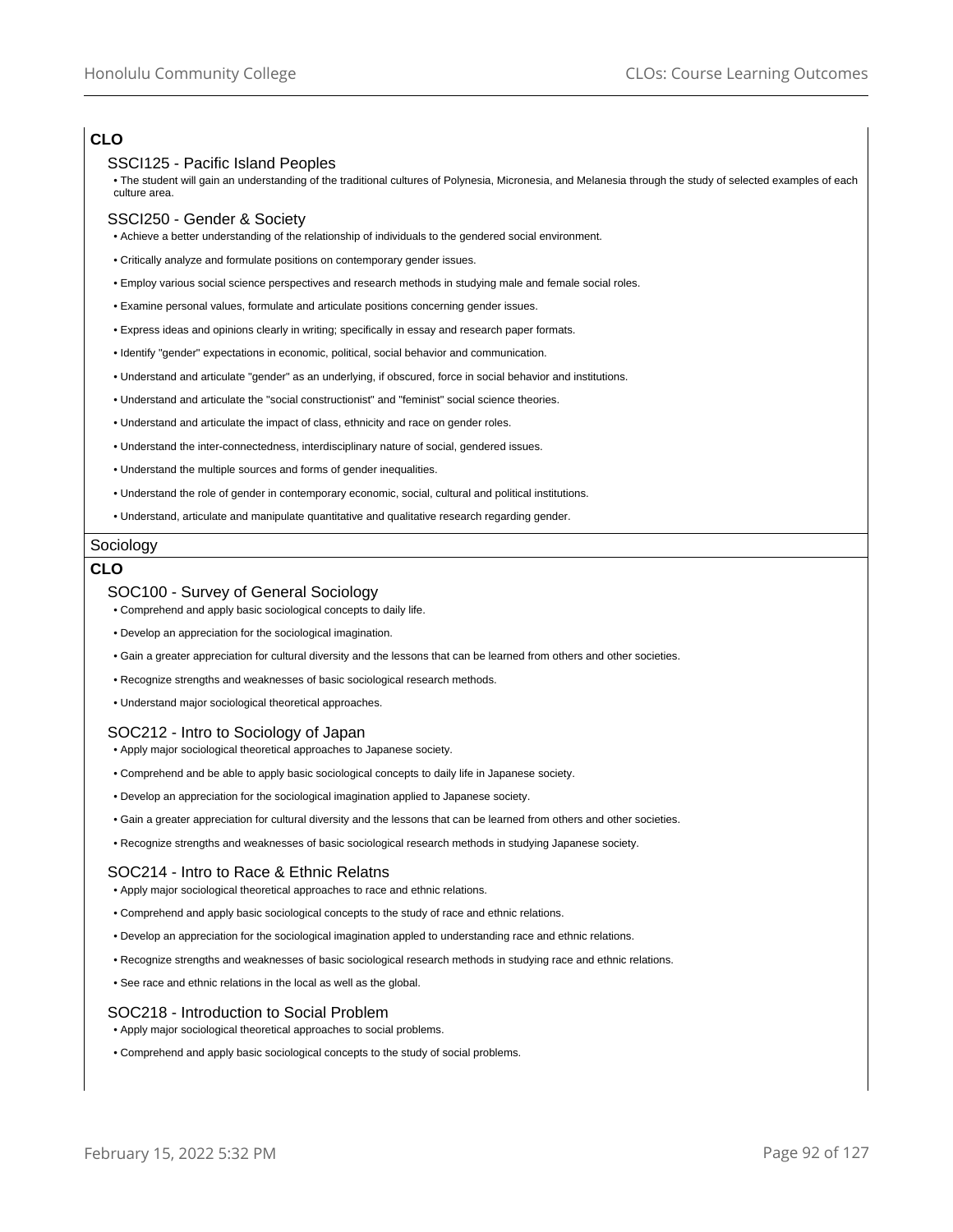- Develop an appreciation for the sociological imagination applied to understanding social problems.
- Recognize strengths and weaknesses of basic sociological research methods in studying social problems.
- See social problems in the local as well as the global.

#### SOC231 - Intro to Juvenile Delinquency

- Apply major sociological theoretical perspectives to studying juvenile delinquency.
- Comprehend and apply basic sociological concepts to the study of juvenile delinquency.
- Develop an appreciation for the sociological imagination applied to understanding juvenile delinquency.
- Recognize strengths and weaknesses of basic sociological research methods in studying juvenile delinquency.
- See juvenile delinquency in the local as well as the global.

### SOC251 - Intro Sociology of the Family

- Apply major sociological theoretical perspectives to studying family.
- Comprehend and apply basic sociological concepts to the study of family.
- Develop an appreciation for the sociological imagination applied to understanding family.
- Recognize strengths and weaknesses of basic sociological research methods in studying family.
- See family in the local as well as the global.

### **Transportation and Trades**

#### Aeronautics

## **CLO**

### AERO130 - General Aircraft Maint I

- Complete maintenance and inspection records.
- Determine areas and volumes of geometric shapes.
- Extract roots and raise numbers to a given power.
- Fabricate and install fluid lines.
- Identify and select cleaning materials.
- Identify and select fuels.
- Identify and treat corrosion.
- Identify appropriate nondestructive testing methods.
- Inspect welds.
- Operate, service and secure aircraft.
- Perform algebraic operations of signed numbers.
- Perform heat treatment.
- Perform precision measurements.
- Perform various types of nondestructive testing.
- Read, comprehend, and apply information from manufacturers and the FAA.
- Select hardware and materials.
- Sketch repairs and alterations.
- Solve ratios, proportions, and percentage problems.
- Use aircraft drawings and schematics.
- Use blueprint information.
- Use graphs and charts.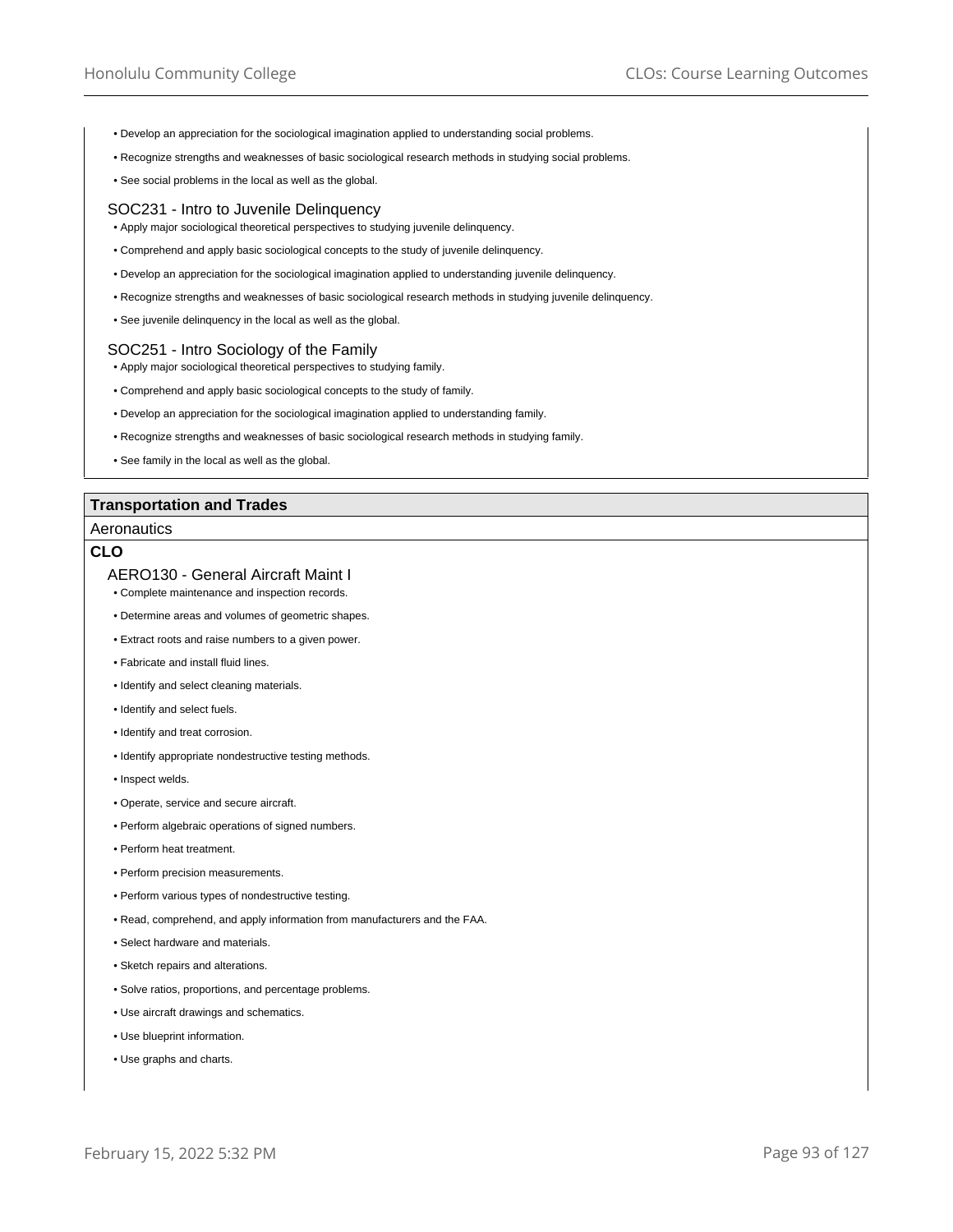## AERO131 - Adv Gen Aircraft Maint II

- Calculate and measure capacitance, inductance, electrical power, voltage, current, and resistance.
- Inspect and service batteries.
- Perform weight and balance record keeping.
- Read and interpret electrical circuit diagrams.
- Use and understand simple machines, sound, fluid and heat dynamics; basic aerodynamics; aircraft structures; and theory of flight.
- Weigh aircraft.

### AERO132 - Powerplant Maintenance I

- Identify and select lubricants.
- Inspect and repair radial engines.
- Inspect, check, service and repair lubrication systems and components.
- Inspect, service, repair, and troubleshoot ignition systems and components.
- Inspect, service, troubleshoot, and install reciprocating engines.
- Overhaul magnetos and ignition harnesses.
- Overhaul reciprocating engines.
- Repair electrical components.
- Troubleshoot and repair electrical and mechanical indicating systems.

#### AERO133 - Airframe Maintenance

- Apply finishes with paint gun and brush to fabric and metal surfaces.
- Be familiar with magnesium, titanium, aluminum and stainless steel welding procedures.
- Bend sheet aluminum.
- Demonstrate skill in application of trim and lettering.
- Determine correct registration number sizing.
- Fabricate a honeycomb composite panel.
- Hand form and heat treat aluminum structure.
- Inspect and identify composite structures.
- Inspect and identify flaws in welded structures.
- Install and finish a fabric panel.
- Install and remove rivets without flaws to the rivet or sheet metal.
- Interpret fabric covering instructions.
- Perform bend allowance calculations.
- Perform proper rib lacing.
- Perform simple oxyacetylene procedures and welds.
- Prepare and prime aircraft metals.
- Properly layout rivet patterns.
- Repair damage to sheet aluminum using correct material, rivet number and metal treatment.
- Select and install sheet metal special fasteners.
- Select rivets using correct material, size, and type.
- Solder aircraft wiring.
- Understand use of aircraft paint and finish.

### AERO134 - Powerplant Maintenance II

• Inspect and repair heat exchangers, superchargers, and turbine engine airflow and temperature control systems.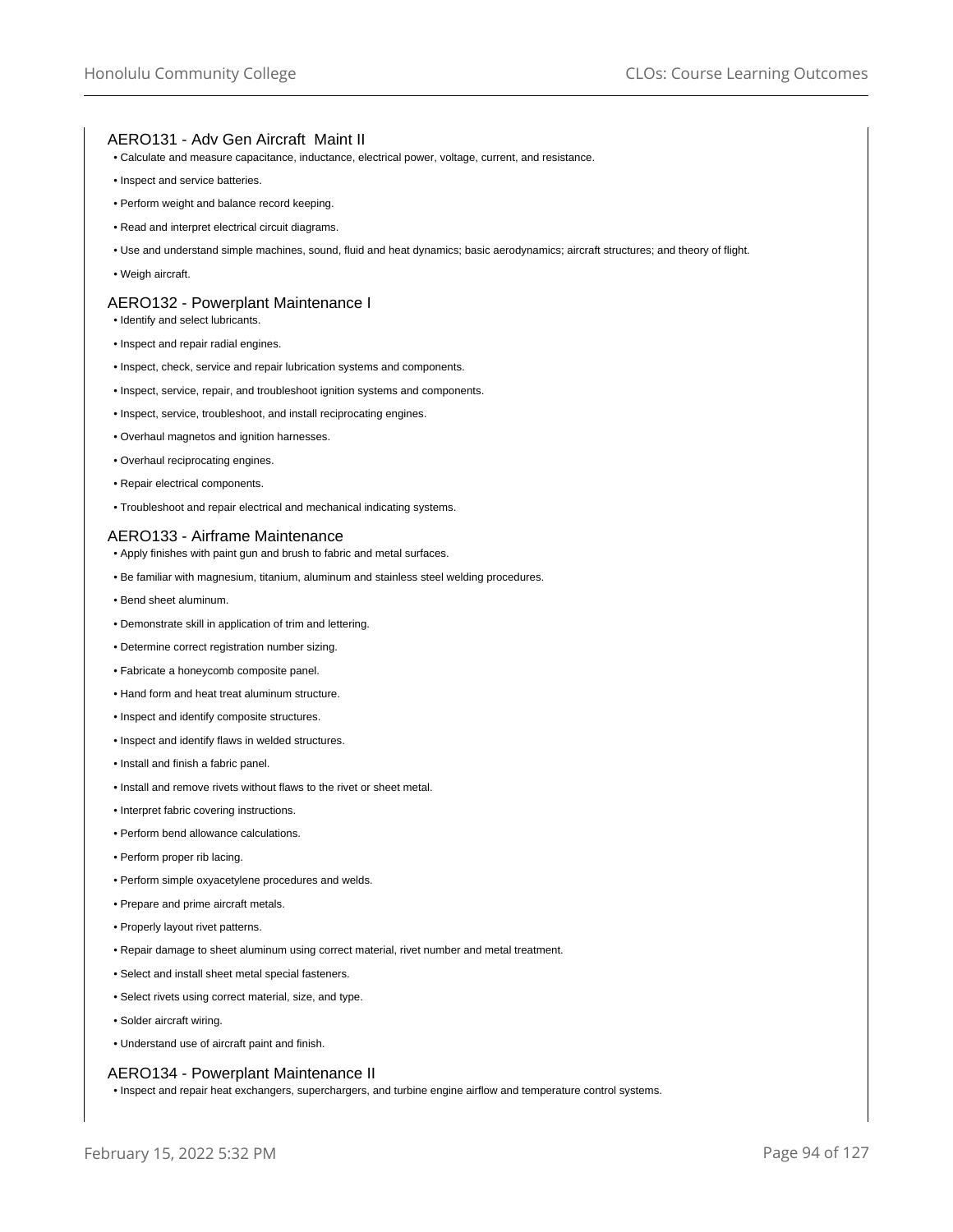- Inspect and repair ice and rain control systems.
- Inspect, check, service, and troubleshoot auxiliary power units.
- Inspect, service, troubleshoot and repair turbine ignition systems.
- Inspect, service, troubleshoot, and repair turbine starting systems.
- Install, troubleshoot and remove turbine engines.
- Overhaul carburetors.
- Overhaul, inspect, check, service, and repair turbine engines.
- Repair and inspect reciprocating and turbine engine fuel metering systems and components.
- Troubleshoot and adjust turbine fuel metering systems.
- Use lubricants and repair lubrication systems.

### AERO135 - Airframe Maintenance II

- Assemble, balance, rig, and inspect primary and secondary flight control surfaces.
- Check alignment of structures.
- Inspect, check, service, and repair windows, doors, and furnishings.
- Inspect, check, service, troubleshoot and repair electronic and mechanical flight instruments.
- Inspect, test, and repair fabric, fiberglass, plastics, honeycomb, composite, and laminated structures.
- Install and perform tests of static pressure instrumentation.
- Jack aircraft.
- Perform conformity and airworthiness inspections.
- Rig rotary-wing and fixed-wing aircraft.
- Service, repair, and inspect wood structures.

### AERO136 - Powerplant Maintenance III

- Balance propellers.
- Identify and select propeller lubricants.
- Inspect and service propeller synchronizing and ice control systems.
- Inspect and troubleshoot unducted fan systems.
- Inspect, check, service, and troubleshoot turbine driven auxiliary power units.
- Inspect, check, service, troubleshoot and repair fire detection and extinguishing systems.
- Install, check, and service electrical wiring, controls, and components.
- Install, troubleshoot, and remove propellers.
- Repair aluminum propeller blades.
- Repair cooling systems and components.
- Repair exhaust systems and components.
- Repair propeller control and governing systems.
- Troubleshoot and repair thrust reverser systems and components.

### AERO137 - Airframe Maintenance III

- Check and service fuel dump systems, pressure fueling systems, and fuel management systems.
- Inspect and repair antennas and electronic equipment.
- Inspect and repair quantity, pressure, and temperature indicating systems.
- Inspect, check and troubleshoot autopilot systems.
- Inspect, check, and service brake and antiskid systems.
- Inspect, check, and service communication and navigation systems.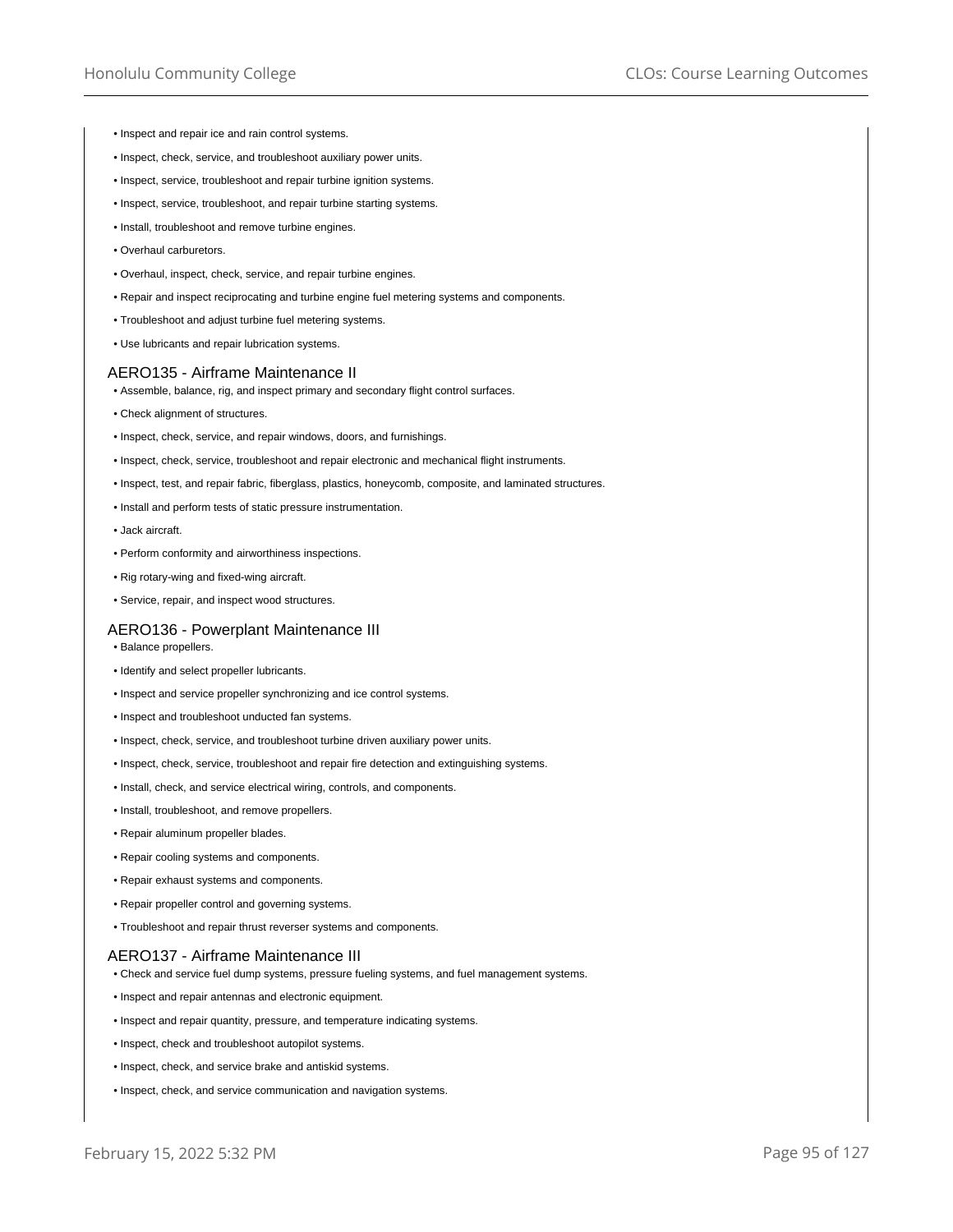- Inspect, check, and service smoke, fire, and carbon monoxide detection systems.
- Inspect, check, and troubleshoot constant speed and integrated speed drive generators.
- Inspect, check, service, and repair landing gear, brakes, wheels, tires, hydraulic and pneumatic power systems and components.
- Inspect, check, service, troubleshoot, and repair fire extinguishing systems.
- Inspect, check, troubleshoot and service heating, cooling, air conditioning, pressurization and oxygen systems and components.
- Inspect, check, troubleshoot and service position warning and indicating systems.
- Inspect, check, troubleshoot, service, and repair ice and rain control systems.
- Repair and inspect electrical systems and components.
- Repair fuel system component.

### Applied Trades

## **CLO**

#### IEDD101 - Basic Drafting & Blueprint Rea

- Communicate ideas graphically to others.
- Demonstrate basic mechanical drawing skills.
- Use various types of blueprints to perform work-related functions.

#### WORK194V - Coop. Ed. Federal Work Cycle

• Apply Skills learned from class to Duties at Work: Applies the SLOs from HCC classes to duties on the waterfront including ENG 100, PSY 180, SP 251, MATH 50/55, IEDD 101, PHYS 100/l00LV and AMST 202.

• Demonstrate Basic Technological Skills: Uses computers, mainframes, networked systems, word processors, and office systems software to access and input information; Uses the most current technology, tools and equipment according to industry standards.

• Demonstrate Career Literacy: Describe personal career opportunities, pathways, and workforce changes likely to occur; Seek out growth activities to maintain and enhance job options through continuous learning.

• Demonstrate Industry Knowledge: Adheres to security and legal policies, ethical practices, and quality assurance, production, and safety standards; Meets production standards for quality and quantity of work performed.

• Demonstrate Interpersonal Skills: Interact cooperatively and courteously with others, understanding the interdependent nature of the workplace; Demonstrates respect for all individuals regardless of differences.

• Demonstrate Positive Work Habits/Ethics: Sustains a commitment to personal excellence and high quality work; Maintains adaptability and flexibility in a changing environment and think cross-functionally; Maintains ethical behavior by performing with integrity; Manages oneself by maintaining high motivation and perseverance, and personal responsibility; Dresses appropriately for the department and situation and speak and act professionally.

• Demonstrate Sustainability: Conserves energy, reuse and recycle materials and equipment.

• Demonstrate Thinking Skills: Thinks critically and creatively, use available resources, organize information, strategize, and reach solutions; Uses reference materials such as blueprints, charts and graphs to make decisions; Uses organizing strategies to manage information (e.g., alphabetically, numerically, chronologically); Uses time and resources productively and efficiently.

### Architectural Engineerg and CAD Technology

### **CLO**

### AEC101 - Constr. Graphics & Conventions

• Define typical construction symbols, line types, and terminology.

• Demonstrate graphical problem-solving skills appropriate to the level of the coursework.

- Describe and explain how complex plan sets are organized.
- Describe the special characteristics of commercial plans and explain how to read and interpret them.
- Identify and describe the components of an exterior wall section.
- Identify and describe the components of site plans and civil plans.

• Identify typical contract documents and describe their function.

• Report to a workplace regularly and punctually, engage effectively and congenially with peers and supervisors, work from written as well as oral instructions, use assigned time efficiently for productive work, and meet production deadlines.

• Use the full range of tools in a computer 3D modeling program such as SketchUp® to create, modify, and manipulate computer models of objects.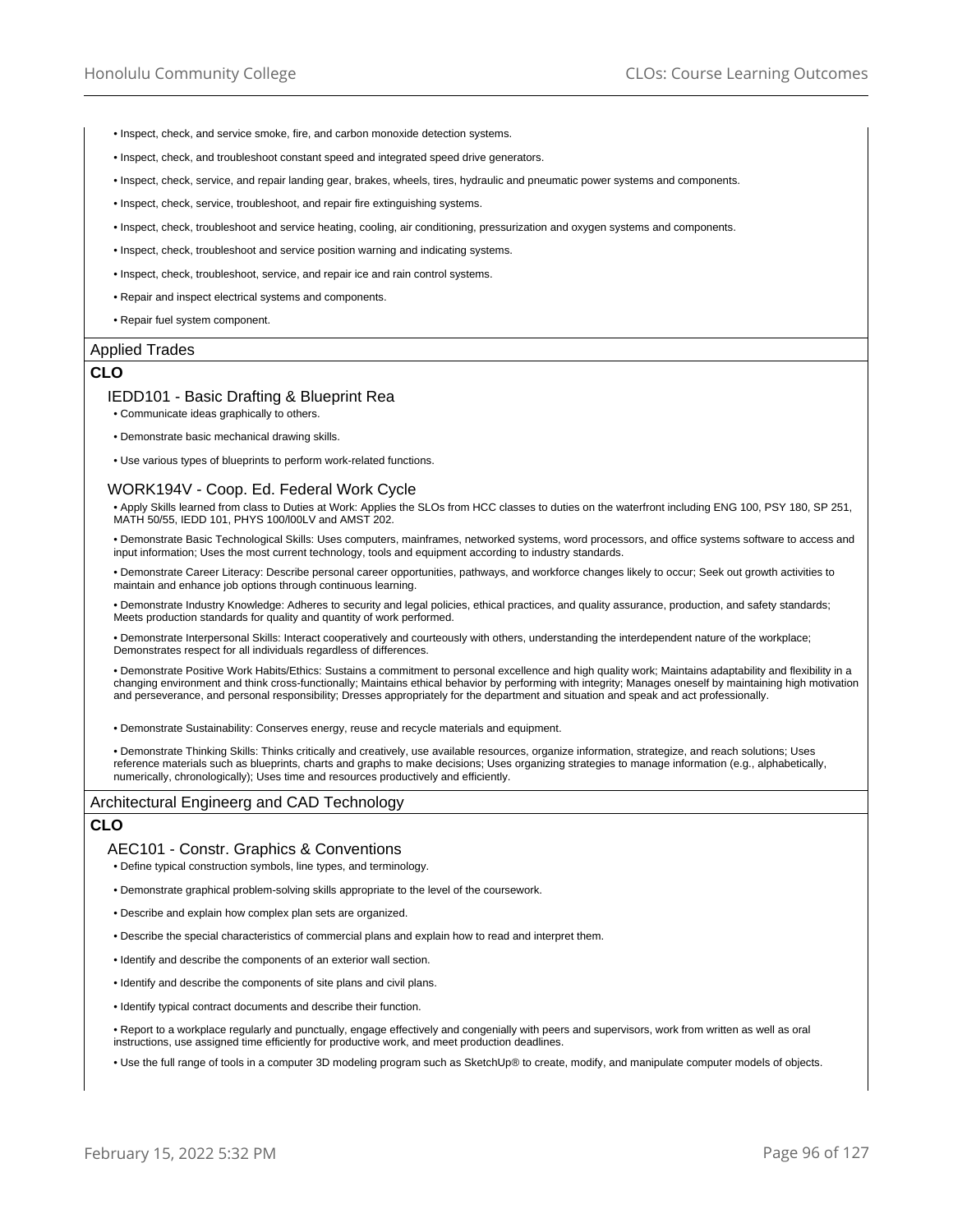• Utilize software to aide in the reading and interpretation of construction plans.

## AEC110 - Basic AutoCad

- Demonstrate graphical and computational problem-solving skills appropriate to the level of the coursework.
- Identify or roughly define the terms, concepts, and standards associated with the topics of the course.

• Report to a workplace regularly and punctually, engage effectively and congenially with peers and supervisors, work from written as well as oral instructions, use assigned time efficiently for productive work, and meet production deadlines.

• Use the AutoCAD® software program to create drawings from scratch and to modify, manipulate, copy, delete, save, and plot drawings.

• Use the full range of AutoCAD® commands and options and employ shortcuts and time-saving strategies to operate the program at a level of efficiency acceptable for employment as a CAD technician.

#### AEC111 - Intro. to Professional Ethics

• Analyze a workplace ethical dilemma to identify root issues, apply moral principles to the intentions, motives, and circumstances involved, and suggest one or more solution that adequately addresses the interests of all parties or entities actually or potentially affected by it.

• Correctly explain any one of seven moral principles to an extent and with enough precision to distinguish it from the other principles.

• Distinguish between science and ethics, personal and professional ethics, statements of fact and opinion, reason and emotion, etc.

• Identify or explain the distinguishing features of at least four of the ethical theories presented in the course - egoistic, conventional, utilitarian, duty, virtue, and feminist ethics.

## AEC118 - Construction Materials

• Demonstrate model-building and drawing layout proficiencies in the completion of course construction and graphic communication projects related to topics of the course.

• Identify, explain, or compare the common construction materials, products, and systems presented in the course -their sources, properties uses, or methods of installation.

• Participate regularly and appropriately in online group discussions about class material, and seek the help of others as needed.

• Roughly define the common terms and concepts associated with the topics of the course.

#### AEC160 - Construction Detailing

• Apply the layout, line weight, and other basic drawing and presentation standards to produce drawings of industry standard quality.

• Demonstrate oral and written communication, computation, and problem-solving skills appropriate to the level of the coursework.

• Design the foundation and the floor, wall, and roof framing of a small residential building.

• Report to a workplace regularly and punctually, engage effectively and congenially with peers and supervisors, work from written as well as oral instructions, use assigned time efficiently for productive work, and meet production deadlines.

• Roughly define the terms, concepts, and standards associated with the topics of the course.

• Use CAD® software to create common construction drawing details complete with labels and dimensions for one or more small buildings.

## AEC161 - Bldg Info Modeling Software

• Compose and print a sheet in a building model set.

• Create still renderings, perspective views and walk through animations of a building model using Building Information Modeling (BIM) software.

• Demonstrate oral and written communication, computation and problem-solving skills appropriate to.

• Demonstrate the appropriate software commands to create a 3D building model including the following assemblies: walls, floors, doors, windows, roofs, components, dimensions and stairs.

- Demonstrate the loading of components into a building model.
- Import a vector-based reference drawing into a model file.

#### AEC163 - Construction Law

• Differentiate between various contractual relationships by understanding the roles and responsibilities of contractual parties.

- Know how to handle schedule impacts, delays, accelerations, suspensions and disruption of time related work activities.
- Recognize, develop and manage a document control system.
- Understand the importance of contract documents and construction law as they pertain to on-site construction supervisors.

## AEC164 - Residential Planning & Design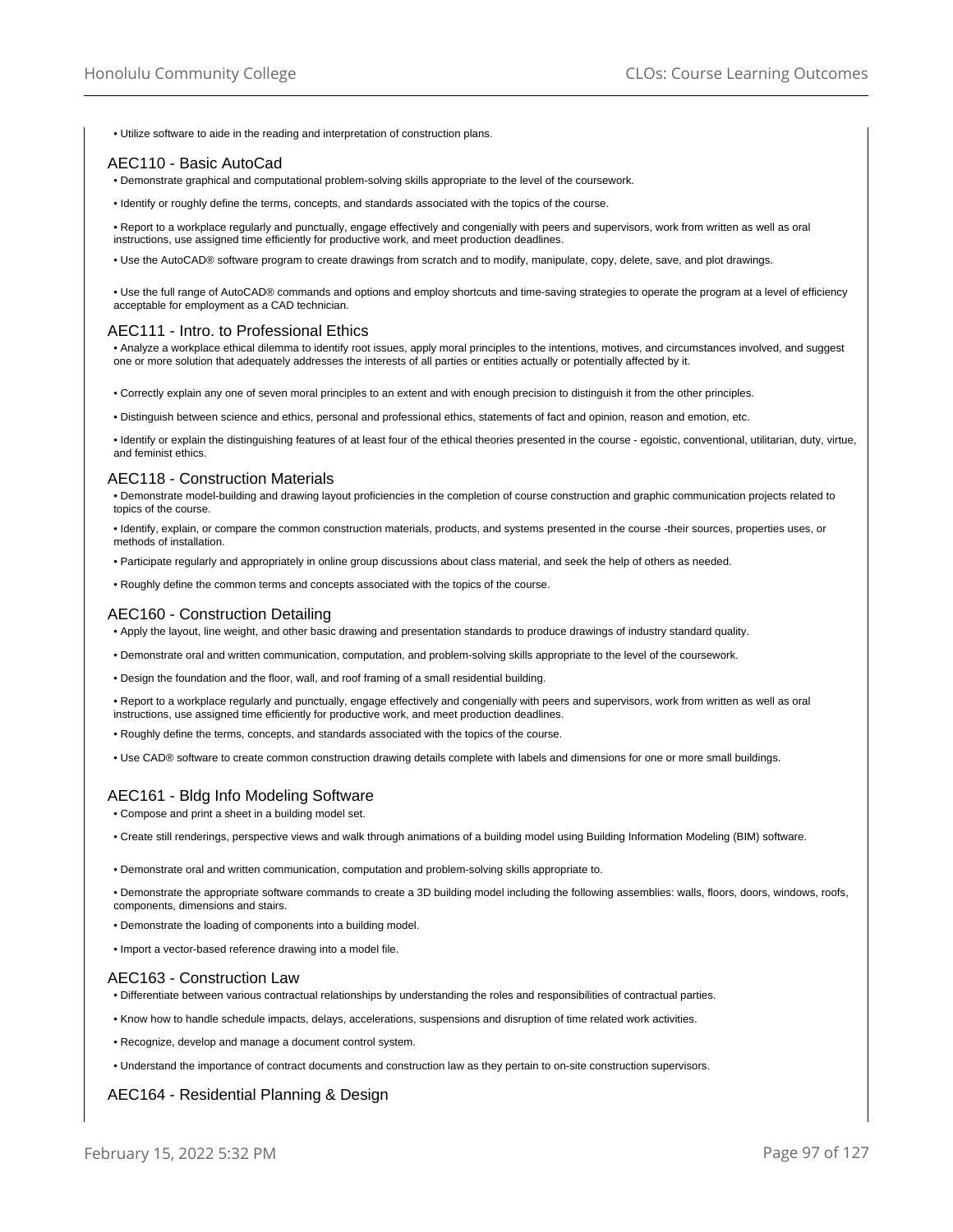- Clearly and adequately explain a design in presentation of it to a group or students or others, and fairly and objectively critique designs and presentations of others.
- Demonstrate oral and written communication, computation, and problem-solving skills appropriate to the level of the coursework.
- Describe and apply reasonable space requirements, code restrictions, site and building orientation constraints, and room proximity standards to development of a residential design.
- Explain and demonstrate the building design process.
- Report to a workplace regularly and punctually, engage effectively and congenially with peers and supervisors, work from written as well as oral instructions, use assigned time efficiently for productive work, and meet production deadlines.
- Use the AutoCAD® and SketchUp® computer programs (or similar programs) to develop and finalize an architectural design.

#### AEC165 - Construction Administration

- Demonstrate the ability to create and manage an effective quality control plan.
- Prepare and update various plans required by government agencies.
- Properly manage a change proposal log and be able to identify changes in the scope of work for a construction project.
- Set up and manage the documentation process for a construction project.

### AEC209 - Planning and Scheduling

• Apply float, constraints, sorts, and filters, to a computer generated schedule and understand resources and how they can be coordinated into the schedule.

- Demonstrate the ability to define a schedule of activities and assign reasonable durations to the activities, sequence the activities for a logical workflow.
- Demonstrate the ability to describe process of project planning and the efficiencies derived from planning.

#### AEC210 - Residential Working Drawings

• Demonstrate the setup and organization of a residential drawing project set using CAD software.

• Prepare a brief site data analysis using the current version of the City and County of Honolulu Land Use Ordinance that proves the residential project complies with land use regulations.

• Report to a workplace regularly and punctually, engage effectively and congenially with peers and supervisors, work from written as well as oral instructions, use assigned time efficiently for productive work and meet intermediate and final production deadlines.

• Using Building Information Modeling (BIM) software, create and fully annotate a complete set of two-story residential construction drawings based on an original design and conforming to local Land Use Ordinance regulations.

## AEC211 - Construction Est & Bidding

• Define terminology specific to the profession of building estimators.

- Demonstrate oral and written communication, computation and problem-solving skills appropriate to the level of the coursework.
- Determine the proper unit of measure for a quantity of specific building components.

• Prepare a quantity take-off for a small building using Building Information Modeling (BIM) software and export it to spreadsheet software for analysis and pricing to determine bare costs, profit and overhead, and bid price.

• Prepare an outline of the sequence of events in the estimating process for a building.

• Report to a workplace regularly and punctually, engage effectively and congenially with peers and supervisors, work from written as well as oral instructions, use assigned time efficiently for productive work and meet production deadlines.

## AEC213 - Construction Codes

• Explain the main difference between the land use ordinance and the building code.

• Using the Building Code: For both residential and commercial buildings determine the Occupancy/Occupancies for a given building use or list of uses, the minimum occupancy separation for two adjacent occupancies, the appropriate Construction Type for the building's use or list of uses, and the appropriateness of exit system by analyzing the occupant load, number of exits, exit width and distance to exits.

• Using the City and County of Honolulu Land Use Ordinance, determine the necessary zoning and development standards for a commercial building in a commercial zoning district including, but not limited to setbacks, maximum density, building envelope, landscaping, screening, loading and parking.

• Using the City and County of Honolulu Land Use Ordinance, determine the necessary zoning and development standards for a dwelling in a residential zoning district including, but not limited to setbacks, maximum density, building envelope and parking.

## AEC217 - Structural Drawing

• Prepare structural floor framing plans, details and sections for buildings with concrete structural systems.

• Prepare structural floor framing plans, details and sections for buildings with steel structural systems.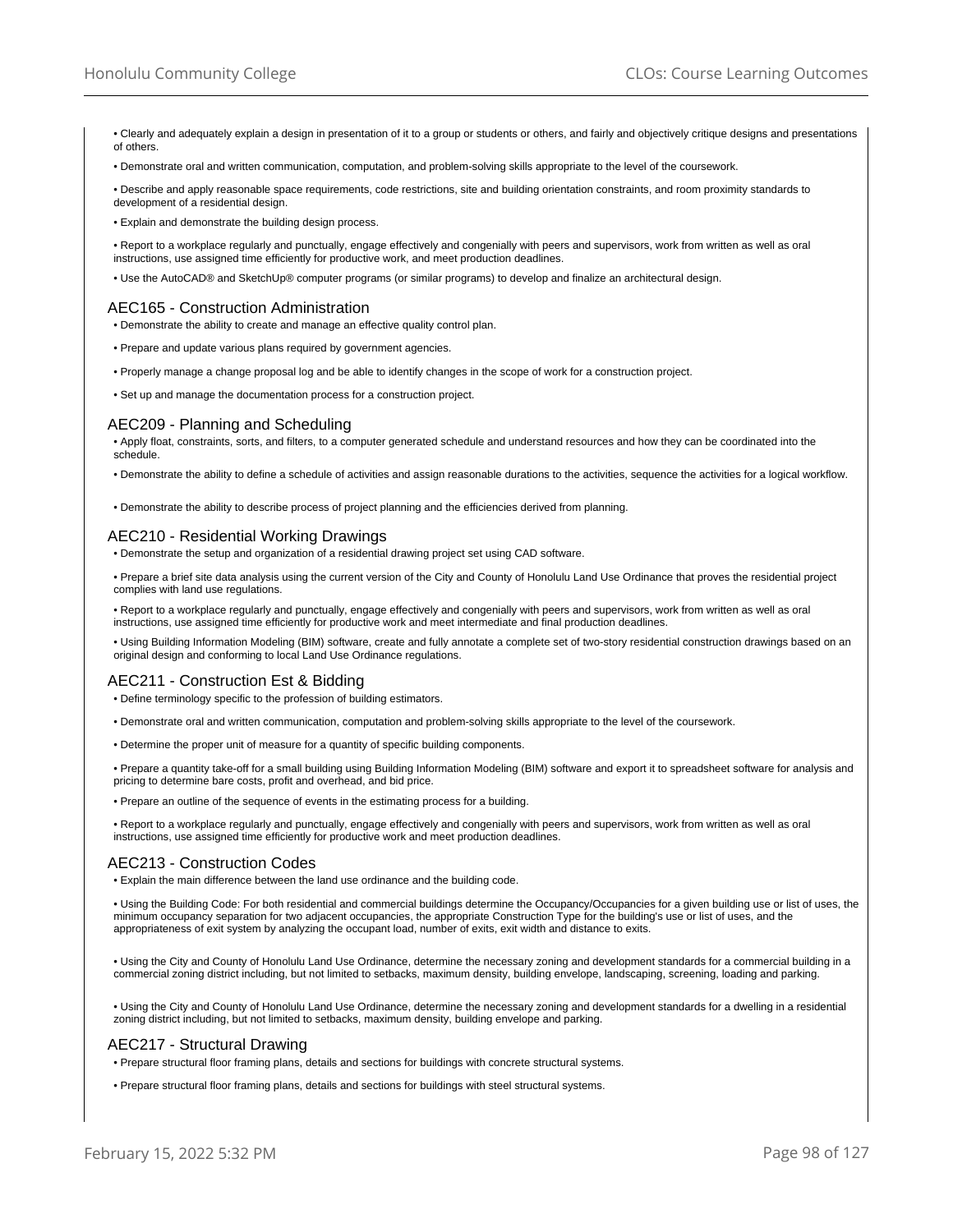• Prepare structural floor framing plans, details and sections for buildings with wood structural systems.

## AEC236 - Introduction to Sustainability

- Apply tools and methods to conduct a sustainabilty assessment
- Define sustainability from a multidisciplinary perspective
- Design a project that utilizes sustainable practices
- Illustrate the importance to advance sustainability

#### AEC237 - Intro to the Built Enviro

- Demonstrate oral and written communication skills appropriate to the level of the coursework.
- Describe a building by breaking it down into its 2D and 3D fundamental components.
- Describe the roles of various design professionals in the creation of the built environment.
- Explain some of the coursework taken by architecture students pursuing an architectural degree.
- Give a report on a well known architect.
- List the environmental responses of a building to it's location.

#### AEC239 - Field Shadow Experience

• Demonstrate listening, processing, and speaking skills in responding appropriately to audience questions and comments.

• Give at least two Powerpoint presentations based on research and firsthand observation that evidence seriousness, depth of involvement, organization, verbal clarity, good grammar (both written and spoken), personal appearance and poise, attention to the audience, and graphical and technical skill.

• Observe and compare the written, oral, and technical skills of employees to the areas of their expertise within an architectural, engineering, or construction firm.

• Observe and describe the apparent organization and preparation involved in presentations by others at office and client meetings.

• On the basis of direct observation, characterize the relationships and forms or levels of communication between employees one to another employees and consultants or contractors, and employees and clients.

• Organize a presentation that explains the history, structure, and operation of an AEC firm, some of its prominent projects, and the relationships and individual responsibilities of people within the firm.

• Research a particular architectural, engineering, or construction firm to learn its structure, history, emphases, community involvement, an representative current and completed projects.

### AEC260 - Commercial Working Drawings

• Demonstrate oral and written communication, computation and problem-solving skills appropriate to the level of the coursework.

- Demonstrate the setup and organization of a commercial or multi-family apartment building drawing project set using CAD software.
- Describe some of the building areas that need to be addressed when making a commercial or apartment building accessible for handicapped users.
- Prepare a brief site data analysis using the current version of the City and County of Honolulu Land Use Ordinance that proves the commercial or apartment project complies with land use regulations.

• Report to a workplace regularly and punctually, engage effectively and congenially with peers and supervisors, work from written as well as oral instructions, use assigned time efficiently for productive work and meet production deadlines.

• Using Building Information Modeling (BIM) software, create and fully annotate a complete set of multi-family residential or commercial construction drawings based on an original design and conforming to local Land Use Ordinance regulations.

## AEC261 - Building Services

• Demonstrate oral and written communication, computation and problem-solving skills appropriate to the level of the coursework.

• Demonstrate the use of the Psychrometric Chart to explain the relationships of dry bulb temperature, wet bulb temperature, relative humidity and the dew point of air to each other.

• Illustrate the different components in the compression refrigeration cycle.

- Report to a workplace regularly and punctually, engage effectively and congenially with peers and supervisors, work from written as well as oral instructions, use assigned time efficiently for productive work and meet production deadlines.
- Using Building Information Modeling (BIM) software, create models and construction drawings of vertical circulation (elevators, escalators), air distribution, water supply, drainage/waste/vent and electrical distribution systems in a building to maximize efficiency and minimize resource waste.

### AEC263 - Virtual Construction

• Create complex schedules in Revit.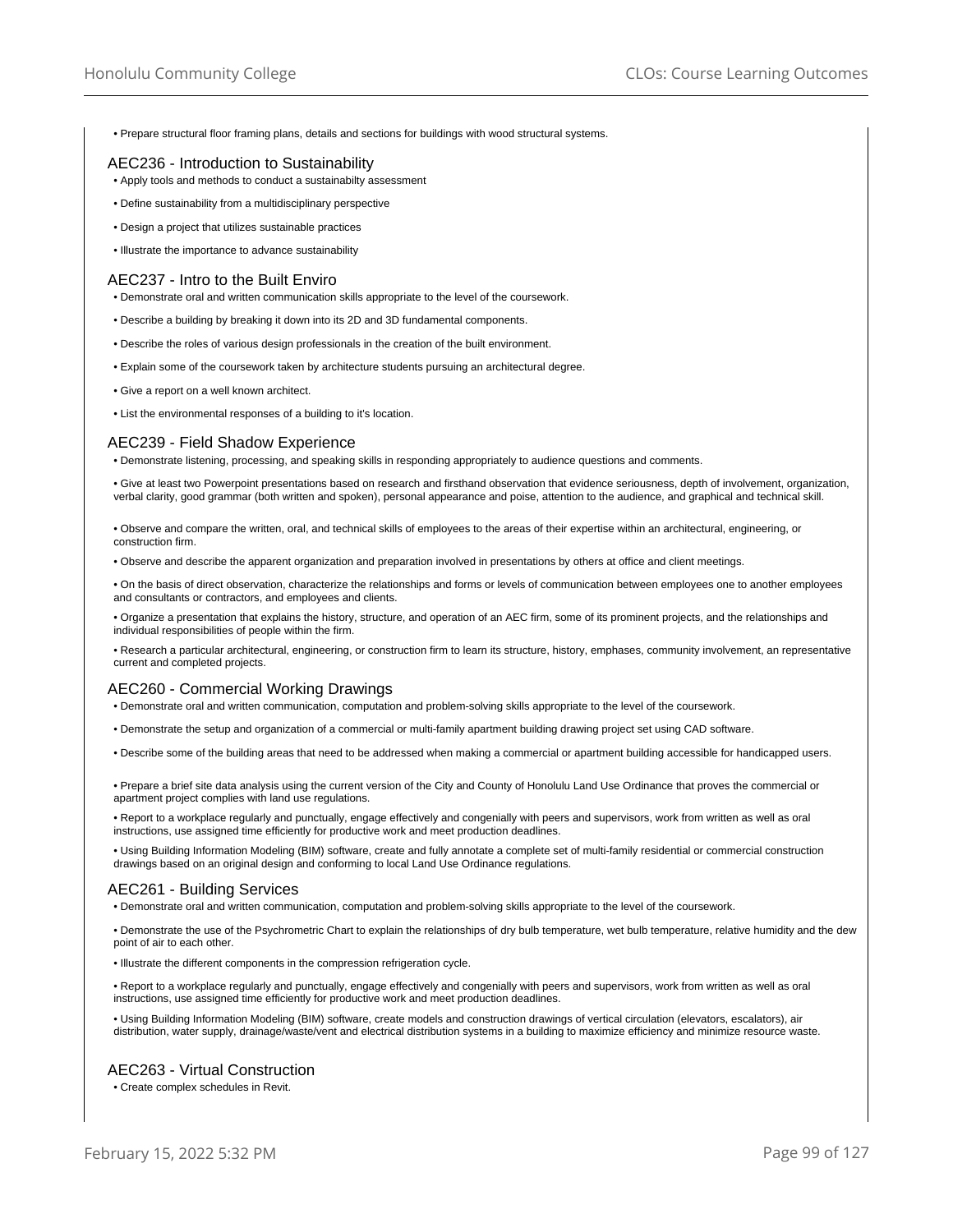- Create various Revit families.
- Draw viewpoints, sections, and animations in Navisworks.
- Perform clash detections in Navisworks.

#### AEC264 - Adv Modeling & Presentation

• Create 30 models that include lights and materials to create photorealistic renderings and animations.

- Create 30 objects from 20 objects using modification commands in 30 software.
- Create complex 30 models using additive and subtractive modeling techniques in 30 software.
- Export 30 animation movies for viewing using 30 software.
- Export 30 files for printing on a 30 Printer.
- Model 30 primitives using 30 modeling software.

• Report to a workplace regularly and punctually, engage effectively and congenially with peers and supervisors, work from written as well as oral instructions, use assigned time efficiently for productive work and meet production deadlines.

#### AEC265 - Construction Inspection

- Demonstrate dexterity with tables, charts, and guidelines contained in codes.
- Demonstrate oral and written communication, computation, and problem-solving skills appropriate to the level of the coursework.
- Describe commonly used building codes, construction classifications and occupancy categories.
- Determine if a project meets code standards in a variety of projects.
- Explain safety practices and procedures in construction.
- Recognize and describe the methods, techniques and requirements in construction inspections.

• Report to a workplace regularly and punctually, engage effectively and congenially with peers and supervisors, work from written as well as oral instructions, use assigned time efficiently for productive work, and meet inspection deadlines.

• Roughly define the terms, concepts, and standards associated with the topics of the course.

## AEC277 - Land Surveying I

- Describe and perform precise horizontal angle measurements.
- Describe different kinds of surveying.
- Describe different methods of determining elevations, and be able to choose the appropriate method for a given application.
- Describe different methods of measuring horizontal distances, and be able to choose the appropriate method for a given application.
- Describe the basic principles of the Global Positioning System (GPS).
- Explain the difference between plane surveying and geodetic surveying.
- Perform practical skills such as setting simple controlpoints for a construction survey and laying out a curve for a roadway.
- Perform topographic surveys and create views based on that data.
- Setup and use computer spreadsheets to perform calculations related to taping corrections, elevation adjustments, and traverse adjustments.

### AEC278 - Land Surveying II

- Demonstrate a detailed working knowledge and application of related computer hardware and software.
- Demonstrate a detailed working knowledge and application of standard field equipment.
- Demonstrate knowledge with comprehensive field note taking, plan reading and preparation.
- Demonstrate more detailed knowledge of survey computations, types of surveys and field operations.
- Describe the basic principles of the profession.

### AEC280 - Site Modeling

- Demonstrate written communication, computation, and graphical problem-solving skills appropriate to the level of the course.
- Draw, label, and explain property boundary lines of prescribed lengths and directions in either bearing or azimuth formats.
- Identify or roughly define the terms, concepts, and standards associated with the topics of the course.
- Manipulate contour lines in topographic drawing models to represent excavations for level building areas or level or inclined driveways and roads with specific or maximum grades and embankment slopes.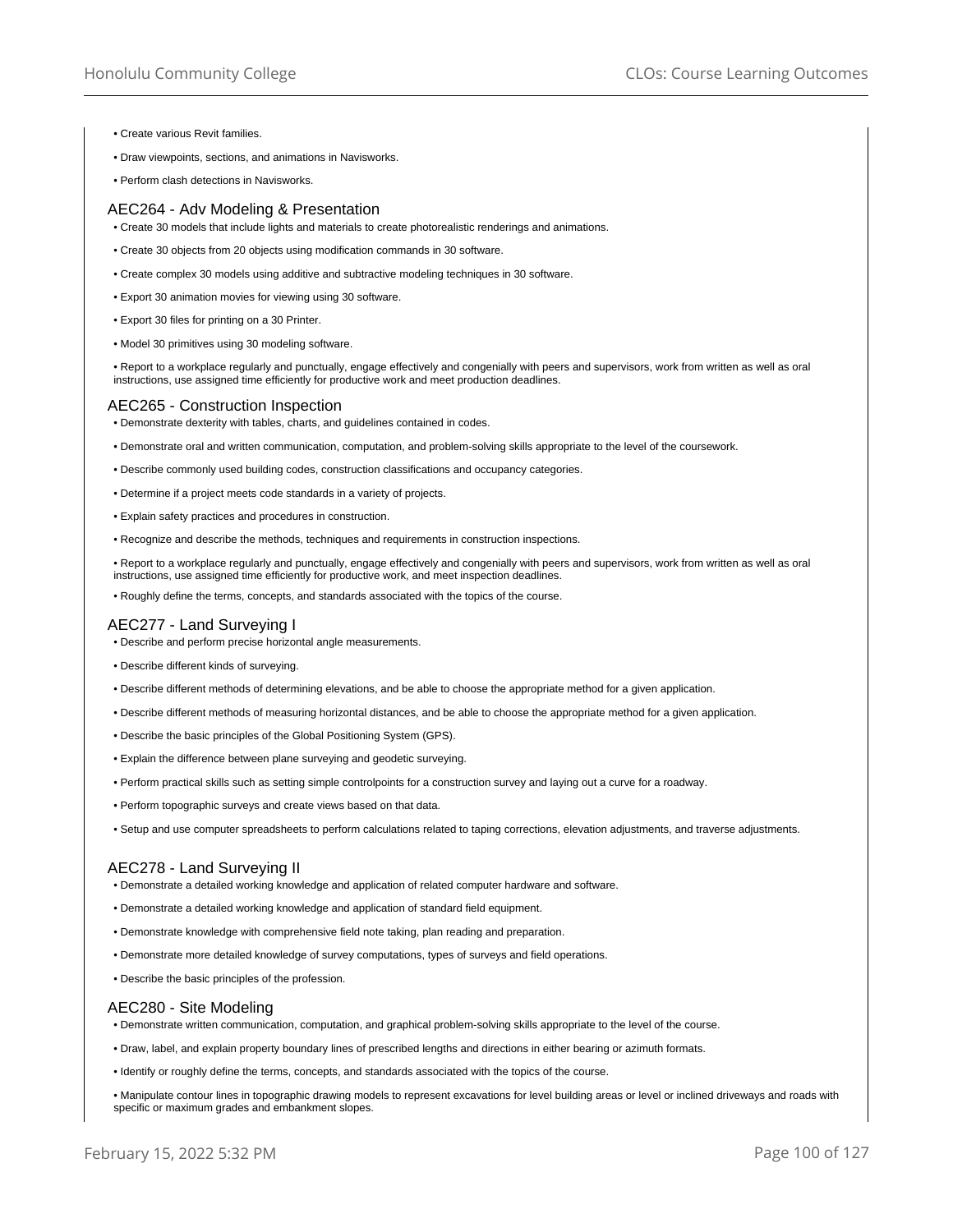• Report to a workplace regularly and punctually, engage effectively and congenially with peers and supervisors, work from written as well as oral instructions, use assigned time efficiently for productive work, and meet production deadlines.

• Use point descriptions, draw and label contour lines that indicate topography in land drawings, and "read" contour lines to explain land forms.

• Use various CAD software programs to place and label points in drawings, import points from datasets, create and manage point groups, create and label property boundary and contour lines, and run various surface analyses.

### AEC289 - Prep for Employment in AEC

• Compose and print images of work for inclusion in a portfolio.

- Correctly and completely fill out an employment application.
- Create a layout that accentuates presented work in a portfolio.
- Create a professional impression of oneself at a job interview and effectively respond to common, uncommon, and even illegal interview questions.
- Create a professional resume and well-written cover letter.
- Create, maintain, and present a professional portfolio.
- Explain the proper use of text in relation to images when presenting a portfolio.
- Innumerate some of the common questions that are asked at job interviews, and give a pre-planned response to each.
- Model and describe attitudes, work habits, and other factors that relate to success on the job after employment is obtained.
- Select appropriate materials for inclusion in a portfolio.

## Auto Body Repair and Painting

#### **CLO**

#### ABRP73 - Collision Prep & Panel Align

- Apply masking materials, remove or protect adjacent panels and parts so needed repairs can be completed.
- Demonstrate fundamental procedures to properly remove and install exterior trim and moldings.
- Demonstrate safety related practices while performing collision repair work.
- Demonstrate the fundamental procedures to locate and repair air, water, and dust leaks related to panel alignment.
- Explain why proper panel alignment is important, and demonstrate the various methods that can be used to align panels.
- Properly wash a vehicle, apply wax and grease remover, and remove corrosion protection from the repair area.
- Read and understand the operations listed on a damage report, than develop a plan to repair the vehicle.
- Remove, install, and align bumpers.
- Select and use the proper tools and equipment needed for removing broken bolts and repairing damaged threads.
- Select and use the proper tools and equipment needed to remove and install deck lid lock cylinders.
- Select and use the proper tools and equipment needed to remove and install door locks and handles.
- Select and use the proper tools and equipment needed to remove and install interior door trim panels.
- Select and use the proper tools and equipment to remove, install, and align bolt-on panels.
- Select the proper tools and equipment and follow the necessary safety procedures while removing, installing, and aligning fenders and doors.
- Select the proper tools and equipment and follow the necessary safety procedures while removing, installing, and aligning hoods and deck lids.
- Use trim removal tools to properly remove trim from a vehicle.

### ABRP75 - Door Skin Align & Replace

- Apply the principles and techniques for removing and replacing a damaged welded door skin.
- Demonstrate knowledge of the fundamental procedures in removing and replacing a damaged bonded door skin.
- Demonstrate knowledge of the fundamental procedures in the removal and reinstallation of a sunroof.
- Demonstrate knowledge of the fundamental procedures, principles and techniques to straighten a damaged door frame.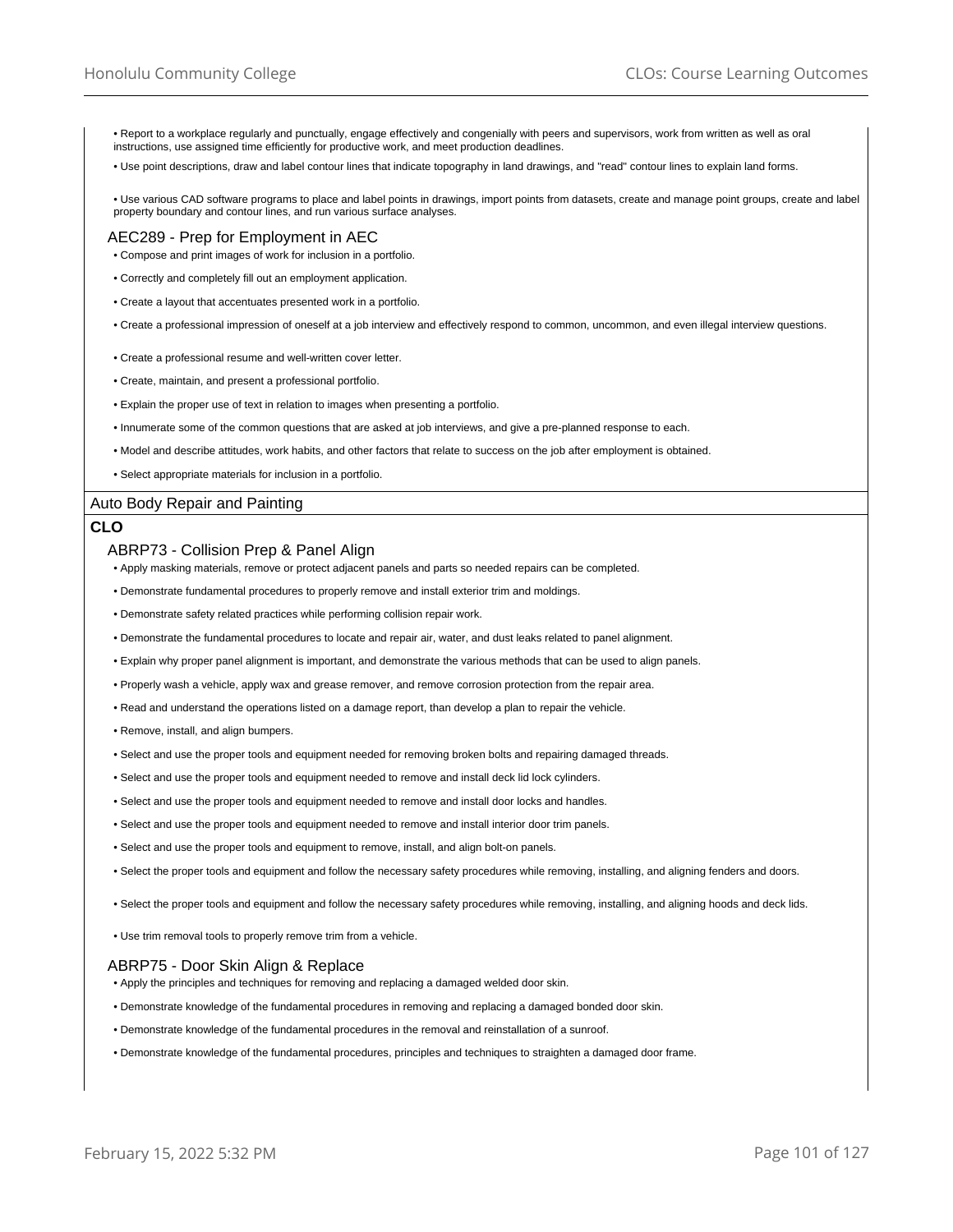- Remove and install hinged auto glass parts.
- Remove and reinstall moveable door glass.

#### ABRP78 - Collision Damage Analysis

- Inspect a damaged vehicle and identify various types of damage.
- Interpret body dimension specification sheets and locate key reference points on a vehicle.
- Set up and use various, types of measuring systems.
- Understand how a computerized measuring system is used to identify damage on a vehicle.
- Understand how a dedicated fixture system is used to identify damage on a vehicle.
- Understand how a universal measuring system is used to identify collision damage.
- Use a set a datum line gauges to identify height damage.
- Use a tram gauge to measure vehicle length and width damage.
- Use centering gauges to determine vehicle centerline misalignment.

### ABRP79 - Structural Straighten Tech

- Properly mount and anchor a vehicle to a pulling system.
- Select and set up different types of pulling equipment.
- Understand hot and cold stress relief methods in the repair of collision damaged parts.
- Understand the proper techniques needed to be used when working with high strength steel in collision repairs.
- Understand the techniques used to pull and straighten a front end damaged vehicle.
- Understand the techniques used to pull and straighten a rear end damaged vehicle.
- Understand the techniques used to pull and straighten a vehicle with side impact damage.

### ABRP80 - Panel Replacement

- Explain the repair procedures for full or partial panel replacement.
- Understand the techniques used to complete a full body section repair.
- Understand the techniques used to repair and replace a floor pan and truck floor.
- Understand the techniques used to repair or replace a complete rail assembly.
- Understand the techniques used to repair or replace a rail section.
- Understand the techniques used to repair or replace a rocker panel.
- Understand the techniques used to section or completely replace a B-pillar.
- Understand the techniques used to section or completely replace an A-pillar.
- Use the information provided to properly select various types of joints used in sectioning.

### ABRP101 - Foundation to Auto Body Repair

- Demonstrate the ability to effectively apply and finish body filler.
- Demonstrate the ability to properly operate the MIG welder and perform basic welds.
- Demonstrate the ability to properly prepare the area for refinishing.
- Demonstrate the ability to properly prepare the vehicle for refinishing.
- Demonstrate the ability to safely operate and manipulate materials and equipment for refinishing,.
- Demonstrate the necessary safety precautions needed to protect themselves while working in the trade.
- Display the proper technique needed in the safe operation of hand and power tools.
- Explain the different structural designs of the modern vehicle and it's components.
- Explain the importance of proper alignment of bolt on body components.
- Identify the basic components of the vehicle.
- Identify the necessary tools needed in the removal of vehicle components.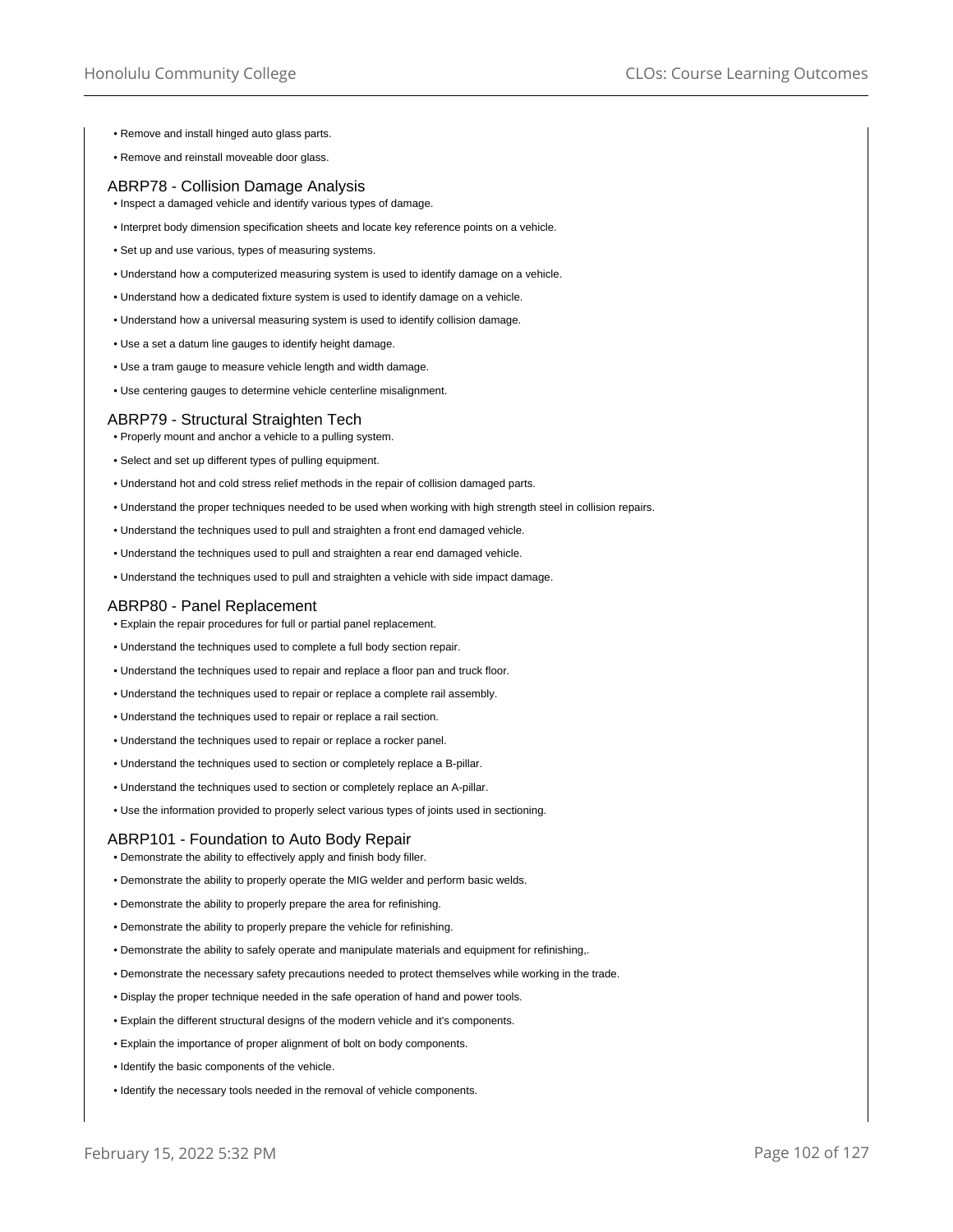- Select and manipulate necessary tools needed to repair minor body damages.
- Select appropriate materials, tools and equipment necessary to carry out assigned projects.

## ABRP102 - Intermediate Auto Body Repair

- Demonstrate an understanding of the correct repair process when working with aluminum.
- Demonstrate the ability to plastic filler finish medium size damages to complex bodylines and advance contours of the modern vehicle.
- Demonstrate the safe and proper operation of intermediate tools and equipment needed to fix advanced damages on the modern vehicle.
- Describe the recommended procedures to following during and after repair to maintain factory corrosion protection.
- Develop a basic estimate and follow its interpretation of tasks needed to repair the vehicle.
- Explain collision energy management on the modem vehicle, its subsequent damages and the relative repair process.
- Explain the proper repair method needed when replacing welded on body components.
- List the basic safety precautions the technician should follow when working with aluminum.
- Manipulate the different repair methods, tools, and materials to properly repair composite components.
- Select needed procedures to properly identify the various automotive composites.
- Select the proper tools and materials needed to prepare the vehicle for delivery.

#### ABRP103 - Transition Class to Industry

• Describe two things of what you observed and how you would change it if you could change it to make it better or more efficiently from your point of view.

- Develop a cover letter and resume.
- Explain basic mechanical terminology used in vehicle repair.
- Explain the application of silicon bronze MIG welding in auto body repair.
- Explain the different repair strategies utilized when repairing a unitized vehicle versus conventional frames.
- Give a presentation that is based on the student learning outcomes related to the internship.
- Identify common mechanical components that may be damaged in a collision.

• Intern successfully at a place of business that is in line with the transportation industry and list the various career paths available to an individual at the place of business.

- List the fundamental steps to properly set up and tune an aluminum MIG welder.
- Observe and describe the attributes of the business that you feel contributes to its success.
- Observe and list the necessary written, oral, math and technical skills of employees to the areas of their expertise within the business environment.

### Automotive Mechanics Technology

# **CLO**

#### AMT121 - Intro to Automotive Mechanics

- Articulate ideas and theory related to content area.
- Communicate effectively to gather and convey industry related information.
- Identify and properly use basic hand tools and precision measuring equipment.
- Identify and repair fasteners.
- Identify hazardous materials and explain its impact on people and the environment.
- Identify systems and components of an automobile.
- Identify various career opportunities in the automotive field.
- Manipulate automotive tools and equipment.
- Operate automotive equipment and specialty tools.
- Perform basic vehicle maintenance.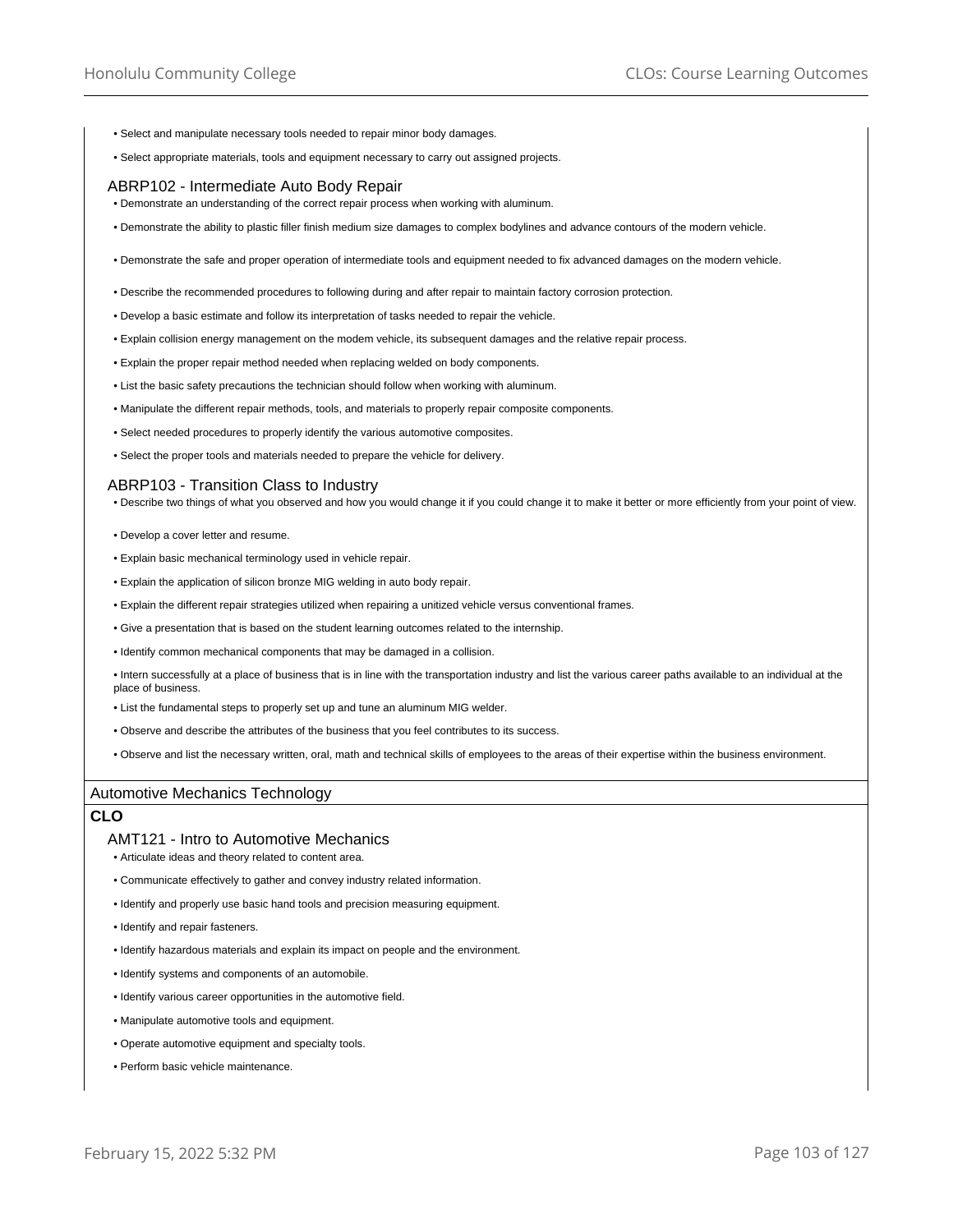- Perform majority of the NA TEF tasks related to content area.
- Perform safety procedures in an automotive repair facility.
- Properly use technical service database and manuals.
- Work independently and inter-dependently in an automotive repair facility.

### AMT122 - Survey of Automotive Tech.

- Articulate ideas and theory related to content area.
- Communicate effectively to gather and convey industry related information.
- Describe the eight general automotive systems in a vehicle.
- Identify and properly use basic hand tools and precision measuring equipment.
- Identify and repair fasteners.
- Identify hazardous materials and explain its impact on people and the environment.
- Identify systems and components of an automobile.
- Identify various career opportunities in the automotive field.
- Manipulate automotive tools and equipment.
- Operate automotive equipment and specialty tools.
- Perform majority of the NATEF tasks related to content area.
- Perform safety procedures in an automotive repair facility.
- Properly use technical service database and manuals.
- Work independently and inter-dependently in an automotive repair facility.

#### AMT130 - Engines

- Communicate effectively to gather and convey industry related information.
- Function safely in an automotive environment.
- Operate automotive equipment and specialty tools.

• Perform all of the NATEF tasks in the following sections: General Engine Diagnosis, Removal and Re-installation (R&R); Cylinder Head and Valve Train Diagnosis & Repair; Engine Block Diagnosis & Repair; Lubrication and Cooling System Diagnosis & Repair. Refer to the NATEF task list on website for a complete list of individual tasks.

• Work independently and inter-dependently in an automotive repair facility.

#### AMT140 - Electrical Systems I

- Communicate effectively to gather and convey industry related information.
- Function safely in an automotive environment.
- Operate automotive equipment and specialty tools.

• Perform all of the NATEF tasks in the following sections: General Electrical System Diagnosis, Battery Diagnosis & Service, Starting System Diagnosis & Repair, Charging System Diagnosis & Repair, Lighting System Diagnosis & Repair. Refer to the NATEF task list on website for a complete list of individual tasks.

• Work independently and inter-dependently in an automotive repair facility.

## AMT142 - Electrical Systems II

- Communicate effectively to gather and convey industry related information.
- Function safely in an automotive environment.
- Identify and describe the operation and characteristics of Hybrid/Electric Vehicles in accordance with NATEF.
- Operate automotive equipment and specialty tools.

• Perform all of the NATEF tasks in the following sections: Gauges, Warning Devices and Driver Information System Diagnosis & Repair; Horn and Wiper/Washer System Diagnosis & Repair; Ignition System Diagnosis & Repair; General Engine Diagnosis; Computerized Engine Control Diagnosis & Repair. Refer to the NATEF task list on website for a complete list of individual tasks.

• Work independently and inter-dependently in an automotive repair facility.

AMT143 - Air Conditioning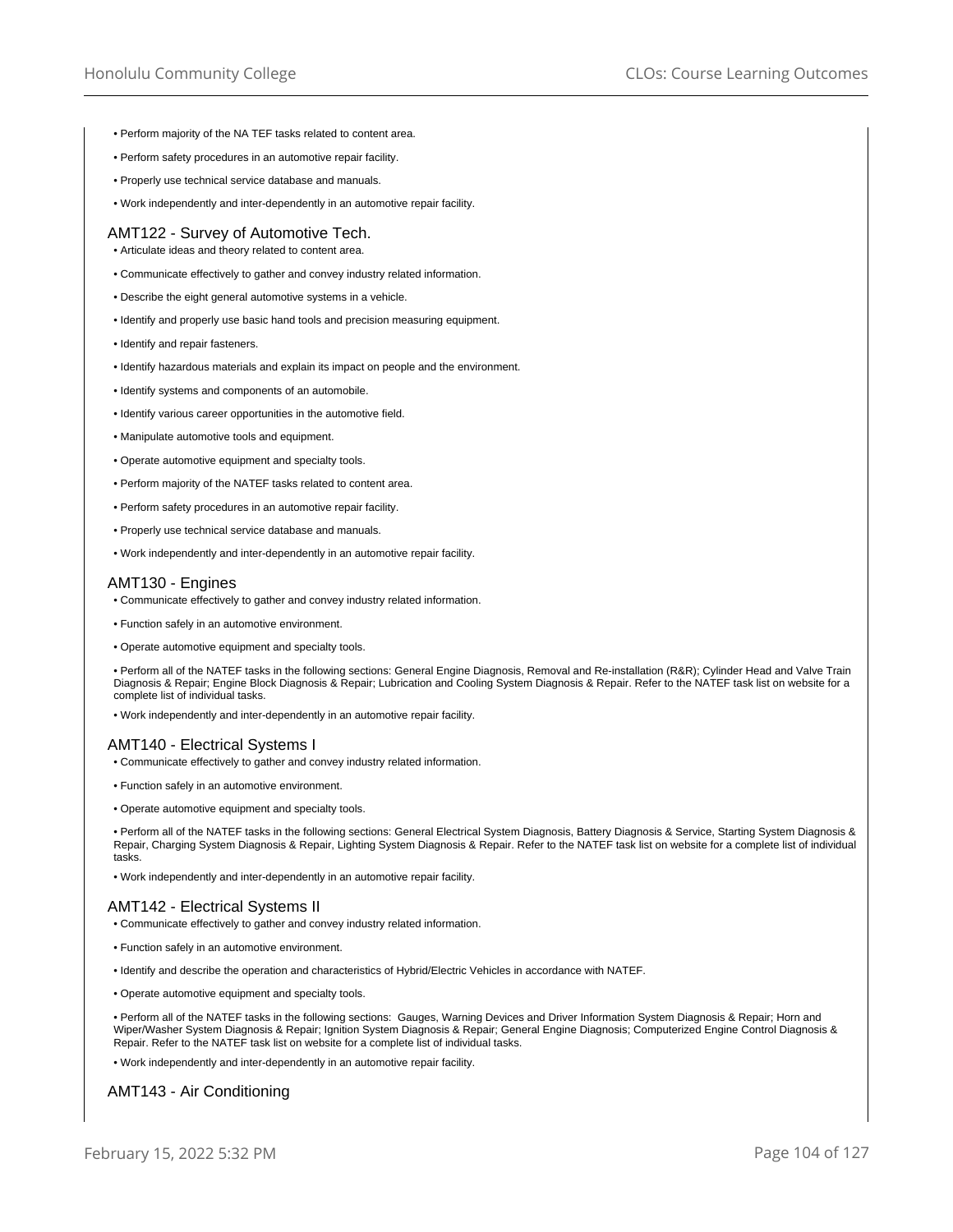- Communicate effectively to gather and convey industry related information.
- Function safely in an automotive environment.
- Operate automotive equipment and specialty tools.

• Perform all of the NATEF tasks in the following sections: AC System Diagnosis & Repair; Refrigeration System Component Diagnosis & Repair; Heating, Ventilation and Engine Cooling System Diagnosis & Repair; Operating System and Related Controls Diagnosis & Repair: Refrigerant Recovery, Recycling and Handling. Refer to the NATEF task list on website for a complete list of individual tasks.

• Work independently and inter-dependently in an automotive repair facility.

## AMT146 - Powertrain & Manual Trans

- Communicate effectively to gather and convey industry related information.
- Function safely in an automotive environment.
- Operate automotive equipment and specialty tools.

• Perform all of the NATEF tasks in the following sections: General Drive Train Diagnosis, Clutch Diagnosis & Repair, Transmission/Transaxle Diagnosis & Repair, Driveshaft and Half Shaft/Universal and Constant Velocity (CV) Joint Diagnosis & Repair, Drive Axle Diagnosis & Repair, Four-wheel Drive/Allwheel Drive Component Diagnosis & Repair. Refer to the NATEF task list on website for a complete list of individual tasks.

• Work independently and inter-dependently in an automotive repair facility.

### AMT151 - Automatic Transmiss/Transaxles

- Communicate effectively to gather and convey industry related information.
- Function safely in an automotive environment.
- Identify and describe the operation and characteristics of transaxles in Hybrid/Electric Vehicles in accordance with NATEF.
- Operate automotive equipment and specialty tools.

• Perform all of the NATEF tasks in the following sections: General Transmission & Transaxle Diagnosis, Transmission & Transaxle Maintenance and Adjustment, In-vehicle Transmission & Transaxle Repair, Off-vehicle Transmission & Transaxle Repair. Refer to the NATEF task list on website for a complete list of individual tasks.

• Work independently and inter-dependently in an automotive repair facility.

### AMT153 - Brakes

- Communicate effectively to gather and convey industry related information.
- Function safely in an automotive environment.
- Operate automotive equipment and specialty tools.

• Perform all of the NATEF tasks in the following sections: General Brake System Diagnosis, Hydraulic System Diagnosis & Repair, Drum Brake Diagnosis & Repair, Disc Brake Diagnosis & Repair, Power Assist Units Diagnosis & Repair, Miscellaneous (Wheel Bearings, Parking Brakes, Electrical I, etc.) Diagnosis & Repair, Anti-lock Brake & Traction Control Systems. Refer to the NATEF task list on website for a complete list of individual tasks.

• Work independently and inter-dependently in an automotive repair facility.

# AMT155 - Suspension and Steering

- Communicate effectively to gather and convey industry related information.
- Function safely in an automotive environment.
- Operate automotive equipment and specialty tools.

• Perform all of the NATEF tasks in the following sections: General Suspension & Steering System Diagnosis, Steering System Diagnosis & Repair, Suspension System Diagnosis & Repair, Wheel Alignment Diagnosis, Adjustment & Repair, Wheel and Tire Diagnosis & Repair. Refer to the NATEF task list on website for a complete list of individual tasks.

• Work independently and inter-dependently in an automotive repair facility.

### AMT167 - Engine Performance

- Communicate effectively to gather and convey industry related information.
- Function safely in an automotive environment.
- Operate automotive equipment and specialty tools.

• Perform all of the NATEF tasks in the following sections: General Engine Diagnosis; Computerized Engine Controls Diagnosis & Repair; Ignition Systems Diagnosis & Repair, Fuel, Air Induction and Exhaust Systems Diagnosis & Repair; Emission Control Systems Diagnosis & Repair; Engine Related Service. Refer to the NATEF task list on website for a complete list of individual tasks.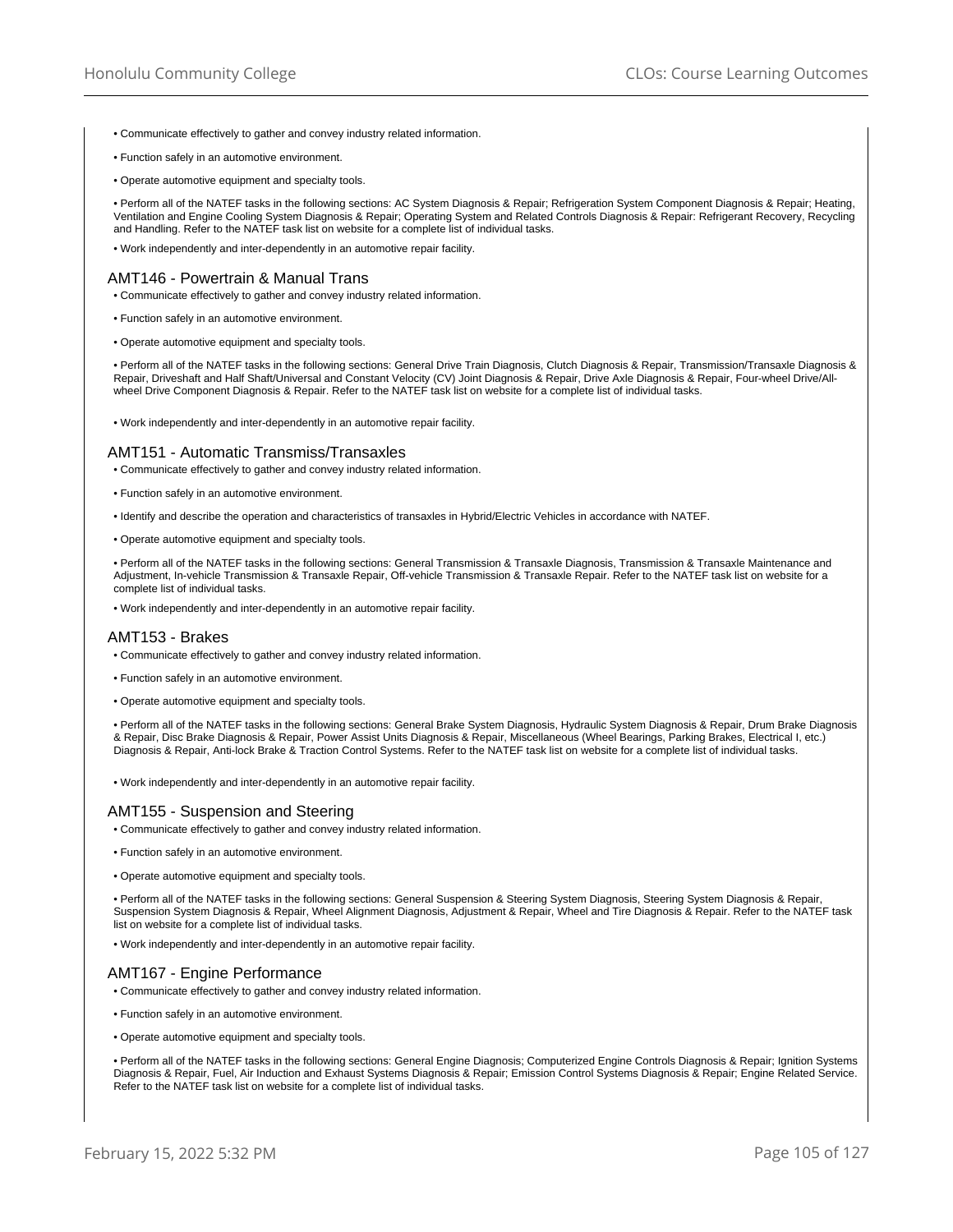• Work independently and inter-dependently in an automotive repair facility.

# **Carpentry**

## **CLO**

### CARP20 - Carpentry Basics

- Construct a real world project.
- Demonstrate knowledge and application of technical math.
- Identify and use appropriate tools and equipment, materials, and procedures to complete construction projects according to industry standards.
- Identify characteristics of the Carpentry Industry.

### CARP22 - Concrete Forms

- Demonstrate knowledge of concrete forming construction within the building industry.
- Demonstrate practical and technical skills.
- Describe hazardous and safety issues within the work area.
- Explain concrete forming processes.
- Explain the different types of techniques, methods, and terms used in concrete formi.

### CARP26 - Carpentry I

- Apply math skills to measure, lay out, fabricate, and assemble project components.
- Attain and maintain a standard of ethics and quality craftsmanship consistent with the trade.
- Estimate, use, conserve, and reuse materials in an environmentally responsible manner.
- Maintain and improve shop conditions for increased safety, efficiency, and productivity.
- Use nomenclature consistent with the carpentry trade.
- Utilize acquired skills to improve the educational experience of others

## CARP30 - Blueprint Read for Carpenters

• Communicate ideas graphically through sketches and rough drawings according to industry standards.

- Interpret drawings from construction projects.
- Obtain specific information from blueprints.

## CARP41 - Rough Framing & Ext Finish

- Apply roof sheathing and coverings.
- Assemble sills and girders.
- Calculate rafter length, cut and assemble roof.
- Create a material take-off list.
- Frame walls and partitions.
- Identify framing members.
- Install ceiling joists.
- Layout a building.
- Place joists for floors.

## CARP42 - Finishing

- Build and install finishing members (windows, doors, stairs, cabinets, trimming members).
- Create a material take-off list.
- Demonstrate skills and knowledge used in finishing.
- Identify and install finishing members.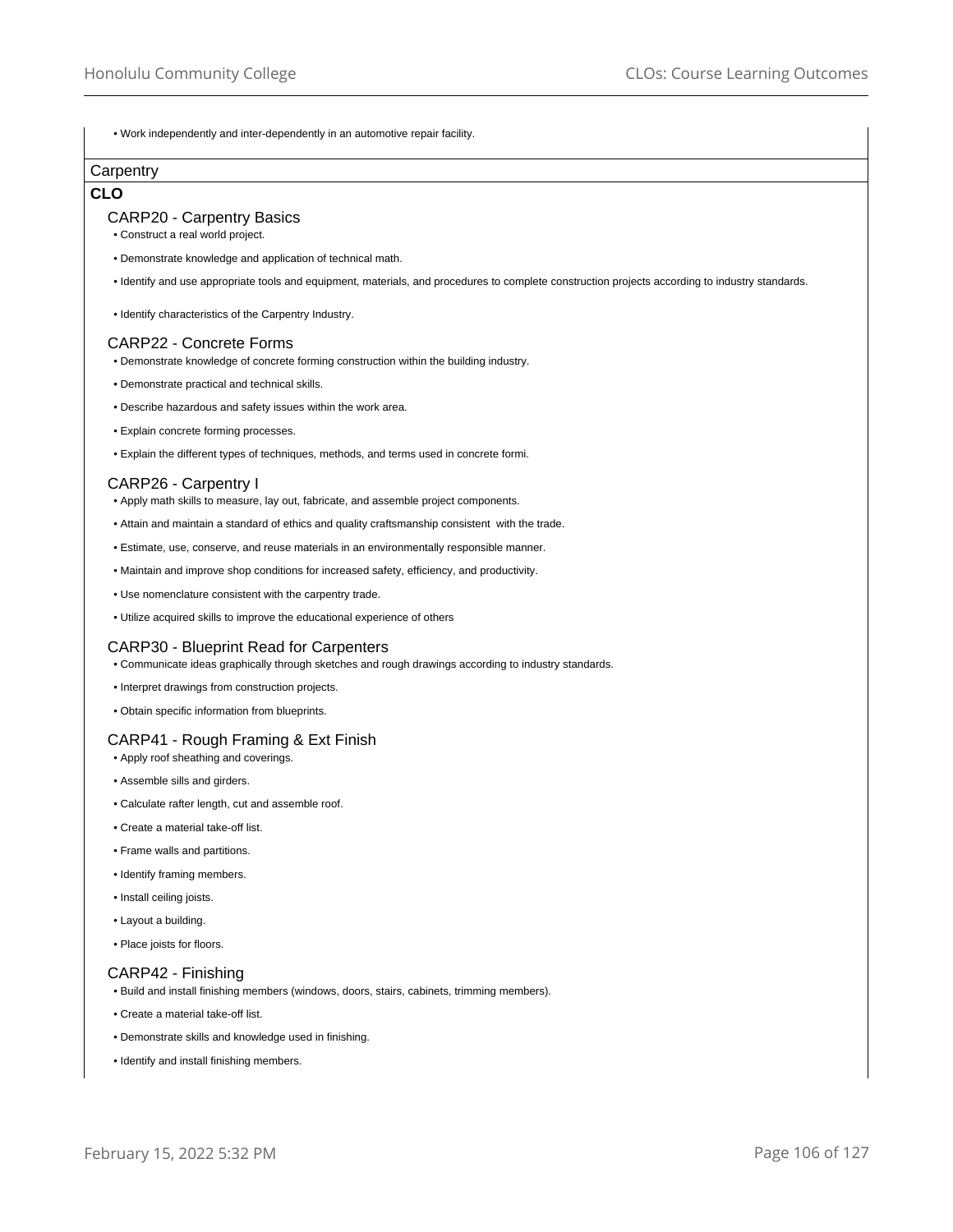# Diesel Mechanics

# **CLO**

### DISL20 - Technical Practices

- Demonstrate basic rigging methods of rope, cable and chain.
- Demonstrate the proper and safe use of cleaning equipment.
- Demonstrate the proper methods of using threading tools to cut and trace threads.
- Demonstrate the removal of a broken bolt or stud.
- Describe the 5 ways that industry classifies threaded fasteners.
- Discuss about how the working angles of lifting equipment affect the safe working load.
- Discuss about the safe handling and disposal of hazardous wastes.
- Distinguish between the correct and incorrect methods of using and maintaining tools.
- Explain about the safety precautions to be used when operating electric, pneumatic and hydraulic driven power tools with attachments.
- Explain how to identify and measure fittings, tubing, pipe and hose.
- Identify lubricants & sealants used in the diesel field.
- Identify specialty tools by use of manufactures manuals and part numbers.
- List 5 different kinds of personal safety gear and how they protect you.
- Manipulate and read precision measuring instruments with care and accuracy.
- Operate hoisting and lifting equipment correctly and safely.
- Sharpen a twist drill bit.

### DISL22 - R & R Components

- Communicate with fellow co-students and instructors when working on projects.
- Demonstrate ability to safely raise, support and lower truck suspension and frame.
- Demonstrate good housekeeping by keeping clean and organized work areas.
- Describe why adjustments are needed on selected project components.
- Discuss weight, stability, balance, leverage and alignment as they relate to projects.
- Evaluate the many different methods to remove, raise lower support, and install components safety, technique and efficiency.
- Fill out project sheet information and comments.
- Look up and record specifications used in torquing hardware.
- Match the names of major components and their function from the R & R project list.
- Perform proper adjustments to selected project components.
- Select and demonstrate safe and correct hands on technics during project assignments.

## DISL24 - Operator Orientation

- Analyze gauges and indicators while operating equipment.
- Describe procedure of raising and lowering a load with the forklift.
- Discuss a operators professional.
- Discuss problems of unqualified operators moving equipment.
- Identify equipment operating systems.
- Interpret equipment operating guide manuals.
- Perform a pre trip inspection and checklist on a truck and forklift.
- Properly guide an equipment operator in and out a tight are.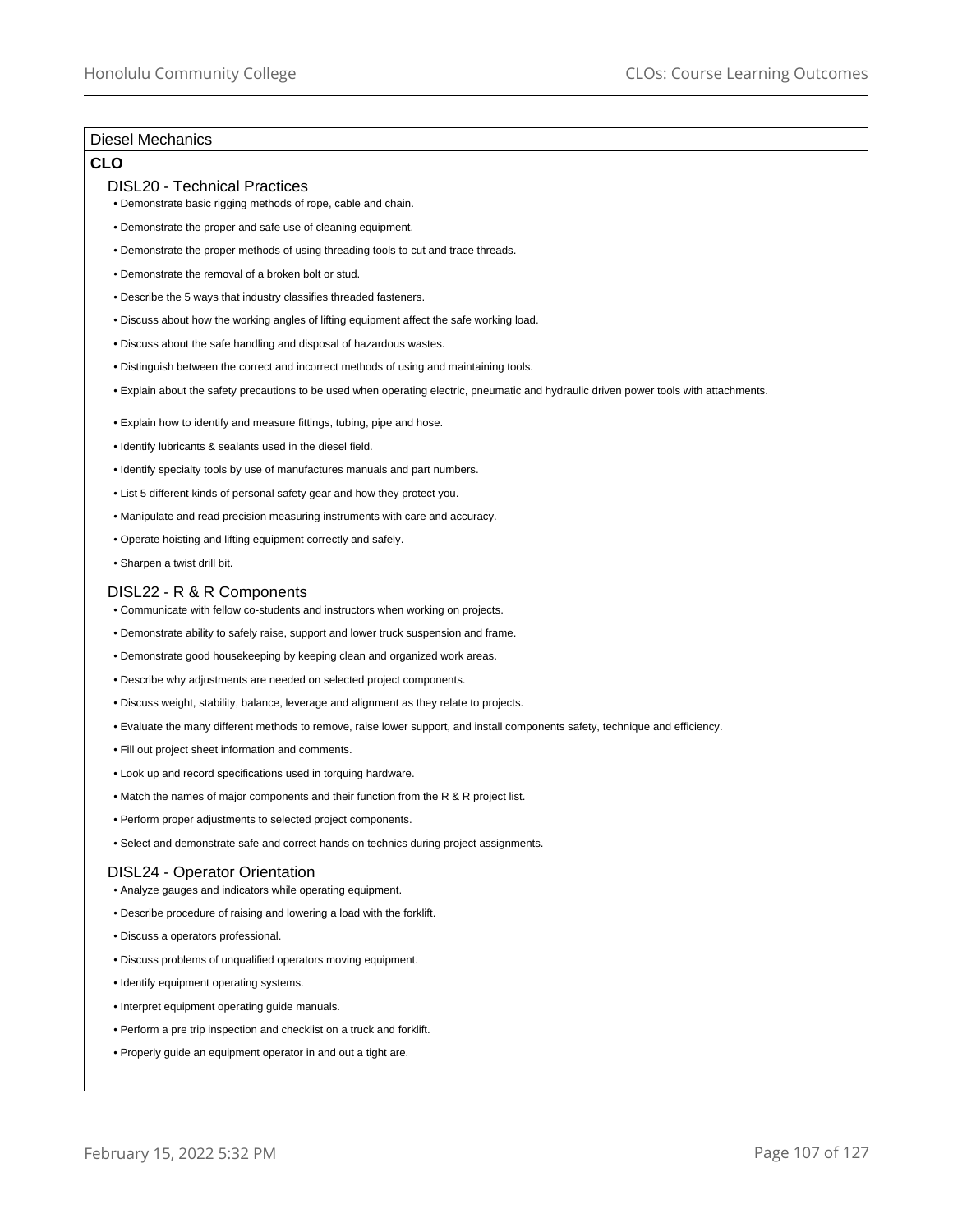- Safely move a forklift with load thru a maze.
- Safely move a truck in and out of a work stall.
- Safely use a guide when operating equipment in a tight area.

#### DISL27 - Preventive Maintenance

• Demonstrate the ability to inspect med/heavy truck Engine, Cab and Hood, Frame and Chassis, and Electrical/Electronics systems.

- Review, record, and create maintenance documents.
- Verify an operators concern as it applies to Med/Heavy duty truck operation.

### DISL31 - Drive Train

- Differentials: Demonstrate ability to use a 5 ton press and arbor press.
- Differentials: Describe procedure to remove and replace bearing, cup and oil seal.
- Differentials: Discuss failure analysis and identify marks.
- Differentials: Explain how to preload pinion bearings.
- Differentials: Identify components and their functions in a differential.
- Differentials: List preventive maintenance procedures.
- Differentials: Locate and identify model, serial and part book.
- Differentials: Make a part list using a parts book.
- Differentials: Match complaints to trouble shooting guide.
- Differentials: Point out the power flow from drive shaft to wheels.
- Differentials: Select and use tools, service manuals and measuring instruments.
- Standard Transmission: Correctly disassemble & reassemble a complete transmission.
- Standard Transmission: Demonstrate proper use of hand and specialty tools.
- Standard Transmission: Describe the lubrication system.
- Standard Transmission: Discuss failure analysis items using a parts book.
- Standard Transmission: Discuss the high-low shift in the multiple speed auxiliary section.
- Standard Transmission: Explain the air system on fuller transmission.
- Standard Transmission: Install a PTO (power take-off) and adjust backlash.
- Standard Transmission: List preventive maintenance procedures.
- Standard Transmission: List the names of transmission components and their functions.
- Standard Transmission: Locate and identify model, serial and part numbers.
- Standard Transmission: Make a parts list of selected items using a parts book.
- Standard Transmission: Point out the power flow threw a transmission in any gear.

## DISL34 - Brakes (Air and Hydraulic)

- Connect, operate and troubleshoot a single air brake system.
- Correctly disassemble and assemble a disc brake, s-cam and wedge brake assembly.
- Define the use and operation of manual and automatic.
- Demonstrate refinishing of wheel cylinders, drum and disc assemblies.
- Demonstrate the proper procedure to set wheel bearing preload.
- Describe how a self adjusting brake works.
- Describe the major components and operation of parking and emergency brake systems.
- Explain the operation of a dual air brake system.
- Explain the purpose and principles of a braking system.
- Identify a vacuum and hydraulic brake booster.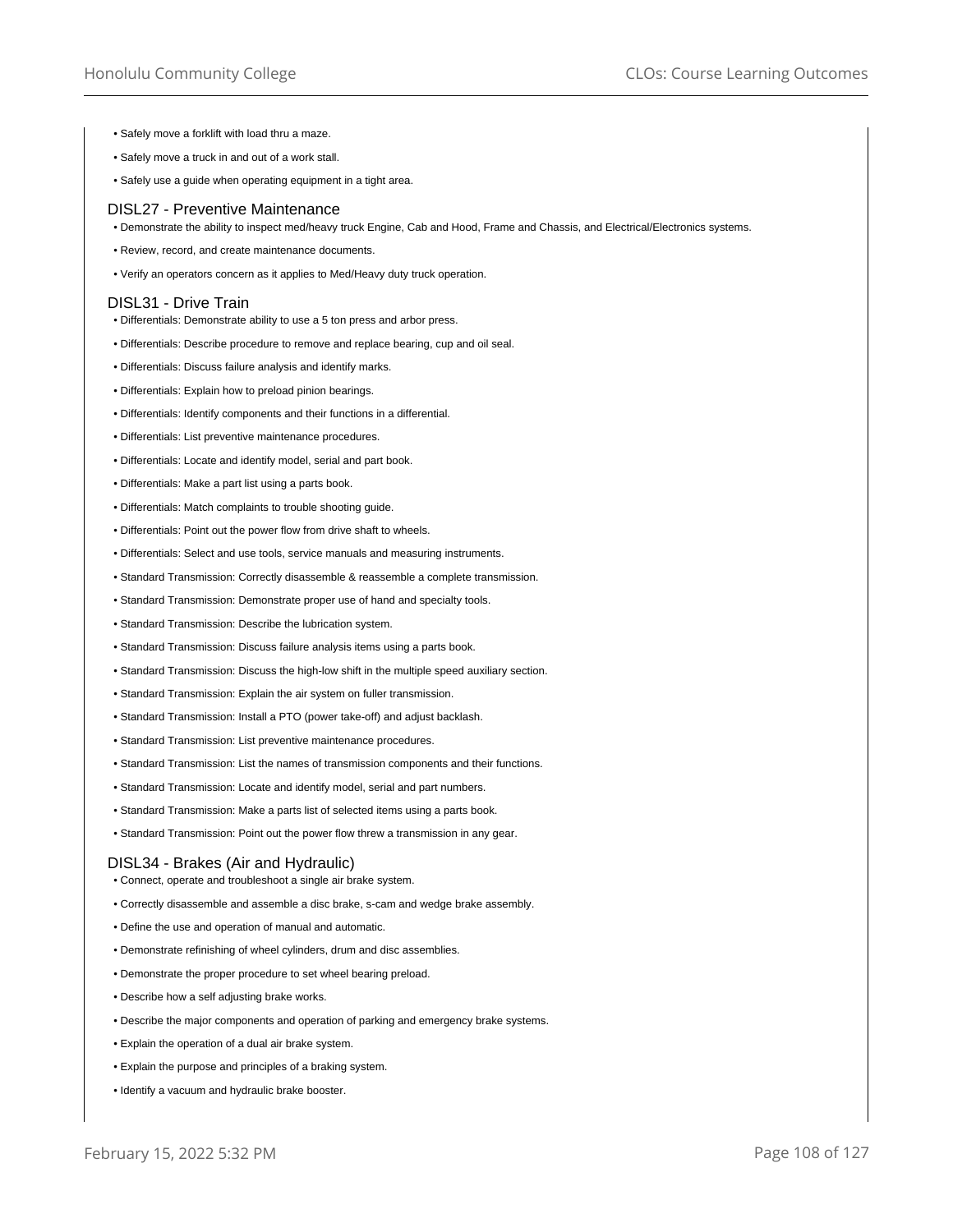- Identify parking, emergency and antilock brake components with their names and function.
- Perform proper procedures to bleed air from hydraulic brakes.

## DISL36 - Suspension and Steering

- Demonstrate how to check and evaluate driveline working angles.
- Demonstrate replacement procedures to repair a defective suspension system.
- Describe the components and operation of a recirculating ball and a worm roller type steering gear.
- Describe the procedure to inspect front axle components for wear.
- Explain how to check and adjust the preload and backlash on a manual steering gear.
- Explain how toe, caster, camber, axle inclination, turning radius, and axle alignment affect tire wear, handling and directional stability.
- Explain the operation of a power steering system and identify the system's components.
- Explain the relationship between suspension system alignment and axle equipment.
- Identify and describe the four types of suspension systems used on today's heavy-duty trucks.
- Identify the steering system components on a heavy duty truck.
- List the difference between static and dynamic methods of wheel balancing.
- Name the basic suspension parts and their function in a spring, rubber cushion, air bag, equalizing beam, and torsion bar systems.

#### DISL41 - Diesel Engines

- Assemble engine in a organized, clean and safe manner.
- Demonstrate safe work habits.

• Demonstrate use of the engine service manual by locating specific information on R&R components, model numbers, operating specifications, torque chart values, and systems schematics.

- Disassemble engine in a organized, clean and safe manner.
- Locate and record serial and model numbers from the engine.
- Perform component inspections and measurements and compare with specifications in engine service manual for component reusability.

## DISL52 - Electrical/Electronic Systems

- Apply Ohm's law to measure voltage, amperage, and resistance in a circuit.
- Describe a batteries function, classification and maintenance.
- Draw the charging system schematic of the DIMCH flatbed truck.
- Explain the function of and differences between switches, relays and solenoids.
- Identify and describe function of basic electrical tools, in test instruments and equipment.
- Identify electrical components and symbols on a wiring diagram.
- Identify the components and their functions in electric, air and hydraulic starting systems.
- List the 7 advantages and disadvantages of starting aids and when to use them.
- Match a list of electrical terms to their correct definitions.
- Match the function of each electronic component on a DEFI system engine.
- Perform a battery condition load test.
- Perform a charging system output test and check for circuit voltage drop.
- Properly crimp and solder connections between conductor and terminals.
- Select the proper conductor size and termination from the instructor given values.
- Trace and test electrical circuits and components on accessory systems.

#### DISL56 - Hydraulics

- Calculate problems using hydraulics terms to their correct definitions.
- Correctly assemble hydraulic circuits on a portable fluid trainer.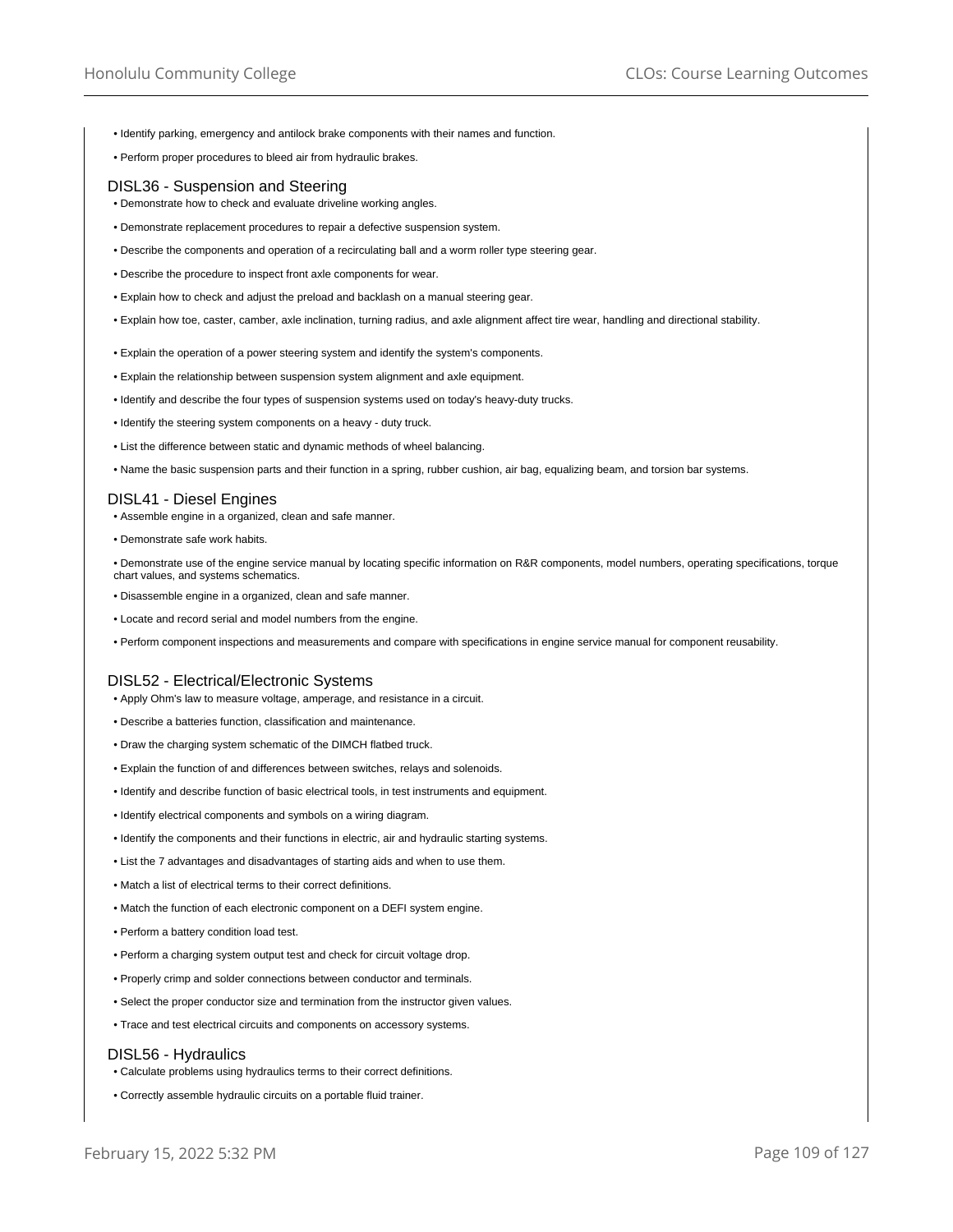- Determine correct values using a flow chart.
- Disassemble, inspect, and reassemble various hydraulic components by following instruction and filling in a task sheet.
- Explain about hydraulic system safety, inspection and component replacement.
- Identify 3 separate hydraulic systems on the DIMCH flatbed dump truck.
- Identify and describe the function of 8 different hydraulic components as pointed out by instructor.
- Identify components and fluid flow on a hydraulic schematic.
- List 3 advantages and disadvantages of hydraulics.
- List probable causes of hydraulic system failures.
- Match a list of hydraulic terms to their correct definitions.
- Name Pascal's 4 laws of hydraulics.
- Recognize and identify hydraulic symbols.

## DISL61 - Heating, Ventilation, and Air

- AC System Diagnosis & Repair.
- Communicate effectively to gather and convey industry related information.
- Function safely in an automotive environment.
- Heating Ventilation and Engine Cooling System Diagnosis and Repair.
- Operate automotive equipment and specialty tools.
- Operating System and Related Controls Diagnosis and Repair.
- Perform all of the NATEF tasks that are outlined in each section listed below. Refer to the NATEF task list on website for a complete list of individual tasks.
- Refrigerant Recovery, Recycling and Handling.
- Refrigeration System Component Diagnosis and Repair.
- Work independently and inter-dependently in an Med/Heavy truck repair facility.

# Electrical Installation and Maintenance Technology

# **CLO**

# EIMT30 - Electrical Install Theory I

• Design and calculate the electrical requirements for a specific residential building with emphasis on the National Electrical Code and principles of residential blueprint reading.

## EIMT32 - Electrical Installation I

- Analyze the operation of single-pole, three-way, four-way, and double-pole single throw switches.
- Analyze troubleshooting tasks, using a neon voltage tester.
- Apply the National Electrical Code (NEC).
- Explain the installation requirements for non-metallic sheathed cable, according to the NEC.
- Explain the NEC installation of armored cable.
- Identify electrical fittings and devices.
- Identify single-pole, three-way, four-way and double-pole single throw switches.
- Install a door chime.
- Install a low-voltage lighting circuit.
- Install and test smoke detectors.
- Install dryer outlets.
- Install range outlets.
- Install various types of armored cable circuits.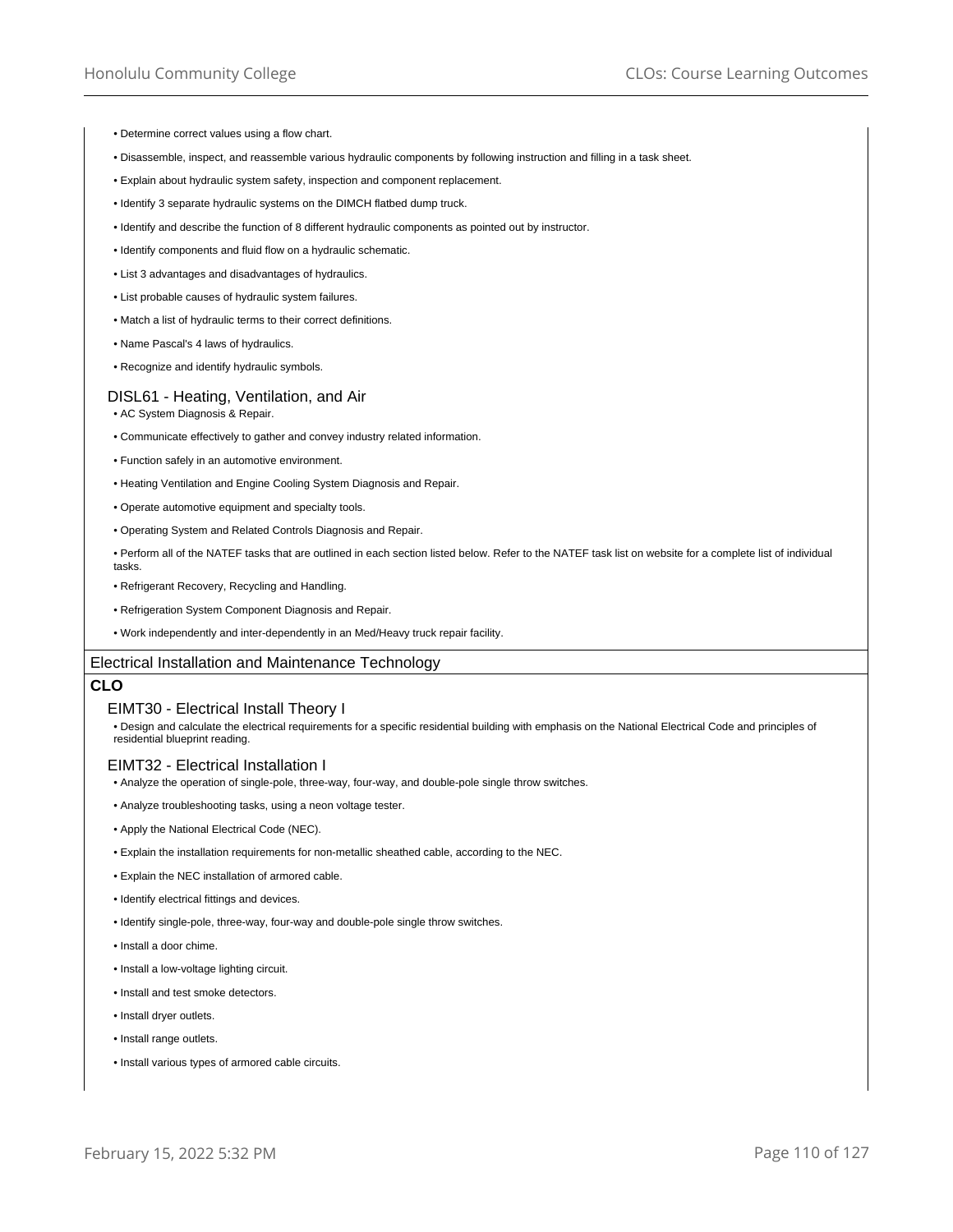- Install various types of dimmer controlled lighting circuits.
- Install various types of dwelling electrical service equipment.
- Install various types of electrical devices.
- Install various types of fluorescent lighting circuits.
- Install various types of four-way lighting circuits.
- Install various types of Ground-Fault Circuit-Interrupter circuits.
- Install various types of lighting and receptacle combination circuits.
- Install various types of pilot light lighting circuits.
- Install various types of receptacle circuits.
- Install various types of single-pole lighting circuits.
- Install various types of three-way lighting circuits.
- Install various types of time clock circuits.
- Perform safety rules.

## EIMT40 - Electrical Install Theory II

• Design and calculate the electrical requirements for a specific commercial building with emphasis on the National Electrical Code and principles of commercial blueprint reading.

## EIMT42 - Electrical Installation II

• Design, calculate, troubleshoot, and using various types of cable and raceway systems, install various types of lighting, motor, and transformer branch circuits within a specific commercial building with emphasis on the National Electrical Code and principles of commercial blueprint reading.

#### EIMT44 - AC/DC Systems and Equipment

- Analyze insulation test graphs.
- Calculate gear reducer outputs.
- Calculate motor locked rotor current.
- Calculate pulley sizes.
- Define single-phase motor terms.
- Define three-phase motor terms.
- Demonstrate honesty.
- Determine capacitor ratings.
- Determine motor dimensions.
- Determine overload trip time.
- Determine temperature corrected overload protection.
- Display dependability.
- Draw control transformer connection diagrams.
- Draw manual motor starter schematic diagrams.
- Draw single-phase motor connections.
- Draw three-phase motor connections.
- Evaluate motor working conditions.
- Explain across-the-line magnetic starter construction.
- Explain across-the-line magnetic starter operating principles.
- Explain contactor operation.
- Explain control station operation.
- Explain general motor maintenance.
- Explain Hand-Off-Auto wiring diagrams.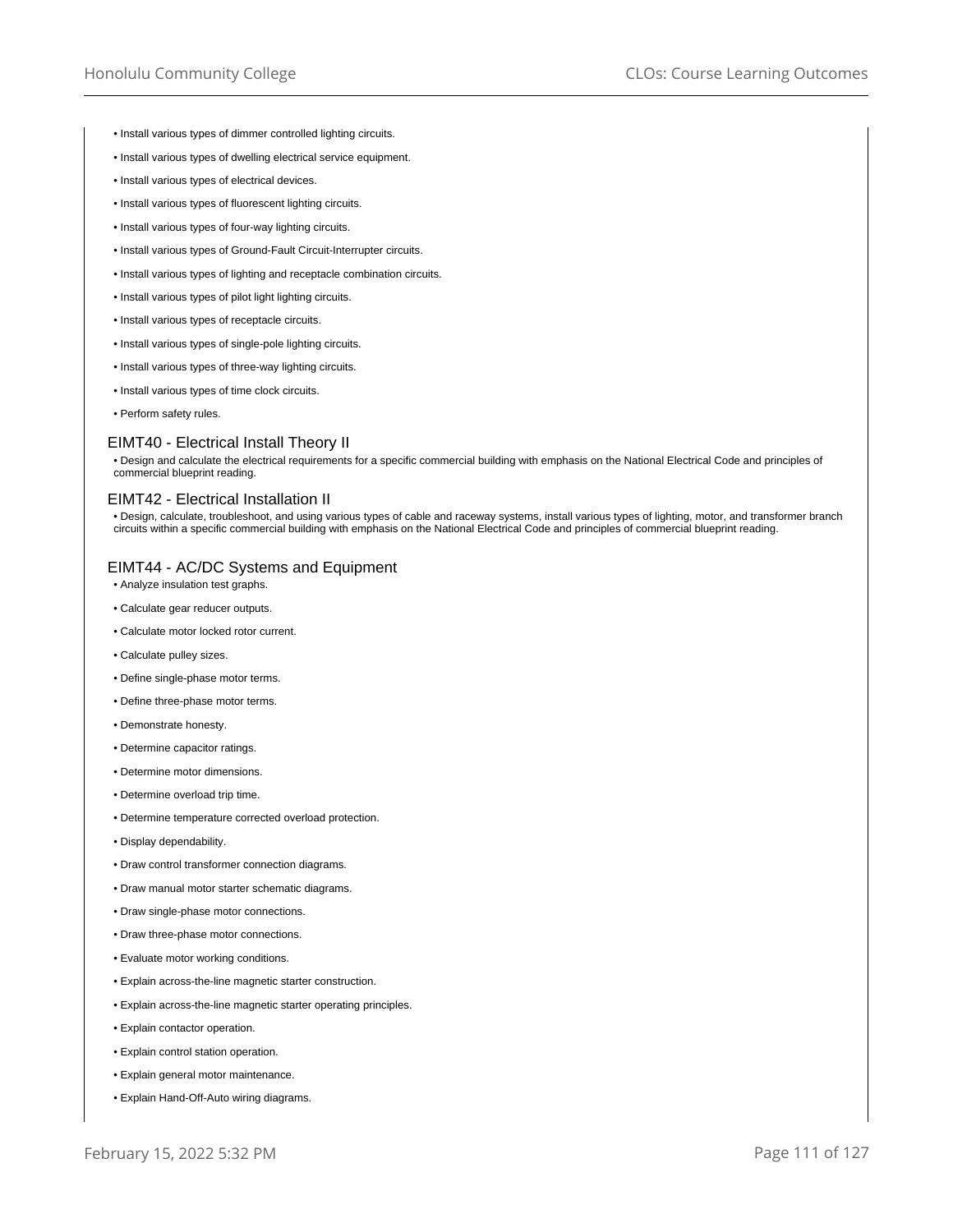- Explain magnetic clutches.
- Explain magnetic drives.
- Explain manual motor starter diagrams.
- Explain manual motor starter operating principles.
- Explain motor overload relay operating principles.
- Explain motor selection criteria.
- Explain motor starting equipment selection factors.
- Explain motor torque-speed curve.
- Explain multiple push-button station wiring diagrams.
- Explain pilot device operating principles.
- Explain relay operation.
- Explain reversing starter interlocking methods.
- Explain schematic (elementary) diagrams.
- Explain single-phase motor operation.
- Explain single-phase motor testing.
- Explain three-phase motor operation.
- Explain three-wire control circuit operation.
- Explain timing relay operation.
- Explain two-wire control circuit operation.
- Explain wiring diagrams.
- Identify and draw NEMA symbols.
- Identify single-phase motor terminals.
- Interpret anti-plugging control diagrams.
- Interpret autotransformer starter diagrams.
- Interpret jogging control diagrams.
- Interpret plugging control diagrams.
- Interpret primary resistor starter diagrams.
- Interpret reversing starter diagrams.
- Interpret sequence control diagrams.
- Interpret single-phase motor tests.
- Interpret star-delta starter diagrams.
- Interpret thermal switch tests.
- Interpret three-phase motor tests.
- Interpret wound rotor motor starter diagrams.
- List typical motor starting methods.
- Organize work.
- Select motor running overload protection.
- Select motor starting protection.
- State causes of single-phase motor failure.
- State causes of three-phase motor failure.
- State general motor control principles.
- State new capacitor specifications.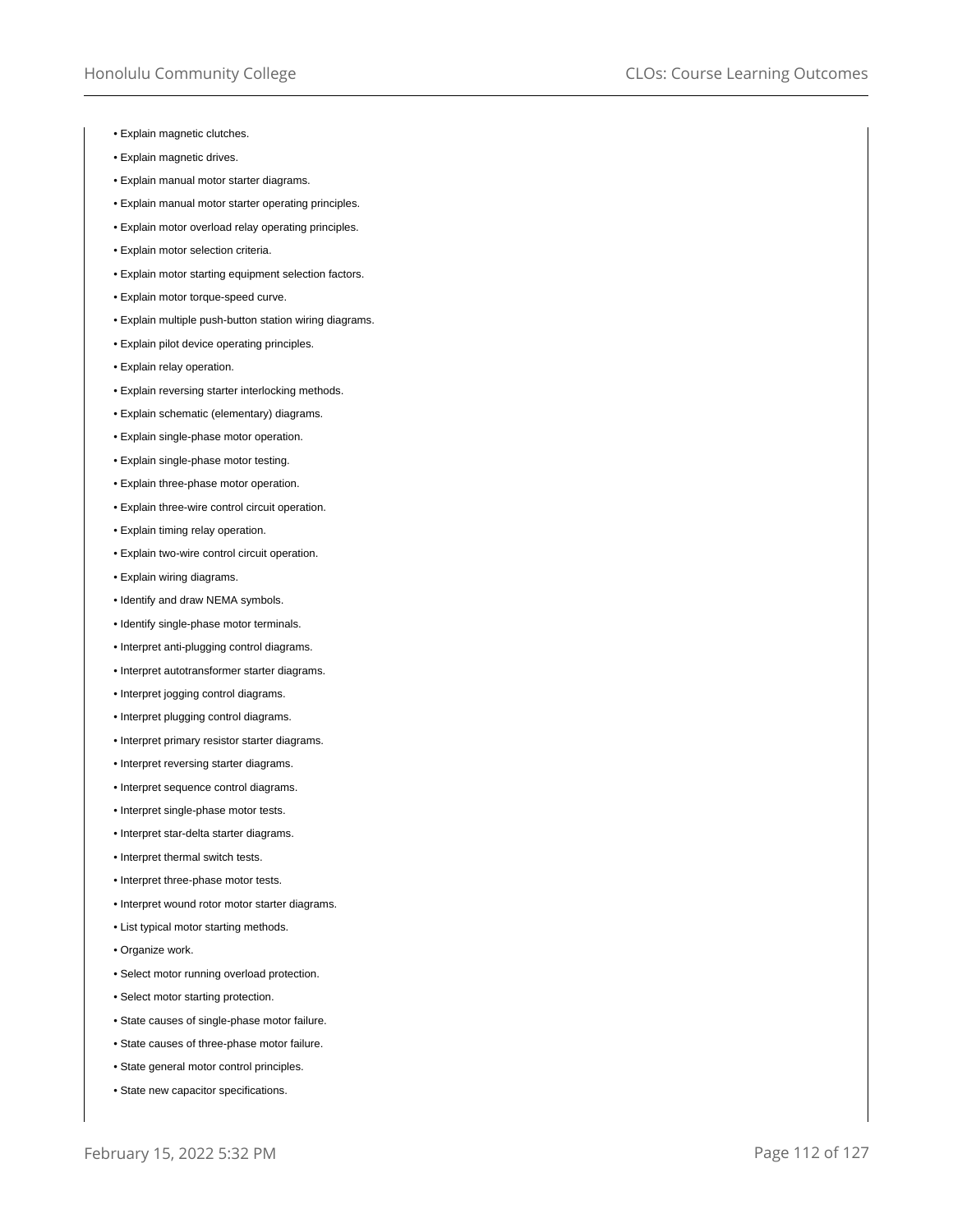• Use resistor color code.

# EIMT46 - Elec Maintenance & Repair

- Calculate single-phase motor slip.
- Calculate three-phase motor slip.
- Clean a single-phase motor.
- Clean a three-phase motor.
- Complete a single-phase motor service report.
- Complete a three-phase motor service report.
- Connect a automatic tank level control wiring diagram.
- Connect a high-pressure alarm wiring diagram.
- Connect a high-pressure annunciator wiring diagram.
- Connect a jogging control wiring diagram.
- Connect a multiple pushbutton station wiring diagram.
- Connect a reversing starter wiring diagram.
- Connect a single-phase dual voltage motor.
- Connect a tank level annunciator wiring diagram.
- Connect a three-phase dual voltage motor.
- Connect a three-phase manual motor starter.
- Connect a three-wire control magnetic motor starter.
- Connect a three-wire control wiring diagram.
- Connect a two-wire control magnetic motor starter.
- Demonstrate chemical safety.
- Demonstrate honesty.
- Design a five motor control circuit.
- Design a five motor conveyor control circuit.
- Design a four motor control circuit.
- Design a machine tool control circuit.
- Design a material processing drive control circuit.
- Design a three motor control circuit.
- Design a two motor control circuit.
- Design a two motor conveyor control circuit.
- disassemble a single-phase motor.
- Disassemble a three-phase motor.
- Display dependability.
- Encourage cooperation.
- Exhibit safe work practices.
- Inspect a single-phase motor.
- Inspect a three-phase motor.
- Install wire lugs.
- Insulate three-phase motor windings.
- Measure single-phase motor current.
- Measure single-phase motor speed.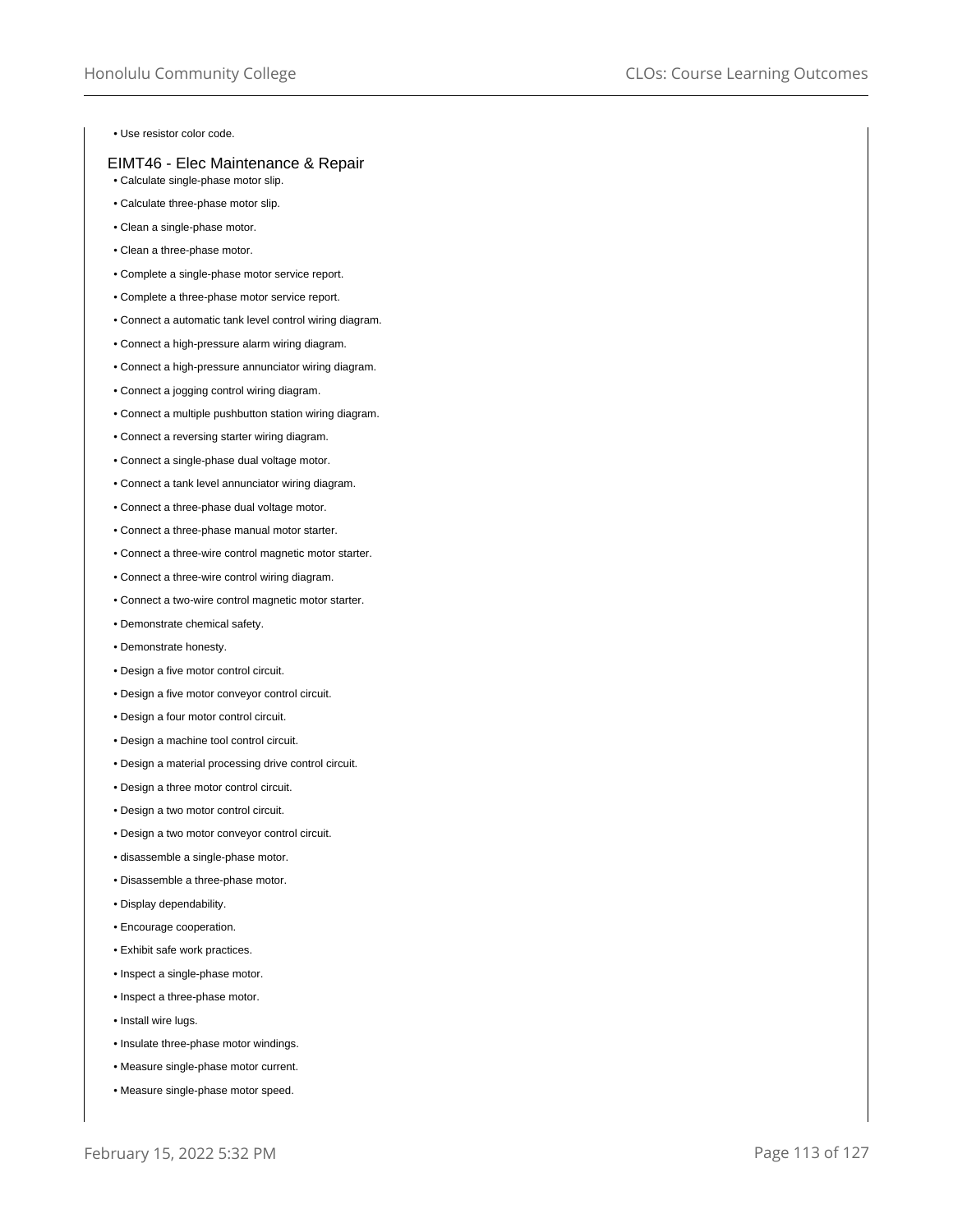- Measure three-phase motor current.
- Measure three-phase motor speed.
- Perform single-phase motor final tests.
- Perform single-phase motor preliminary tests.
- Perform three-phase motor final tests.
- Perform three-phase motor preliminary tests.
- Reassemble a single-phase motor.
- Reassemble a three-phase motor.
- Replace a single-phase motor starting switch.
- Replace single-phase motor bearings.
- Replace three-phase motor bearings.
- Reverse a single-phase dual voltage motor.
- Reverse a three-phase dual voltage motor.
- Show initiative.
- Test single-phase motor capacitor condition.
- Troubleshoot a basic circuit 8 advanced faults.
- Troubleshoot a basic circuit 8 basic faults.
- Troubleshoot a basic control circuit 4 genius faults.
- Troubleshoot a basic control circuit 8 advanced faults.
- Troubleshoot a basic control circuit 8 basic faults.
- Troubleshoot a basic control circuit 8 intermediate faults.
- Troubleshoot a motor control circuit 8 advanced faults.
- Troubleshoot a motor control circuit 8 basic faults.
- Troubleshoot a motor control circuit 8 intermediate faults.
- Use common sense.
- Wire a auxiliary contact interlock reversing starter control circuit.
- Wire a compelling relay pushbutton control circuit.
- Wire a forward-reverse jogging control circuit.
- Wire a Hand-Off-Auto control circuit.
- Wire a pushbutton interlock reversing control circuit.
- Wire a sequence control circuit.
- Wire a Star-Delta starter control circuit.
- Wire a start-stop-jog control circuit using two-position selector switch.
- Wire a start-stop-jog control circuit.
- Wire a start-stop-jog relay controlled circuit.
- Wire a three-speed pushbutton control circuit.
- Wire a three-wire control circuit.
- Wire a timed plugging control circuit.
- Wire a two motor control circuit.
- Wire a two motor control time delay circuit.
- Wire a two motor starter control circuit with time delay on Start and Stop.
- Wire a two pushbutton station control circuit.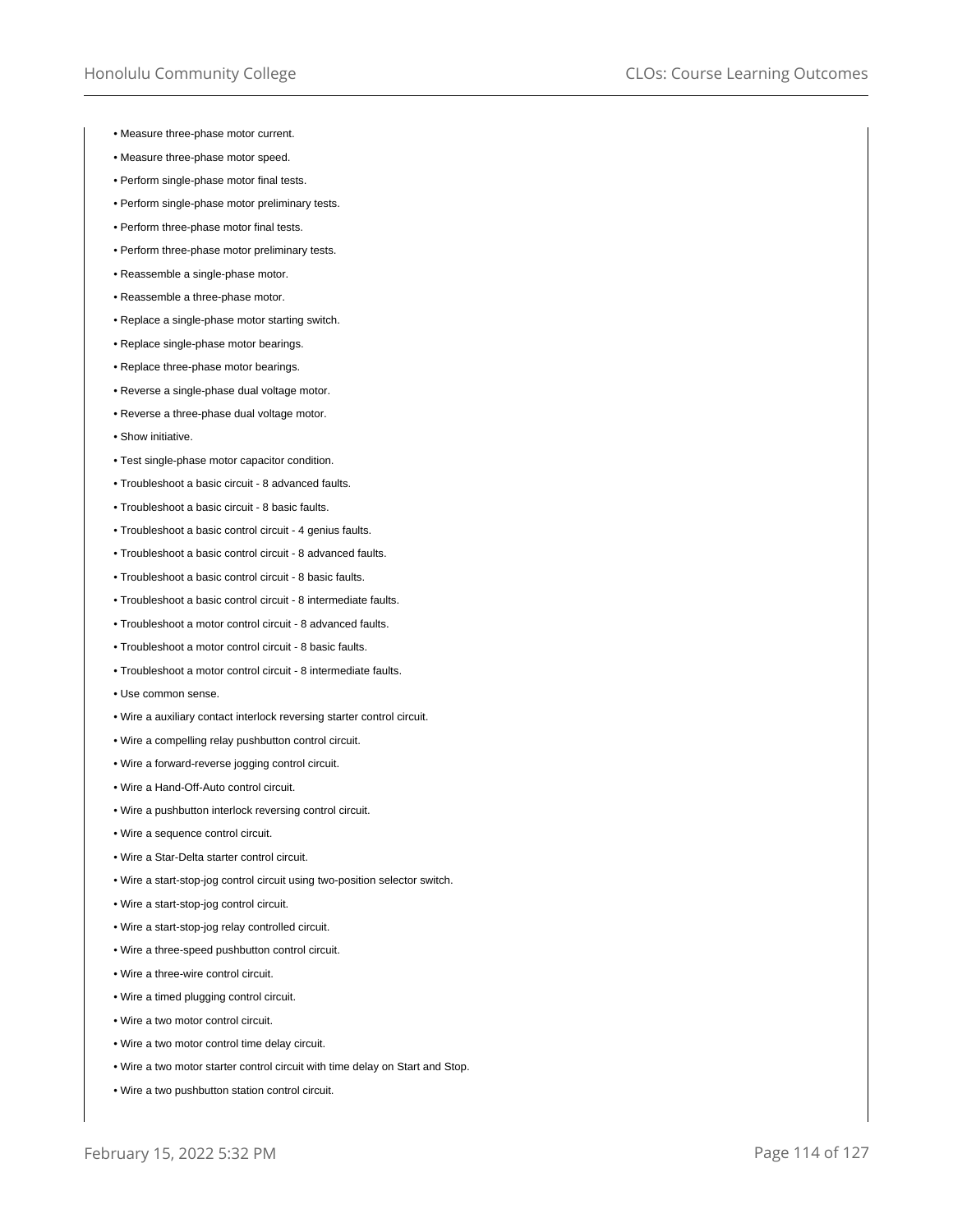- Wire a two step timed acceleration control circuit.
- Wire a two-wire control circuit.

# EIMT50 - Solid State Control

- Analyze capacitor filtering.
- Analyze diode circuits.
- Analyze SCR applications.
- Analyze zener diode applications.
- Assess SCR cooling.
- Assess transistor power dissipation.
- Calculate rectifier output voltage.
- Classify photoelectric transducers.
- Compare PLC and relay control circuits.
- Define PLC terms.
- Describe basic PLC operation.
- Describe PC board construction.
- Describe rectifier testing.
- Describe SCR mounting.
- Describe SCR operation.
- Describe thermistor operation.
- Describe triac operation.
- Diagram PLC scan.
- Diagram transistor biasing.
- Diagram voltage dividers.
- Explain basic data moves and arithmetic functions.
- Explain basic PLC applications.
- Explain bit sequencer circuits.
- Explain counter circuits.
- Explain diac operation.
- Explain diode installation.
- Explain full-wave bridge rectifier operation.
- Explain full-wave rectifier operation.
- Explain half-wave rectifier operation.
- Explain jump circuit.
- Explain liquid crystal display (LCD) operation.
- Explain master control relay circuits.
- Explain PC board repair.
- Explain relational functions.
- Explain retentive circuits.
- Explain SCR construction.
- Explain sealing circuits.
- Explain semiconductor construction.
- Explain timer circuits.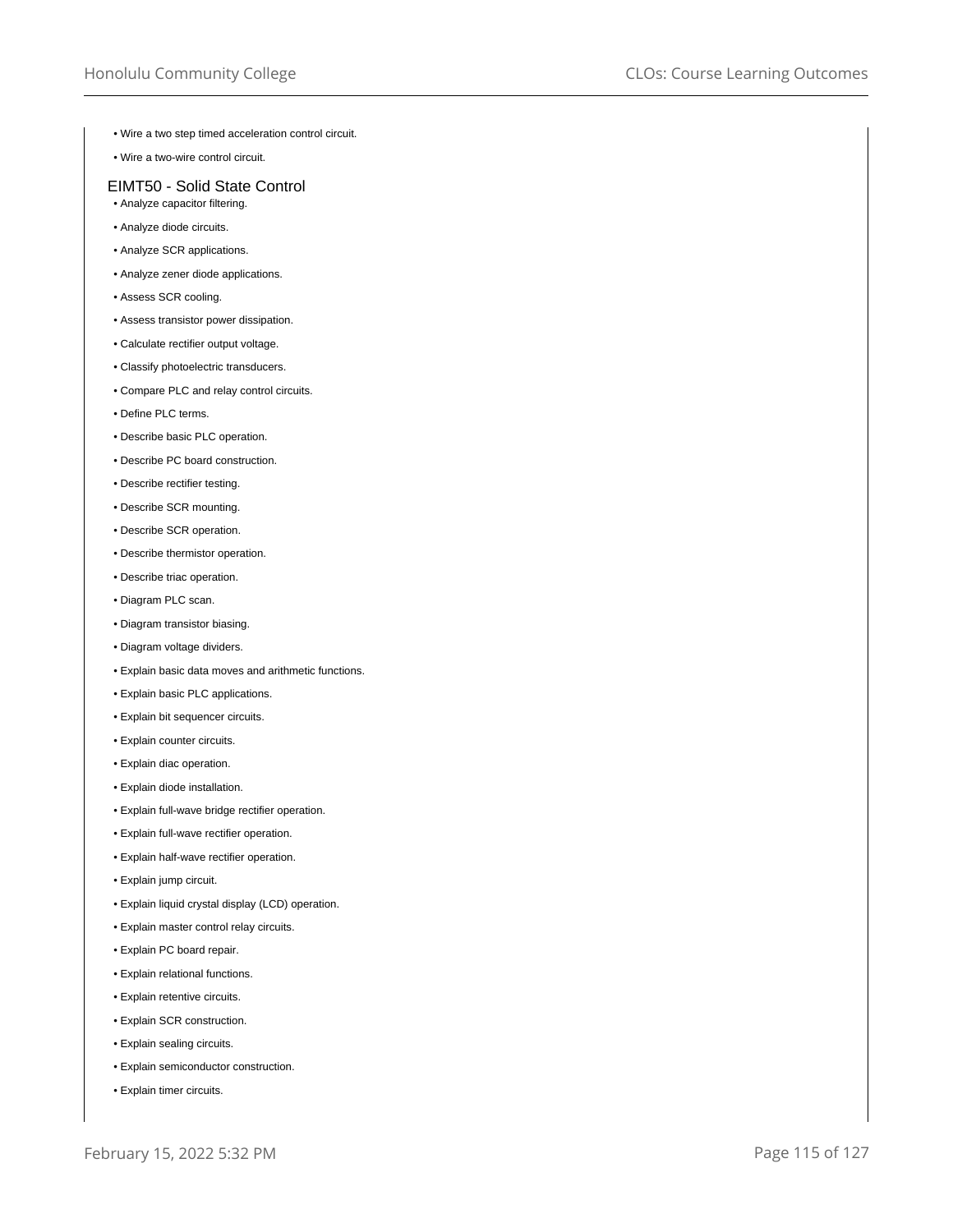- Explain transistor basics.
- Explain UJT operation.
- Explain variable declarations.
- Explain voltage regulation.
- Explain zener diode ratings.
- Identify diode terminals.
- Interpret basic PLC ladder diagrams.
- Interpret diode tests.
- Interpret SCR tests.
- Interpret transistor characteristic curves.
- Interpret transistor tests.
- List light emitting diode (LED) applications.
- List PLC advantages.
- List PLC applications.
- List PLC input devices.
- List PLC output devices.
- Perform AC value mathematical conversions.
- State diode operating characteristics.
- State Hall effect applications.
- State workplace safety practices.
- State zener diode operation.

# EIMT52 - Solid State Control Lab

- Apply resistor color code.
- Assemble full-wave bridge rectifier.
- Assemble full-wave rectifier.
- Assemble half-wave rectifier.
- Assemble light controlled transistor switch circuit.
- Assemble photocell transistor controlled relay circuit.
- Assemble rectifier ripple filter circuits.
- Assemble SCR annunciator circuit.
- Assemble SCR trigger circuit.
- Assemble shunt voltage regulator.
- Assemble simple SCR alarm circuit.
- Assemble transistor switch circuit.
- Assemble transistor timed switch circuit.
- Assemble UJT circuit.
- Assemble UJT relaxation oscillator.
- Assemble UJT trigger circuit.
- Calculate percentage of voltage regulation.
- Calculate ripple factor.
- Configure a GE Series 90-30 PLC.
- Construct germanium diode characteristic curve.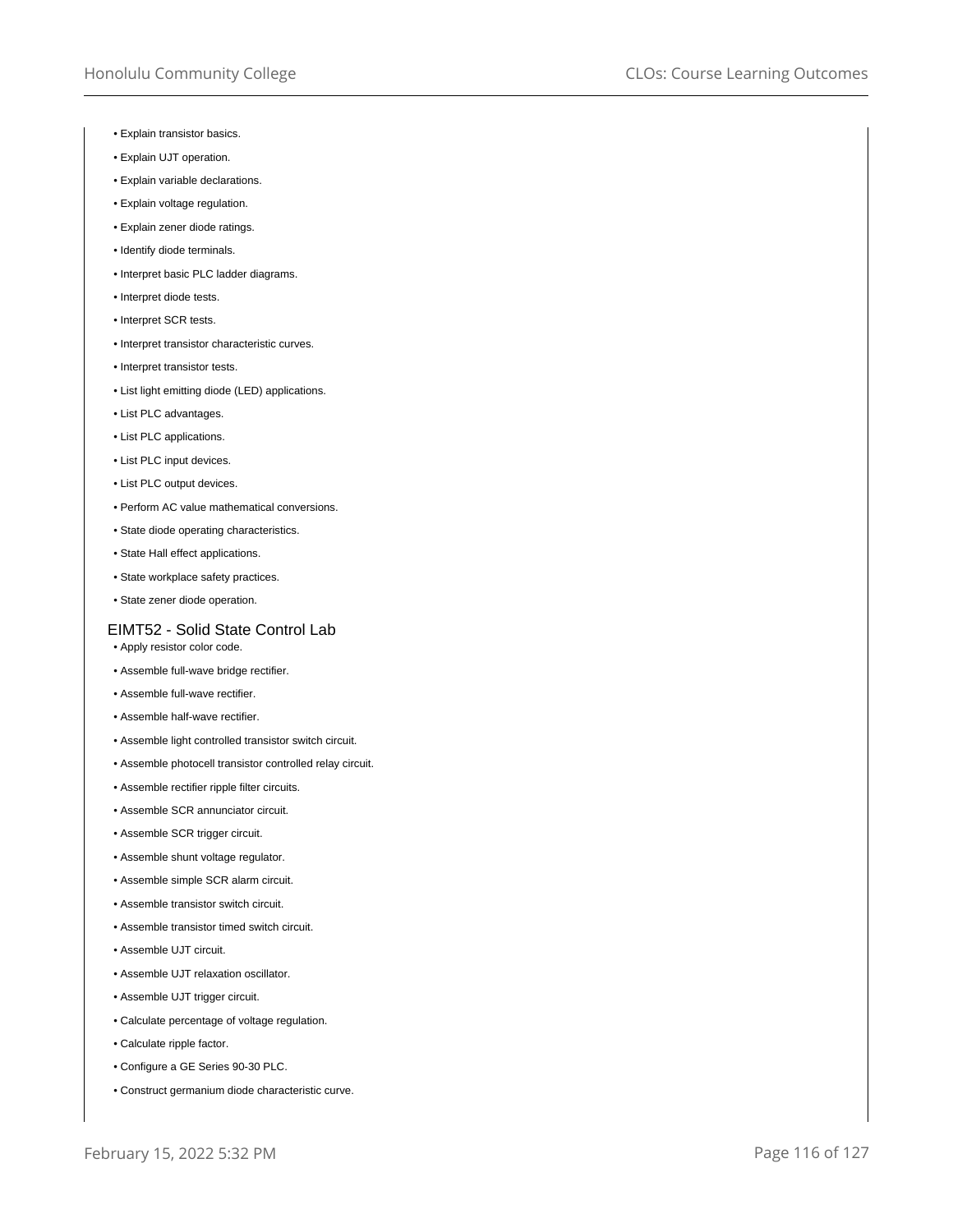- Construct silicon diode characteristic curve.
- Construct transistor power dissipation curve.
- Construct zener diode characteristic curve.
- Determine SCR gate firing current.
- Enter GE Series 90-30 variable declarations.
- Exhibit basic electrical safety practices.
- Exhibit electrical safety equipment inspection procedures.
- Explain basic PLC operation.
- Explain PN semiconductor construction.
- Identify symbols.
- Identify transistor leads.
- Inventory trainer.
- Ise equipment Lock Out procedure.
- Measure transistor current.
- Operate oscilloscope.
- Program Baldor Series 10 inverter.
- Program GE Series 90-30 basic relay circuits.
- Program GE Series 90-30 bit sequencer function.
- Program GE Series 90-30 counter circuits.
- Program GE Series 90-30 data moves and arithmetic functions.
- Program GE Series 90-30 jump function.
- Program GE Series 90-30 master control relay.
- Program GE Series 90-30 PLC annunciator alarm circuit.
- Program GE Series 90-30 PLC commercial washer control circuit.
- Program GE Series 90-30 PLC Fishertechnik simulation model control circuit.
- Program GE Series 90-30 PLC momentary input sequence control circuit.
- Program GE Series 90-30 PLC pulse generator cookie filling control circuit.
- Program GE Series 90-30 PLC single motor Start- Stop pushbutton control circuit.
- Program GE Series 90-30 PLC single motor timer-counter control circuit.
- Program GE Series 90-30 PLC three conveyor control circuit.
- Program GE Series 90-30 PLC two-motor interlocking control circuit.
- Program GE Series 90-30 relational functions.
- Program GE Series 90-30 Start-Stop sequence control circuit.
- Program GE Series 90-30 timer circuits.
- Start GE Fanuc Series 90-30 software.
- Test SCR's.
- Test semiconductor diodes.
- Test transistors.
- Troubleshoot bridge rectifier power supply with a oscilloscope.
- Troubleshoot bridge rectifier power supply with a voltmeter.
- Troubleshoot full-wave rectifier power supply with a oscilloscope.
- Troubleshoot full-wave rectifier power supply with a voltmeter.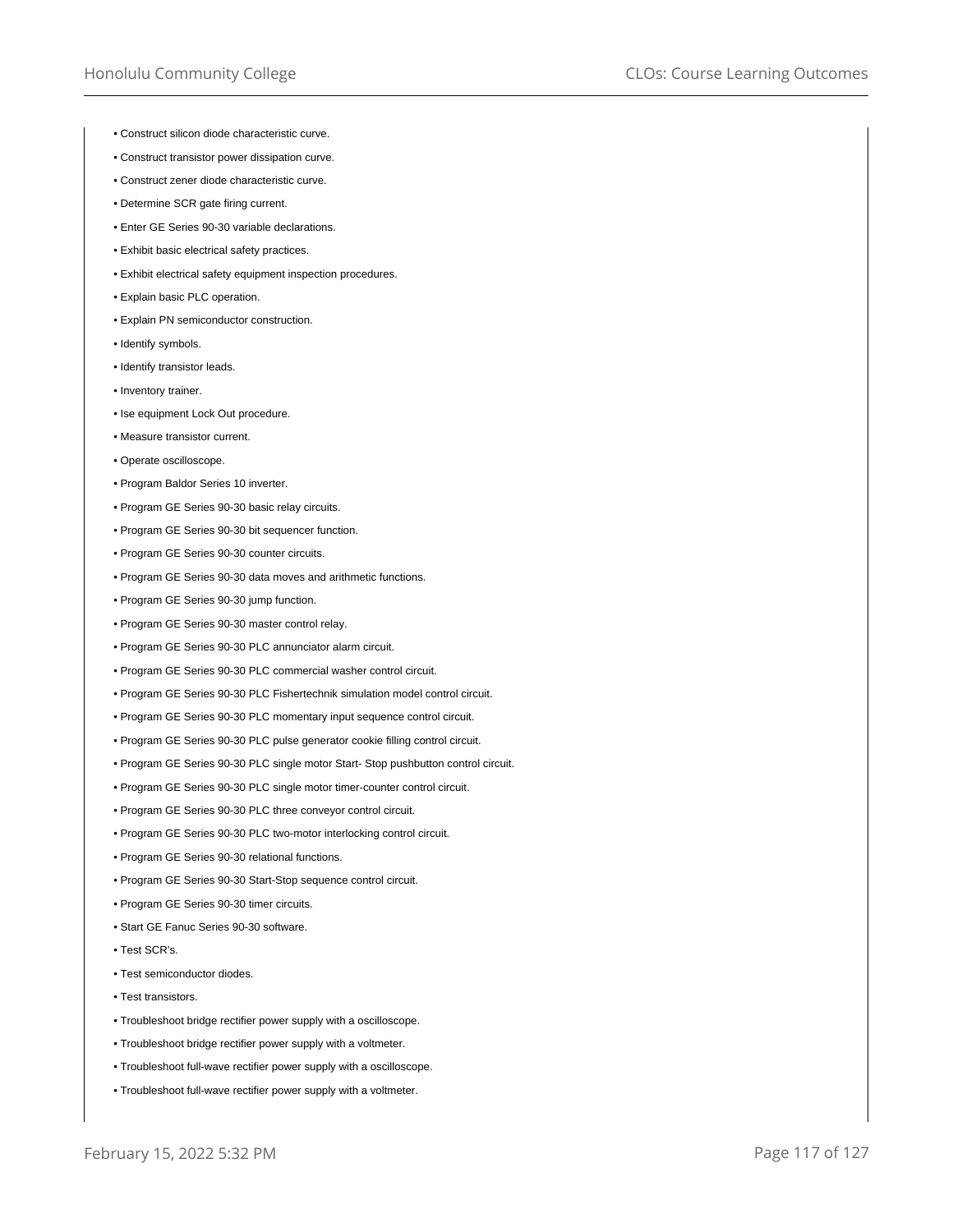- Troubleshoot half-wave rectifier power supply with a oscilloscope.
- Troubleshoot half-wave rectifier power supply with a voltmeter.
- Use digital multimeter.

# Fire and Environmental Emergency Response

# **CLO**

# FIRE100 - Intro to Fire Protections

• Analyze careers in fire and emergency services.

- Compare and contrast the components and development of the fire and emergency services.
- Illustrate the history of the fire service.

# FIRE102 - Fundmentls of Fire Prevention

- Define laws, rules, regulations, codes, and jurisdiction authorities that are relevant to fire prevention.
- Define the national fire problem and the fire prevention functions, including by relevant organizations, associations, and bureaus.
- Describe inspection practices and procedures.
- Describe the history and philosophy of fire prevention.

• Identify and describe the standards for professional qualifications for Fire Marshal, Plans Examiner, Fire Inspector, Fire and Life Safety Educator, as well as Fire Investigator.

• List opportunities in professional development for fire prevention personnel.

# FIRE104 - Fire Inspector I

• Analyze the administrative and general knowledge, skill requirements, and job performance requirements covered in NFPA 1031, Standard for Fire Inspector and Plan Examiner.

- Demonstrate a knowledge of fire protection and building systems.
- Demonstrate an understanding of life safety.
- Identify storage handling and use of flammable hazardous Substances and materials.

# FIRE107 - Fire Fighting Tactics & Strat

- Describe the steps taken during size-up.
- Discuss fire behavior as it relates to strategies and tactics.
- Examine the significance of fire ground communications.
- Explain the main components of pre-fire planning and identify steps needed for a pre-fire plan review.
- Identify the basics of building construction and how they interrelate to pre-fire planning, strategy, and tactics.

• Identify the various roles and responsibilities of the National Incident Management System (NIMS) and Incident Management System (ICS) as it relates to strategy and tactics.

#### FIRE111 - Management in the Fire Service

• Articulate the importance of the public process, responsibility, and authority.

- Describe the basic theories of public sector management.
- Recognize the importance of ethics and communication skills.

# FIRE117 - Basic Rescue in the Fire Srvc

- Articulate confined space search and rescue, and their vital role of structural collapse.
- Articulate the concept of fire service search and rescue.
- Describe and evaluate elevator and machinery rescue.
- Describe search and rescue incident management, vehicles, and equipment.
- Explain rope rescue.
- Explain wilderness and fireground search and rescue, as well as special rescues.
- Identify requirements for water and ice search and rescue.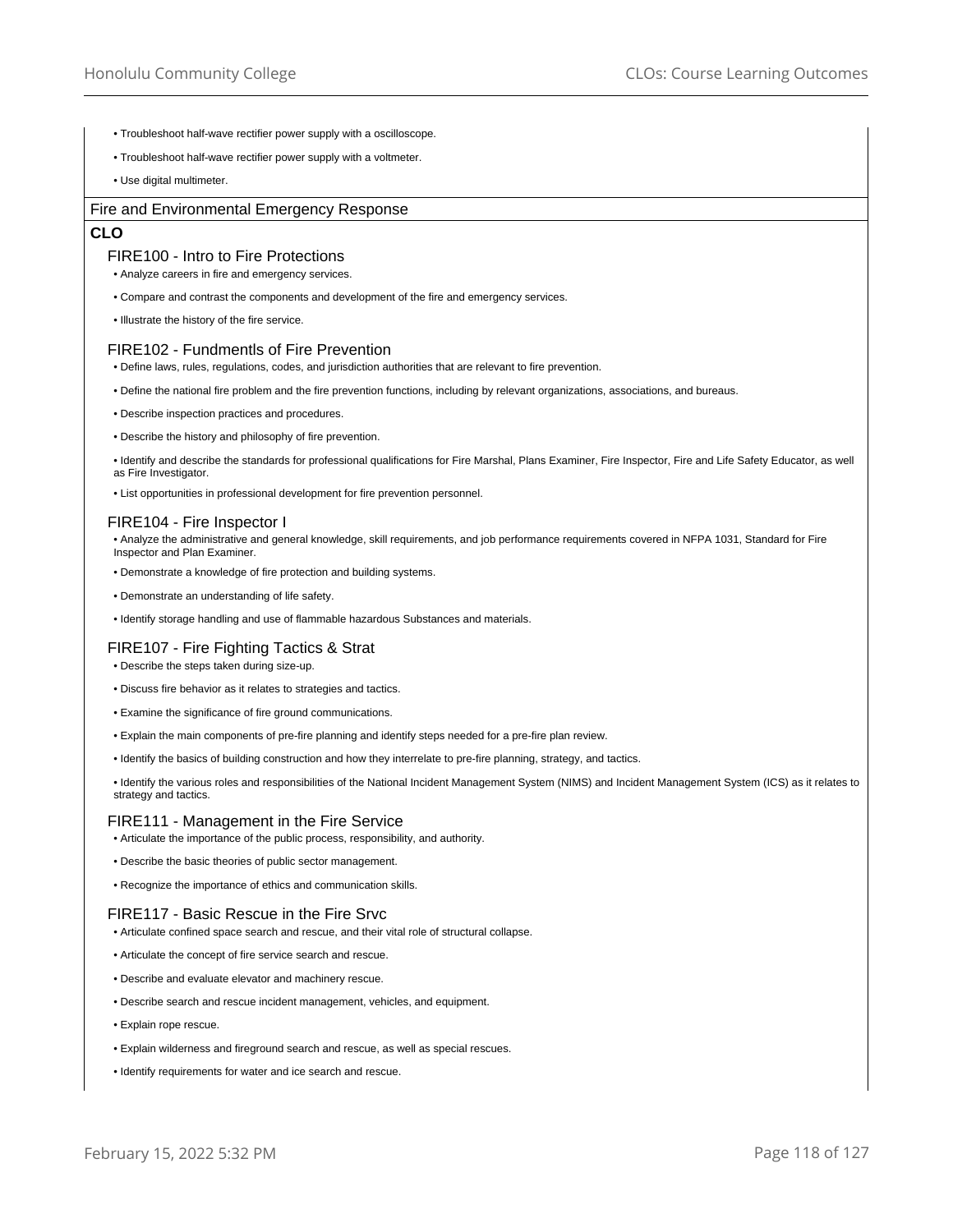• Illustrate trench search and rescue.

# FIRE119B - Emrgncy Med Tech Part A

- Develop a patient care report, including a summation of treatment provided to the receiving facility or transporting ambulance.
- Discuss patients with their own prescribed medications.

• Explain cardiopulmonary resuscitation (CPR), both one and two person for the adult, child, and infant to the Healthcare Provider standards of the American Heart Association.

- Illustrate the assessment, management, and stabilization of patients of all ages and demographics with medical emergencies and traumatic injuries.
- Outline the process of triage and assessment of patients to the appropriate receiving facility.
- Recall the steps in preparing the patient for transport while limiting or aggravating any injuries.
- Select the proper technique of donning and doffing protective gear appropriate for the EMT and situation.
- Show basic airway management techniques, including insertion of adjuncts intended to go into the oropharynx or nasopharynx.
- Summarize interaction as a member of a team and with other responders appropriately, including giving and receiving advice related to patient care.

# FIRE119C - Emrgncy Med Tech Part B

• Apply the proper technique of donning and doffing protective gear appropriate for the EMT and situation.

- Assess, manage, and stabilize patients of all ages and demographics with medical emergencies and traumatic injuries.
- Assist patients with their own prescribed medications.
- Complete a patient care report, including a summation of treatment provided to the receiving facility or transporting ambulance.
- Execute basic airway management techniques, including insertion of adjuncts intended to go into the oropharynx or nasopharynx.
- Interact as a member of a team and with other responders appropriately, including giving and receiving advice related to patient care.

• Perform cardiopulmonary resuscitation (CPR), both one and two person for the adult, child, and infant to the Healthcare Provider standards of the American Heart Association.

- Prepare the patient for transport while limiting or aggravating any injuries.
- Triage and assign patients to the appropriate receiving facility.

# FIRE151 - Intro Wild Land Fire Control

- Classify the principal environmental elements and current expected parameters affecting wildland behavior.
- Define commonly used cutting tools, and how to use and carry them for wildland fire suppression.

• Describe the wildland fire environment indicators that can produce problems and how to implement the 10-Standard Firefighting Orders and 18 watch out situations.

- Explain what personal protective equipment (PPE) is required for wildland firefighting, and the proper care, use and limitations.
- Explain when and where to properly deploy a fire shelter.
- List the parts of a wildland fire, the methods of attacking a fire, and the four kinds of control lines used during wildland fire suppression.
- List the types of portable pumps used on wildland fires.
- Recall how to inspect, identify hazards, and use a fuse and drip torch.

## FIRE207 - Haz Mat Awareness & Operations

- Apply baseline knowledge of advanced operations to include tasks.
- Define the role of a first responder.
- Describe basic chemistry of hazardous materials and the hazards associated with each class.
- Explain operation under Incident Command System.
- Operate safely and effectively at hazardous material incidents.
- Recognize hazardous materials.

# FIRE280A - Firefighter I and II

• Analyze fire ground operations activities.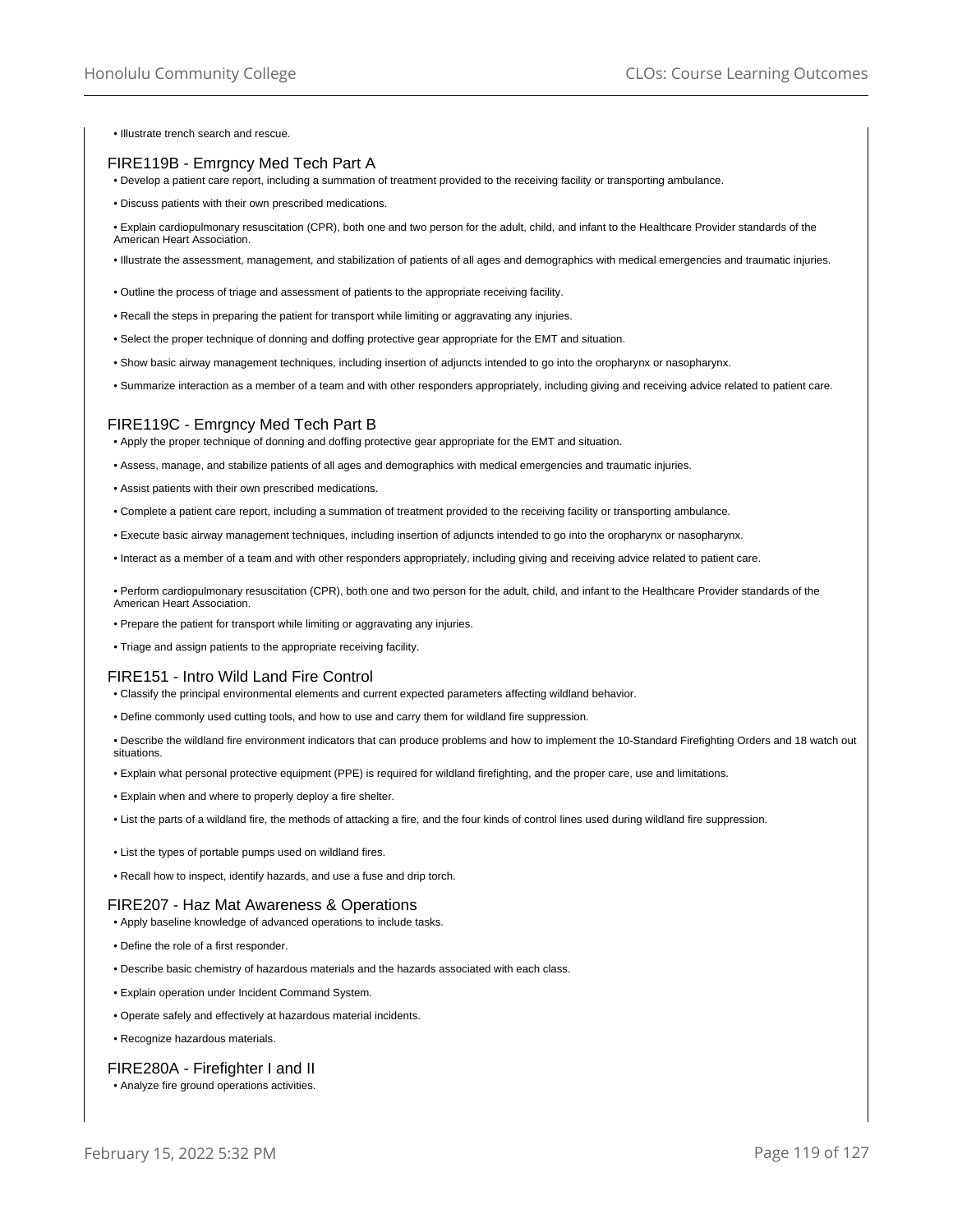- Define fire prevention, preparedness, and maintenance activities.
- Explain fire department communication procedures.
- Outline rescue operations.
- Recall knowledge, skills, and job performance requirements covered in NFPA 1001.

# FIRE280B - Firefighter I and II Lab

- Apply fire ground operations activities.
- Apply knowledge, skills, and job performance requirements covered in NFPA 1001.
- Demonstrate fire department communication procedures.
- Employ fire prevention, preparedness, and maintenance activities.
- Perform rescue operations.

## Industrial Education

# **CLO**

# IEDB100 - Blueprint Reading

- Add and subtract dimensions and express results in feet and inches.
- Calculate to find the missing dimensions.
- Distinguish between waste pipes and soil pipes.
- Draw simple objects to a given scale.
- Explain importance of plumbing traps and vents.
- Explain the common uses and limitations of typical construction materials.
- Explain the differences between plans, sections, and elevations.
- Explain the principles of orthographic drawing and read drawings presented orthographically.
- Explain the sheet numbering system and information contained in title blocks.
- Explain the standard arrangement of Drawings and Specifications in a set of blueprints.
- Give the names of wood frame building components.
- Identify common Civil Plan symbols.
- Identify common Floor Plan symbols.
- Identify common materials by reading symbols in construction drawings.
- Identify several pipe materials, fittings, and appropriate joining methods.
- Identify the common electrical wiring symbols.
- Make a freehand sketch of a simple mechanical object that is clear enough for another tradesperson to understand without excessive notes or other explanation.
- Name at least three types of building foundations.
- Use architectural scales to obtain approximate sizes of items from blueprints.
- Use the system of schedules in drawings, to reference particular objects.

## Occupational Environmental Safety Management

# **CLO**

# OESM101 - Intro to Occup Safety & Health

- Assess the overall effects of workplace accidents and the benefit of preventing work-related accidents.
- Demonstrate an ability to work together through various group assignments.
- Discuss the roles of governmental agencies, businesses, and safety professionals in ensuring the safe and healthful work environment.
- Examine potential ethical issues for health and safety professionals.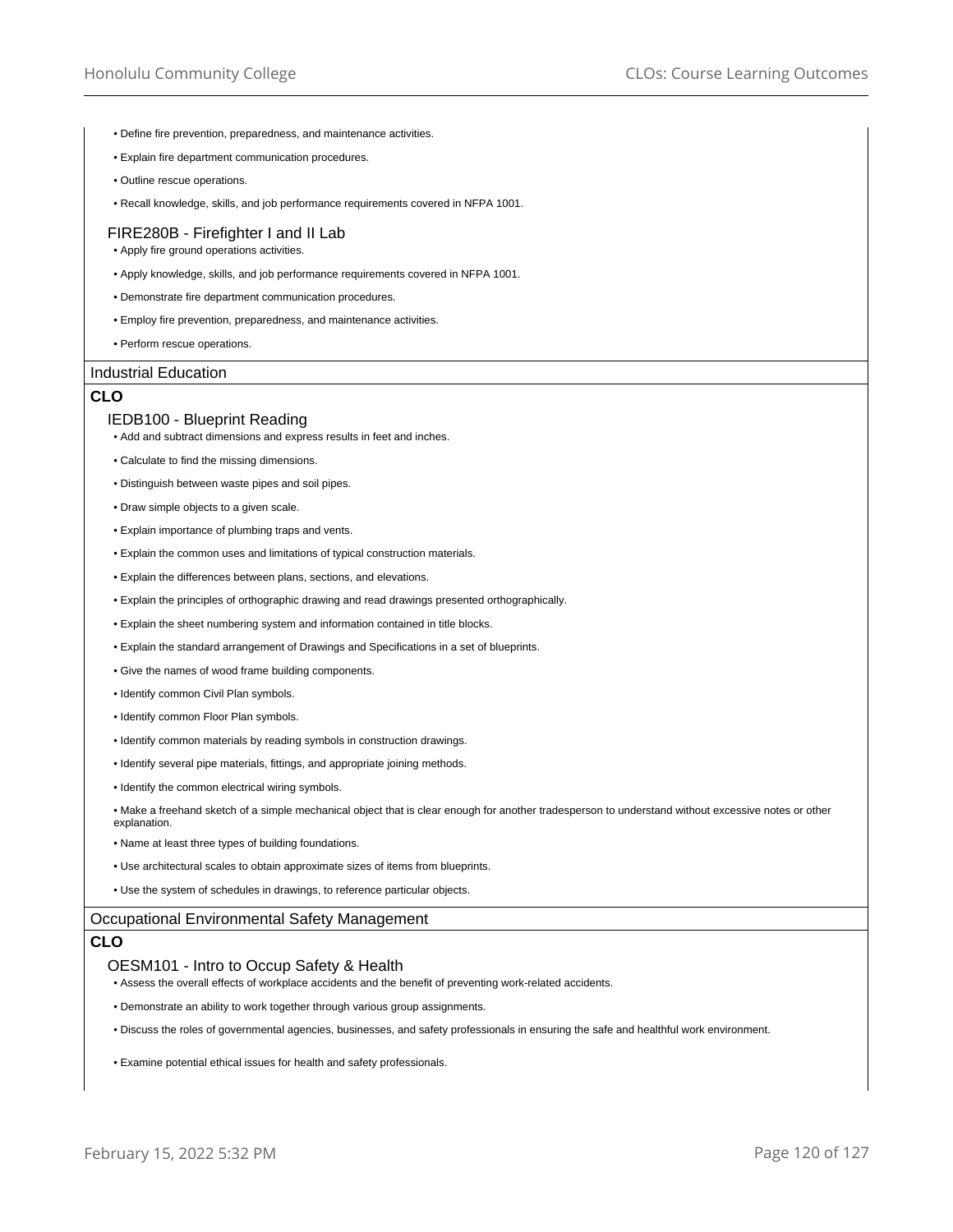• Identify and evaluate common work-related hazards as well as recommend appropriate control measures.

# OESM102 - Standards and Codes

- Apply appropriate laws, rules, regulations and standards to reduce occupational injuries illnesses.
- Communicate information from laws, rules and standards to superiors, co-workers and subordinates.
- Explain the concepts of laws, rules, regulations, and standards.
- Identify and locate applicable safety and health standards.
- Reasonably and practically interpret laws, rules and standards.

# OESM103 - Intro to Ergonomics

- Apply the NIOSH lifting guide and other guides developed to assess safe lifting limits.
- Conduct an ergonomics survey and recommend corrective actions to eliminate or minimize ergonomic injuries.
- Discuss the benefits of an effective ergonomics program in addressing work-related injuries.
- Identify OSHA's and the safety community's roles in reducing ergonomic injuries.
- Recognize the impact of poor ergonomics in the workplace.

## OESM104 - Occupational-Related Diseases

- Apply an epidemiological approach to assess exposure pathways linking the job to an occupational disease.
- Describe etiology, body's defense mechanisms, and common symptoms of major occupational diseases.
- Discuss effective medical surveillance methods.
- Discuss hazards causing major occupational diseases in the US and identify control measures to reduce workers' exposures.
- Explain epidemiological study methods and identify each study design's advantages/disadvantages .

# OESM105 - Intro to Industrial Hygiene

- Apply the industrial hygiene principles to identify causes and recommend control measures.
- Compute relevant industrial hygiene parameters.
- Describe the key elements of an industrial hygiene program and explain their relationships to other aspects of a company's overall safety program.
- Discuss the application and limitations of workplace exposure limits.
- Explain mechanisms of toxin distribution, transformation, and excretion.

# OESM106 - Intro to Environmental Health

- Assess U.S. environmental legislation and its significance to the human health.
- Demonstrate an ability to minimize health impacts from environmental pollutants through the use of prevention techniques and policies.
- Describe types of biological and chemical weapons and their potential for disease causation.
- Discuss the use of environmental epidemiology methodology to assess health risks.
- Recognize types, sources, pathways and adverse health effects of environmental pollutants.

# OESM145 - Occ Safety & Hlth in Construct

- Analyze various construction situations to identify hazards and recommend preventive/corrective measures.
- Apply relevant HIOSH/OSHA construction standards to given construction scenarios.
- Design and conduct a "toolbox" safety meeting.
- Discuss major health and safety issues common to the construction work environments.
- Identify specific HIOSH/OSHA construction standards.

# OESM147 - Electrical Safety

- Apply appropriate OSHA's electrical standards.
- Conduct a safety inspection according to OSHA's and consensus electrical standards utilizing basic electrical safety tools.
- Conduct an electrical safety training program.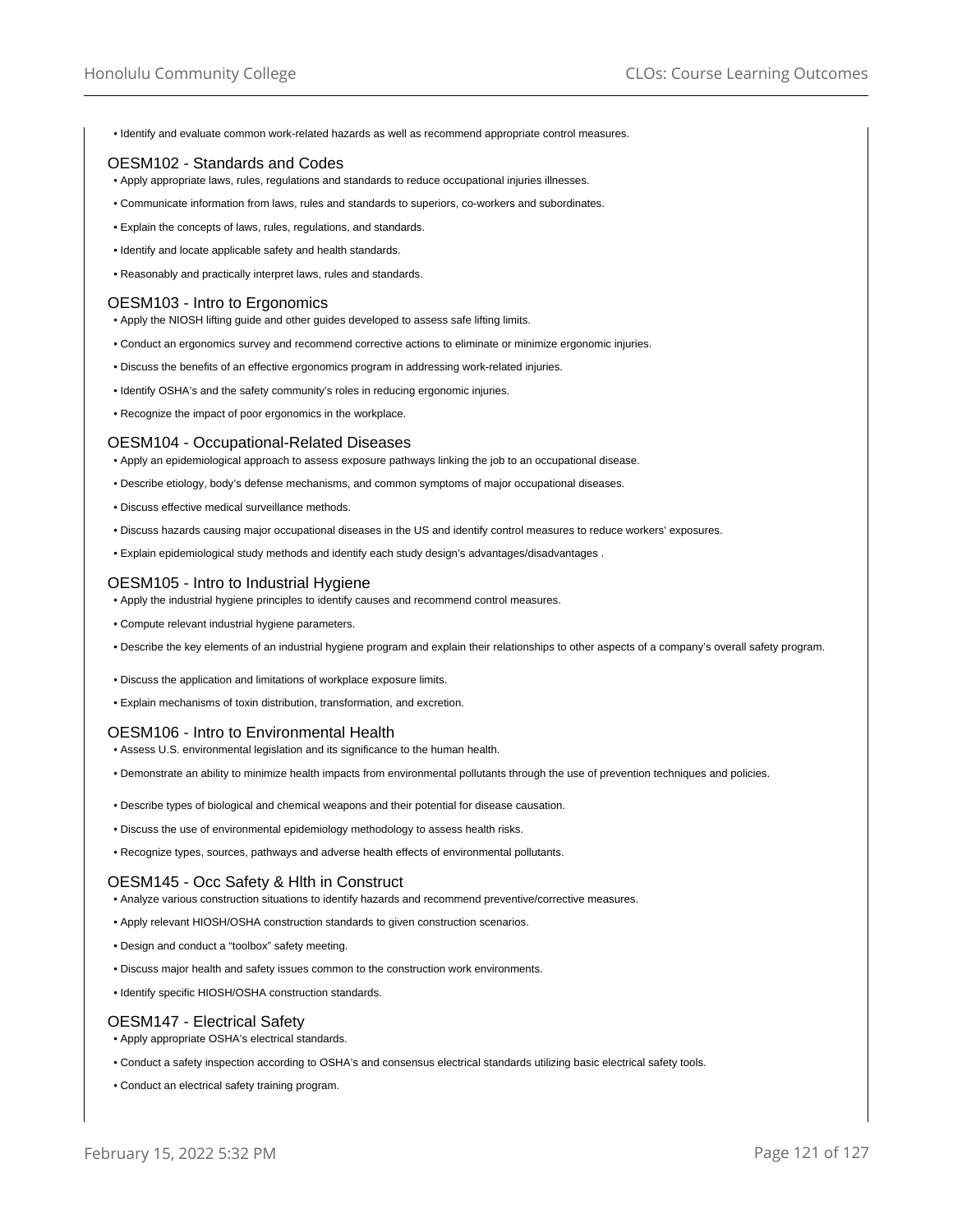- Discuss basic electrical theory.
- Identify electrical hazards and appropriate abatement techniques.

# OESM150 - Industrial Fire Protection

- Determine occupancy classifications and fire protection needs for various occupancies and processes.
- Discuss considerations for safe egress from various occupancies.
- Explain the relationship between building systems and fire protection as well as advantages/disadvantages of each protection system.
- Identify HIOSH requirements on fire safety.
- Perform a basic fire safety inspection.

# OESM153 - Accident Investigation Tech

- Apply various accident investigation techniques including the root cause analysis.
- Describe the accident investigation process.
- Develop a written comprehensive accident report.
- Develop and implement an accident investigation checklist.
- Discuss the importance of accident investigations and identifying root causes.

# OESM160 - Labor & Mgmt: Safety Partners

- Analyze cases involving labor relations, work injuries, and safety/health practices.
- Analyze conflicting claims in laws and union contractual grievances and hearings, and provide advice, counsel, or testimony.
- Analyze current global events and controversies involving workers' safety/ health, labor & environmental issues.
- Demonstrate conflict resolution, listening, and negotiation skills.

• Explain relevant Hawaii labor laws, their historical/cultural background, as well as management's and labor's roles (unions and/or workers) in addressing health and safety issues.

## OESM200 - Managing Workers Compensation

• Apply techniques to combat workers' compensation fraud.

- Describe the Workers' Compensation system and functions of various officials involved in administering the system, including the claims coordinator.
- Develop a Modified Duty program.
- Discuss factors that influence workers' compensation premiums and identify measures to avoid claims through safety management.
- Perform a workers' compensation loss control survey.

# OESM205 - Physical Hazards Controls

• Apply class materials to real-world environment via a Field Trip to Hawaiian Electric Co.

• Conduct hazard assessments to determine appropriate PPE.

• Describe accident prevention through design within common physical hazards including electrical safety, flammables and combustible liquids, fire protection systems, and lock out/tag out principals.

• Develop a safety inspection checklist, conduct an inspection, and present the findings as well as recommendations for hazard controls.

• Identify relevant regulatory requirements and consensus standards as well as governmental agencies responsible for workplace safety.

# OESM208 - Tech of Industrial Hygiene

- Discuss appropriate industrial hygiene sampling and monitoring strategies.
- Evaluate hazardous conditions based on monitoring results.
- Explain uses and limitations of major industrial hygiene monitoring instruments.
- Identify situations where sampling and monitoring are needed to further evaluate workplace hazards.
- Select appropriate monitoring instruments and methods specific substances.

# OESM210 - Safety Program Mgmt

• Conduct, document, and orally present a Job Safety Analysis (JSA).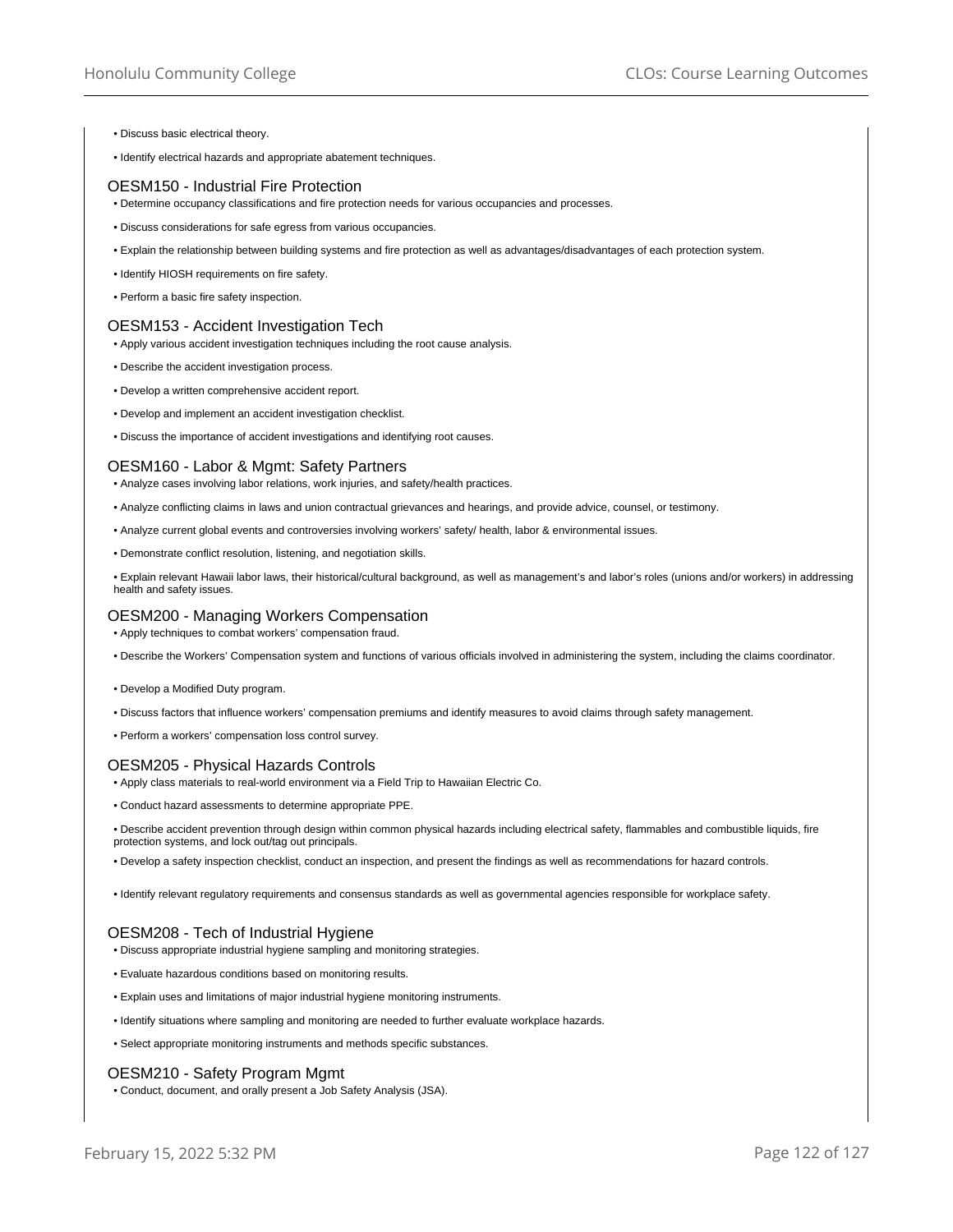- Develop a safety training plan and conduct the training.
- Devise an accident reduction plan that includes specific and measurable objectives.
- Examine techniques for measuring safety performance including both the leading and trailing indicators.
- Identify components of an effective safety management system.

#### OESM218 - Emergency Response for HazMat

• Appropriately respond to hazardous material incidents.

- Correctly select, use, and maintain personal protective equipment.
- Describe operating modes, use, calibration, and limitations of monitoring instruments used in hazardous waste operations.
- Develop and implement a site-specific safety and health plan that includes appropriate spill containment and personnel decontamination.
- Recognize and assess hazards associated with hazardous waste operations and chemical emergency response.

## Refrigeration and Air Conditioning

## **CLO**

## RAC21 - Basic Refrigeration

• Apply safety standards and work with technical developments in the industry.

- Demonstrate the ability to do technical work in a variety of heating, cooling, and refrigeration fields.
- Identify and demonstrate correct use of tools, materials, and equipment used in the trade.

## RAC32 - Commercial Refrigeration

- Apply safety standards and work with technical developments in the industry.
- Demonstrate knowledge of basic electrical theory.
- Demonstrate skills needed to assemble a basic refrigeration system.
- Demonstrate the ability to do technical work in a variety of heating, cooling, and refrigeration fields.
- Perform basic system checks to make sure it is operating correctly and perform leak checks/repairs as necessary to eliminate leaks in the system.

#### RAC40 - Air Conditioning I

- Apply safety standards and work with technical developments in the industry.
- Demonstrate the ability to do technical work in a variety of heating, cooling and refrigeration fields.
- Identify and demonstrate correct use of tools, materials, and equipment used in the trade.
- Identify types of electric motors, state their typical applications, sketch a diagram showing how they are wired into circuits, evaluate a motor in a hermetic compressor to determine if it is electrically sound and safe to start.

• Identify, describe, and follow high- and low-voltage circuit of a typical electric air-conditioning system and its components.

#### RAC50 - Air Conditioning II

- Apply safety standards and work with technical developments in the industry.
- Determine proper charging procedures for various air conditioning systems and the setting of low pressure control for low-charge protection.

• Take wet- and dry-bulb temperature readings, determine relative humidity from the psychrometric chart, and use information to determine the level of comfort from the ASHRAE generalized comfort chart.

• Troubleshoot basic electrical and mechanical problems in a typical air conditioning system.

#### Sheet Metal and Plastics

## **CLO**

#### SMP20 - Hand Tool & Machine Processes

• Identification and installation of common fasteners used in sheet metal work.

- Identify and properly use personal safety equipment.
- Identify the different gauges of sheet metal, forming methods, and connection processes after layout.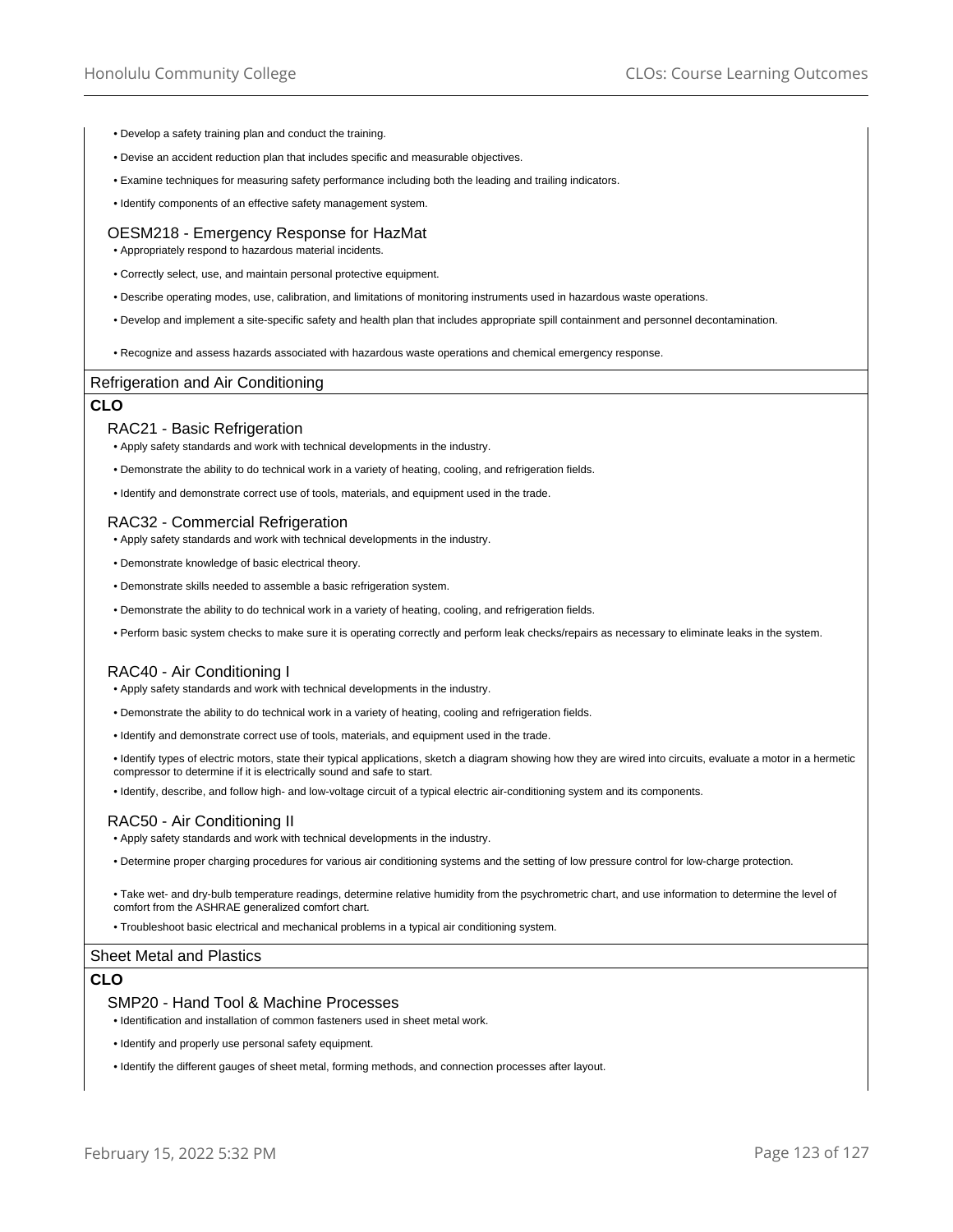- Identify the proper use, care, and safety concerns of shop equipment.
- Show proper use and care of sheet metal hand tools.
- Understand the need for safety equipment in the shop & field.

#### SMP21 - Shop Problems

- Identify the base rules for order of operation in fabrication.
- Produce basic fitting layout using any of the three methods.
- Produce orthographic drawings for items requiring fabrication.
- State the three forms of metal fabrication.

# SMP22 - Fabrication Process-Architect

- Identify and install common fasteners used in sheet metal work.
- Identify the base rules for order of operation in fabrication.
- Identify the different gauges of sheet metal, forming methods, and connection processes after layout.
- Layout, cut, notch, and bend in proper order, fittings and components used in sheet metal and plastic.
- Produce orthographic drawings for items requiring fabrication.
- Produce soldered joints on galvanized iron.
- Properly mix and apply acids used in soldering.

#### SMP23 - Intro to Surface Development

- Identify the base rules for order of operation in fabrication.
- Layout, cut, notch, and bend in proper order, fittings and components used in sheet metal and plastic.
- Produce basic fitting layout using any of the three methods.
- Produce orthographic drawings for items requiring fabrication.
- State the three forms of metal fabrication.

## SMP24 - Adv Fabrication Process-Arch

- Identify and install common fasteners used in sheet metal work.
- Identify the base rules for order of operation in fabrication.
- Identify the different gauges of sheet metal, forming methods, and connection processes after layout.
- Layout, cut, notch, and bend in proper order, fittings and components used in sheet metal and plastic.
- Produce orthographic drawings for items requiring fabrication.
- Produce soldered joints on galvanized iron.
- Properly mix and apply acids used in soldering.
- Use SMACNA tables and charts to mathematically calculate component sizes.
- Use the Sheet Metal Workers Calculator for distance, area, volume and conversions.

# SMP25 - Air Conditioning Fabrication

- Explain the use of short-cut layout methods and when they apply.
- Identify Air Conditioning ductwork fittings, their uses, the connection types, and their fabrication methods.
- Identify and properly use personal safety equipment.
- Identify the base rules for order of operation in fabrication.
- Identify the different gauges of sheet metal, forming methods, and connection processes after layout.
- Identify the proper use, care, and safety concerns of shop equipment.
- Layout, cut, notch, and bend in proper order, fittings and components used in sheet metal and plastic.
- Produce orthographic drawings for items requiring fabrication.
- Show proper use and care of sheet metal hand tools.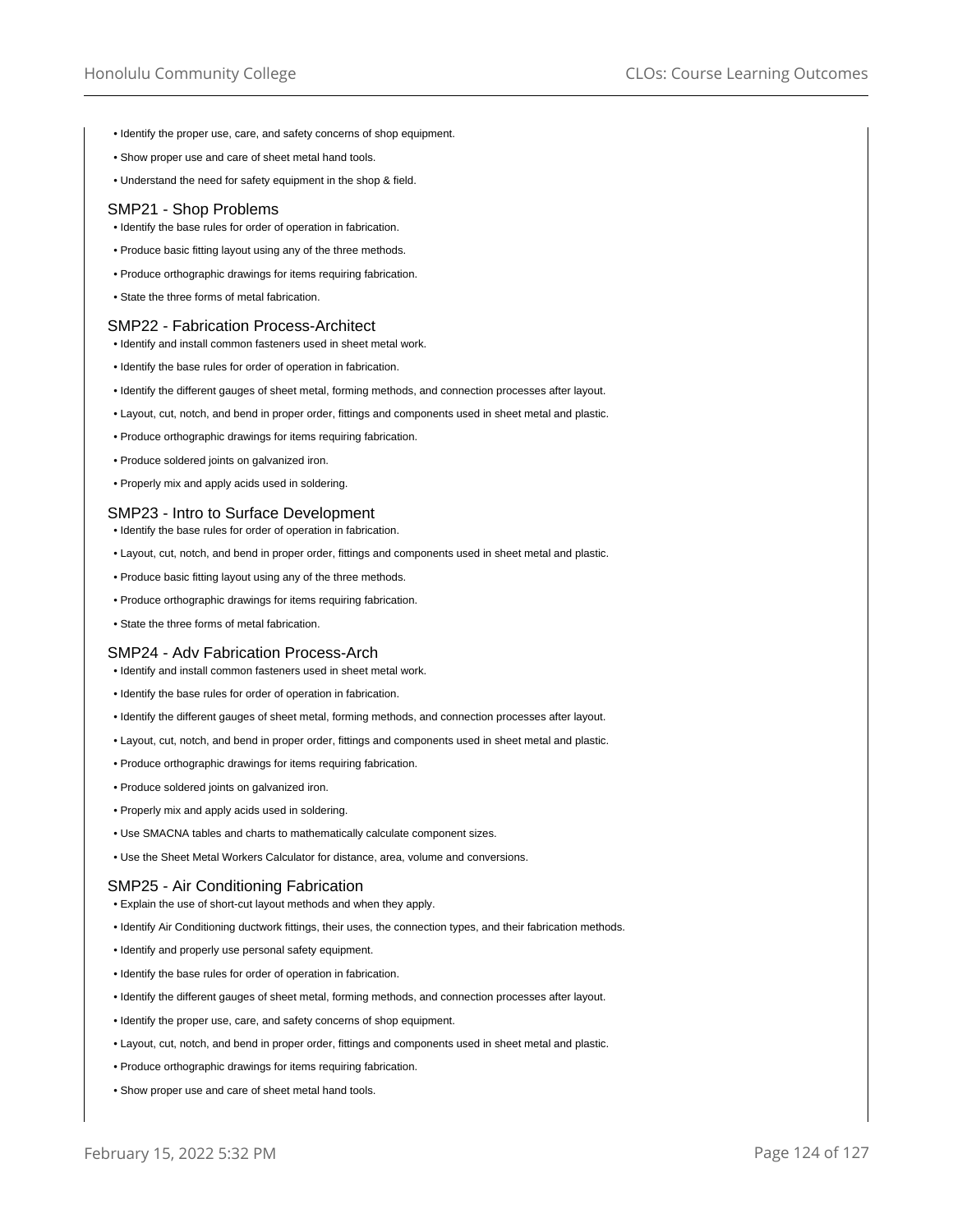• Understand the need for safety equipment in the shop and field.

# SMP26 - Pattern Development

- Explain the use of short-cut layout methods and when they apply.
- Identify and install common fasteners used in sheet metal work.
- Identify the base rules for order of operation in fabrication.
- Identify the proper use, care, and safety concerns of shop equipment.
- Layout, cut, notch, and bend in proper order, fittings and components used in sheet metal and plastic.
- Produce basic fitting layout using any of the three methods.
- Produce orthographic drawings for items requiring fabrication.
- Show proper use and care of sheet metal hand tools.
- State the three forms of metal fabrication.

# SMP41 - Advan Air Condition Fabricatio

- Have been introduced to the use of power equipment.
- Have developed skills in fabricating complex fittings using various types of seams and/or connections.
- Understand the theory and application of the use of various types of fittings for conventional A/C systems.

#### SMP43 - Pattern Development II

- Employ the application of the parallel line, radial line, and triangulation methods in developing patterns for fittings for conventional A/C systems.
- Select appropriate combinations of methods to produce correct patterns.

## SMP44 - Blow Pipe Fabrication

• Fabricate and develop patterns for round work.

• Have developed the understanding of the technical data needed to design air conditioning and blow pipe systems.

## SMP45 - Advanced Fabrication (General)

• Develop all patterns using standard shop procedure.

• Layout patterns on the metal emphasizing the (3) standard layout methods.

## SMP46 - Pattern Development III

• Developed the learner's ability to correctly interpret blueprints that deal with the sheet metal trade in building construction by stressing the application of mathematics and mechanical drawings.

## SMP49 - Advanced Shop Problems

• Acquire extensive specialized knowledge and the latest methods employed by the sheet metal industry to solve the higher technological problems currently encountered by the modern sheet metal shop.

• Solve advanced shop problems related to sheet metal work through technical analyses and complex multi-faceted mathematical calculations.

## Small Vessel Fabrication and Repair

# **CLO**

No CLOs

#### Welding

# **CLO**

#### WELD100 - Welding for Trades & Industry

• Demonstrate basic use and operation of shielded metal arc welding equipment according to industry standards.

• Demonstrate basic use of oxy-fuel welding and cutting according to industry standards.

• Select and use the proper safety clothing and equipment.

## WELD121 - Hand and Shop Tools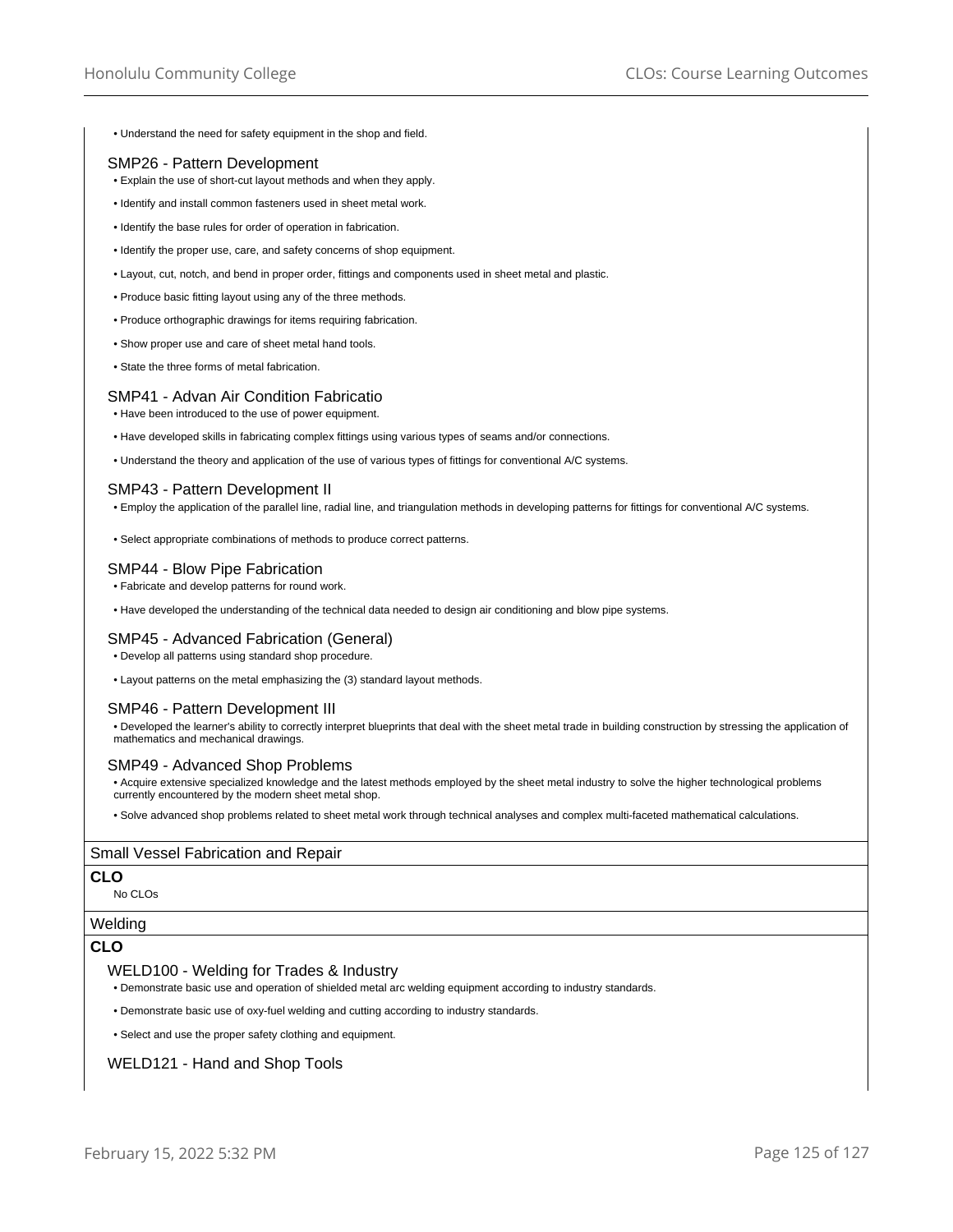- Operate and maintain the drill press, band saw, abrasive sander, abrasive grinder, metal shears, hydraulic press, plasma cutter, and ironworker shearing machine.
- Select and use the proper safety clothing and equipment.
- Use various hand and measuring tools with proficiency.

# WELD152 - Intro to Arc Welding I

- Demonstrate basic use and operation of shielded metal arc welding according to industry standards in a flat position.
- Demonstrate basic use of oxy-fuel cutting according to industry standards.
- Select and use the proper safety clothing and equipment.

## WELD154 - Intro to Arc Welding II

- Demonstrate basic use and operation of shielded metal arc welding equipment according to industry standards in the horizontal position.
- Select and use the proper safety clothing and equipment.

## WELD156 - Intro to Arc Welding III

• Demonstrate basic use and operation of shielded metal arc welding equipment according to industry standards in the vertical position.

• Select and use the proper safety clothing and equipment.

# WELD158 - Intro to Arc Welding IV

• Demonstrate basic use and operation of shielded metal arc welding equipment according to industry standards in the overhead position.

• Select and use the proper safety clothing and equipment.

## WELD160 - Advanced Arc Welding I

• Demonstrate advanced use and operation of shielded metal arc welding equipment according to industry standards in the flat and horizontal positions on groove welds.

• Select and use the proper safety clothing and equipment.

## WELD162 - Advanced Arc Welding II

• Demonstrate advanced use and operation of shielded metal arc welding equipment according to industry standards in the vertical position on groove welds.

• Select and use the proper safety clothing and equipment.

## WELD164 - Advanced Arc Welding III

• Demonstrate advanced use and operation of shielded metal arc welding equipment according to industry standards in the overhead position on groove welds.

• Select and use the proper safety clothing and equipment.

## WELD166 - Plasma & Air Carbon Arc Cut

- Demonstrate Care and use of plasma arc and air arc cutting process.
- Select and use the proper safety clothing and equipment.

## WELD168 - Blueprint Reading for Welders

- Demonstrate proper use of terminology and symbols, blueprint reading and interpretation and sketching.
- Select and use the proper safety clothing and equipment.

## WELD170 - Oxyacetylene Welding I

• Demonstrate basic oxy-fuel welding techniques according to industry standards in the flat and horizontal positions.

• Select and use the proper safety clothing and equipment.

## WELD172 - Oxyacetylene Welding II

• Demonstrate basic braze welding techniques according to industry standards in the flat and horizontal positions.

• Select and use the proper safety clothing and equipment.

## WELD174 - TIG Welding I

• Demonstrate TIG Welding on carbon steel and stainless steel according to industry standards in the flat and horizontal positions.